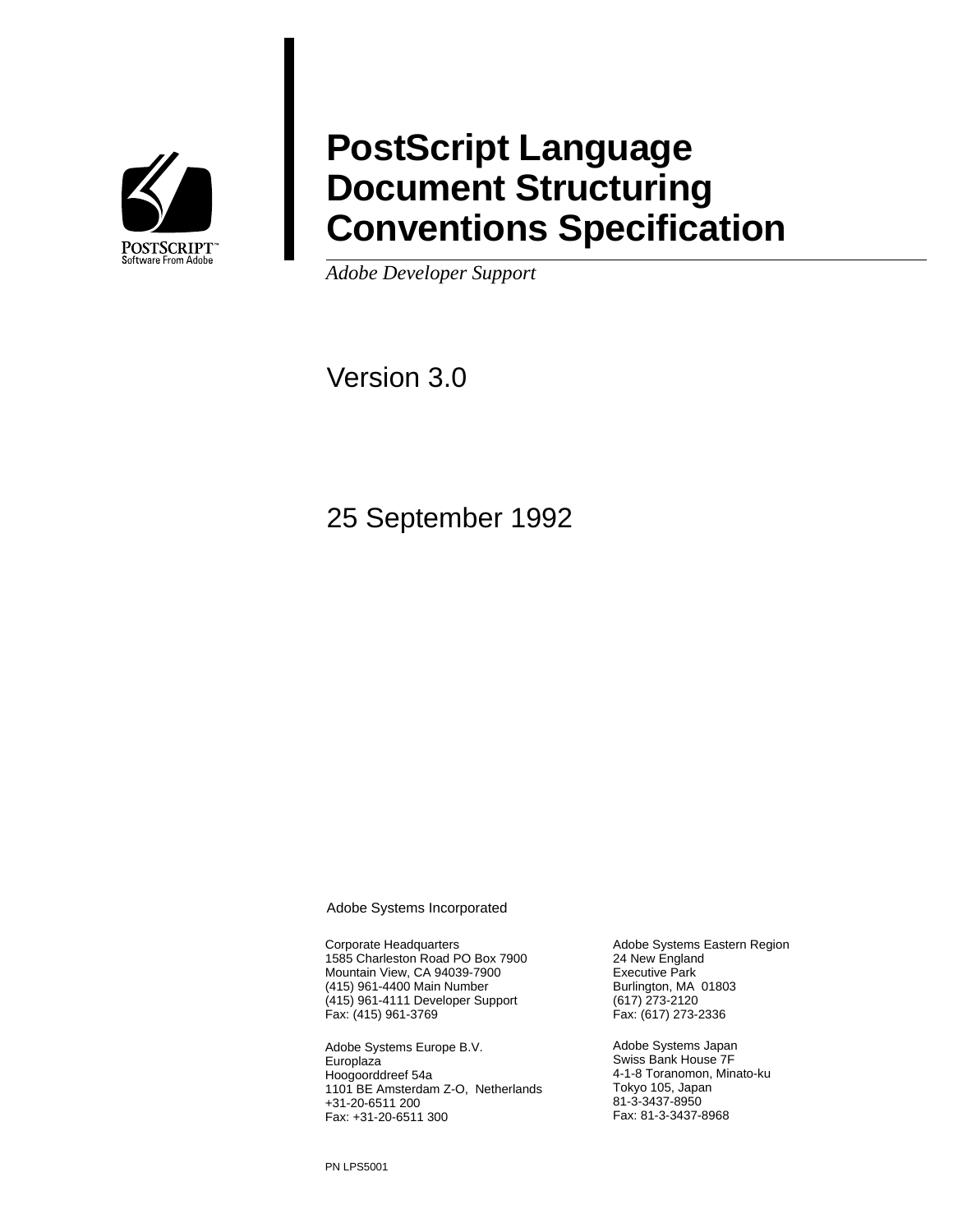Copyright © 1985, 1986, 1987, 1988, 1990 by Adobe Systems Incorporated. All rights reserved.

No part of this publication may be reproduced, stored in a retrieval system, or transmitted, in any form or by any means, electronic, mechanical, photocopying, recording, or otherwise, without the prior written consent of the publisher. Any software referred to herein is furnished under license and may only be used or copied in accordance with the terms of such license.

PostScript is a registered trademark of Adobe Systems Incorporated. All instances of the name PostScript in the text are references to the PostScript language as defined by Adobe Systems Incorporated unless otherwise stated. The name PostScript also is used as a product trademark for Adobe Systems' implementation of the PostScript language interpreter.

Any references to a "PostScript printer," a "PostScript file," or a "PostScript driver" refer to printers, files, and driver programs (respectively) which are written in or support the PostScript language. The sentences in this book that use "PostScript language" as an adjective phrase are so constructed to reinforce that the name refers to the standard language definition as set forth by Adobe Systems Incorporated.

PostScript, the PostScript logo, Display PostScript, Adobe, the Adobe logo, Adobe Illustrator, Tran-Script, Carta, and Sonata are trademarks of Adobe Systems Incorporated registered in the U.S.A. and other countries. Adobe Garamond and Lithos are trademarks of Adobe Systems Incorporated. Quick-Draw and LocalTalk are trademarks and Macintosh and LaserWriter are registered trademarks of Apple Computer, Inc. FrameMaker is a registered trademark of Frame Technology Corporation. ITC Stone is a registered trademark of International Typeface Corporation. IBM is a registered trademark of International Business Machines Corporation. Helvetica, Times, and Palatino are trademarks of Linotype AG and/or its subsidiaries. Microsoft and MS-DOS are registered trademarks and Windows is a trademark of Microsoft Corporation. Times New Roman is a registered trademark of The Monotype Corporation plc. NeXT is a trademark of NeXT, Inc. Sun-3 is a trademark of Sun Microsystems, Inc. UNIX is a registered trademark of AT&T Information Systems. X Window System is a trademark of the Massachusetts Institute of Technology. Other brand or product names are the trademarks or registered trademarks of their respective holders.

*This publication and the information herein is furnished AS IS, is subject to change without notice, and should not be construed as a commitment by Adobe Systems Incorporated. Adobe Systems Incorporated assumes no responsibility or liability for any errors or inaccuracies, makes no warranty of any kind (express, implied or statutory) with respect to this publication, and expressly disclaims any and all warranties of merchantability, fitness for particular purposes and noninfringement of third party rights.*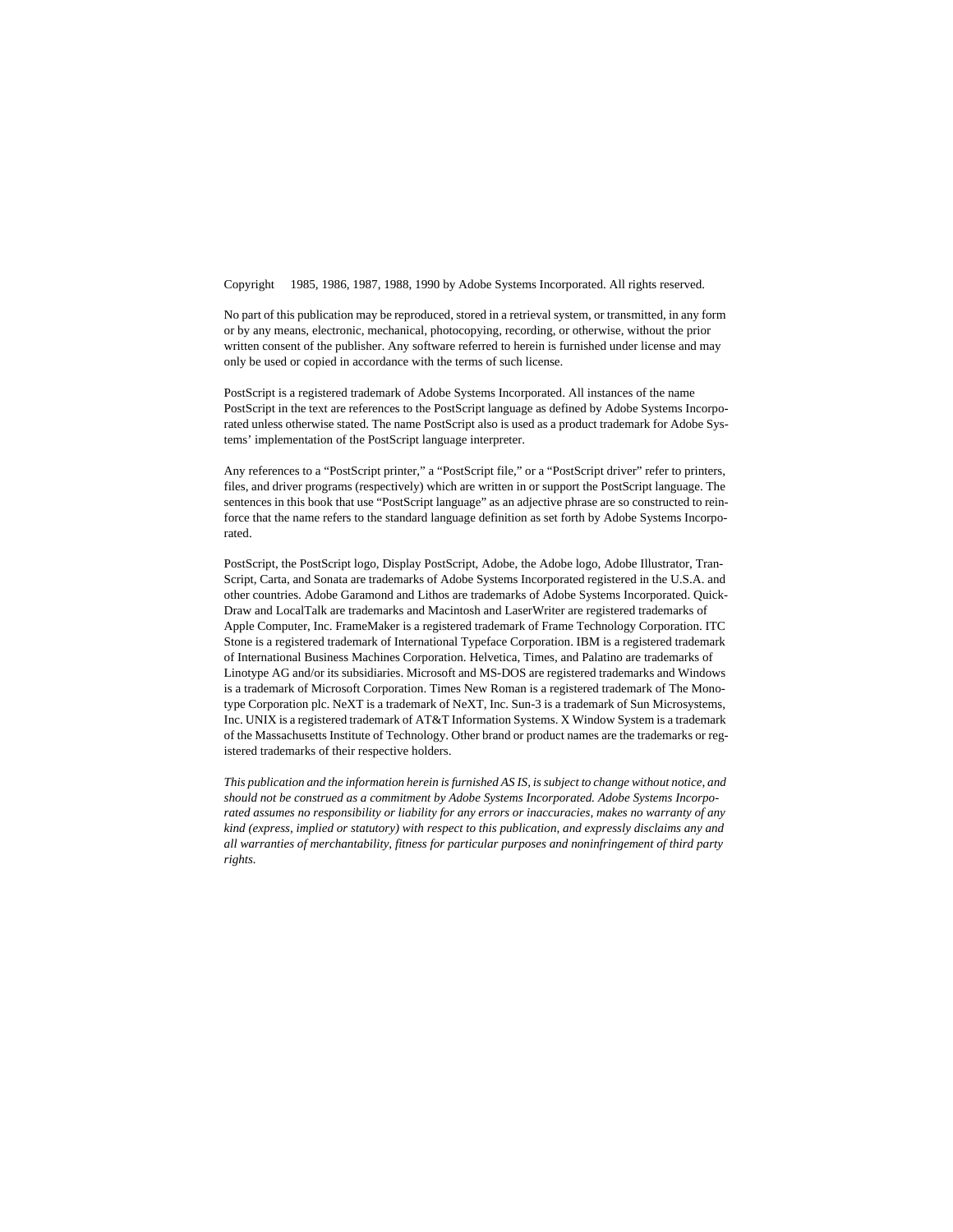# **Contents**

**List of Figures** v

**PostScript Language Document Structuring Conventions Specification** 1

- 1 Using the Document Structuring Conventions 4
- 2 Document Manager Services 5 Spool Management 5 Resource Management 6 Error Management 7 Print Management 7 Page Management 9
- 3 DSC Conformance 11 Conforming Documents 11 Non-Conforming Documents 15
- 4 Document Structure Rules 16 Prolog 16 Script 17 Constraints 18 Parsing Rules 22 Convention Categories 23 Comment Syntax Reference 26
- 5 General Conventions 32 General Header Comments 32 General Body Comments 38 General Page Comments 46 General Trailer Comments 48
- 6 Requirement Conventions 49 Requirement Header Comments 49 Requirement Body Comments 61 Requirement Page Comments 72
- 7 Color Separation Conventions 75 Color Header Comments 75 Color Body Comments 76 Color Page Comments 77
- 8 Query Conventions 78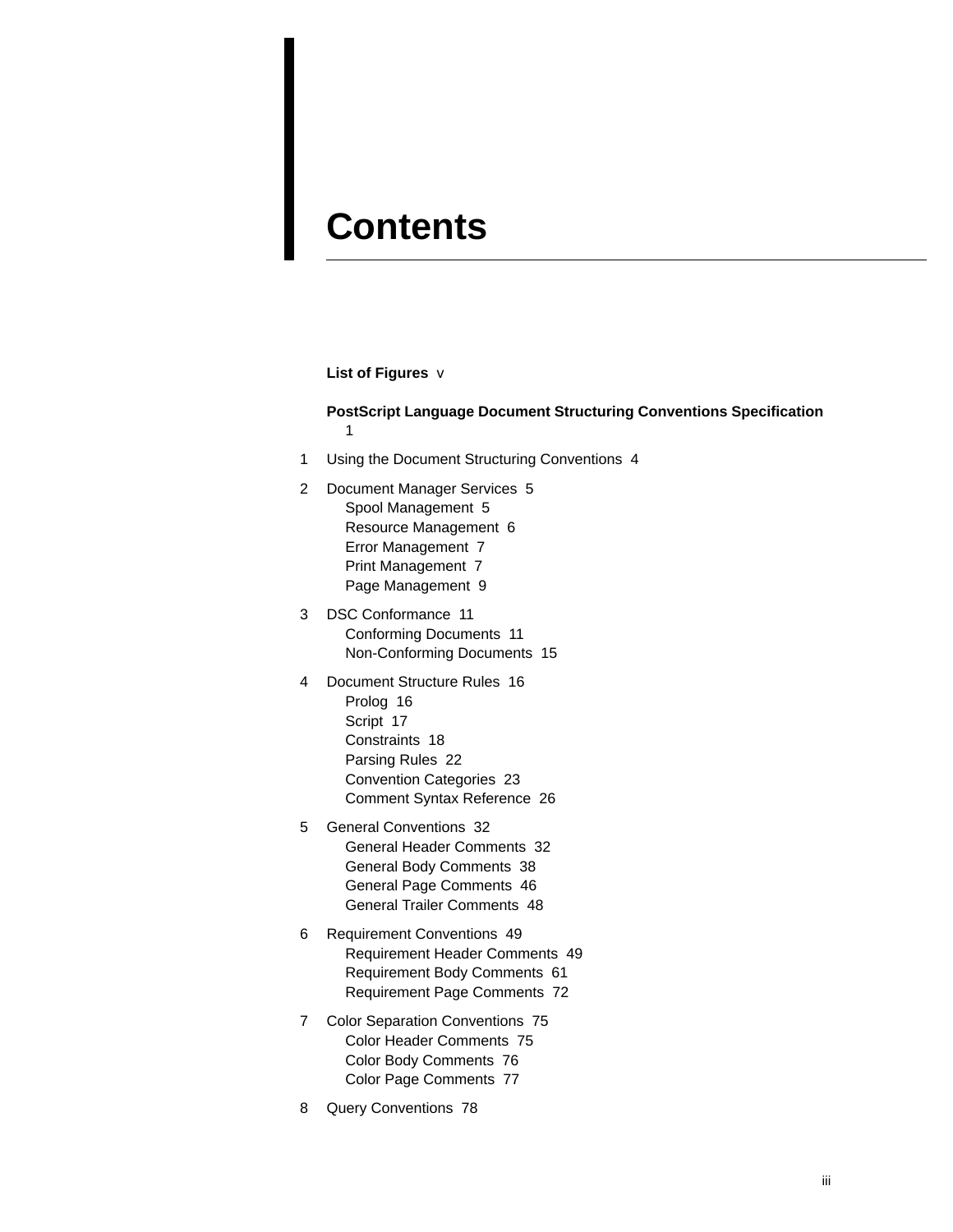Responsibilities 78 Query Comments 79

- 9 Open Structuring Conventions 86 The Extension Mechanism 86
- 10 Special Structuring Conventions 88
- 11 Changes Since Earlier Versions 89 Changes Since Version 1.0 89 Changes Since Version 2.1 91
- 12 DSC Version 3.0 Summary 96 General Conventions 96 Requirement Conventions 97 Color Separation Conventions 98 Query Conventions 98

# **Appendix: Changes Since Earlier Versions** 99

**Index** 101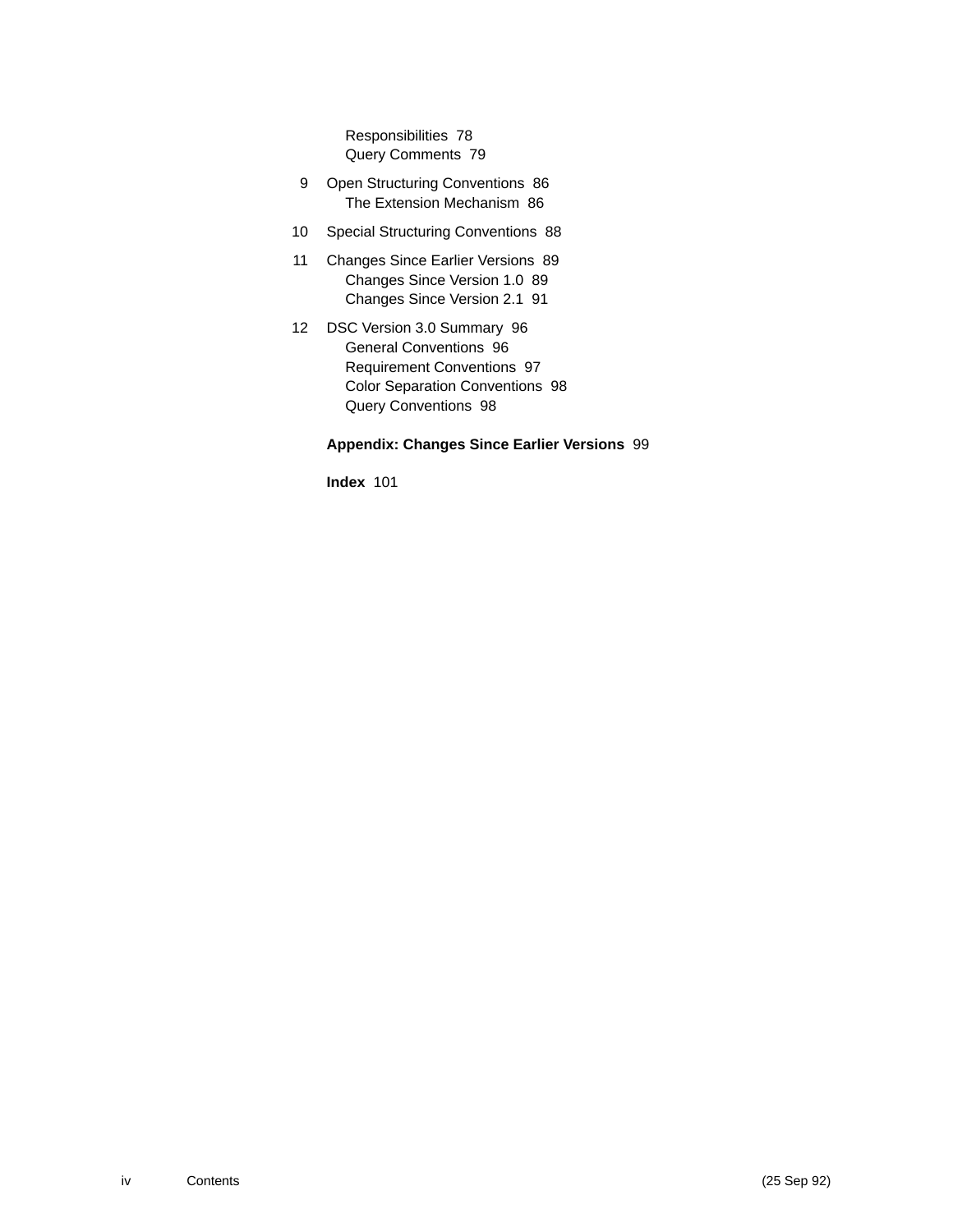# **List of Figures**

- Figure 1 Structure of a conforming PostScript language document 13
- Figure 2 Determining the document bounding box 33
- Figure 3 Various fold options 58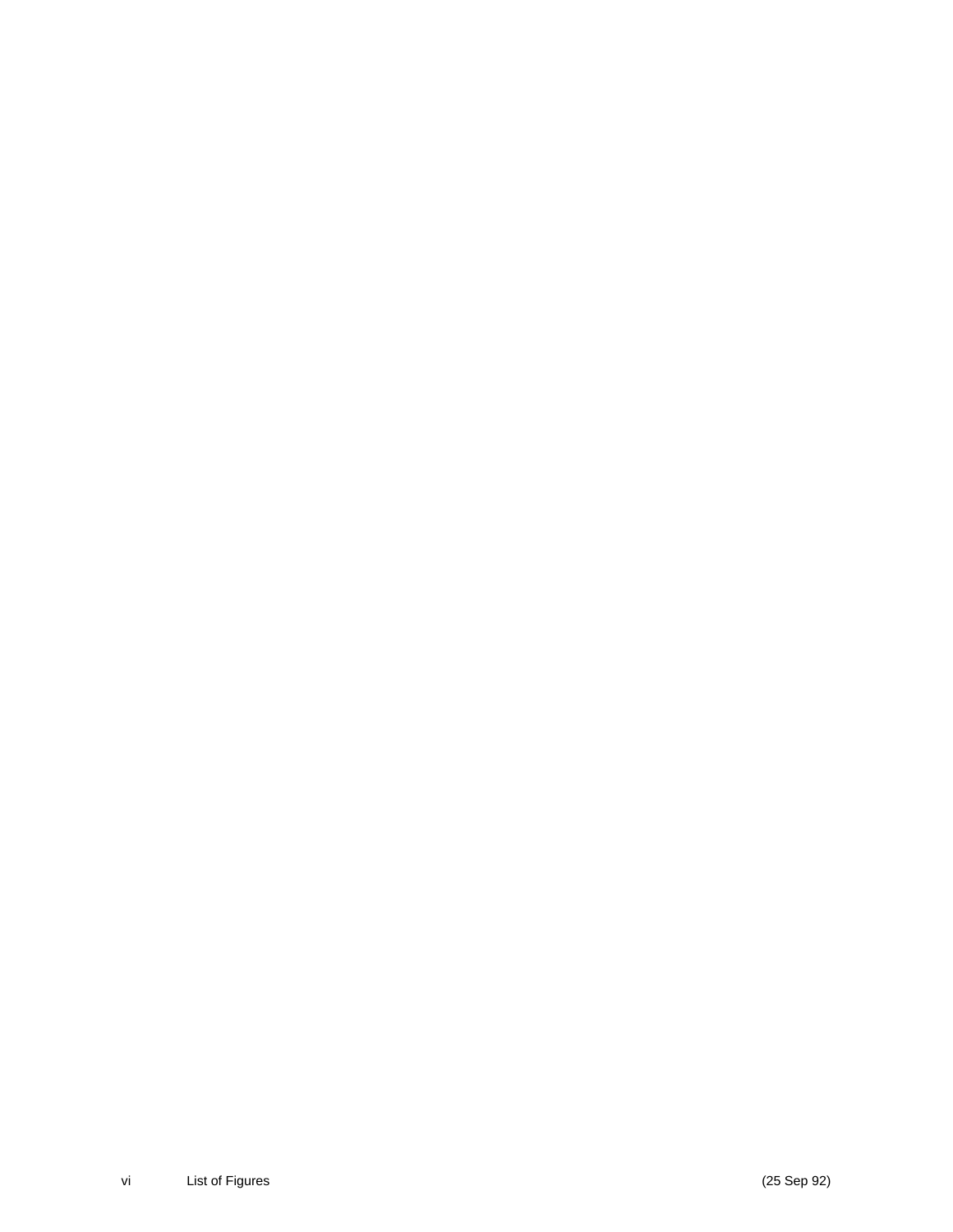# **PostScript Language Document Structuring Conventions Specification**

As discussed in Chapter 3 of the *PostScript Language Reference Manual, Second Edition*, the PostScript<sup>™</sup> language standard does not specify the overall structure of a PostScript language program. Any sequence of tokens conforming to the syntax and semantics of the PostScript language is a valid program that may be presented to a PostScript interpreter for execution.

For a PostScript language program that is a page description (in other words, a description of a printable document), it is often advantageous to impose an overall program structure.

A page description can be organized as a prolog and a script, as discussed in section 2.4.2, "Program Structure" of the *PostScript Language Reference Manual, Second Edition*. The prolog contains application-dependent definitions. The script describes the particular desired results in terms of those definitions. The prolog is written by a programmer, stored in a place accessible to an application program, and incorporated as a standard preface to each page description created by the application. The script is usually generated automatically by an application program.

Beyond this simple convention, this appendix defines a standard set of document structuring conventions (DSC). Use of the document structuring conventions not only helps assure that a document is device independent, it allows PostScript language programs to communicate their document structure and printing requirements to *document managers* in a way that does not affect the PostScript language page description.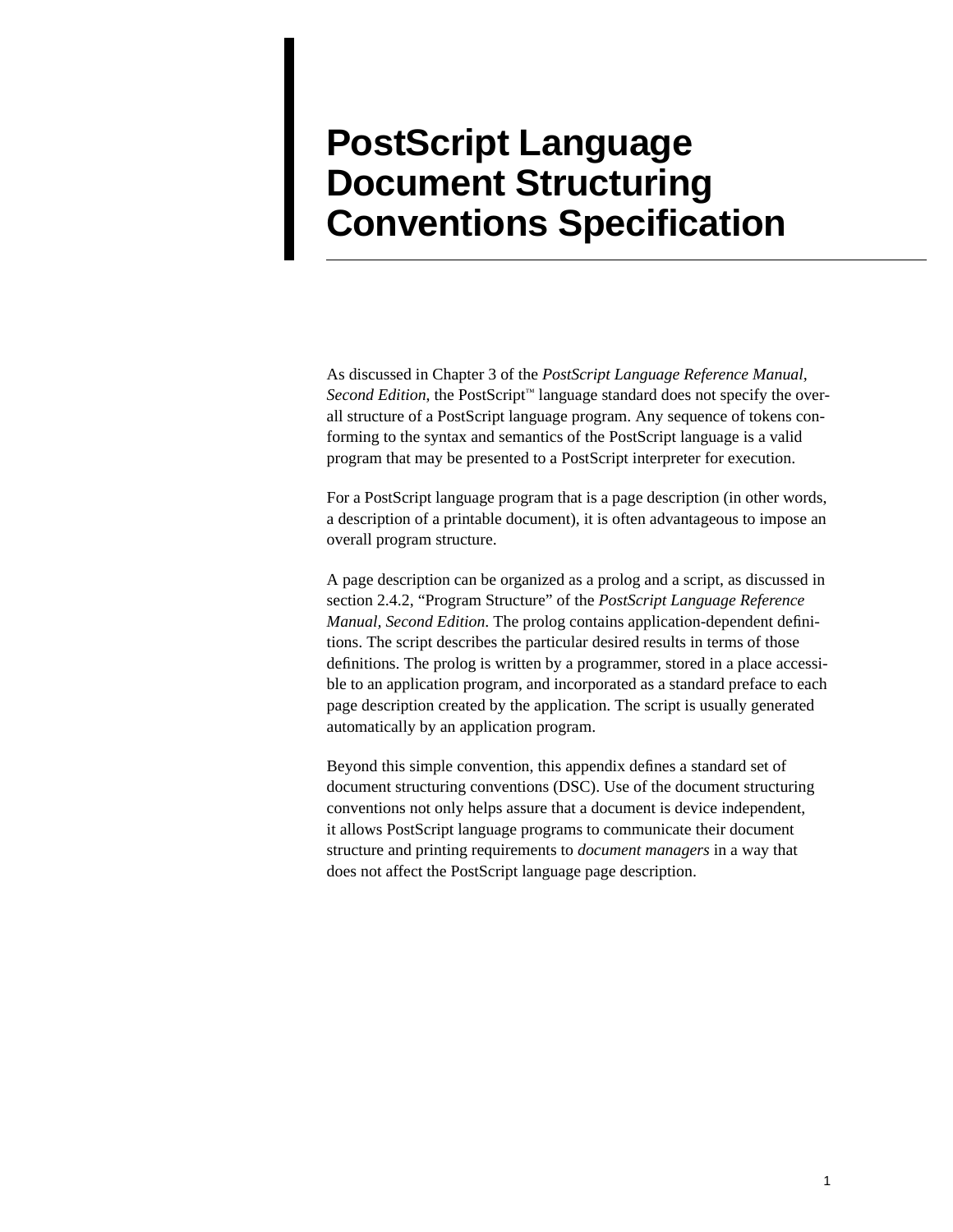A document manager can be thought of as an application that manipulates the PostScript language document based on the document structuring conventions found in it. In essence, a document manager accepts one or more PostScript language programs as input, transforms them in some way, and produces a PostScript language program as output. Examples of document managers include print spoolers, font and other resource servers, postprocessors, utility programs, and toolkits.

If a PostScript language document properly communicates its structure and requirements to a document manager, it can receive certain *printing services*. A document manager can offer different types of services to a document. If the document in question does not conform to the DSC, some or all of these services may be denied to it.

Specially formatted PostScript language comments communicate the document structure to the document manager. Within any PostScript language document, any occurrence of the character % *not* inside a PostScript language string introduces a *comment*. The comment consists of all characters between the % and the next newline, including regular, special, space, and tab characters. The scanner ignores comments, treating each one as if it were a single white-space character. DSC comments, which are legal PostScript language comments, do not affect the destination interpreter in any manner.

DSC comments are specified by two percent characters (%%) as the first characters on a line (no leading white space). These characters are immediately followed by a unique keyword describing that particular comment again, no white space. The keyword always starts with a capital letter and is almost always mixed-case. For example:

```
%%BoundingBox: 0 0 612 792
%%Pages: 45
%%BeginSetup
```
Note that some keywords end with a colon (considered to be part of the keyword), which signifies that the keyword is further qualified by options or arguments. There should be one space character between the ending colon of a keyword and its subsequent arguments.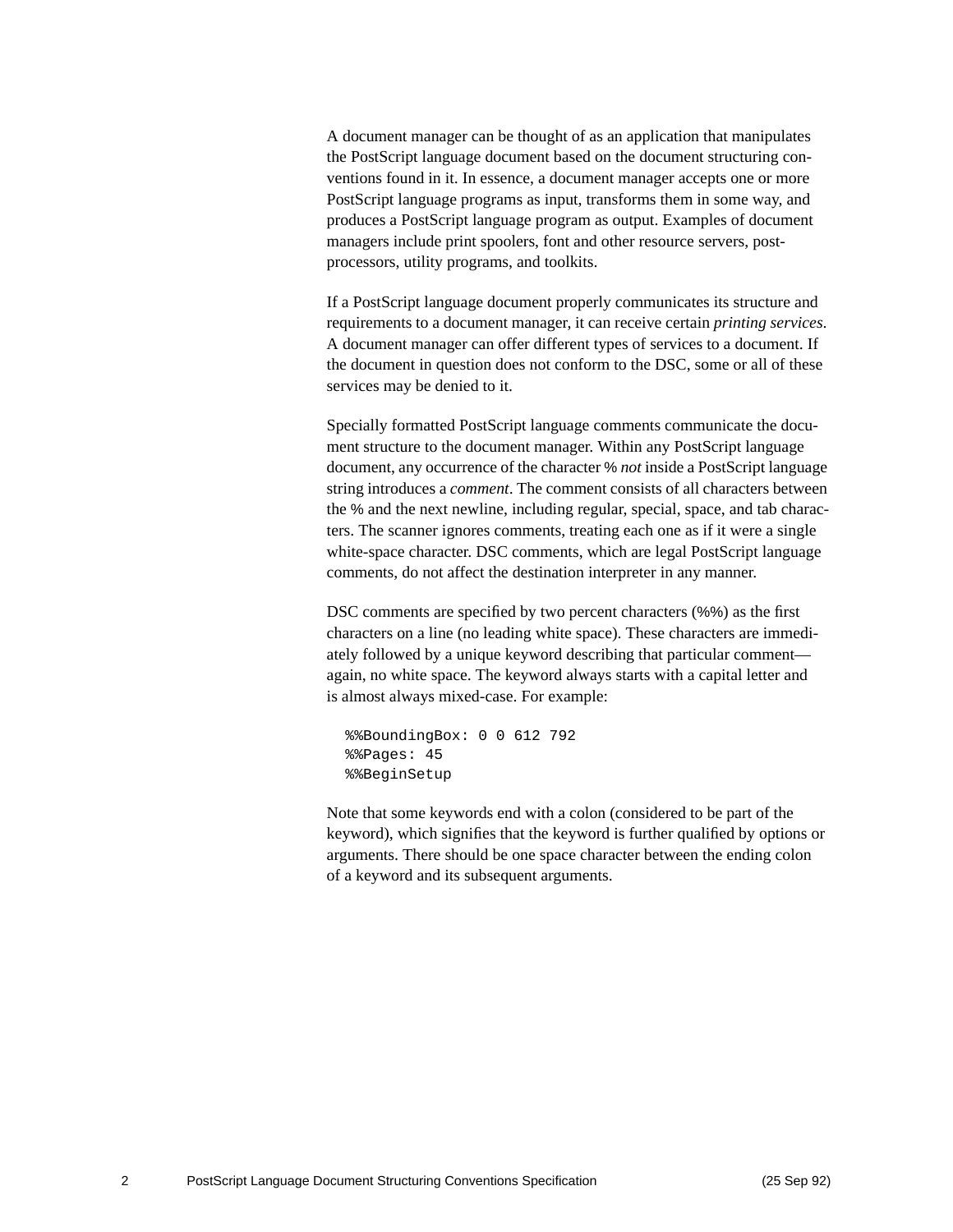The PostScript language was designed to be inherently device independent. However, there are specific physical features that an output device may have that certain PostScript operators activate (in Level 1 implementations many of these operators are found in **statusdict**). Examples of device-dependent operators are **legal**, **letter**, and **setsoftwareiomode**. Use of these operators can render a document *device dependent*; that is, the document images properly on one type of device and not on others.

Use of DSC comments such as %%BeginFeature:, %%EndFeature (note that the colon is part of the first comment and that this comment pair is often referred to as %%Begin(End)Feature) and %%IncludeFeature: can help reduce device dependency if a document manager is available to recognize these comments and act upon them.

The DSC are designed to work with *PostScript printer description* (PPD) files, which provide the PostScript language extensions for specific printer features in a regular parsable format. PPD files include information about printer-specific features, and include information about the fonts built into the ROM of each printer. The DSC work in tandem with PPD files to provide a way to specify and invoke these printer features in a *device-independent* manner. For more information about PPD files, see the *PostScript Printer Description Files Specification* available from the Adobe Systems Developers' Association.

*Note Even though the DSC comments are a layer of communication beyond the PostScript language and do not affect the final output, their use is considered to be good PostScript language programming style.*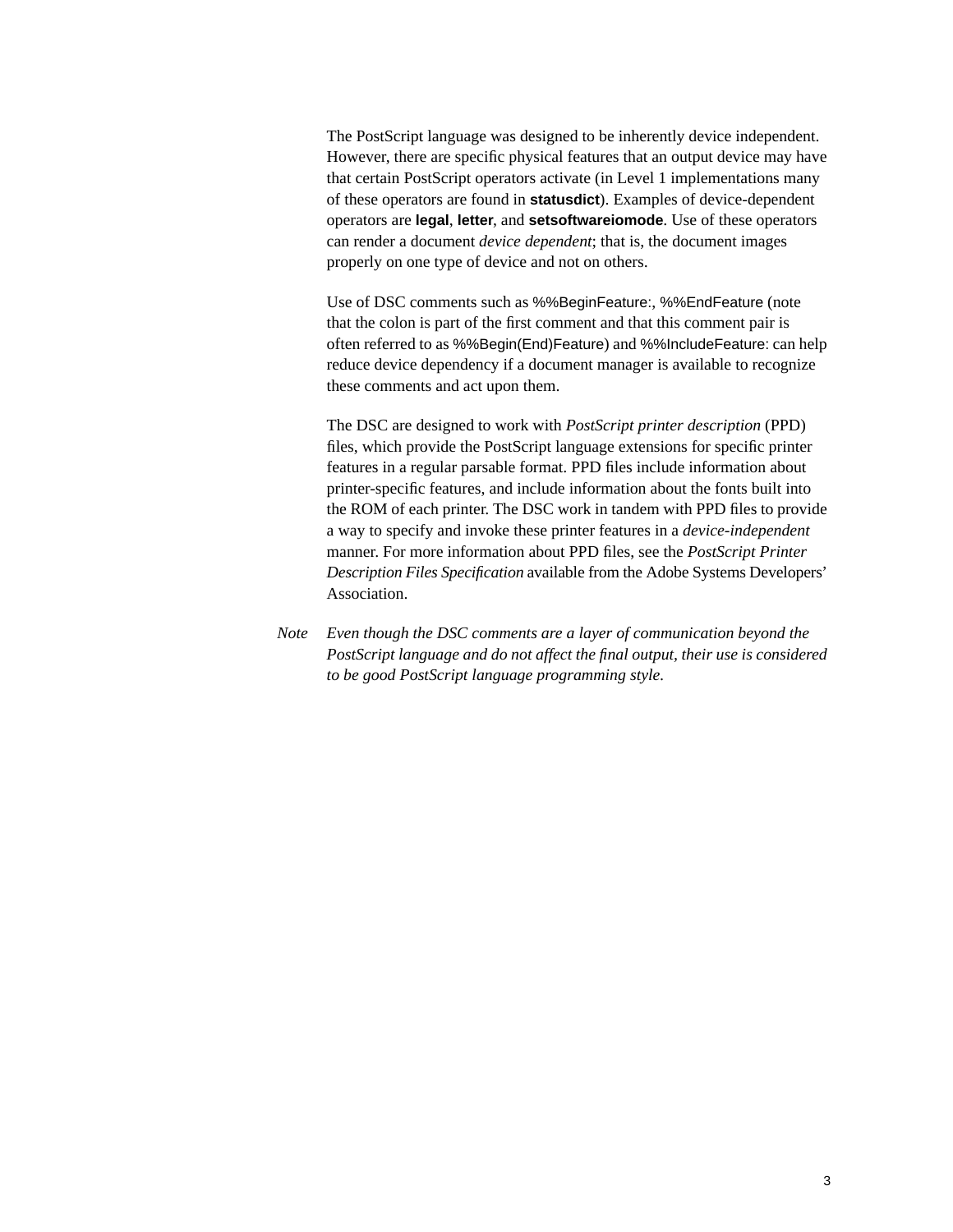# **1 Using the Document Structuring Conventions**

Ideally, a document composition system should be able to compose a document regardless of available resources—for example, font availability and paper sizes. It should be able to rely on the document management system at printing time to determine the availability of the resources and give the user reasonable alternatives if those resources are not available.

Realistically, an operating environment may or may not provide a document management system. Consequently, the DSC contain some redundancy. There are two philosophically distinct ways a resource or printer-specific feature might be specified:

- The document composition system *trusts* its environment to handle the resource and feature requirements appropriately, and merely specifies what its particular requirements are.
- The document composer may not know what the network environment holds or even that one exists, and *includes* the necessary resources and printer-specific PostScript language instructions within the document. In creating such a document, the document composer delimits these included resources or instructions in such a way that a document manager can recognize and manipulate them.

It is up to the software developer to determine which of these methods is appropriate for a given environment. In some cases, both may be used.

These two methods are mirrored in the DSC comments:

- Many DSC comments provide %%Begin and %%End constructs for identifying resources and printer-specific elements of a document. The document then prints regardless of whether a document manager is present or not.
- Many of the requirement conventions provide a mechanism to specify a need for some resource or printer-specific feature through the use of %%Include comments, and leave the inclusion of the resource or invocation of the feature to the document manager. This is an example of complete network cooperation, where a document can forestall some printing decisions and pass them to the next layer of document management. In general, this latter approach is the preferred one.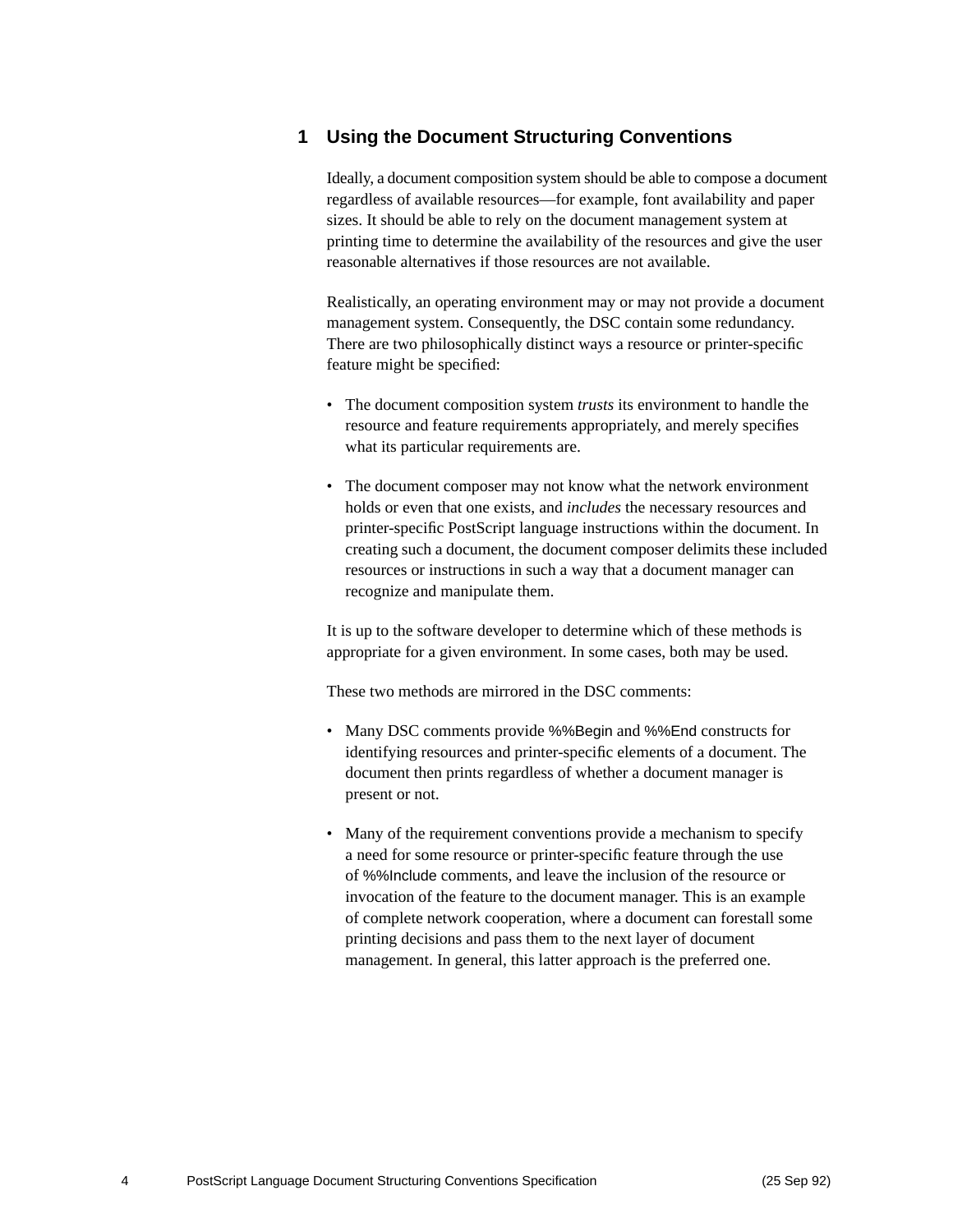# **2 Document Manager Services**

A document manager can provide a wide variety of services. The types of services are grouped into five management categories: spool, resource, error, print, and page management. The DSC help facilitate these services. A document that conforms to this specification can expect to receive any of these services, if available; one that does not conform may not receive any service. Listed below are some of the services that belong to each of these categories.

# **2.1 Spool Management**

Spooling management services are the most basic services that a document manager can perform. A category of DSC comments known as general conventions—specifically the header comments—provide information concerning the document's creator, title, pages, and routing information.

#### **Spooling**

The basic function of spool management is to deliver the document to the specified printer or display. The document manager should establish queues for each device to handle print job traffic in an effective manner, giving many users access to one device. In addition, the document manager should notify the user of device status (busy/idle, jammed, out of paper, waiting) and queue status (held, waiting, printing). More advanced document managers can offer job priorities and delayed-time printing.

#### **Banner and Trailer Pages**

As a part of spool management, a document manager can add a banner or trailer page to the beginning or end, respectively, of each print job to separate the output in the printer bin. The document manager can parse information from the DSC comments to produce a proper banner that includes the title, creator, creation date, the number of pages, and routing information of the document.

# **Print Logging**

If a document manager tracks the number of pages, the type of media used, and the job requirements for each document, the document manager can produce a comprehensive report on a regular basis detailing paper and printer usage. This can help a systems administrator plan paper purchases and estimate printing costs. Individual reports for users can serve as a way to bill internally for printing.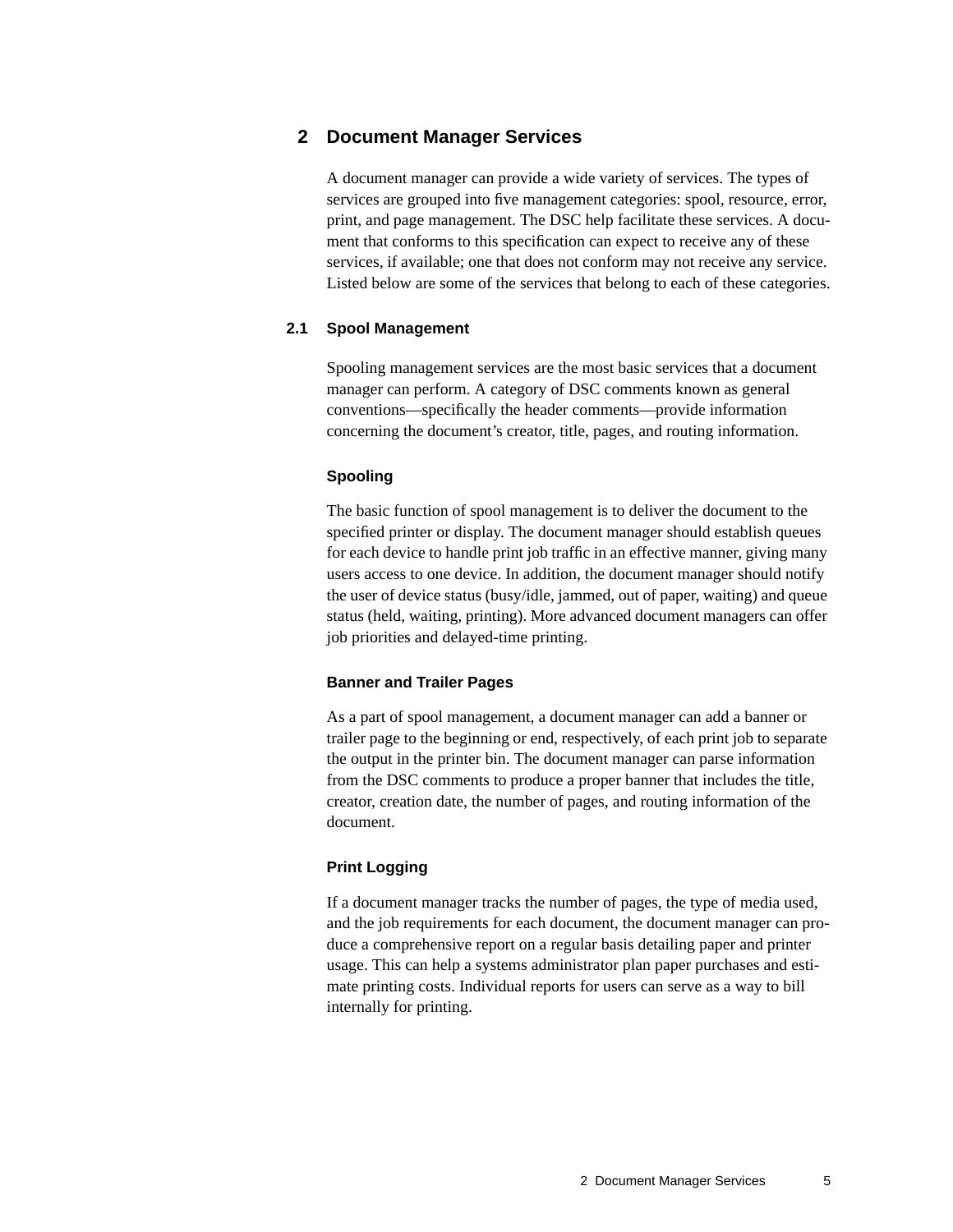# **2.2 Resource Management**

Resource management services deal with the inclusion, caching, and manipulation of resources, such as fonts, forms, files, patterns, and documents. A category of DSC comments, known as requirement conventions, enables a document manager to properly identify instances in the document when resources are either needed or supplied.

# **Resource Inclusion**

Frequently used resources, such as company logos, copyright notices, special fonts, and standard forms, can take up vast amounts of storage space if they are duplicated in a large number of documents. The DSC support special %%Include comments so a document manager can include a resource at print time, saving disk space.

Supplied resources can be cached in a resource library for later use. For example, a document manager that identifies a frequently used logo while processing a page description subsequently stores the logo in a resource library. The document manager then prints the document normally. When future %%IncludeResource: comments are found in succeeding documents, the document manager retrieves the PostScript language program for the logo from the resource library. The program is inserted into the document at the position indicated by the DSC comment before the document is sent to the printer.

# **Resource Downloading**

Another valuable service that a document manager can provide is automatically downloading frequently used resources to specific printers so those resources are available instantly. Transmission and print time of documents can be greatly reduced by using this service.

For example, the document manager judges that the Stone-Serif font program is a frequently used resource. It downloads the font program from the resource library to the printer. Later, the document manager receives a document that requests the Stone-Serif font program. The document manager knows this resource is already available in the printer and sends the document to the printer without modification. Note that the resource can be downloaded persistently into VM or onto a hard disk if the printer has one. For Level 2 interpreters, resources are found automatically by the **findresource** operator.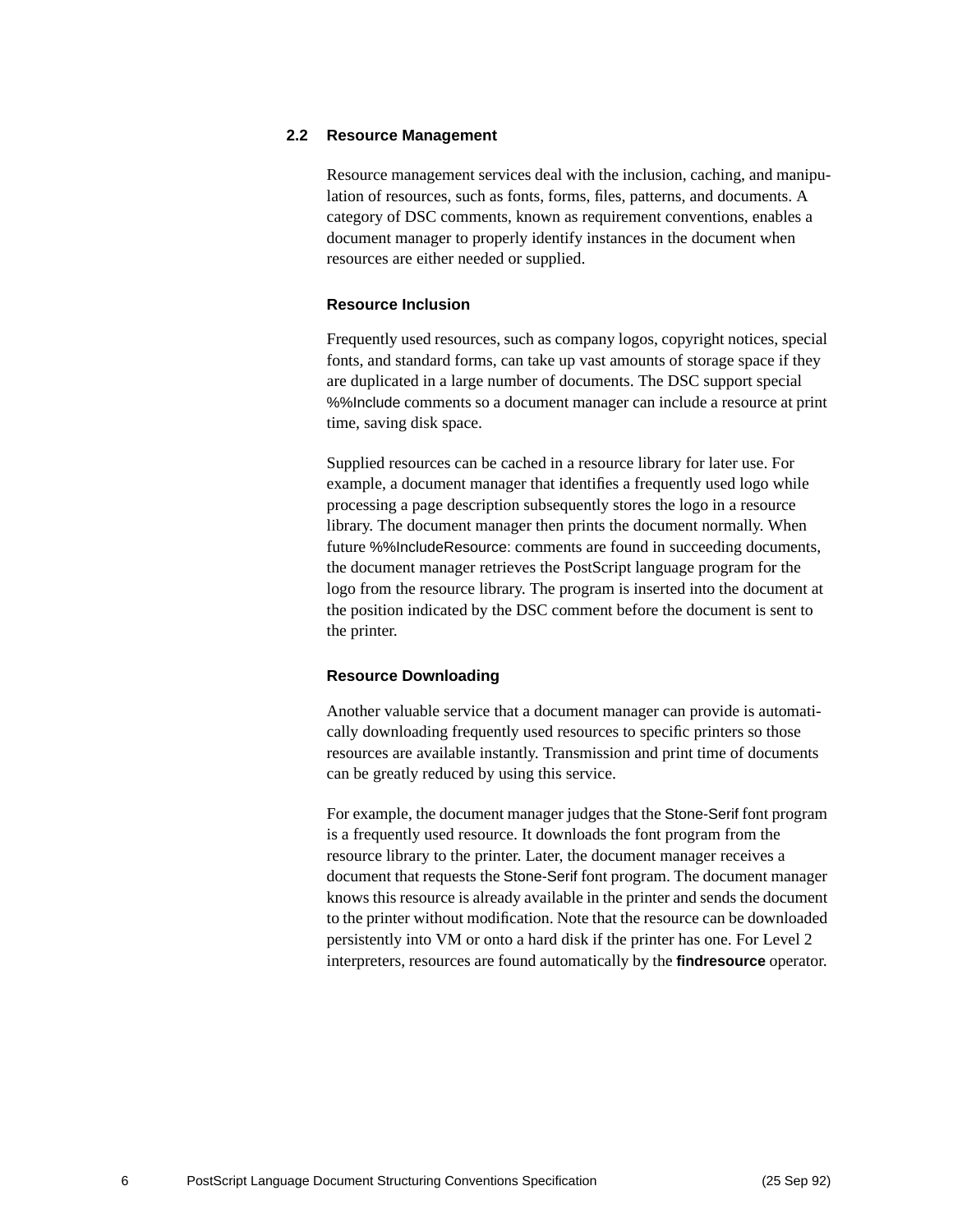#### **Resource Optimization**

An intelligent document manager can alter the position of included resources within a document to optimize memory and/or resource usage. For example, if an encapsulated PostScript (EPS) file is included several times in a document, the document manager can move duplicate *procedure set definitions* (procsets) to the top of the document to reduce transmission time. If a document manager performs dynamic resource positioning, it must maintain the relative order of the resources to preserve any interdependencies among them.

# **2.3 Error Management**

A document manager can provide advanced error reporting and recovery services. By downloading a special error handler to the printer, the document manager can detect failed print jobs and isolate error-producing lines of PostScript language instructions. It can send this information, a descriptive error message, and suggestions for solution back to the user.

There may be other instances where a document manager can recover from certain types of errors. Resource substitution services can be offered to the user. For example, if your document requests the Stone-Serif font program and this font program is not available on the printer or in the resource library, a document manager could select a similar font for substitution.

# **2.4 Print Management**

Good print management ensures that the requested printer can fulfill the requirements of a particular document. This is a superset of the spool management spooling function, which is concerned with delivering the print job to the printer regardless of the consequences. By understanding the capabilities of a device and the requirements of a document, a document manager can provide a wide variety of print management services.

#### **Printer Rerouting**

A document manager can reroute documents based on printer availability. Heavily loaded printers can have their print jobs off-loaded to different printers in the network. The document manager can also inform a user if a printer is busy and suggest an idle printer for use as a backup.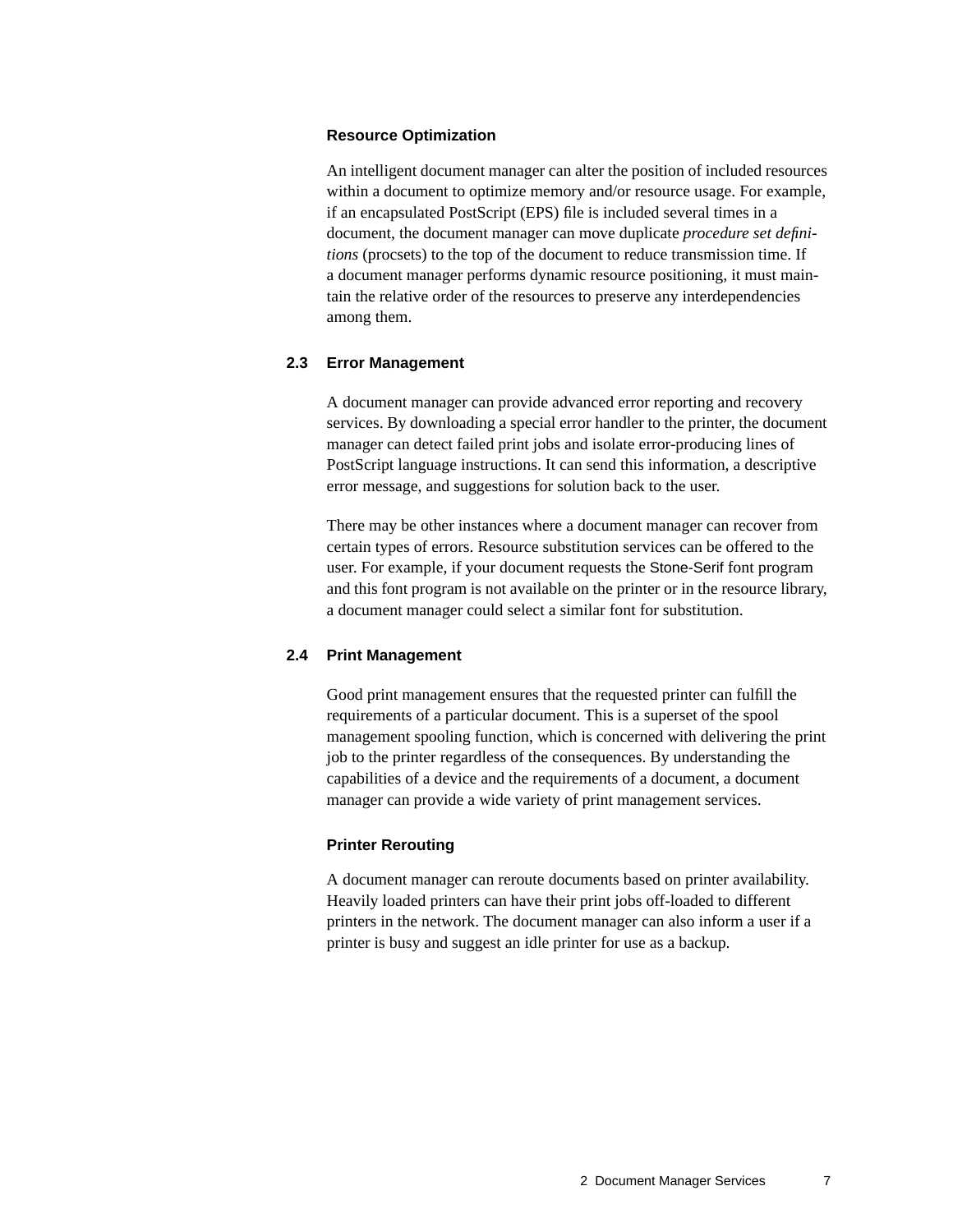If a specified printer cannot meet the requirements of a document (if for example, the document requests duplex printing and the printer does not support this feature), the document manager can suggest alternate printers.

For example, a user realizes that a document to be printed on a monochrome printer contains a color page. The user informs the document manager that the document should be rerouted to the color printer. Any printerspecific portions are detected by the document manager via the %%Begin(End)Feature: comments. The document manager consults the appropriate PostScript printer description (PPD) file, the printer-specific portion is replaced in the document, and the document is rerouted to the appropriate queue.

# **Feature Inclusion**

This service is similar in concept to resource inclusion. Instead of using PostScript language instructions that activate certain features of a target printer, an application can use the %%IncludeFeature: comment to specify that a fragment of feature instructions should be included in the document at a specific point. A document manager can recognize such a request, consult the PPD file for the target printer, look for the specified feature, and insert the code into the document before sending it to the printer.

# **Parallel Printing**

Parallel printing, another possible feature of a document manager, is especially useful for large documents or rush orders. Basically, the document manager splits the document based on the %%Page: comment, sending different pieces of the document to different printers simultaneously. The document is printed in parallel.

For example, a user requests that the first 100 pages of a document be printed in parallel on five separate printers. The document manager splits the document into five sections of 20 pages each, replicating the original prolog and document setup for each section. Also, a banner page is specified for each section to identify the pages being printed.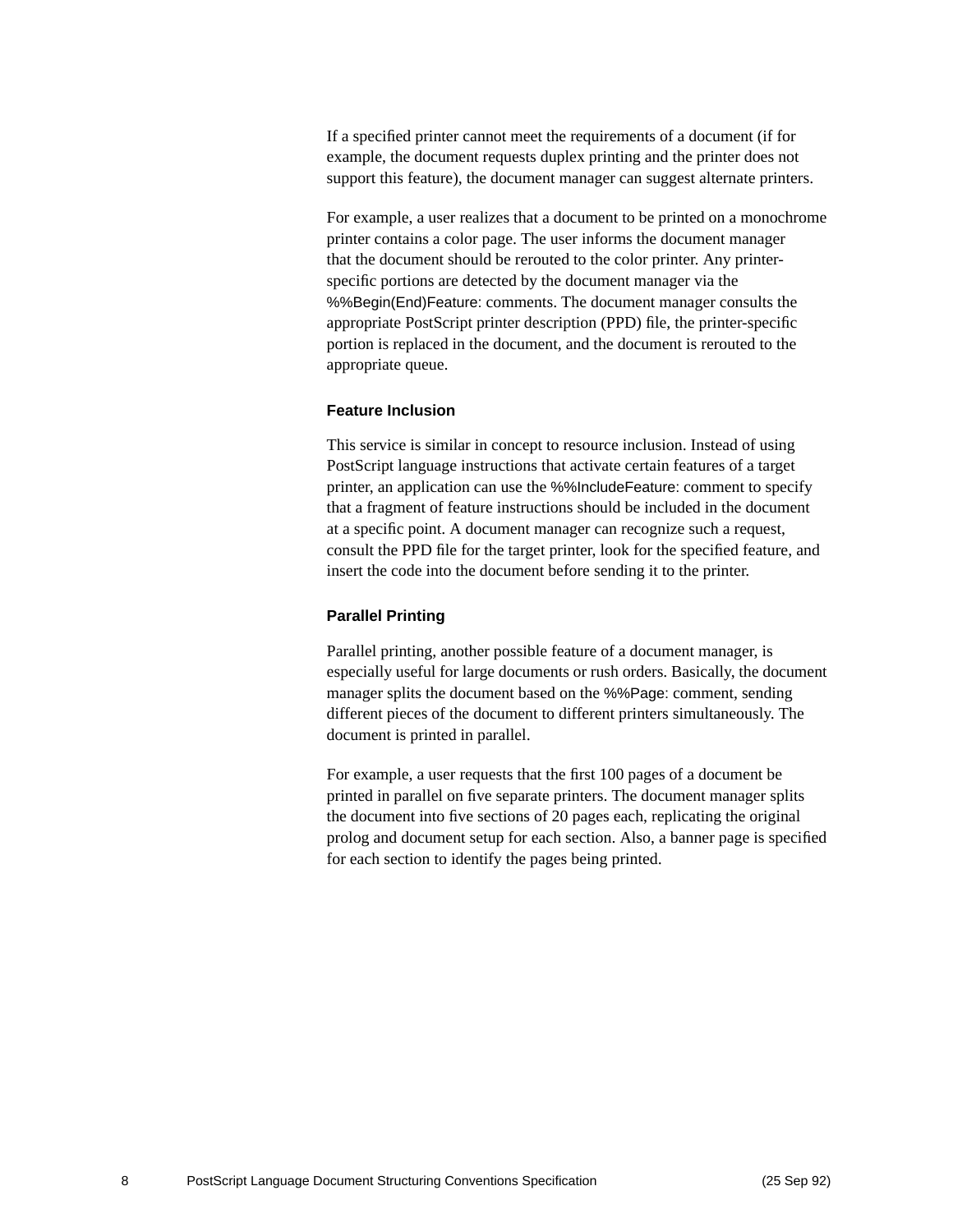#### **Page Breakout**

Color and high-resolution printing are often expensive propositions. It does not make sense to send an entire document to a color printer if the document contains only one color illustration. When the appropriate comments are used, document managers can detect color illustrations and detailed drawings that need to be printed on high resolution printers, and split them from the original document. The document manager sends these pages separately to a high-resolution or color printer, while sending the rest of the document to lower-cost monochrome printers.

# **2.5 Page Management**

Page management deals with organizing and reorganizing individual pages in the document. A category of comments known as *page comments* facilitate these services. See section 4.5, "Convention Categories," for a thorough description of page-level comments.

# **Page Reversal**

Some printers place output in the tray face-up, some face-down. This small distinction can be a nuisance to users who have to reshuffle output into the correct order. Documents that come out of the printer into a face-up tray should be printed last page first; conversely, documents that end up facedown should be printed first page first. A document manager can reorder pages within the document based on the %%Page: comment to produce either of these effects.

# **n-Up Printing**

*n*-up, thumbnail, and signature printing all fall under this category. This enables the user to produce a document that has multiple *virtual* pages on fewer *physical* pages. This is especially useful when proofing documents, and requires less paper.

For example, suppose a user wants a proof of the first four pages of a document (two copies, because the user's manager is also interested). Two-up printing is specified, where two virtual pages are mapped onto one physical sheet. The document manager adds PostScript language instructions (usually to the document setup section) that will implement this service.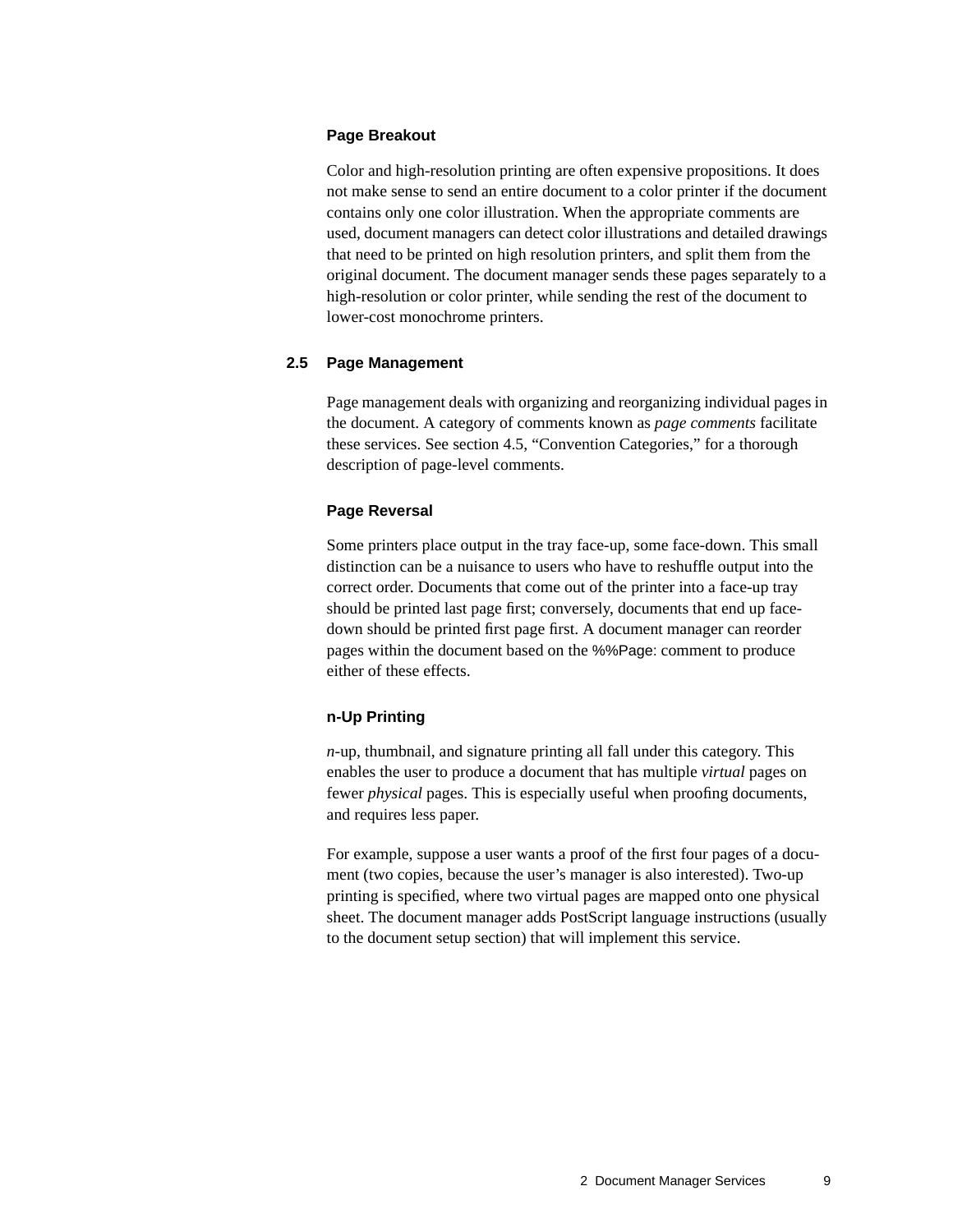# **Range Printing**

Range printing is useful when documents need not be printed in their entirety. A document manager can isolate the desired pages from the document (using the %%Page: comment and preserving the prolog and document setup) before sending the new document to the printer. In the previous example, the user may want only the first four pages of the document. The document manager determines where the first four pages of the document reside and discards the rest.

# **Collated Printing**

When using the **#copies** or **setpagedevice** features to specify multiple copies, on some printers the pages of the document emerge uncollated (1-1-1-2-2-2-3-3-3). Using the same mechanics as those for range printing, a document manager can print a group of pages multiple times and obtain collated output (1-2-3-1-2-3-1-2-3), saving the user the frustration of hand collating the document.

# **Underlays**

Underlays are text and graphic elements, such as draft and confidential notices, headers, and images, that a document manager can add to a document so they appear on every page. By adding PostScript language instructions to the document setup, each page of the document renders the underlay before drawing the page itself.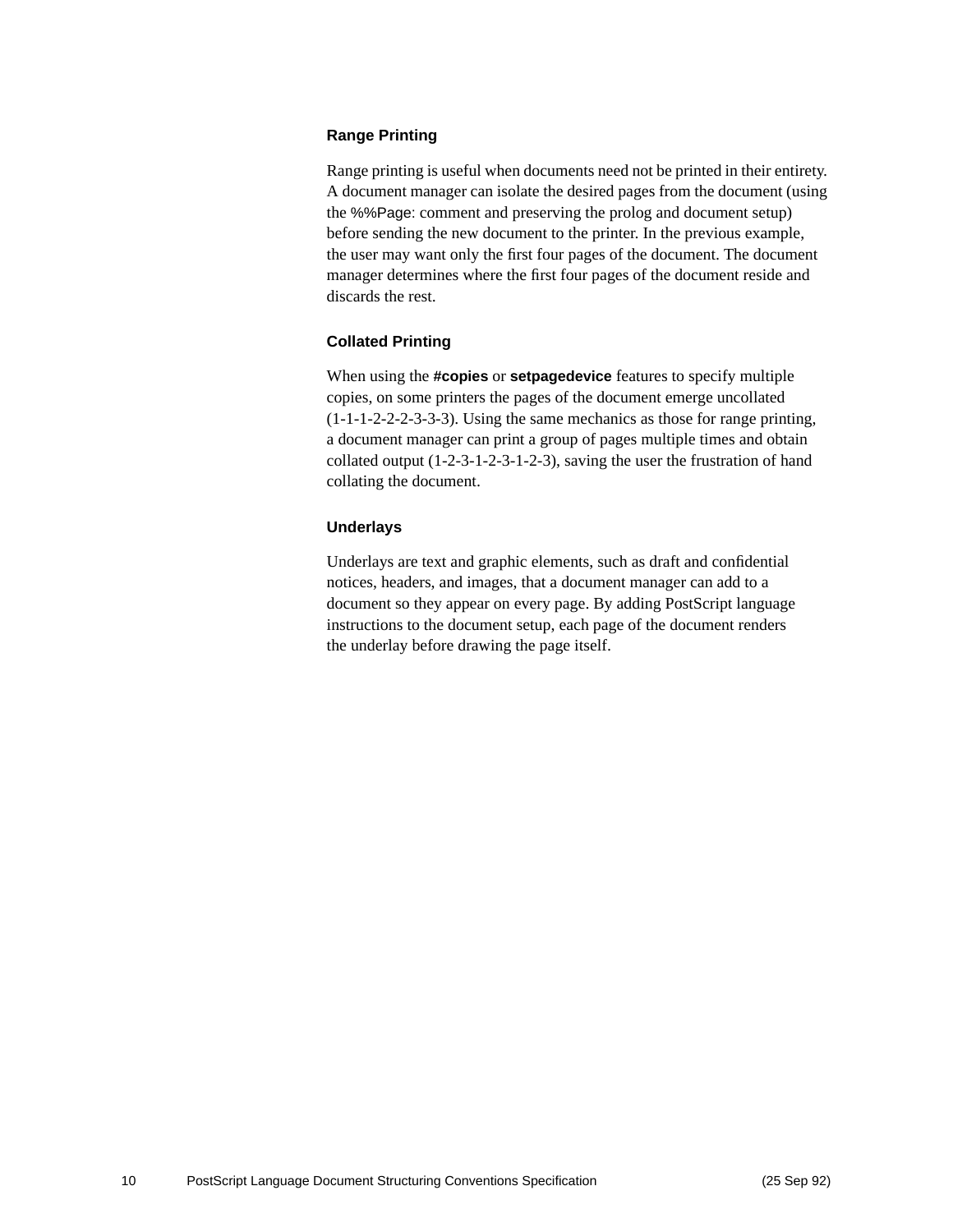# **3 DSC Conformance**

The PostScript interpreter does not distinguish between PostScript language page descriptions that do or do not conform to the DSC. However, the structural information communicated through DSC comments is of considerable importance to document managers that operate on PostScript page descriptions as data. Because document managers cannot usually interpret the PostScript language directly, they must rely on the DSC comments to properly manipulate the document. It is necessary to distinguish between those documents that conform to the DSC and those that do not.

*Note In previous versions of the DSC, there were references to partially conforming documents. This term has caused some confusion and its use has been discontinued. A document either conforms to the conventions or it does not.*

# **3.1 Conforming Documents**

A *conforming* document can expect to receive the maximum amount of services from any document manager. A conforming document is recognized by the header comment %!PS-Adobe-3.0 and is optionally followed by keywords indicating the type of document. Please see the description of this comment in section 5, "General Conventions," for more details about optional keywords.

A fully conforming document is one that adheres to the following rules regarding syntax and semantics, document structure, and the compliance constraints. It is also strongly suggested that documents support certain printing services.

# **Syntax and Semantics**

If a comment is to be used within a document, it must follow the syntactical and semantic rules laid out in this specification for that comment.

Consider the following *incorrect* example:

%%BoundingBox 43.22 50.45 100.60 143.49

This comment is incorrect on two counts. First, there is a colon missing from the %%BoundingBox: comment. Abbreviations for comments are not acceptable. Second, floating point arguments are used instead of the integer arguments this comment requires.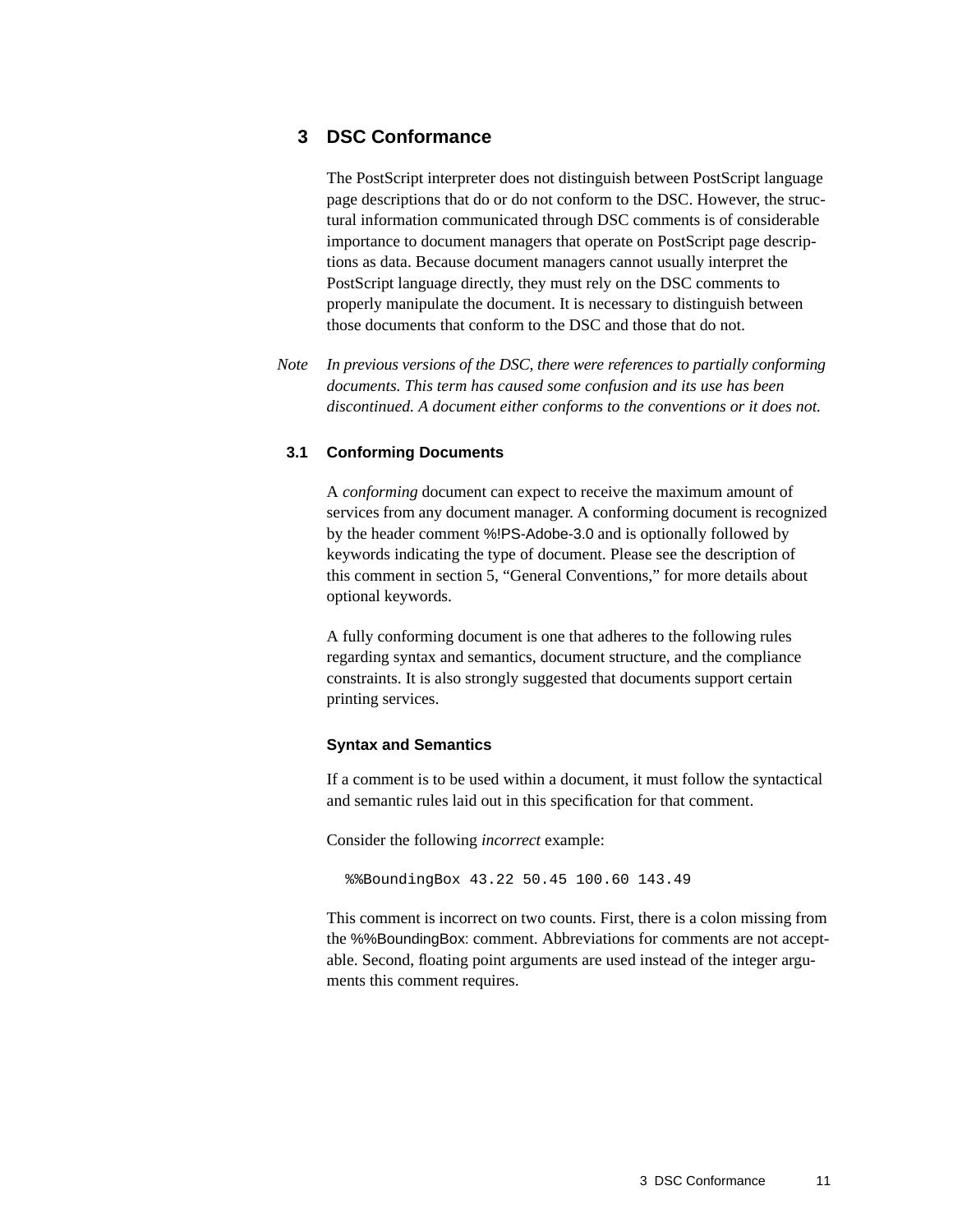#### **Document Structure**

The document structure rules described in section 4, "Document Structure Rules," must be followed. The following comments delineate the structure of the document. If there is a section of a document that corresponds to a particular comment, that comment *must* be used to identify that section of the document.

%!PS-Adobe-3.0 %%Pages: %%EndComments %%BeginProlog %%EndProlog %%BeginSetup %%EndSetup %%Page: %%BeginPageSetup %%EndPageSetup %%PageTrailer %%Trailer %%EOF

For example, if there are distinct independent pages in a document, the %%Page: comment must be used at the beginning of each page to identify those pages.

Where sections of the structure are not applicable, those sections and their associated comments need not appear in the document. For example, if a document setup is not performed inside a particular document, the %%BeginSetup and %%EndSetup comments are unnecessary. Figure 1 illustrates the structure of a conforming PostScript language document.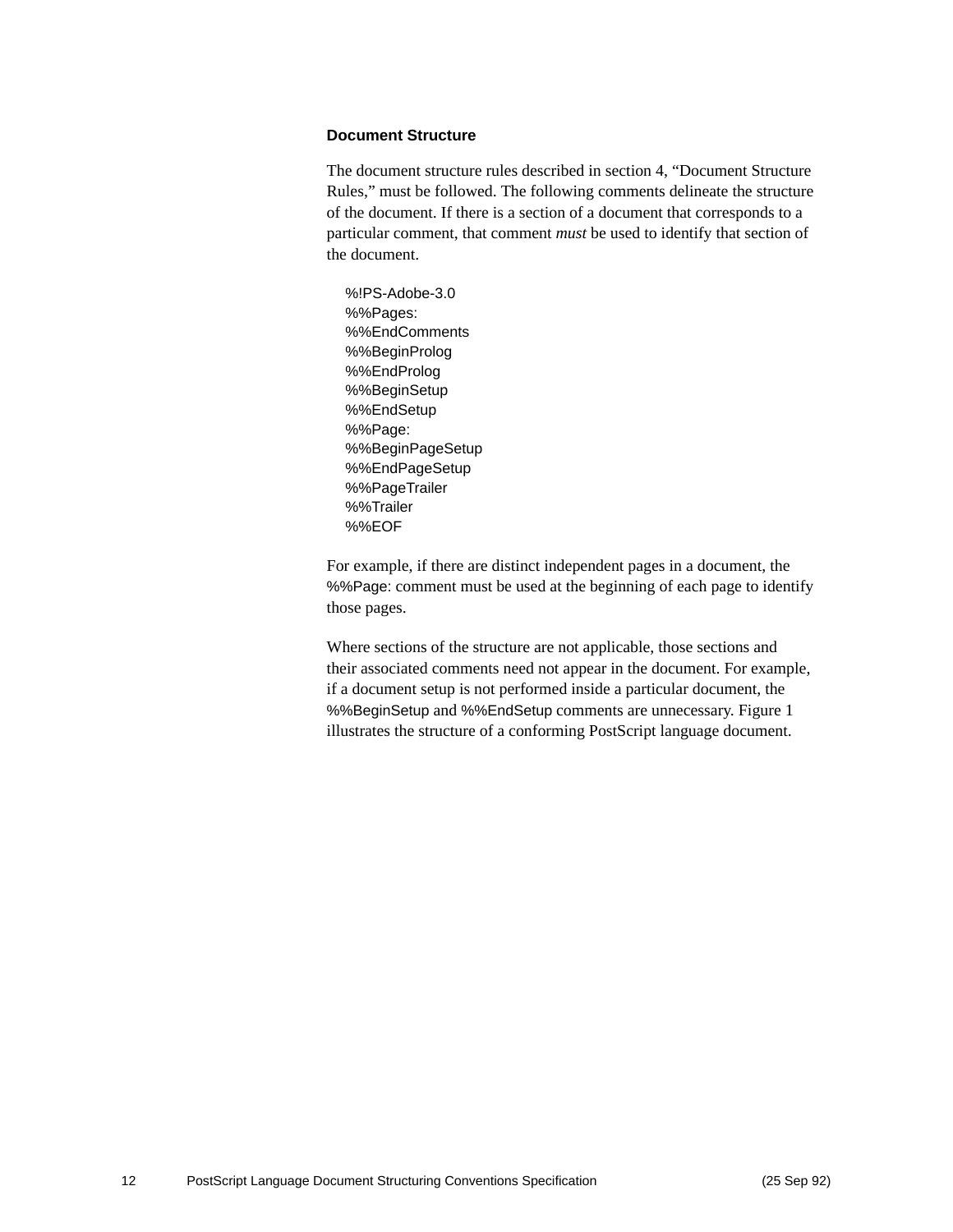

**Figure 1** *Structure of a conforming PostScript language document*

# **Compliance Constraints**

The compliance constraints described in section 4.3, "Constraints," including the proper use of restricted operators*, must* be adhered to.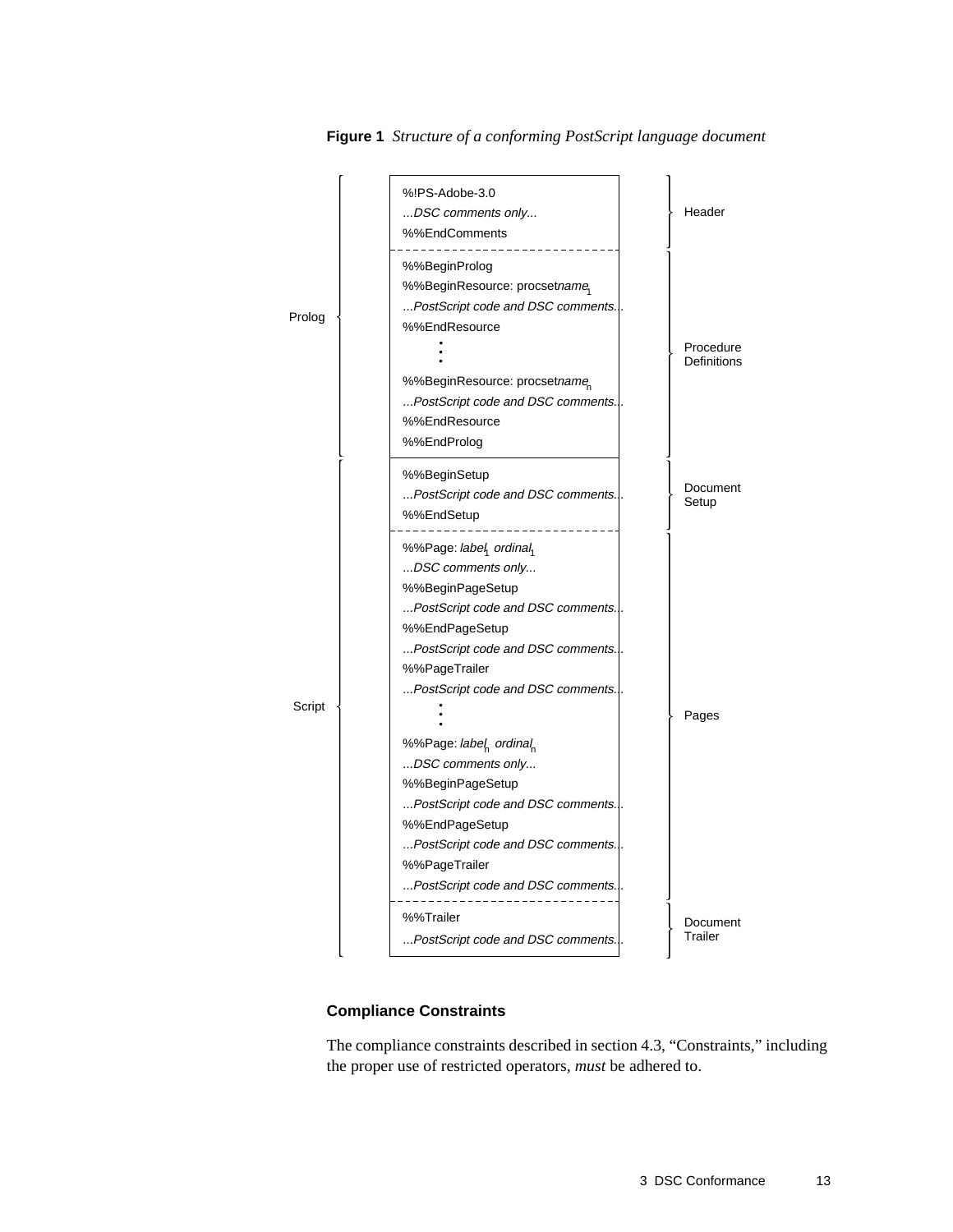#### **Printing Services**

There are document manager printing services (such as those described in section 2, "Document Manager Services") that can be easily supported and add value to an application. Although it is not a requirement of a conforming document, it is *strongly suggested* that applications support these services by using the comments listed below. Note that 20 comments will ensure support of all services.

#### **Spool Management**

| (Spooling, Banner and Trailer Pages, and Print Logging) |                     |
|---------------------------------------------------------|---------------------|
| %%Creator:                                              | %%PageMedia:        |
| %%CreationDate:                                         | %%PageRequirements: |
| %%DocumentMedia:                                        | %%Requirements:     |
| %%DocumentPrinterRequired:                              | %%Routing:          |
| %%For:                                                  | %%Title:            |

#### **Resource Management**

*(Resource Inclusion, Downloading, and Optimization)* %%DocumentNeededResources: %%IncludeResource: %%DocumentSuppliedResources: %%Begin(End)Resource: %%PageResources:

#### **Error Management**

*(Error Reporting and Recovery)* %%Extensions: %%ProofMode: %%LanguageLevel:

#### **Printer Management**

*(Printer Rerouting, Feature Inclusion, Parallel Printing, Color Breakout)* %%Begin(End)Feature: %%IncludeFeature: %%Begin(End)Resource: %%IncludeResource: %%DocumentMedia: %%LanguageLevel: %%DocumentNeededResources: %%PageMedia: %%DocumentPrinterRequired: %%PageRequirements: %%DocumentSuppliedResources: %%PageResources: %%Extensions: %%Requirements:

#### **Page Management**

*(Page Reversal, N-up Printing, Range Printing, Collation, Underlays)* %%Pages: %%Page: %%EndComments %%Begin(End)PageSetup %%Begin(End)Setup %%PageTrailer %%Begin(End)Prolog %%Trailer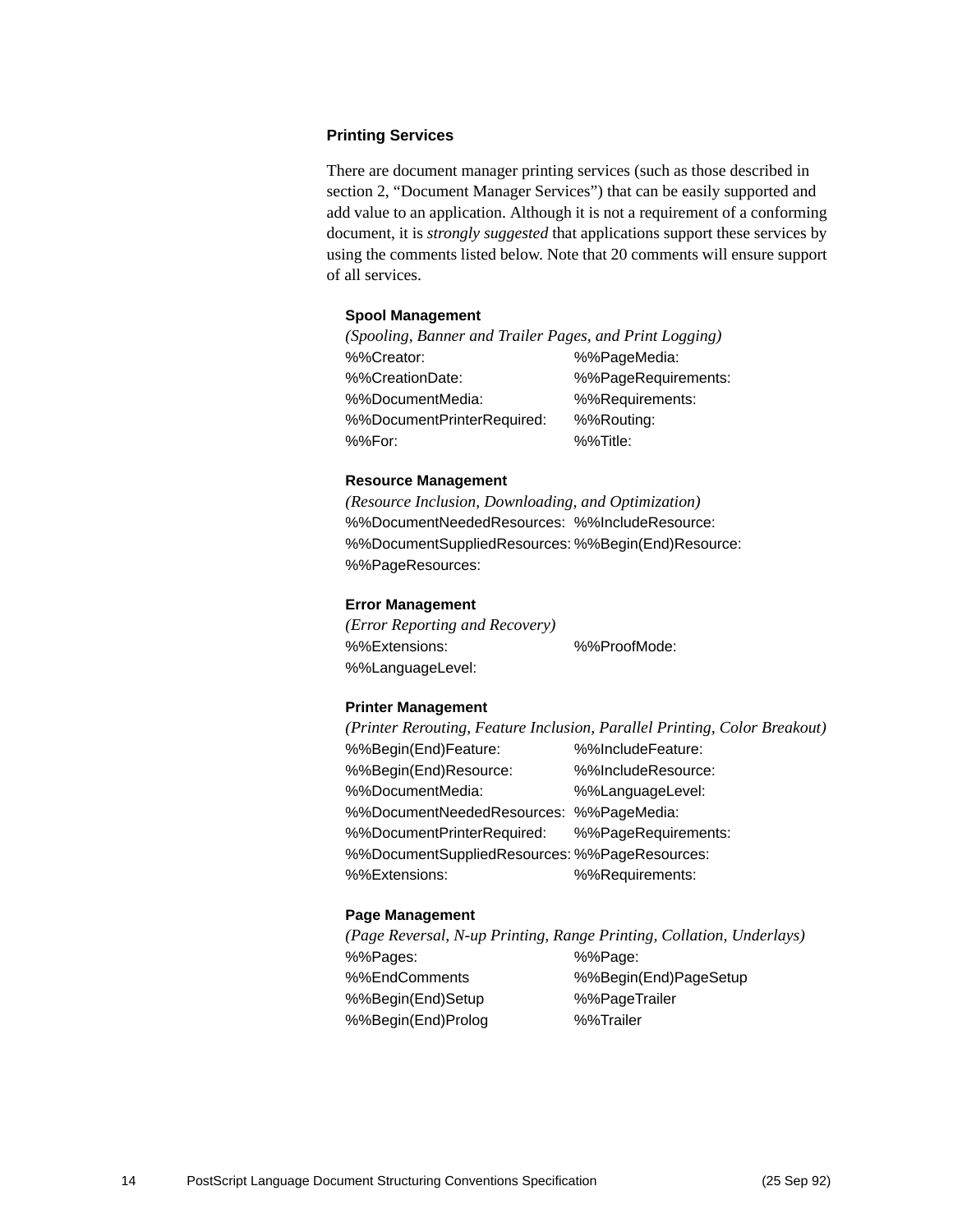# **3.2 Non-Conforming Documents**

A *non-conforming* document most likely will not receive any services from a document manager, may not be able to be included into another document, and may not be portable. In some cases, this may be appropriate; a PostScript language program may require an organization that is incompatible with the DSC. This is especially true of very sophisticated page descriptions composed directly by a programmer.

However, for page descriptions that applications generate automatically, adherence to the structuring conventions is strongly recommended, simple to achieve, and essential in achieving a transparent corporate printing network.

A non-conforming document is recognized by the %! header comment. Under *no* circumstances should a non-conforming document use the %!PS-Adobe-3.0 header comment.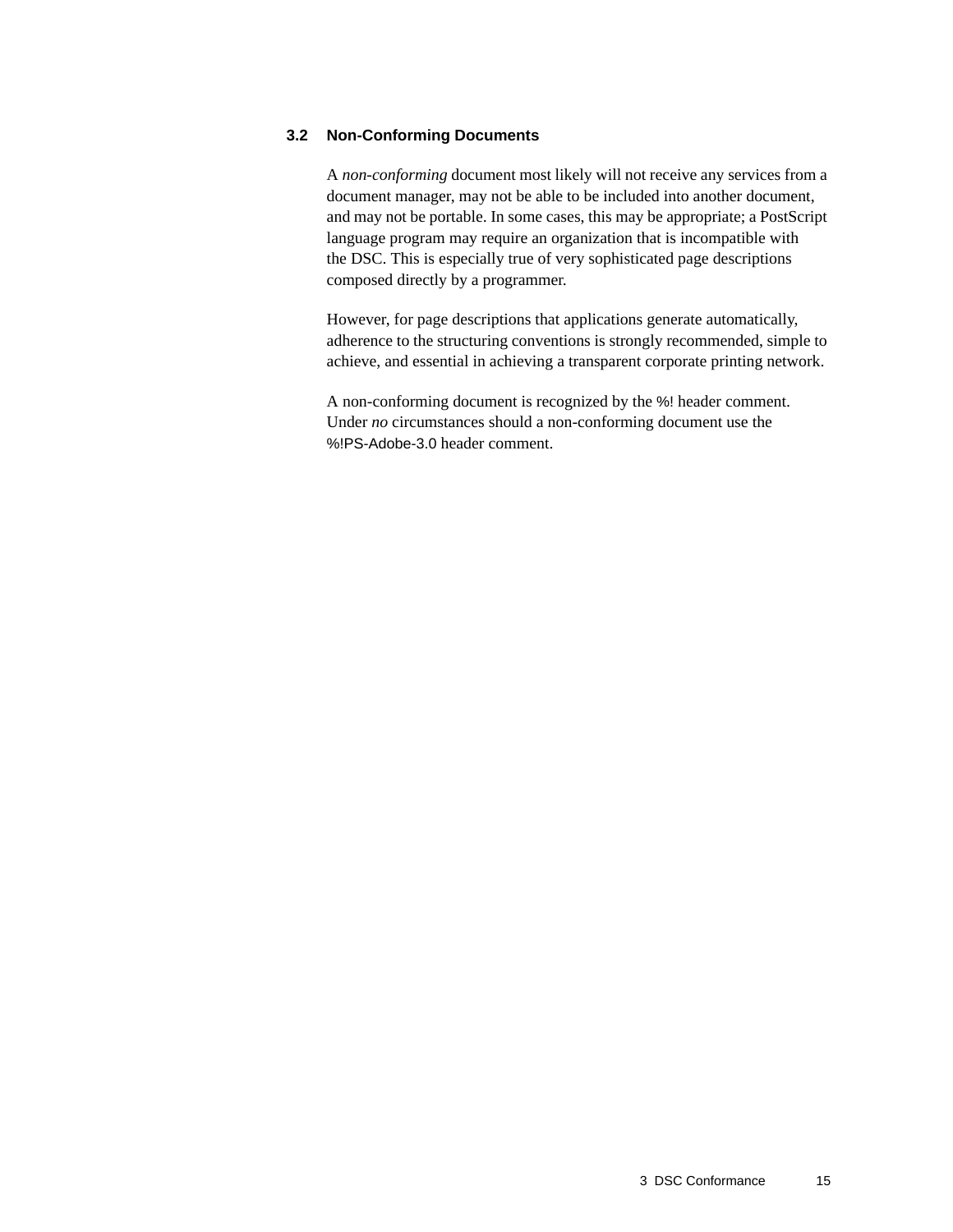# **4 Document Structure Rules**

One of the most important levels of document structuring in the PostScript language is the distinction between the *document prolog* and the *document script.* The *prolog* is typically a set of procedure definitions appropriate for the set of operations a document composition system needs, and the *script* is the software-generated program that represents a particular document.

A *conforming* PostScript language document description must have a clearly defined prolog and script separated by the %%EndProlog comment.

# **4.1 Prolog**

The prolog consists of a header section, an optional defaults subsection, and the prolog proper, sometimes known as the procedures section.

The *header section* consists of DSC comments only and describes the environment that is necessary for the document to be output properly. The end of the header section is denoted by the %%EndComments comment (see the note on header comments in section 4.5, "Convention Categories").

The *defaults section* is an optional section that is used to save space in the document and as an aid to the document manager. The beginning of this section is denoted by the %%BeginDefaults comment. Only DSC page comments should appear in the defaults section. Information on the pagelevel comments that are applicable and examples of their use can be found in section 5.2, "General Body Comments" under the definition of %%Begin(End)Defaults. The end of the defaults section is indicated by the %%EndDefaults comment.

The beginning of the *procedures section* is indicated by the %%BeginProlog comment. This section is a series of procedure set (procset) definitions; each procset is enclosed between a %%BeginResource: procset and %%EndResource pair. Procsets are groups of definitions and routines appropriate for different imaging requirements.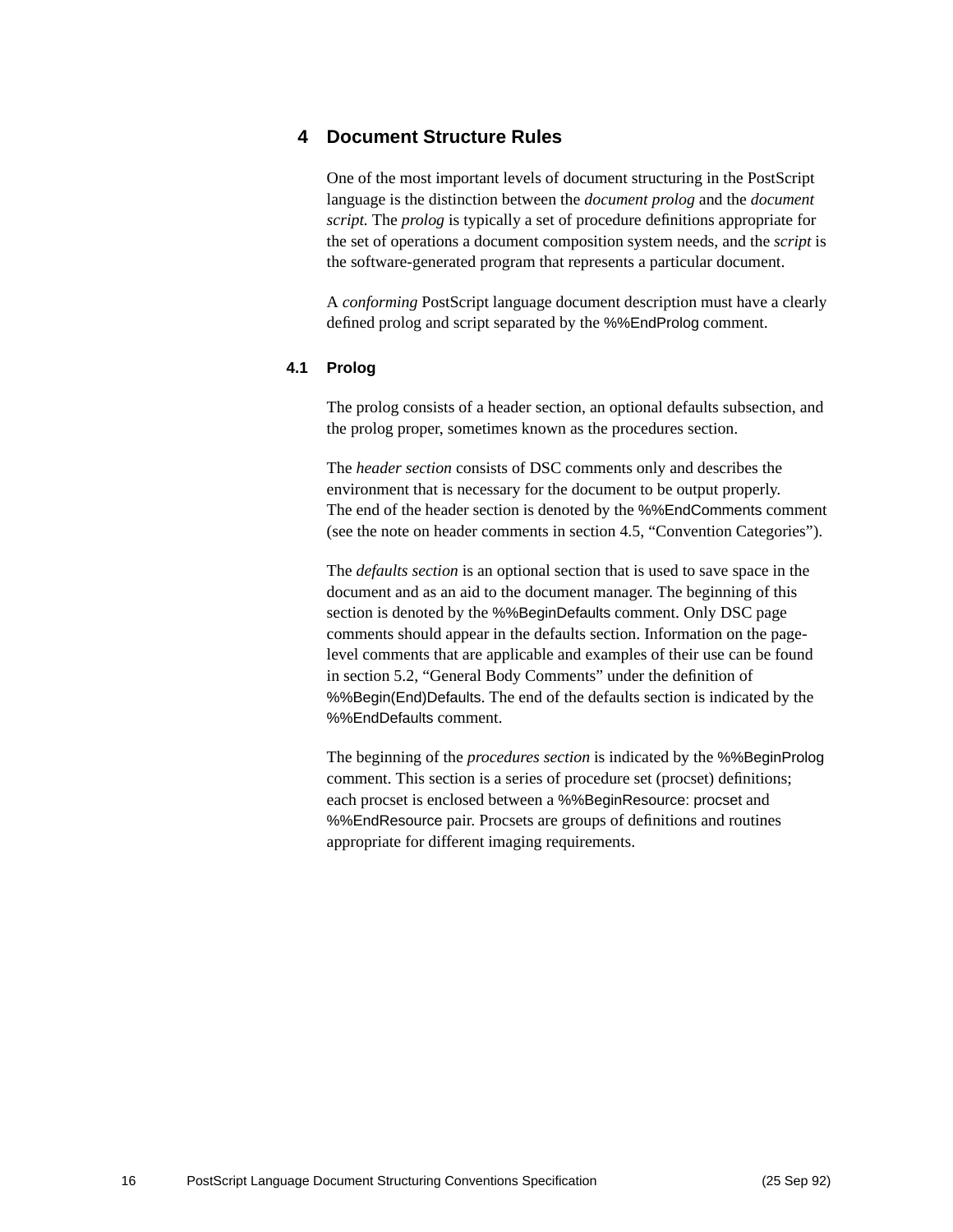The prolog has the following restrictions:

- Executing the prolog should define procsets only. For example, these procsets can consist of abbreviations, generic routines for drawing graphics objects, and routines for managing text and images.
- A document-producing application should almost always use the same prolog for all of its documents, or at least the prolog should be drawn from a pool of common procedure sets. The prolog should always be constructed in a way that it can be removed from the document and downloaded only once into the printer. All subsequent documents that are downloaded with this prolog stripped out should still execute correctly.
- No output can be produced while executing the prolog, no changes can be made to the graphics state, and no marks should be made on the page.

#### **4.2 Script**

The document *script* consists of three sections: a document setup section, page sections, and a document trailer.

- The *document setup* section is denoted by the %%Begin(End)Setup comments. The document setup should consist of procedure calls for invoking media selections (for example, setting page size), running initialization routines for procsets, downloading a font or other resource, or setting some aspect of the graphics state. This section should appear after the %%EndProlog comment, but before the first %%Page: comment.
- The *pages* section of the script consists of 1 to *n* pages, each of which should be *functionally independent* of the other pages. This means that each page should be able to execute in any order and may be physically rearranged, resulting in an identical document as long as the information within it is the same, but with the physical pages ordered differently. A typical example of this page reordering occurs during a page-reversal operation performed by a document manager.

The start of each page is denoted by the %%Page: comment and can also contain a %%Begin(End)PageSetup section (analogous to the document setup section on a page level), and an optional %%PageTrailer section (similar to the document trailer). In any event, each page will contain between the setup and the trailer sections the PostScript language program necessary to mark that page.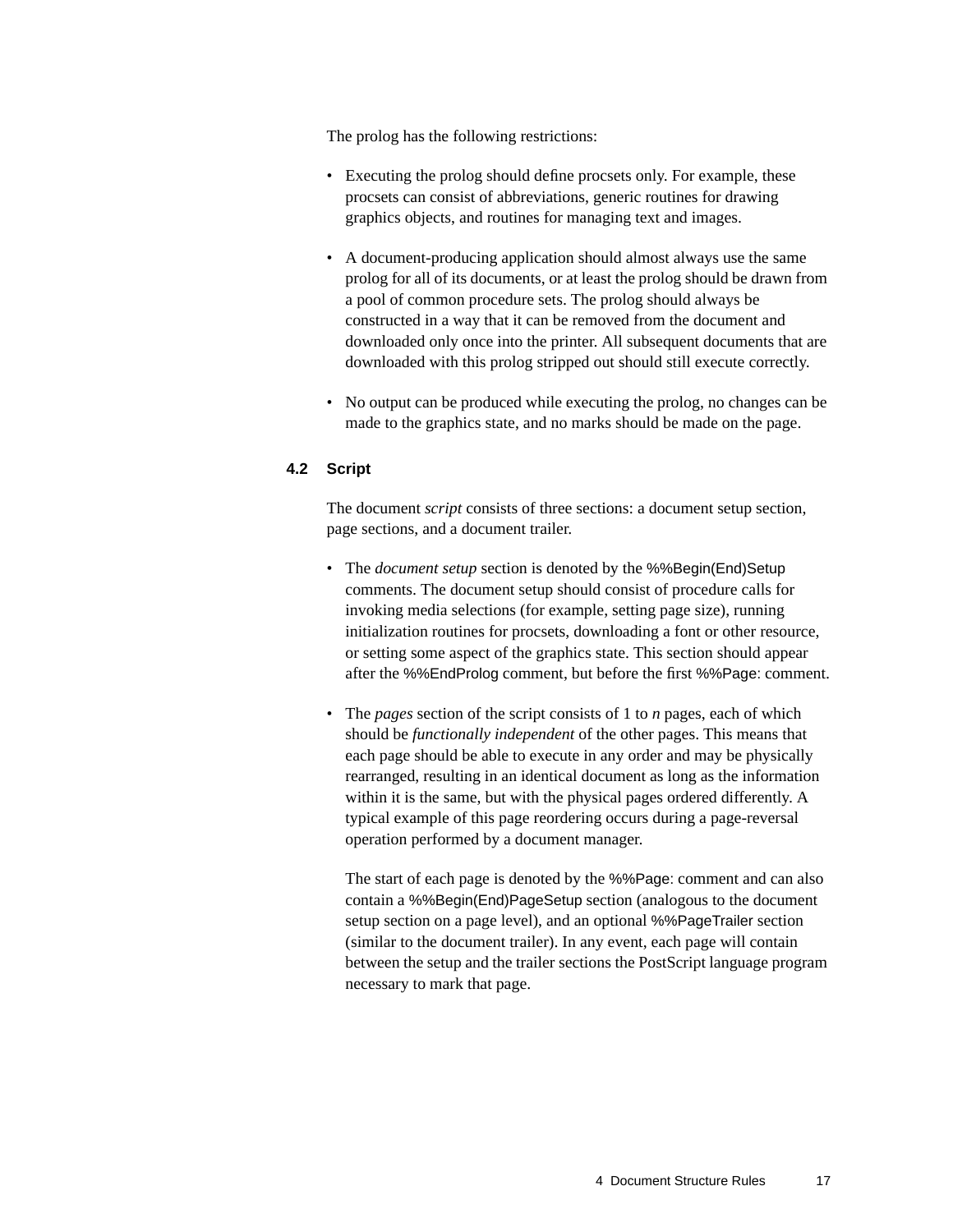• The *document trailer* section is indicated by the %%Trailer comment. PostScript language instructions in the trailer consists of calls to termination routines of procedures and post-processing or cleanup instructions. In addition, any header comments that were deferred using the (atend) notation will be found here. See section 4.6, "Comment Syntax Reference," for a detailed description of (atend).

There are generally few restrictions on the script. It can have definitions like the prolog and it can also modify the graphics environment, draw marks on the page, issue **showpage**, and so on. There are some PostScript language operators that should be avoided or at least used with extreme caution. A thorough discussion of these operators can be found in Appendix I of the *PostScript Language Reference Manual, Second Edition*.

The end of a document should be signified by the %%EOF comment.

# **4.3 Constraints**

There are several constraints on the use of PostScript language operators in a conforming document. These constraints are detailed below and are not only applicable to documents that conform to the DSC. Even a *non-conforming* document is much more portable across different PostScript interpreters if it observes these constraints.

# **Page Independence**

Pages should not have *any* inter-dependencies. Each page may rely on certain PostScript language operations defined in the document prolog or in the document setup section, but it is not acceptable to have any graphics state set in one page of a document on which another page in the same document relies on. It is also risky to reimpose or rely on a state defined in the document setup section; the graphics state should only be added to or modified, not reimposed. See Appendix I of the *PostScript Language Reference Manual, Second Edition* for more details on proper preservation of the graphics state with operators like **settransfer**.

Page independence enables a document manager to rearrange the document's pages physically without affecting the execution of the document description. Other benefits of page independence include the ability to print different pages in parallel on more than one printer and to print ranges of pages. Also, PostScript language previewers need page independence to enable viewing the pages of a document in arbitrary order.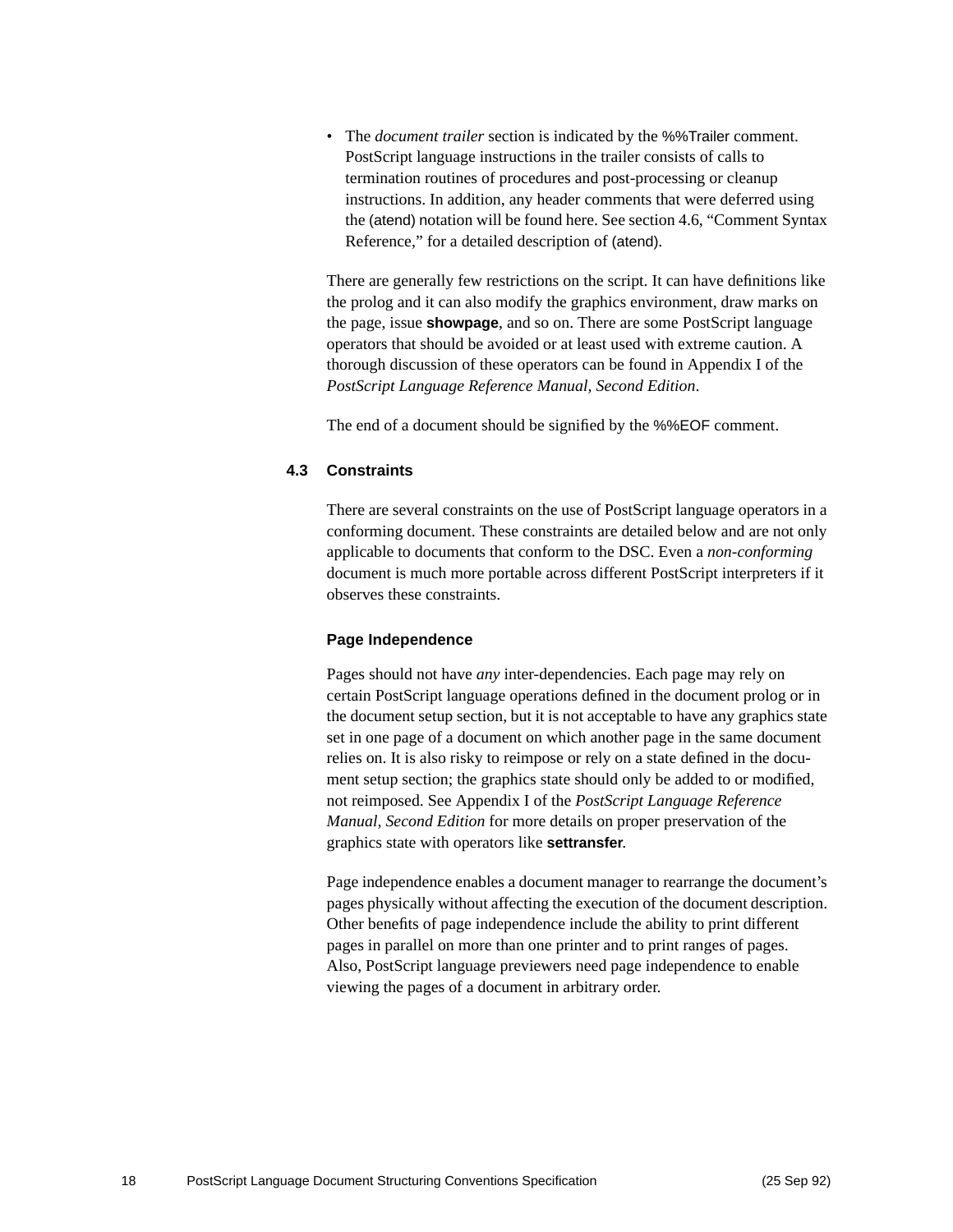For the most part, page independence can be achieved by placing a **save-restore** pair around each page, as shown below:

```
%!PS-Adobe-3.0
...Header comments, prolog definitions, document
setup...
%%Page: cover 1
%%BeginPageSetup
/pgsave save def
...PostScript language instructions to perform page
setup...
%%EndPageSetup
...PostScript language instructions to mark page 1...
pgsave restore
showpage
...Rest of the document...
%%EOF
```
The **save**-**restore** pair will also reclaim any non-global VM used during the page marking (for example, text strings).

*Note If pages must have interdependencies, the* %%PageOrder: Special *comment should be used. This ensures that a document manager will not attempt to reorder the pages.*

#### **Line Length**

To provide compatibility with a large body of existing application and document manager software, a conforming PostScript language document description *does not* have lines exceeding 255 characters, excluding linetermination characters. The intent is to be able to read lines into a 255-character buffer without overflow (Pascal strings are a common example of this sort of buffer).

The PostScript interpreter imposes no constraints as to where line breaks occur, even in string bodies and hexadecimal bitmap representations. This level of conformance should not pose a problem for software development. Any document structuring comment that needs to be continued on another line to avoid violating this guideline should use the %%+ notation to indicate that a comment line is being continued (see %%+ in section 5.2, "General Body Comments").

#### **Line Endings**

Lines *must* be terminated with one of the following combinations of characters: CR, LF, or CR LF. CR is the carriage-return character and LF is the line-feed character (decimal ASCII 13 and 10, respectively).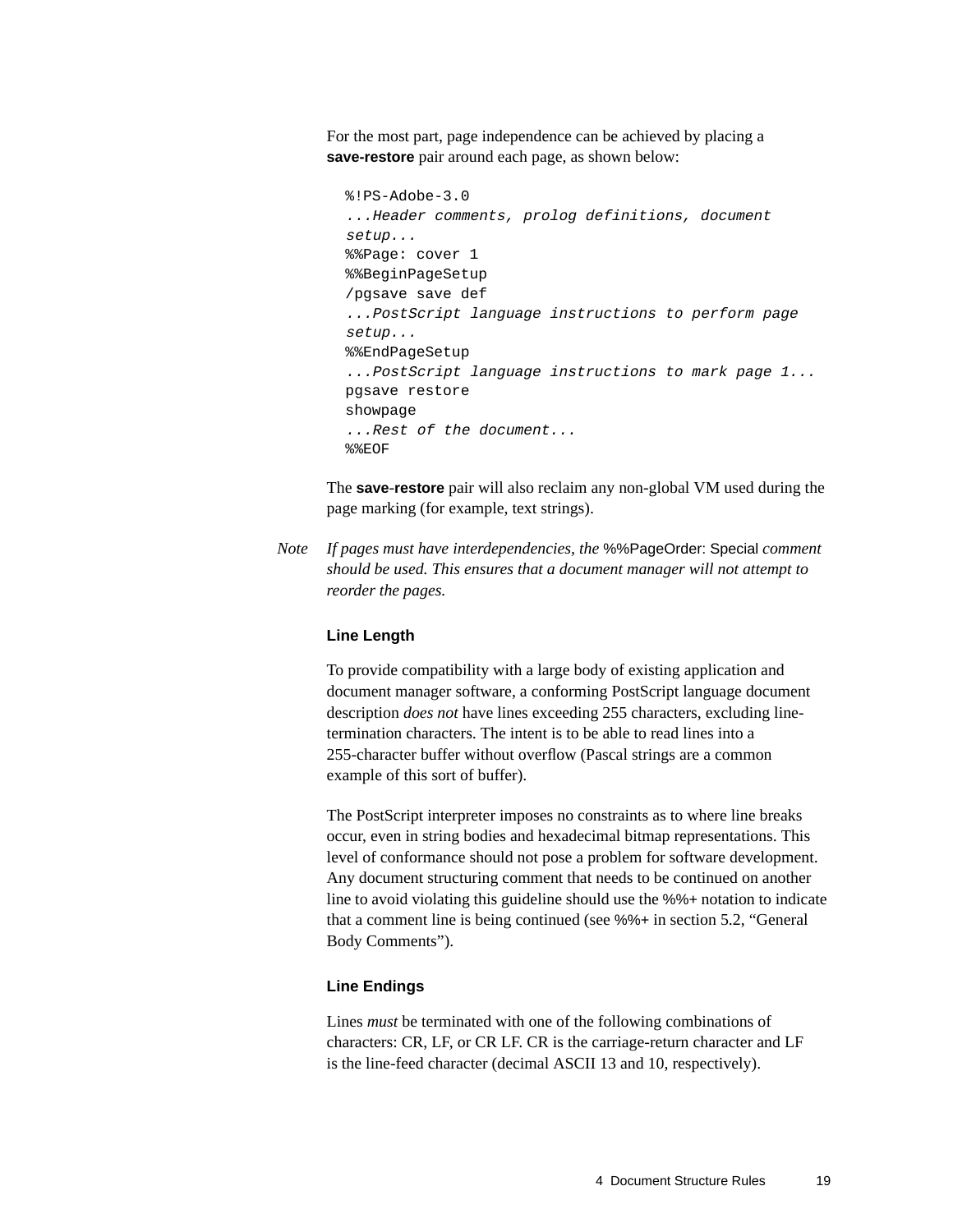#### **Use of showpage**

To reduce the amount of VM used at any point, it is common practice to delimit PostScript language instructions used for a particular page with a **save**-**restore** pair. See the page-independence constraint for an example of **save**-**restore** use.

If the **showpage** operator is used in combination with **save** and **restore**, the **showpage** should occur *after* the page-level **restore** operation. The motivation for this is to redefine the **showpage** operator so it has side effects in the printer VM, such as maintaining page counts for printing *n-*up copies on one sheet of paper. If **showpage** is executed within the confines of a page-level **save**-**restore**, attempts to redefine **showpage** to perform extra operations will not work as intended. This also applies to the **BeginPage** and **EndPage** parameters of the **setpagedevice** dictionary. The above discussion also applies to **gsave**-**grestore** pairs.

# **Document Copies**

In a conforming document, the number of copies *must* be modified in the document setup section of the document (see %%BeginSetup and %%EndSetup). Changing the number of copies within a single page automatically breaks the page independence constraint. Also, using the **copypage** operator is not recommended because doing so inhibits page independence. If multiple copies of a document are desired, use the **#copies** key or the **setpagedevice** operator.

In Level 1 implementations, the **#copies** key can be modified to produce multiple copies of a document as follows:

```
%!PS-Adobe-3.0
%%Pages: 23
%%Requirements: numcopies(3) collate
%%EndComments
...Prolog with procset definitions...
%%EndProlog
%%BeginSetup
/#copies 3 def
%%EndSetup
...Rest of the Document (23 virtual pages)...
%%EOF
```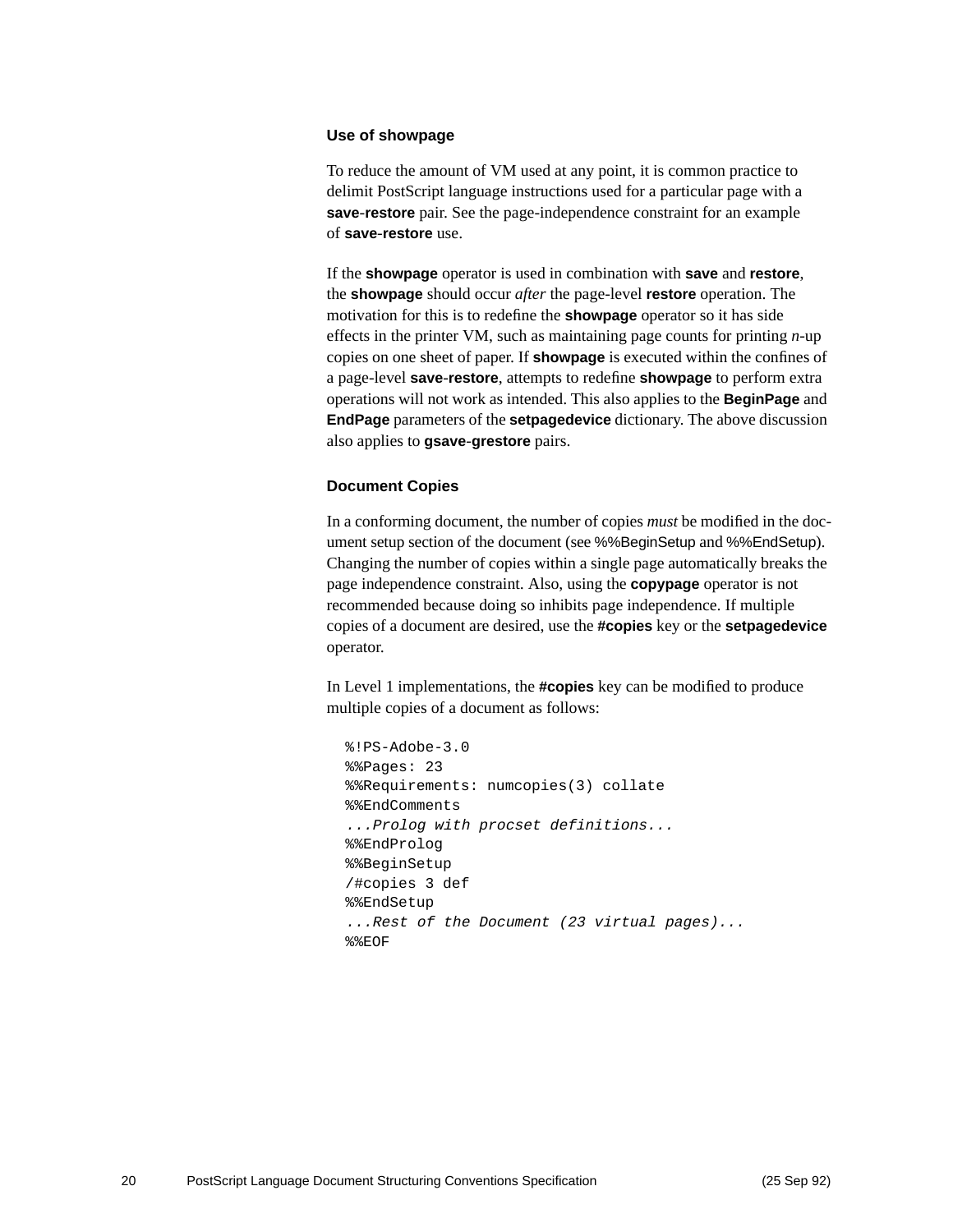In Level 2 implementations, the number of copies of a document can be set using the **setpagedevice** operator as follows:

<< /NumCopies 3 >> setpagedevice

The %%Pages: comment should not be modified if the number of copies is set, as it represents the number of unique virtual pages in the document. However, the %%Requirements: comment should have its numcopies option modified, and the collate option set, if applicable.

#### **Restricted Operators**

There are several PostScript language operators intended for system-level jobs that are not appropriate in the context of a page description program. Also, there are operators that impose conditions on the graphics state directly instead of modifying or concatenating to the existing graphics state. However, improper use of these operators may cause a document manager to process a document incorrectly. The risks of using these operators involve either rendering a document device dependent or unnecessarily inhibiting constructive post-processing of document files for different printing needs for example, embedding one PostScript language document within another.

In addition to all operators in **statusdict** and the operators in **userdict** for establishing an imageable area, the following operators should be used carefully, or not at all, in a PostScript language page description:

| banddevice     | framedevice  | quit        | setpagedevice |
|----------------|--------------|-------------|---------------|
| clear          | grestoreall  | renderbands | setscreen     |
| cleardictstack | initclip     | setglobal   | setshared     |
| copypage       | initgraphics | setgstate   | settransfer   |
| erasepage      | initmatrix   | sethalftone | startjob      |
| exitserver     | nulldevice   | setmatrix   | undefinefont  |

For more specific information on the proper use of these operators in various situations, see Appendix I of the *PostScript Language Reference Manual, Second Edition*.

There are certain operators specific to the Display PostScript system that are not part of the Level 1 and Level 2 implementations. These operators are for display systems only and *must not* be used in a document. This is a much more stringent restriction than the above list of restricted operators, which may be used with extreme care. For a complete list see section A.1.2, "Display PostScript Operators, of the *PostScript Language Reference Manual, Second Edition*."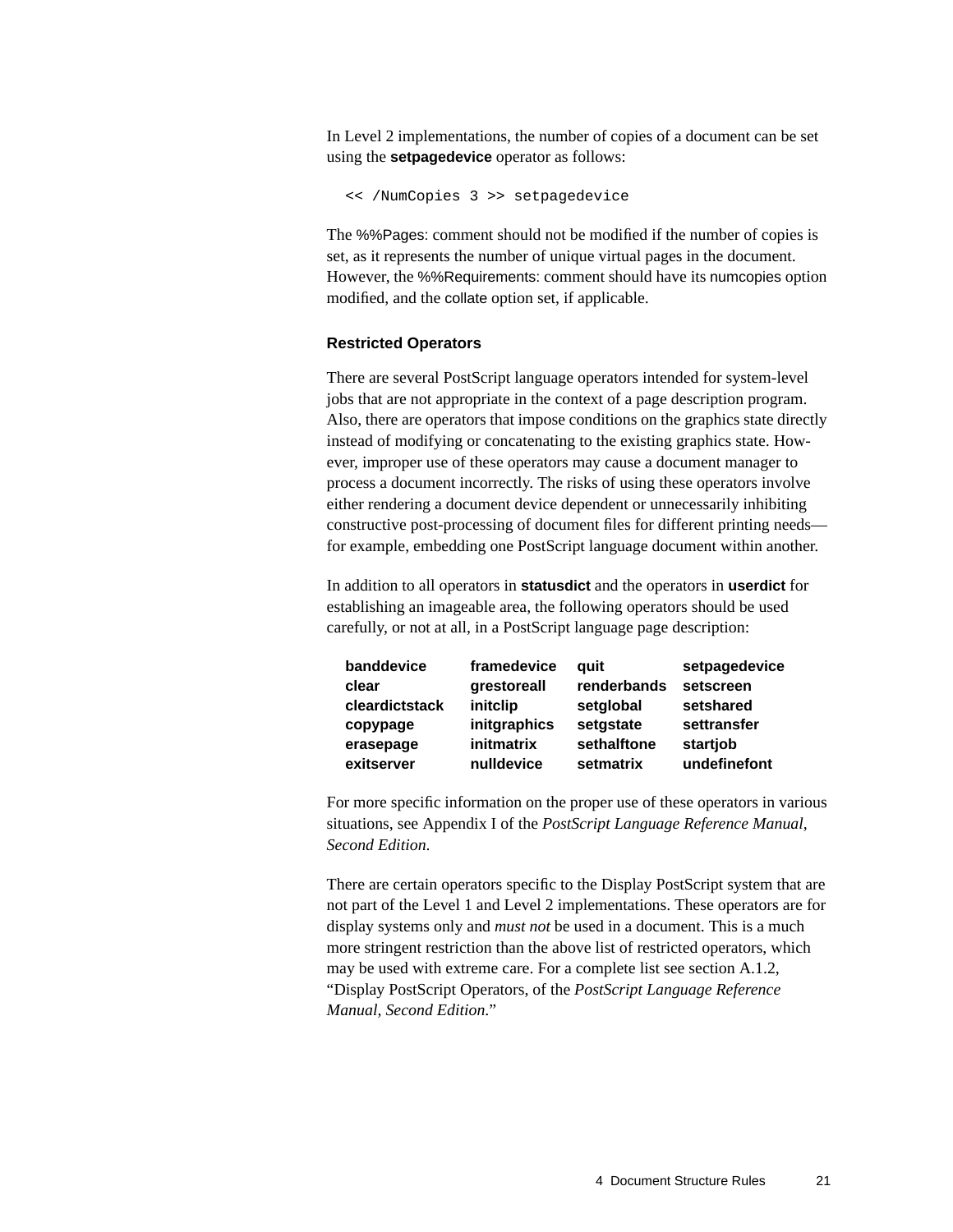# **4.4 Parsing Rules**

Here are a few explicit rules that can help a document manager parse the DSC comments:

- In the interest of forward compatibility, any comments that are not recognized by the parser should be ignored. Backward compatibility is sometimes difficult, and it may be helpful to develop an "upgrading parser" that will read in documents conforming to older versions of the DSC and write out DSC version 3.0 conforming documents.
- Many comments have a colon separating the comment keyword from its arguments. This colon is not present in all comment keywords (for example, %%EndProlog) and should be considered part of the keyword for parsing purposes. It is *not* an optional character.
- Comments with arguments (like %%Page:) should have a space separating the colon from the first argument. Due to existing software, this space must be considered optional.
- "White space" characters within comments may be either spaces or tabs (decimal ASCII 32 and 9, respectively).
- Comment keywords are case-sensitive, as are all of the arguments following a comment keyword.
- The character set for comment keywords is limited to printable ASCII characters. The keywords only contain alphabetic characters and the :, !, and ? characters. The arguments may include any character valid in the PostScript language character set, especially where procedure names, font names, and strings are represented. See the definition of the <text> elementary type for the use of the \ escape mechanism.
- When looking for the %%Trailer comment (or any (atend) comments), allow for nested documents. Observe %%BeginDocument: and %%EndDocument comments as well as %%BeginData: and %%EndData.
- In the case of multiple header comments, the *first* comment encountered is considered to be the truth. In the case of multiple *trailer* comments (those comments that were deferred using the (atend) convention), the last comment encountered is considered to be the truth. For example, if there are two %%Requirements: comments in the header of a document, use the first one encountered.
- Header comments can be terminated explicitly by an instance of %%EndComments, or implicitly by any line that does not begin with %X, where  $X$  is any printable character except space, tab, or newline.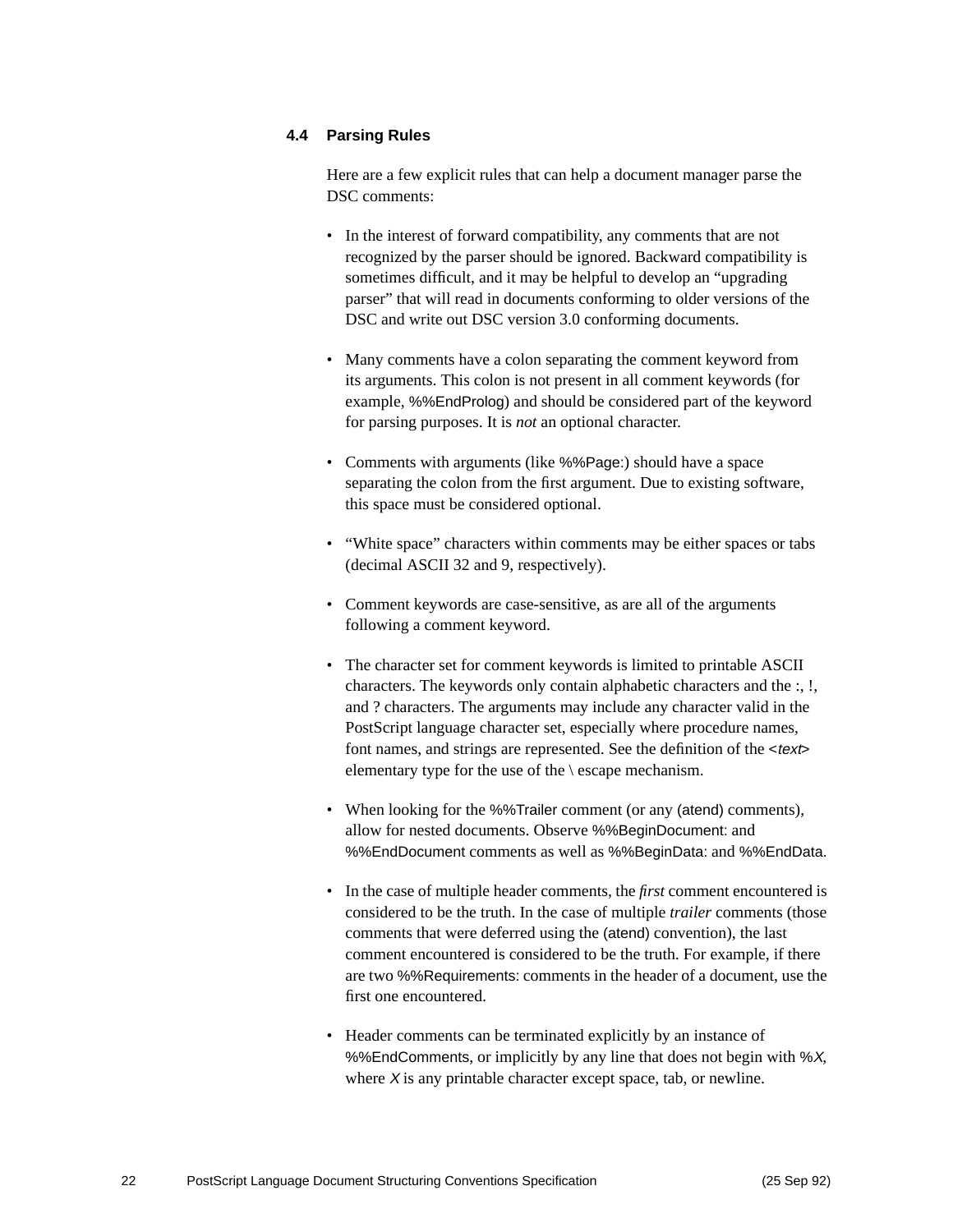- The order of some comments in the document is significant, but in a section of the document they may appear in any order. For example, in the header section, %%DocumentResources:, %%Title:, and %%Creator: may appear in any order.
- Lines must never exceed 255 characters, and line endings should follow the line ending restrictions set forth in section 4.3, "Constraints."
- If a document manager supports resource or feature inclusion, at print time it should replace %%Include comments with the resource or feature requested. This resource or feature code should be encapsulated in %%Begin and %%End comments upon inclusion. If a document manager performs resource library extraction, any resources that are removed, including their associated %%Begin and %%End comments, should be replaced by equivalent %%Include comments.

# **4.5 Convention Categories**

The DSC comments are roughly divided into the followingsix categories of conventions:

- General conventions
- Requirement conventions
- Color separation conventions
- Query conventions
- Open structuring conventions
- Special conventions

Typically, some subsets of the general, requirement, and color separation conventions are used consistently in a particular printing environment. The DSC have been designed with maximum flexibility in mind and with a minimum amount of interdependency between conventions. For example, one may use only general conventions in an environment where the presence of a document manager may not be guaranteed, or may use the requirement conventions on a highly spooled network.

*General conventions* delimit the various structural components of a PostScript language page description, including its prolog, script, and trailer, and where the page breaks fall, if there are any. The general convention comments include document and page setup information, and they provide a markup convention for noting the beginning and end of particular pieces of the page description that might need to be identified for further use.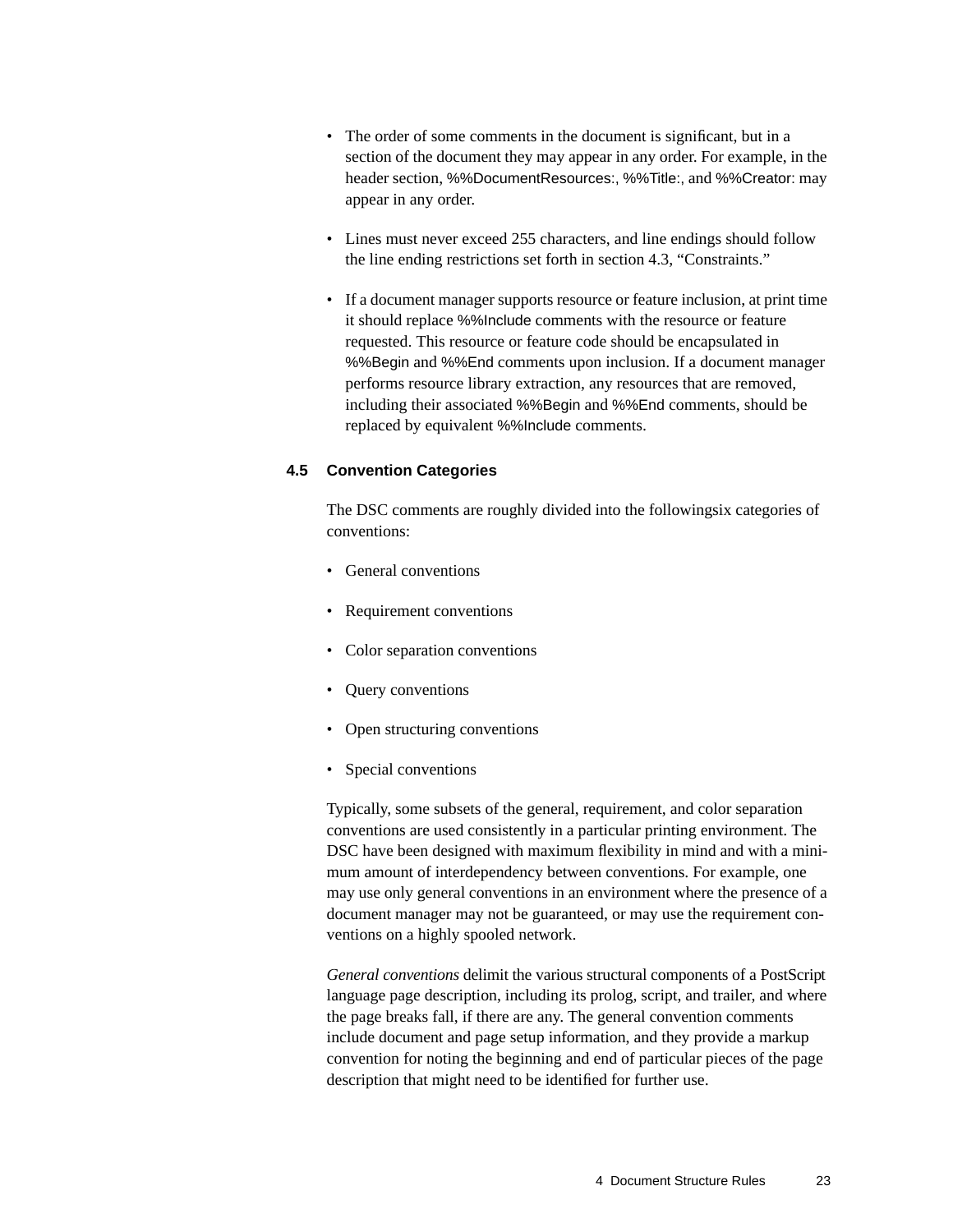*Requirement conventions* are comments that suggest document manager action. These comments can be used to specify resources the document supplies or needs. Document managers may make decisions based on resource frequency (those that are frequently used) and load resources permanently into the printer, download them before the job, or store them on a printer's hard disk, thus reducing transmission time.

Other requirement comments invoke or delimit printer-specific features and requirements, such as paper colors and weights, collating order, and stapling. The document manager can replace printer-specific PostScript language fragments based on these comments when rerouting a print job to another printer, by using information in the PostScript printer description (PPD) file for that printer.

*Color separation conventions* are used to complement the color extensions to the PostScript language. Comments typically identify PostScript language color separation segments in a page, note custom color ratios (RGB or CMYK), and list document and page level color use.

*Query conventions* delimit parts of a PostScript language program that query the current state or characteristics of a printer, including the availability of resources (for example, fonts, files, procsets), VM, and any printer-specific features and enhancements. The type of program that uses this set of conventions is usually interactive—that is, one that expects a response from the printer. This implies that document managers should be able to send query jobs to a printer, and route an answer back to the application that issued the query. Query conventions should only be used in %!PS-Adobe-3.0 Query jobs.

*Open structuring conventions* are user-defined conventions. Section 9, "Open Structuring Conventions," provides guidelines for creating these vendorspecific comments*.*

*Special conventions* include those comments that do not fall into the above categories.

The general, requirement, and color separation conventions can be further broken down into three classes: header comments, body comments, and page comments.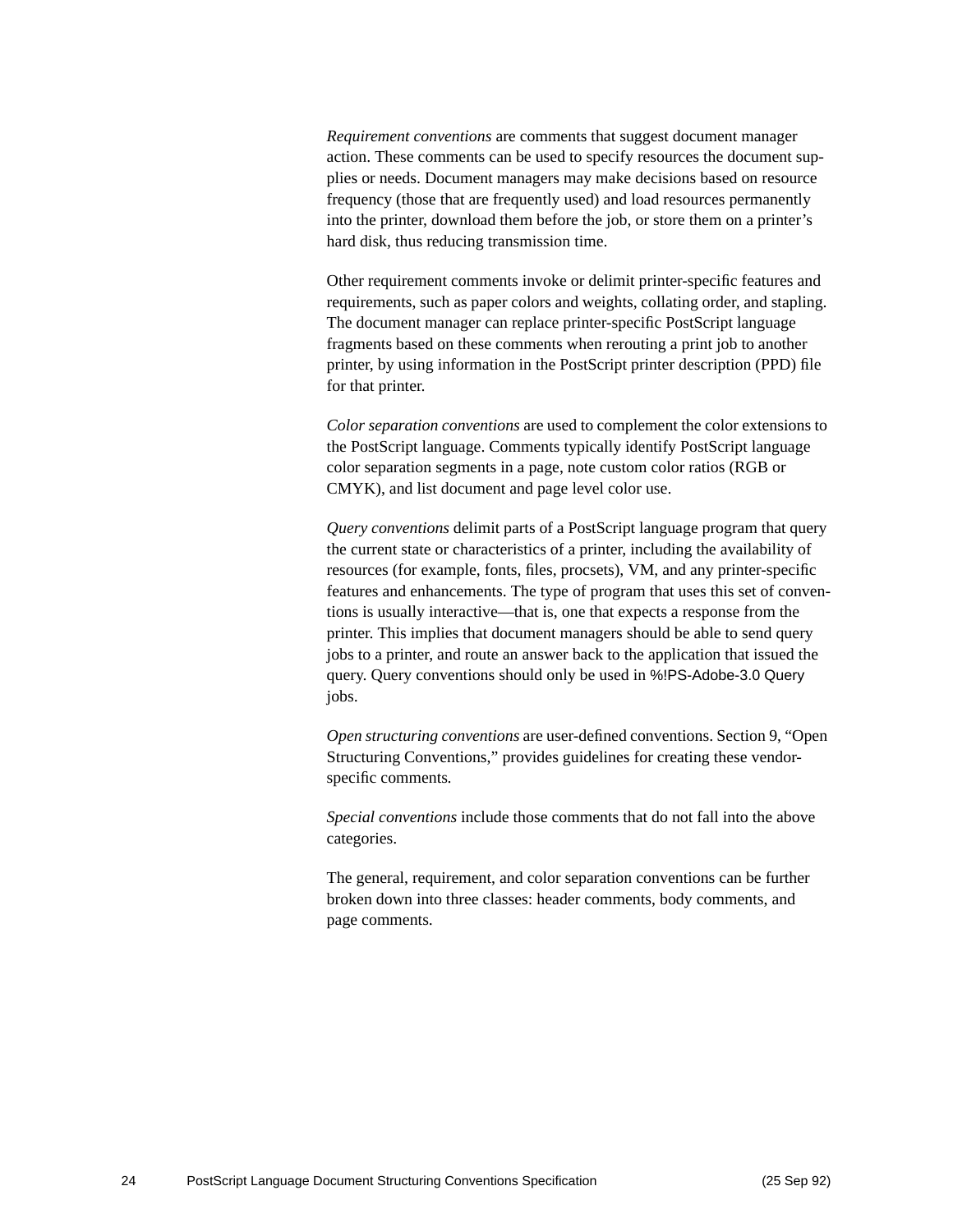#### **Header Comments**

Header comments appear first in a document file, before any of the executable PostScript language instructions and before the procedure definitions. They may be thought of as a table of contents. In order to simplify a document manager's job in parsing these header comments, there are two rules that apply:

- If there is more than one instance of a header comment in a document file, *the first one encountered takes precedence.* This simplifies nesting documents within one another without having to remove the header comments.
- *Header comments must be contiguous*. That is, if a document manager comes across a line that does not begin with %, the document manager may quit parsing for header comments. The comments may also be ended *explicitly* with the %%EndComments convention.

All instances of lines beginning with %! *after the first instance* are ignored by document managers, although to avoid confusion, this notation should not appear twice within the block of header comments (see %%BeginDocument: and %%EndDocument for examples of embedded documents).

#### **Body Comments**

Body comments may appear anywhere in a document, except the header section. They are designed to provide structural information about the organization of the document file and should match any related information provided in the header comments section. They generally consist of %%Begin and %%End constructs to delimit specific components of the document file, such as procsets, fonts, or emulation code, and %%Include comments that request the document manager to take action when encountering the comment, such as including a document, resource, or printer-specific fragment of code.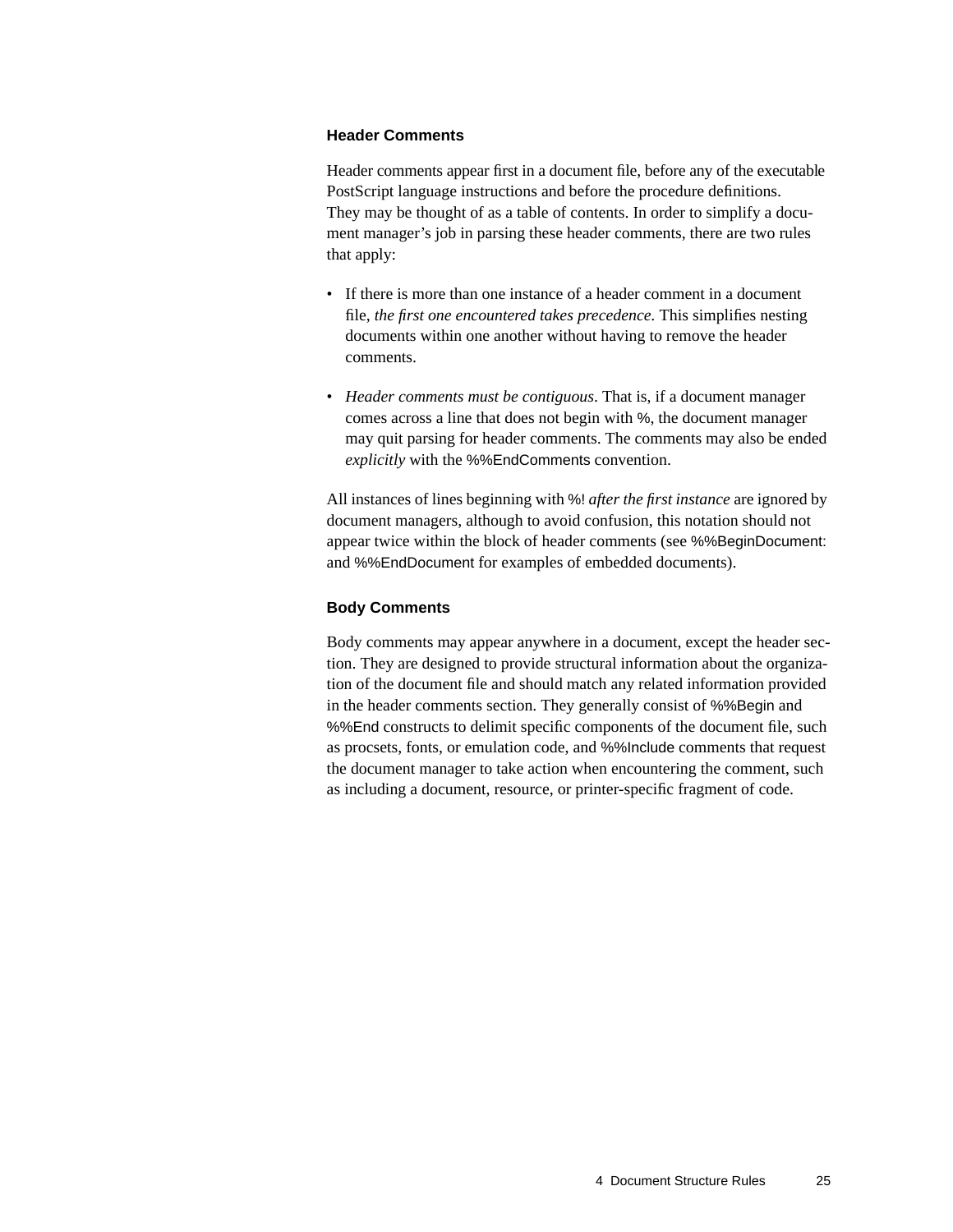# **Page Comments**

Page comments are page-level structure comments. They should not span across page boundaries (see the exception below). That is, a page comment applies only to the page in which it appears. The beginning of a page should be noted by the %%Page: comment. The other page comments are similar to their corresponding header comments (for example, %%BoundingBox: vs. %%PageBoundingBox:), except for %%Begin or %%End comments that are more similar to body comments in use (e.g., %%Begin(End)Setup vs. %%Begin(End)PageSetup).

*Note Some page comments that are similar to header comments can be used in the defaults section of the file to denote default requirements or media for all pages. See the* %%Begin(End)Defaults *comments for a more detailed explanation.*

# **4.6 Comment Syntax Reference**

Before describing the DSC comments, it is prudent to specify the syntax with which they are documented. This section introduces a syntax known as Backus-Naur form (BNF) that helps eliminate syntactical ambiguities and helps comprehend the comment definitions. A brief explanation of the BNF operators is given in Table 1. The following section discusses elementary types, which are used to specify the keywords and options of the DSC comments.

| <b>BNF Operator</b> | Explanation                                                                                                                                                                                    |
|---------------------|------------------------------------------------------------------------------------------------------------------------------------------------------------------------------------------------|
| <token></token>     | This indicates a token item. This item may comprise<br>other tokens or it may be an elementary type (see<br>below).                                                                            |
| ∷≕                  | Literally means "is defined as."                                                                                                                                                               |
| [ expression ]      | This indicates that the expression inside the brackets is<br>optional.                                                                                                                         |
| { expression }      | The braces are used to group expressions or tokens into<br>single expressions. It is often used to denote parsing<br>order (it turns the expression inside the braces into a<br>single token). |
| <token> </token>    | The ellipsis indicates that one or more instances of<br>< <i>token</i> > can be specified.                                                                                                     |
|                     | The   character literally means "or" and delimits alter-<br>native expressions.                                                                                                                |

**Table 1** *Explanation of BNF operators*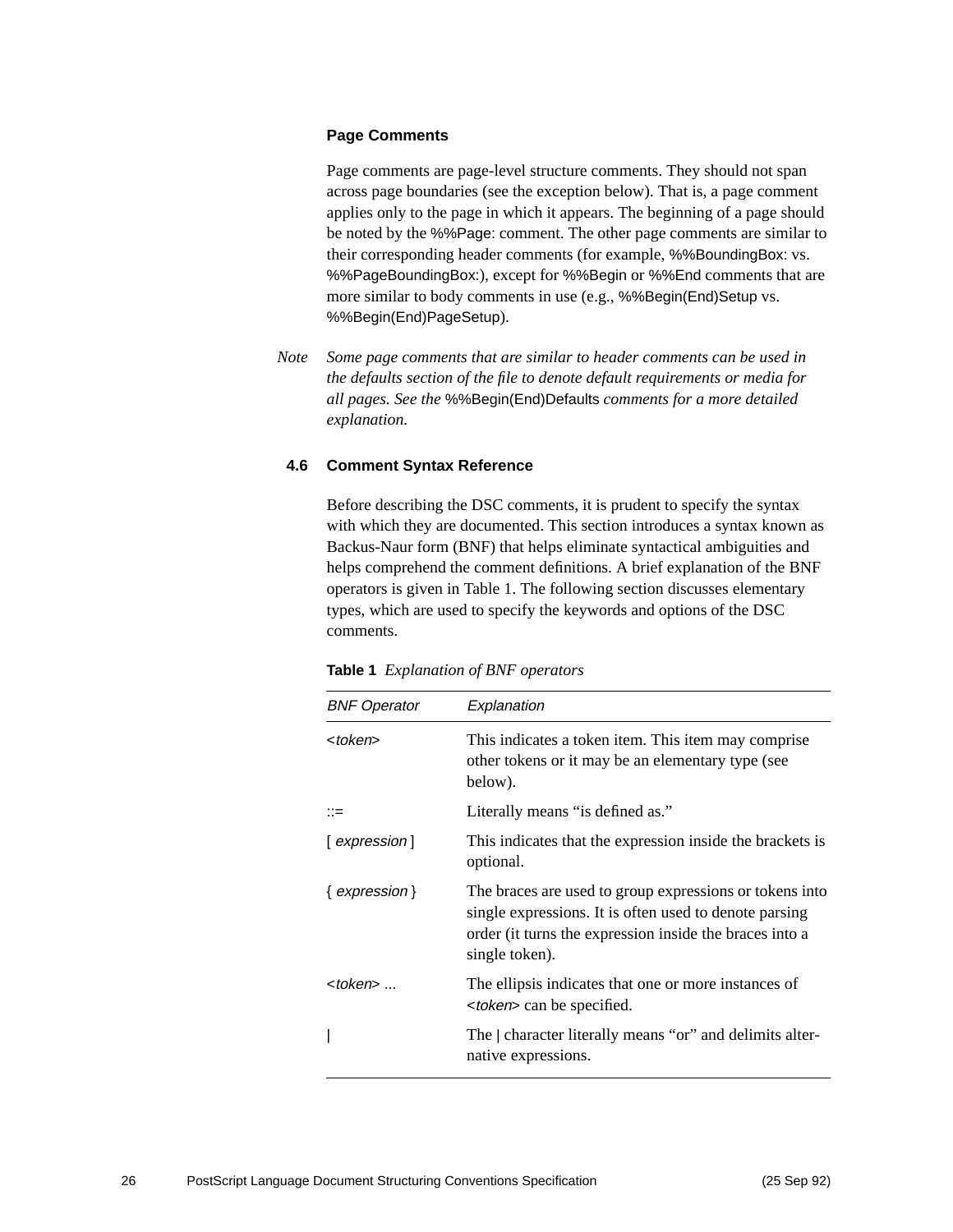# **Elementary Types**

An *elementary* or *base* type is a terminating expression. That is, it does not reference any other tokens and is considered to be a base on which other expressions are built. For the sake of clarity, these base types are defined here in simple English, without the exhaustive dissection that BNF normally requires.

#### **(atend)**

Some of the header and page comments can be deferred until the end of the file (that is, to the %%Trailer section) or to the end of a page (that is, the %%PageTrailer section). This is for the benefit of application programs that generate page descriptions on-the-fly. Such applications might not have the necessary information about fonts, page count, and so on at the beginning of generating a page description, but have them at the end. If a particular comment is to be deferred, it must be listed in the header section with an (atend) for its argument list. A comment with the same keyword and its appropriate arguments *must* appear in the %%Trailer or %%PageTrailer sections of the document.

The following comments support the (atend) convention:

| %%BoundingBox:             | %%DocumentSuppliedProcSets:  |
|----------------------------|------------------------------|
| %%DocumentCustomColors:    | %%DocumentSuppliedResources: |
| %%DocumentFiles:           | %%Orientation:               |
| %%DocumentFonts:           | %%Pages:                     |
| %%DocumentNeededFiles:     | %%PageBoundingBox:           |
| %%DocumentNeededFonts:     | %%PageCustomColors:          |
| %%DocumentNeededProcSets:  | %%PageFiles:                 |
| %%DocumentNeededResources: | %%PageFonts:                 |
| %%DocumentProcSets:        | %%PageOrder:                 |
| %%DocumentProcessColors:   | %%PageOrientation:           |
| %%DocumentSuppliedFiles:   | %%PageProcessColors:         |
| %%DocumentSuppliedFonts:   | %%PageResources:             |
|                            |                              |

*Note Page-level comments specified in the defaults section of the document cannot use the* (atend) *syntax to defer definition of their arguments.* (atend) *can only be used in the header section and within individual pages.*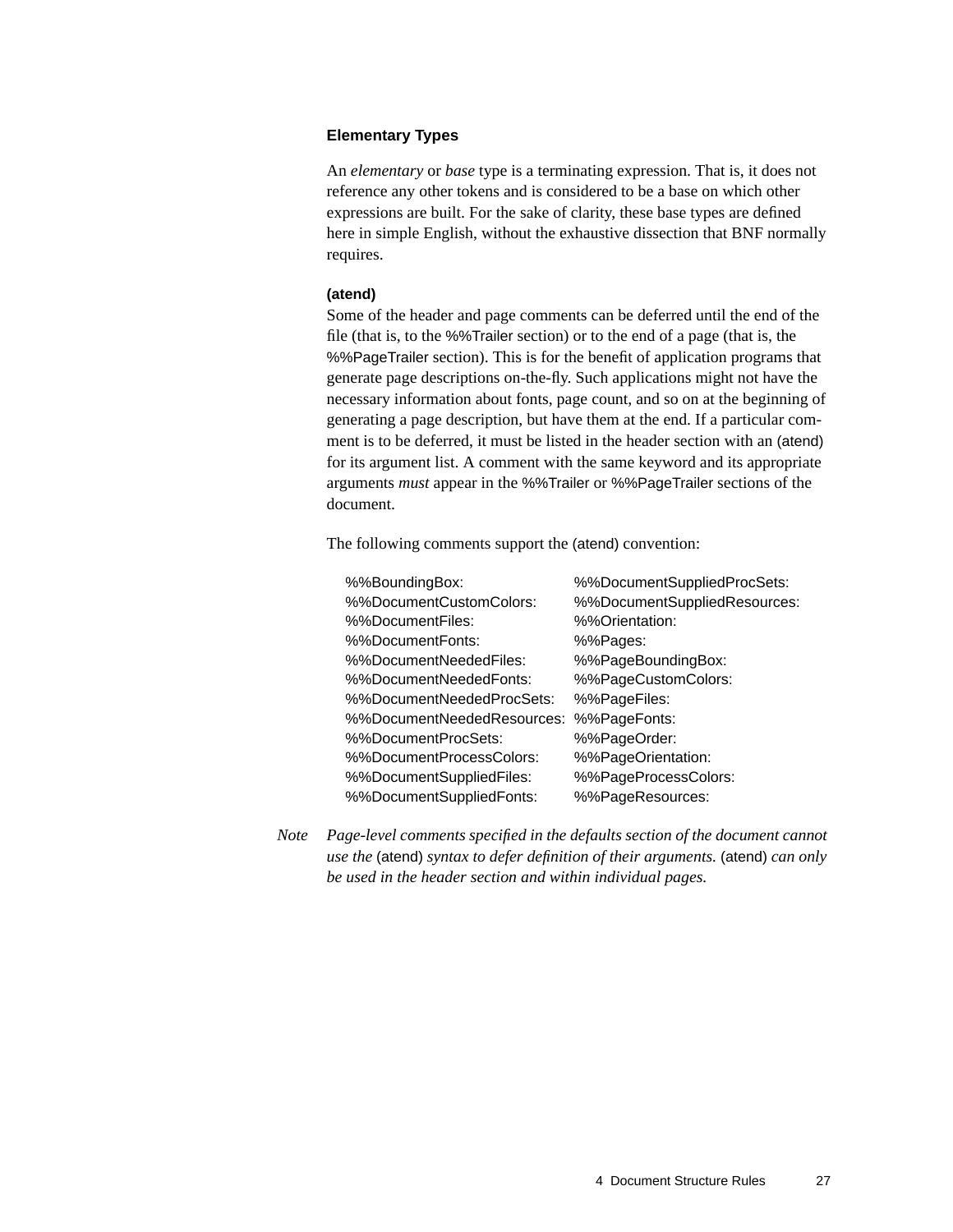In Example 1, the bounding box information is deferred until the end of the document:

#### **Example 1**

```
%!PS-Adobe-3.0
...Document header comments...
%%BoundingBox: (atend)
%%EndComments
...Rest of the document...
%%Trailer
%%BoundingBox: 0 0 157 233
...Document clean up...
%%EOF
```
#### **<filename>**

A *filename* is similar to the <text> elementary type in that it can comprise any printable character. It is usually very operating system specific. The following example comment lists four different files:

```
%%DocumentNeededResources: file /usr/smith/myfile.epsf
%%+ file (Corporate Logo \042large size\042) (This is (yet) another file)
%%+ file C:\LIB\LOGO.EPS
```
Note that the backslash escape mechanism is only supported inside parentheses. It can also be very convenient to list files on separate lines using the continuation comment %%+.

#### **<fontname>**

A *fontname* is a variation of the simple text string (see <text>). Because font names cannot include blanks, font names are considered to be delimited by blanks. In addition, the \ escape mechanism is not supported. The following example comment uses five font names:

```
%%DocumentNeededResources: font Times-Roman Palatino-Bold
%%+ font Helvetica Helvetica-Bold NewCenturySchoolbook-Italic
```
The font name does not start with a slash character  $(1)$  as it does in the PostScript language when you are specifying the font name as a literal.

#### **<formname>**

A *formname* is the PostScript language object name of the form as used by the **defineresource** operator. It is a simple text string as defined by the <text> elementary type.

#### **<int>**

An *integer* is a non-fractional number that may be signed or unsigned. There are practical limitations for an integer's maximum and minimum values (see Appendix B of the *PostScript Language Reference Manual, Second Edition*).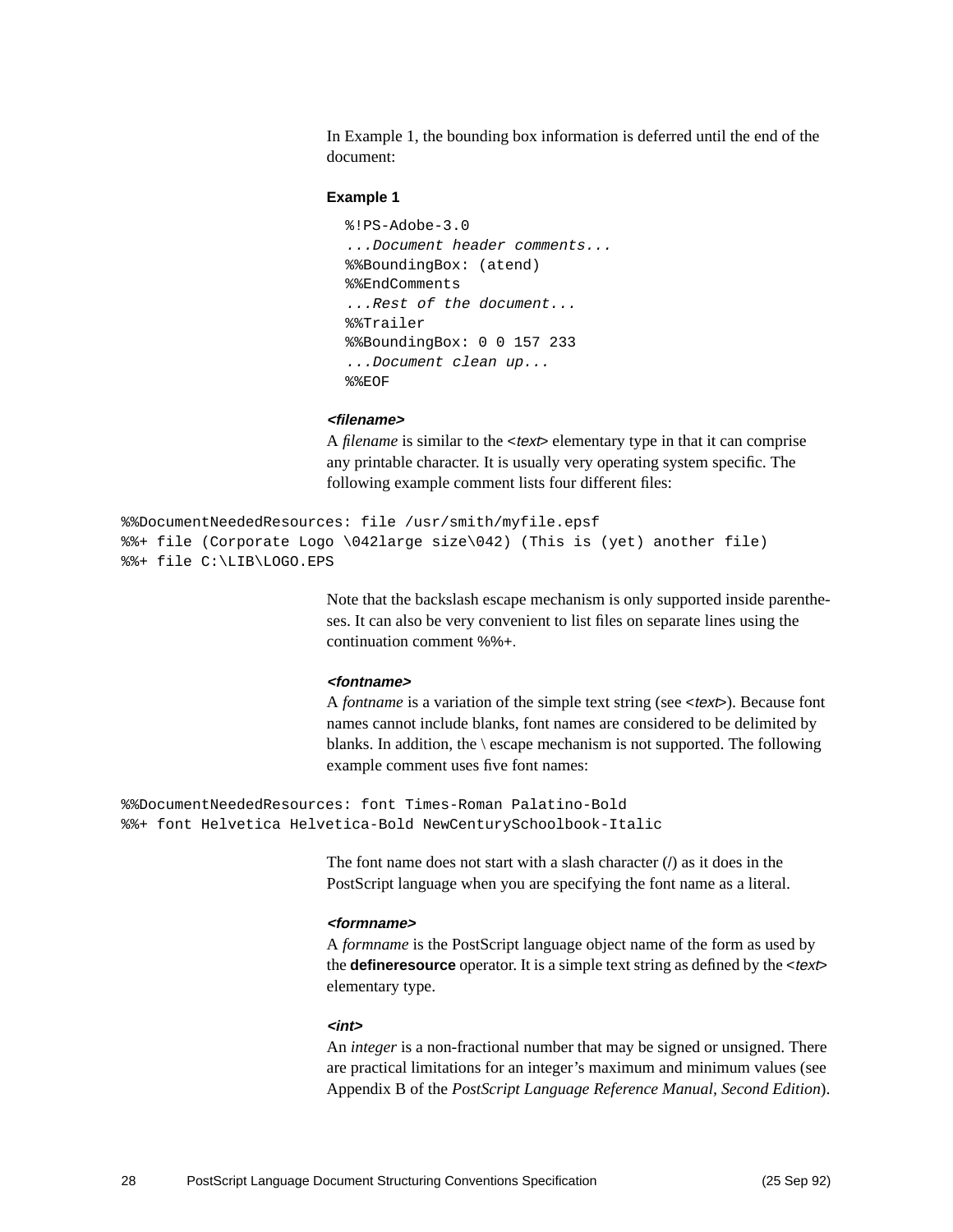**<procname>** ::= <name> <version> <revision>  $\langle$  -name $\rangle$  ::=  $\langle$  text $\rangle$ <version> ::= <real> <revision> ::= <uint>

A *procname* token describes a procedure set (procset), which is a block of PostScript language definitions. A procset is labeled by a text string describing its contents and a version number. A procset *version* may undergo several revisions, which is indicated by the *revision* number. Procset names should be descriptive and meaningful. It is also suggested that the corporate name and application name be used as part of the procset name to reduce conflicts, as in this example:

(MyCorp MyApp - Graphic Objects) 1.1 0 Adobe-Illustrator-Prolog 2.0 1

The name, version, and revision fields should uniquely identify the procset. If a version numbering scheme is not used, these fields should still be filled with a dummy value of 0.

The revision field should be taken to be upwardly compatible with procsets of the same version number. That is, if myprocs 1.0 0 is requested, then myprocs 1.0 2 should be compatible, although the converse (backward compatibility) is not necessarily true. If the revision field is not present, a procset may be substituted as long as the version numbers are equal. Different versions of a procset may not be upwardly compatible and should not be substituted.

#### **<patternname>**

A *patternname* is the PostScript language object name of the pattern as used by the **defineresource** operator. It is a simple text string as defined by the <text> elementary type.

#### **<real>**

A *real* number is a fractional number that may be signed or unsigned. There are practical limitations on the maximum size of a real (see Appendix B of the *PostScript Language Reference Manual, Second Edition*). Real numbers may or may not include a decimal point, and exponentiation using either an 'E' or an 'e' is allowed. For example,

-.002 34.5 -3.62 123.6e10 1E-5 -1. 0.0

are all valid real numbers.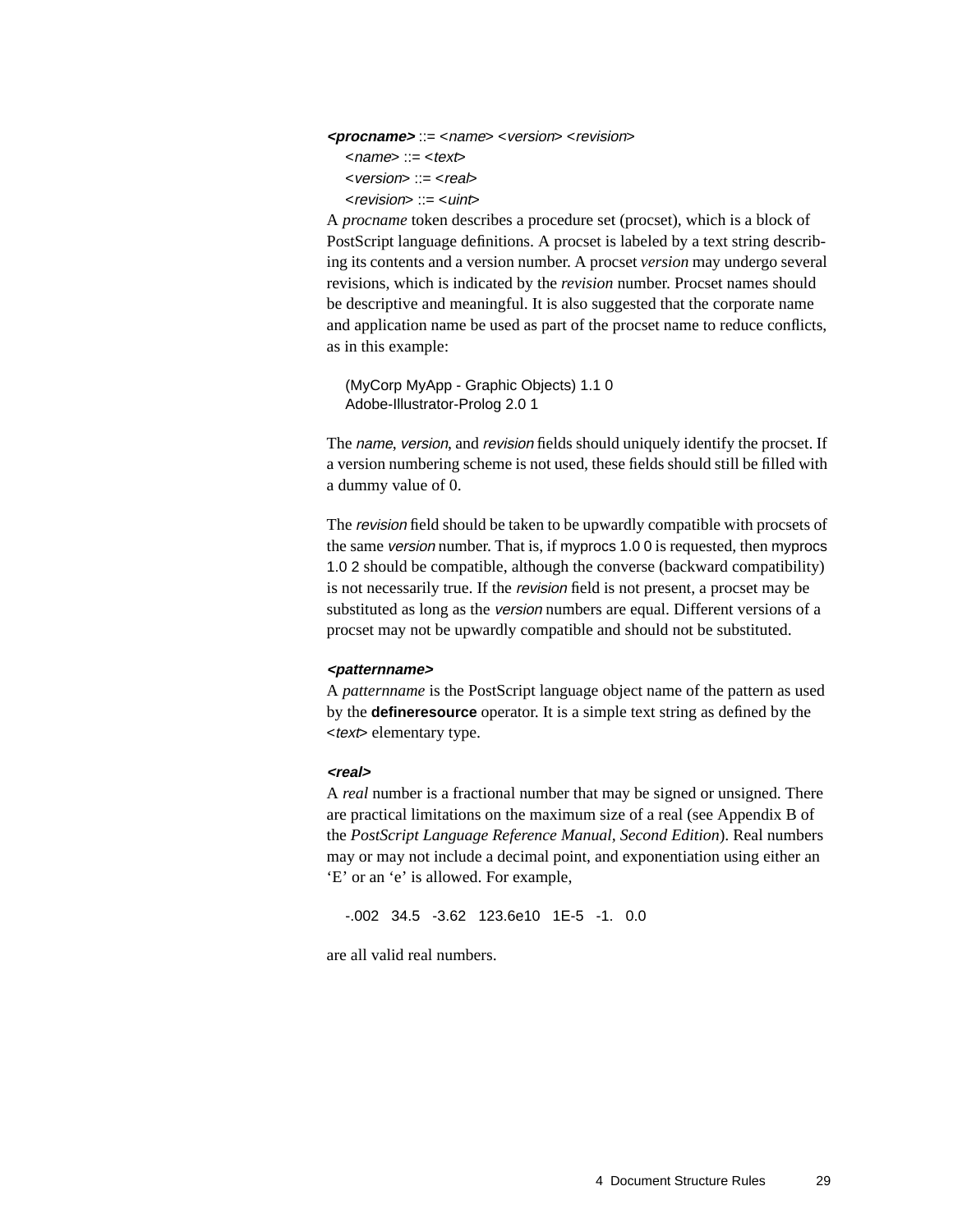- **<resource>** ::= font <fontname> | file <filename> | procset <procname> | pattern <patternname> | form <formname> | encoding <vectorname>
- **<resources>** ::= font <fontname> ... | file <filename> ... | procset <procname> ... | pattern <patternname> ... | form <formname> ... | encoding <vectorname> ...

A *resource* is a PostScript object, referenced by name, that may or may not be available to the system at any given time. Times-Roman is the name of a commonly available resource. The name of the resource should be the same as the name of the PostScript object—in other words, the same name used when using the **defineresource** operator.

*Note Although files are not resources in the PostScript language sense, they can be thought of as a resource when document managers are dealing with them.*

# **<text>**

A *text string* comprises any printable characters and is usually considered to be delimited by blanks. If blanks or special characters are desired inside the text string, the entire string should be enclosed in parentheses. Document managers parsing text strings should be prepared to handle multiple parentheses. Special characters can be denoted using the PostScript language string \ escape mechanism.

The following are examples of valid DSC text strings:

**Thisisatextstring** (This is a text string with spaces) (This is a text string (with parentheses)) (This is a special character \262 using the \\ mechanism)

It is a good idea to enclose numbers that should be treated as text strings in parentheses to avoid confusion. For example, use (1040) instead of 1040.

The sequence () denotes an empty string.

Note that a text string must obey the 255 character line limit as set forth in section 3, "DSC Conformance."

#### **<textline>**

This is a modified version of the *<*text*>* elementary type. If the first character encountered is a left parenthesis, it is equivalent to a *<*text*>* string. If not, the token is considered to be the rest of the characters on the line until end of line is reached (some combination of the CR and LF characters).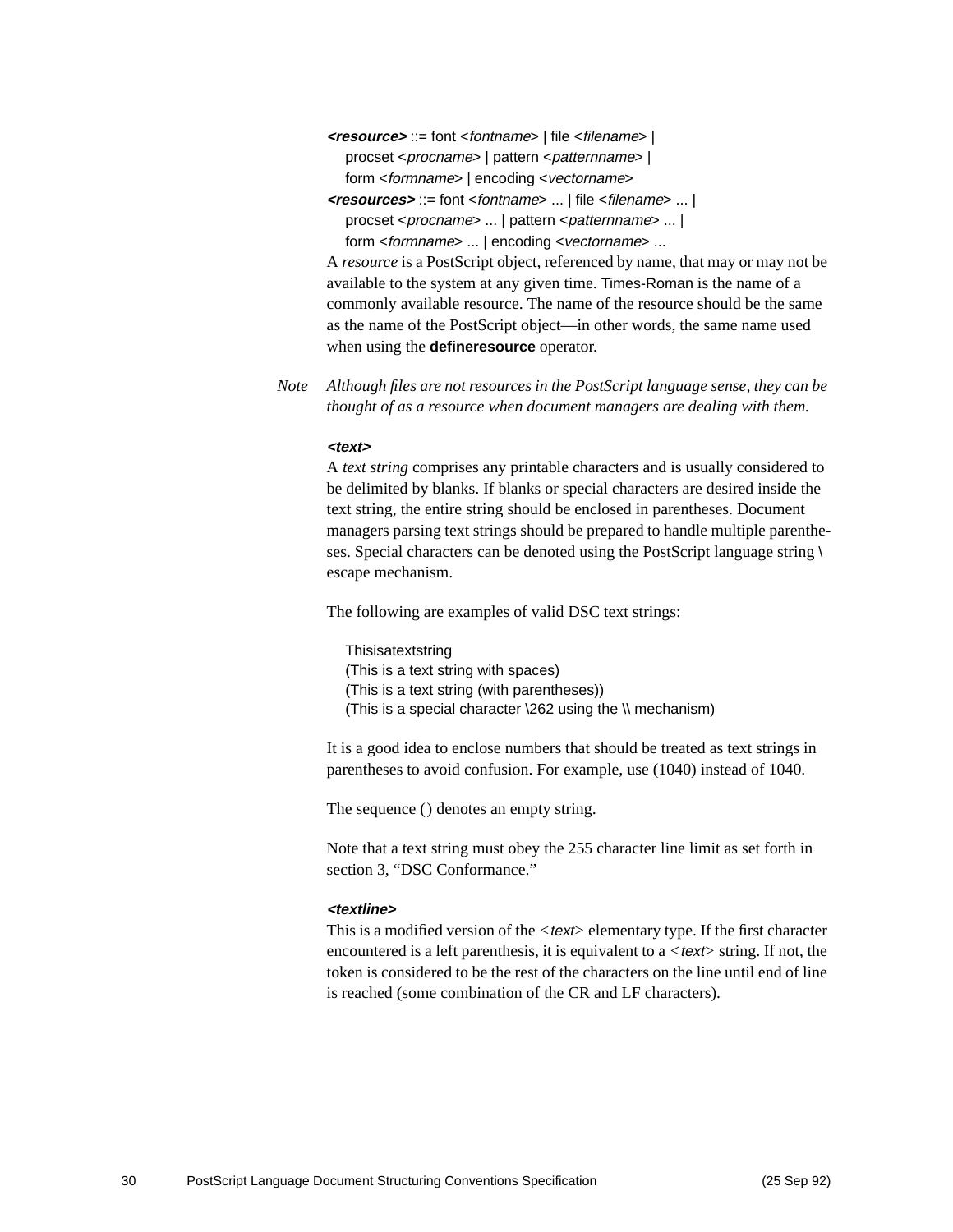#### **<uint>**

An *unsigned integer* is a non-fractional number that has no sign. There are practical limitations for an unsigned integer's maximum value, but as a default it should be able to range between 0 and twice the largest integer value given in Appendix B of the *PostScript Language Reference Manual, Second Edition*.

# **<vectorname>**

A *vectorname* denotes the name of a particular encoding vector and is also a simple text string. It should have the same name as the encoding vector the PostScript language program uses. Examples of encoding vector names are **StandardEncoding** and **ISOLatin1Encoding**.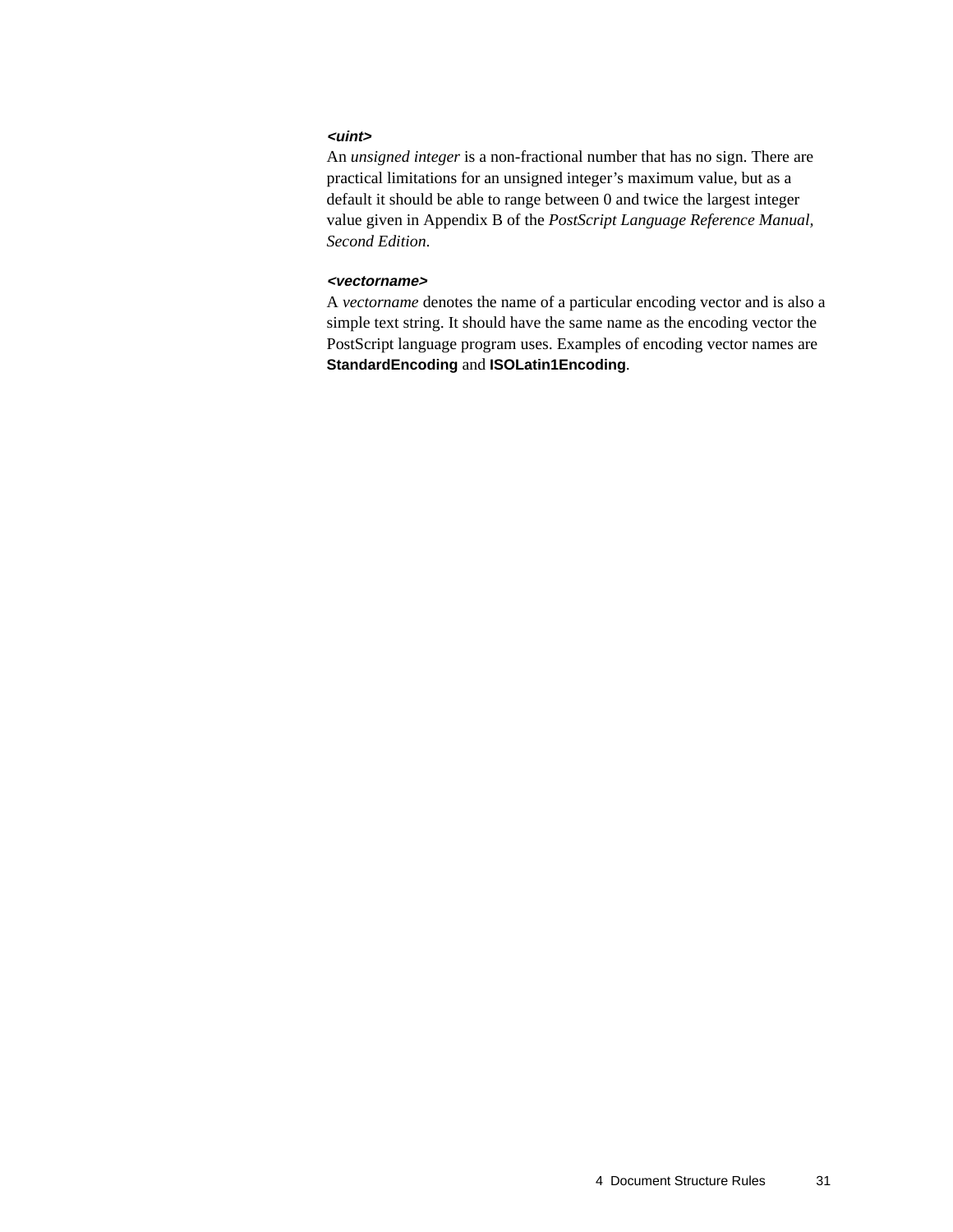# **5 General Conventions**

The general conventions are the most basic of all the comments. They impart general information, such as the bounding box, language level, extension usage, orientation, title of the document, and other basics. There are comments that are used to impart structural information (end of header, setup, page breaks, page setup, page trailer, trailer) that are the keys to abiding by the document structure rules of 3, "DSC Conformance." Other general comments are used to identify special sections of the document, including binary and emulation data, bitmap previews, and page level objects.

# **5.1 General Header Comments**

# **%!PS-Adobe-3.0 <keyword>**

<keyword> ::= EPSF-3.0 | Query | ExitServer | Resource-<restype> <restype> ::= Font | File | ProcSet | Pattern | Form | Encoding

This comment differs from the previous %!PS-Adobe-2.1 comment only in version number. It indicates that the PostScript language page description fully conforms to the DSC version 3.0. This comment must occur as the *first* line of the PostScript language file.

There are four *keywords* that may follow the %!PS-Adobe-3.0 comment on the same line. They flag the entire print job as a particular type of job so document managers may immediately switch to some appropriate processing mode. The following job types are recognized:

- EPSF*—*The file is an *Encapsulated PostScript file*, which is primarily a PostScript language file that produces an illustration. The EPS format is designed to facilitate including these illustrations in other documents. The exact format of an EPS file is described in the *PostScript Document Structuring Conventions Specifications* available from the Adobe Systems Devlopers' Association.
- Query*—*The entire job consists of PostScript language queries to a printer from which replies are expected. A systems administrator or document manager is likely to create a query job. See section 12.4, "Query Conventions."
- ExitServer*—*This flags a job that executes the **exitserver** or **startjob** operator to allow the contents of the job to persist within the printer until it is powered off. Some document managers require this command to handle these special jobs effectively. See the discussion of **exitserver** under %%Begin(End)ExitServer.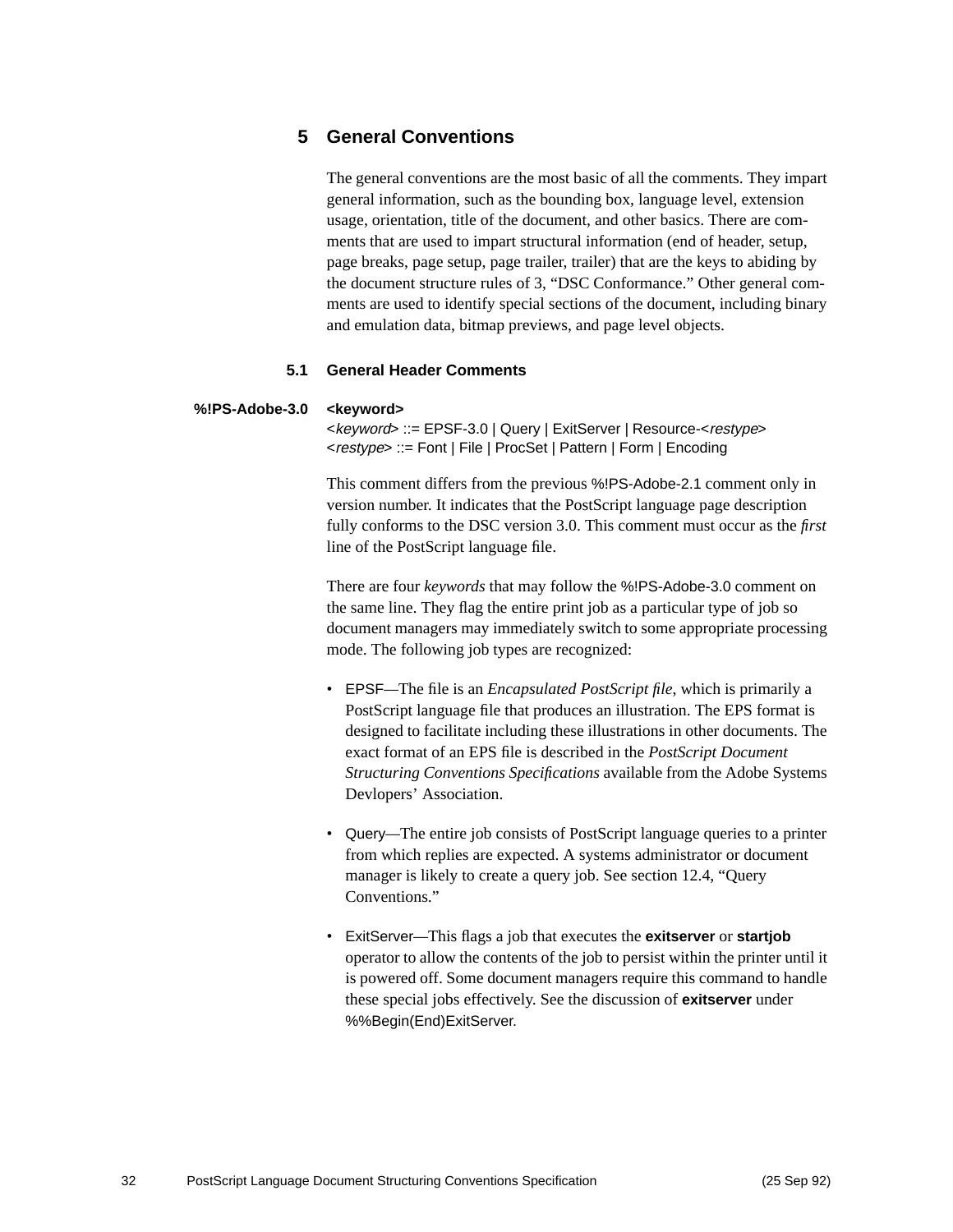|                | Resource—As a generalization of the idea of Level 2 resources, files that<br>are strictly resource definitions (fonts, procsets, files, patterns, forms)<br>should start with this comment and keyword. For example, a procset<br>resource should start with the %!PS-Adobe-3.0 Resource-ProcSet<br>comment.                                                                                  |                                                          |
|----------------|-----------------------------------------------------------------------------------------------------------------------------------------------------------------------------------------------------------------------------------------------------------------------------------------------------------------------------------------------------------------------------------------------|----------------------------------------------------------|
|                | Fonts are resources, as well, but most fonts use one of two different                                                                                                                                                                                                                                                                                                                         |                                                          |
|                | header comments: %!PS-AdobeFont-1.0 and %!FontType1-1.0. In the<br>future, fonts conforming to this specification should use the                                                                                                                                                                                                                                                              |                                                          |
|                | %!PS-Adobe-3.0 Resource-Font comment.                                                                                                                                                                                                                                                                                                                                                         |                                                          |
| <b>Note</b>    | Document composition programs should not use these keywords when pro-<br>ducing a document intended for printing or display. Instead, they should use<br>only the %!PS-Adobe-3.0 comment. Illustration applications may use the<br>EPSF-3.0 keyword.                                                                                                                                          |                                                          |
| %%BoundingBox: | $\{$ <lix> <liy> <urx> <ury> <math>\}</math>   (atend)</ury></urx></liy></lix>                                                                                                                                                                                                                                                                                                                |                                                          |
|                | $\langle$ llx $\rangle$ ::= $\langle$ int $\rangle$                                                                                                                                                                                                                                                                                                                                           | (Lower left x coordinate)                                |
|                | $\langle$ = $\langle$ = $\langle$ = $\langle$ = $\langle$ = $\langle$ = $\rangle$ = $\langle$ = $\langle$ = $\rangle$ = $\langle$ = $\langle$ = $\rangle$ = $\langle$ = $\rangle$ = $\langle$ = $\rangle$ = $\langle$ = $\rangle$ = $\langle$ = $\rangle$ = $\langle$ = $\rangle$ = $\langle$ = $\rangle$ = $\langle$ = $\rangle$ = $\langle$ = $\rangle$ = $\langle$ = $\rangle$ = $\langle$ | (Lower left y coordinate)                                |
|                | $\langle$ urx $\rangle$ ::= $\langle$ int $\rangle$<br>$<$ ury $>$ $:=$ $<$ int $>$                                                                                                                                                                                                                                                                                                           | (Upper right x coordinate)<br>(Upper right y coordinate) |
|                |                                                                                                                                                                                                                                                                                                                                                                                               |                                                          |

This comment specifies the bounding box that encloses all marks painted on all pages of a document. That is, it must be a "high water mark" in all directions for marks made on any page. The four arguments correspond to the lower left  $(l/x, l/y)$  and upper right corners  $(urx, ury)$  of the bounding box in the *default user coordinate system* (PostScript units). See also the %%PageBoundingBox: comment.



**Figure 2** *Determining the document bounding box*

Typography can be as rich in nuance and diverse in tone as the human voice. It can add emphasis to

by its lightness or darkness. Today, the physic the tools of electronic publishing, typography can speak eloquently for anyone. Typography can be as rich **Henunge and diverse in** tone as the human voice. It can add emphasis to **Wildlife** its boldness and size. Inflect by choice of typefage. Modulate pitch by its lightness or darkness. Today**, Y.G.H.I.TOG**, t**M/QEM**s WI electronic publishing, typography can speak eloquently for anyone.

 $\frac{1}{2}$ raponida<br>Uscript,<br>Pubaca D B B E Christiener<br>D B P Cultion<br>D O B G T B D H<br>D P R Lext\_LO

**Cooperative** 

other

Printing nottn

**Cooperative** 

amenable, compaisant, compliant, collective, helpful, joints, participatory

Cooperative Printing

issue, manuscript, monograph, opus paperback, publication, text, tome book, correspondance, edition, folio volume, work writing

Printing

adj. amenable, compaisadt, complaint,<br>opedient, submissive, subservient, tractable, willing

tone as the half of the a D O B E P O B E P O B E P O B E P O B E P O B E P O B E P T C R I P T O B E P O B E P<br>Indicade A D O B E P O B E P O B E P O B E P O B E P O B E P O B E P T O B E P T O B E P O B E P O B E P T D O

Typography can be as rich in nuance and diverse in tone as the human voice. **It can add emphasis to** words by respectively be researched size. Inflect by choice of Ruschuse. Modulate pitch **by its hyptoess** or darkness. Today, thanks to the tools of electronic publishing, typography can speak eloquently for anyone. 123

# **%%Copyright: <**textline**>**

This comment details any copyright information associated with the document or resource.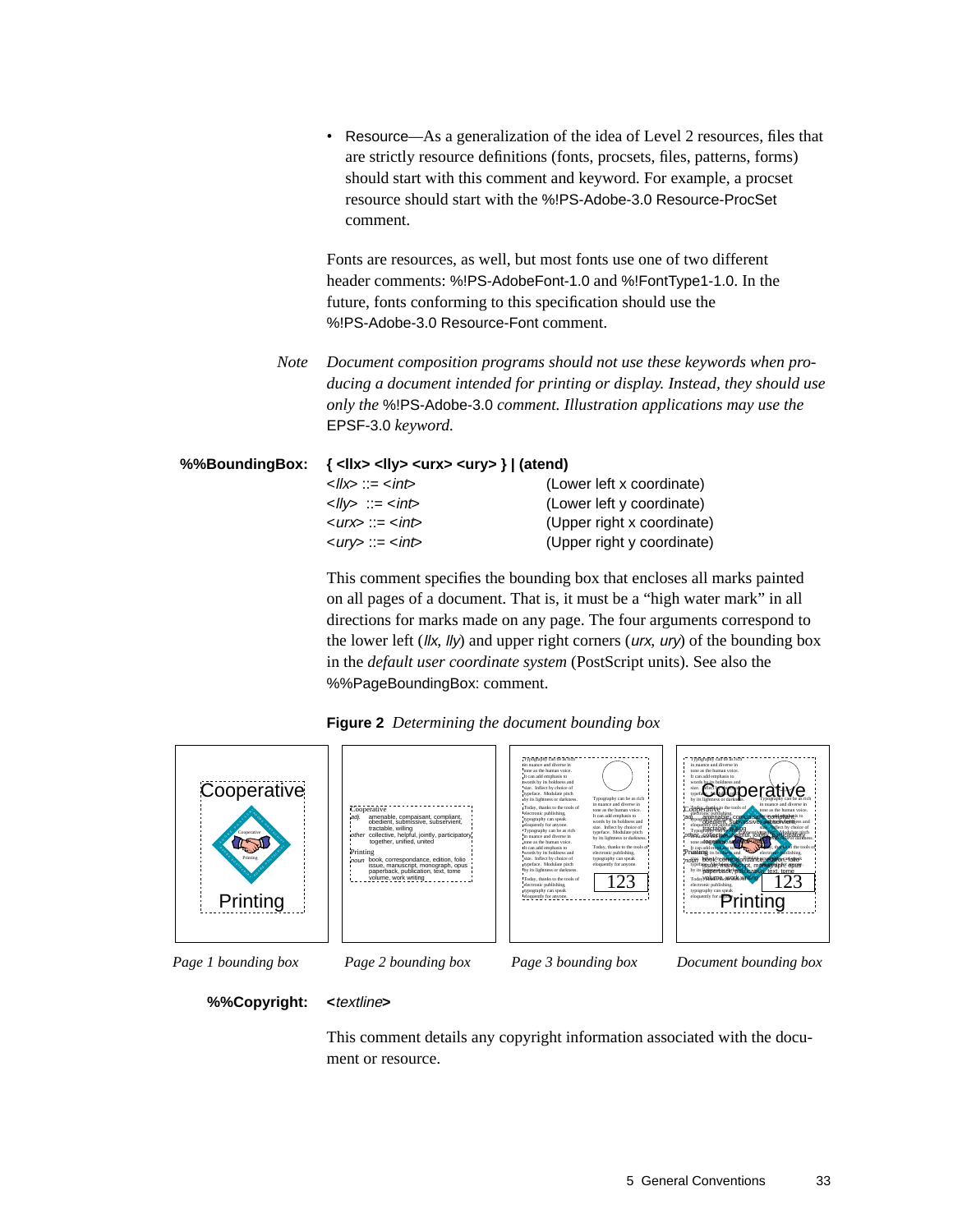#### **%%Creator: <**textline**>**

This comment indicates the document creator, usually the name of the document composition software.

#### **%%CreationDate: <**textline**>**

This comment indicates the date and time the document was created. Neither the date nor time need be in any standard format. This comment is meant to be used purely for informational purposes, such as printing on banner pages.

#### **%%DocumentData: Clean7Bit | Clean8Bit | Binary**

This header comment specifies the type of data, usually located between %%Begin(End)Data: comments, that appear in the document. It applies only to data that are part of the document itself, not bytes that are added by communications software—for example, an EOF character marking the end of a job, or XON/XOFF characters for flow control. This comment warns a print manager, such as a spooler, to avoid communications channels that reserve the byte codes used in the document. A prime example of this is a serial channel, which reserves byte codes like 0x04 for end of job and 0x14 for status request.

There are three ranges of byte codes defined:

- Clean7Bit—The page description consists of only byte codes 0x1B to  $0x7E$  (ESC to '~'),  $0x0A$  (LF),  $0x0D$  (CR), and  $0x09$  (TAB). Whenever 0x0A and/or 0x0D appear, they are used as end-of-line characters. Whenever 0x09 appears, it is used as a tab character (i.e. whitespace).
- Clean8Bit—The same as Clean7Bit, but the document may also contain byte codes 0x80–0xFF.
- Binary—Any byte codes from 0x00–0xFF may appear in the document.

The header section of the document (up to %%EndComments) must always consist of Clean7bit byte codes so it is universally readable. If the application declares the document to be Clean7Bit or Clean8Bit, it is responsible for transforming any byte codes that fall outside the acceptable range back into the acceptable range. Byte codes within character strings may be escaped for example, a  $0x05$  may be written  $(\sqrt{005})$ .

Documents with Clean7Bit data may be transmitted to a PostScript interpreter over a serial line with 7 data bits. Documents with Clean8Bit data may be transmitted to a PostScript interpreter over a serial line with 8 data bits. Documents with Binary data cannot be transmitted over a serial line because they may use byte codes reserved by the communications protocol. However, they may be transmitted via a transparent protocol, such as LocalTalk.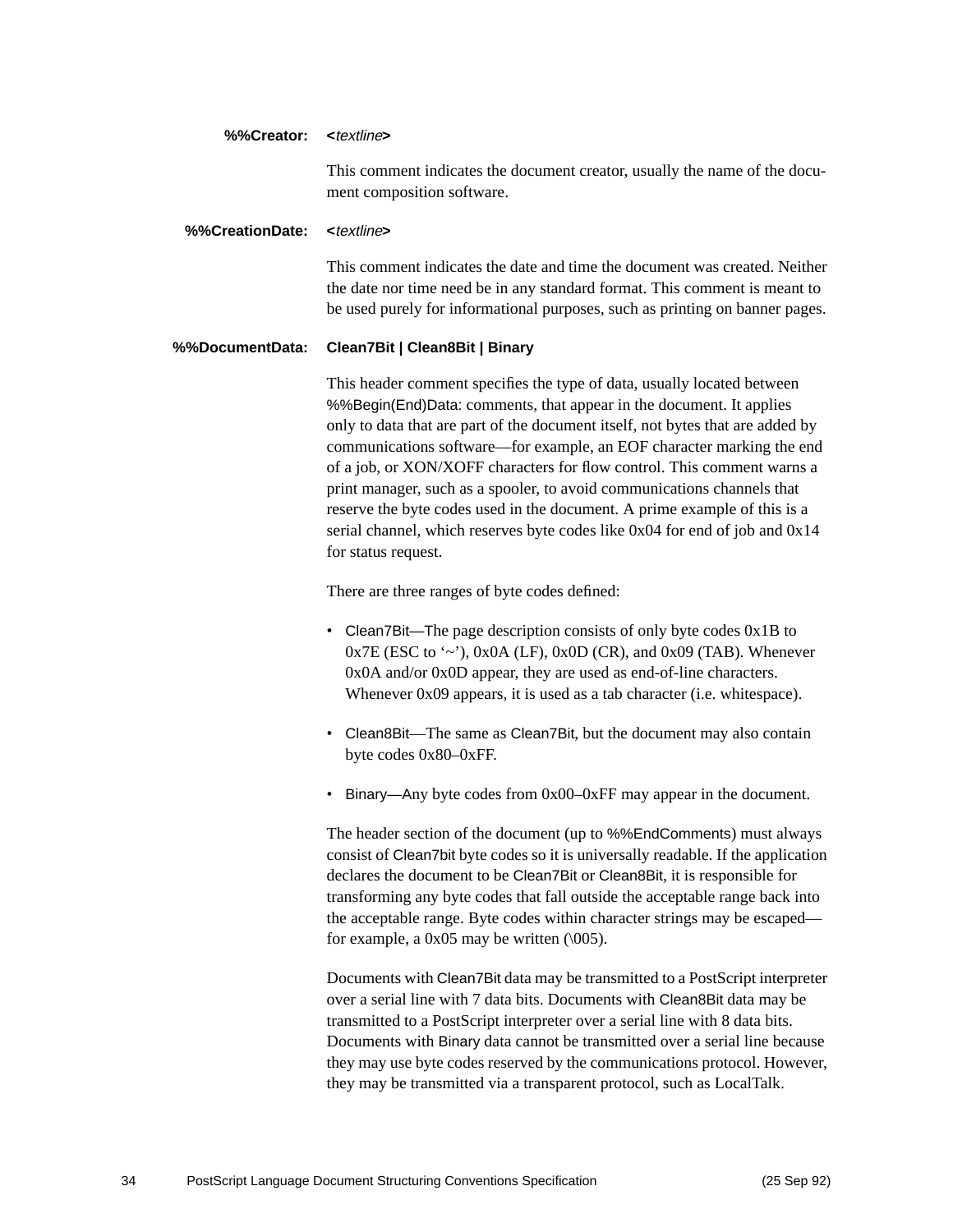| %%Emulation:  | $<$ mode $>$<br><mode> ::= diablo630   fx100   lj2000   hpgl   impress   hplj   ti855</mode>                                                                                                                                                                                                                                                                                                                                                                                           |
|---------------|----------------------------------------------------------------------------------------------------------------------------------------------------------------------------------------------------------------------------------------------------------------------------------------------------------------------------------------------------------------------------------------------------------------------------------------------------------------------------------------|
|               | This comment indicates that the document contains an invocation of the<br>stated emulator. This allows a document manager to route the document<br>to a printer that supports the correct type of emulation. See<br>%%Begin(End)Emulation: for more details.                                                                                                                                                                                                                           |
| %%EndComments | (no keywords)                                                                                                                                                                                                                                                                                                                                                                                                                                                                          |
|               | This comment indicates an explicit end to the header comments of the<br>document. Because header comments are contiguous, any line that does<br>not begin with %X where X is any printable character except space, tab, or<br>newline implicitly denotes the end of the header section.                                                                                                                                                                                                |
|               | %!PS-Adobe-3.0<br>%%Title: (Example of Header Comment Termination)<br>More header comments<br>%%DocumentResources: font Sonata<br>%GBDNodeName: smith@atlas.com<br>% This line implicitly denotes the end of the header<br>section.                                                                                                                                                                                                                                                    |
| %%Extensions: | sextension><br><extension> ::= DPS   CMYK   Composite   FileSystem</extension>                                                                                                                                                                                                                                                                                                                                                                                                         |
|               | This comment indicates that in order to print properly, the document requires<br>a PostScript Level 1 interpreter that supports the listed PostScript language<br>extensions. The document manager can use this information to determine<br>whether a printer can print the document or to select possible printers for<br>rerouting the document. A list of operator sets specific to each extension is in<br>Appendix A of the PostScript Language Reference Manual, Second Edition. |
|               | • DPS—The document contains operators defined in the PostScript<br>language extensions for the Display PostScript system. Most of these<br>operators are available in Level 2 implementations. See Appendix A of the<br>PostScript Language Reference Manual, Second Edition for a list of<br>operators that are present only in Display PostScript implementations.                                                                                                                   |
|               | CMYK—The document uses operators defined in the PostScript language<br>$\bullet$<br>color extensions. Note that this is different from the %%Requirements:<br>color comment, in that it specifies that the PostScript interpreter must be<br>able to understand the CMYK color operators. It does not specify that the<br>printer must be capable of producing color output.                                                                                                           |
|               | Composite—The document uses operators defined in the PostScript<br>language composite font extensions.                                                                                                                                                                                                                                                                                                                                                                                 |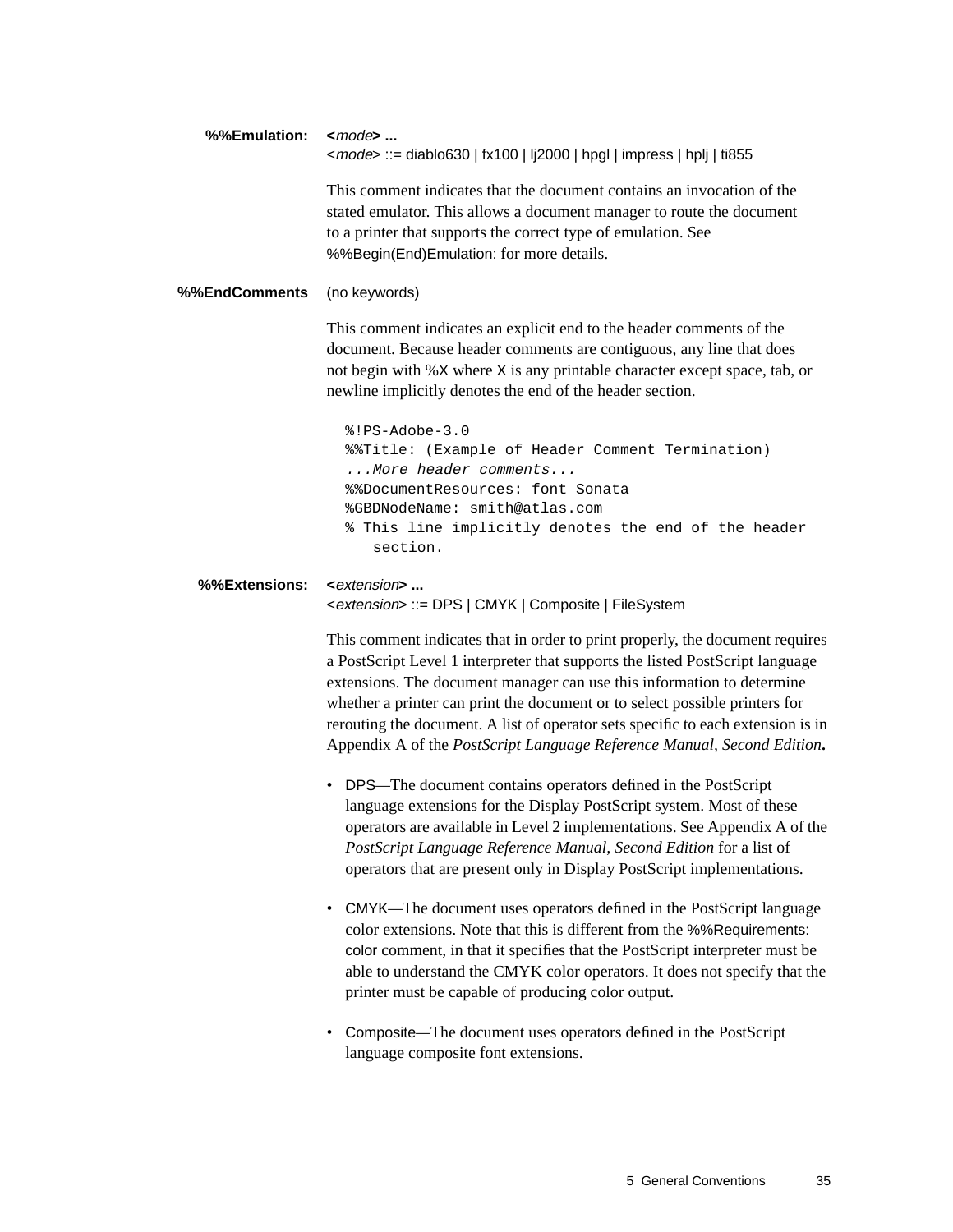• FileSystem*—*This keyword should be used if the document performs file system commands. Note that certain file operators are already available under the basic implementation of the PostScript language. See Appendix A of the *PostScript Language Reference Manual, Second Edition* for a list of those operators that are specifically part of the file system extensions to Level 1 implementations.

The %%Extensions: comment must be used if there are operators in the document specific to a particular extension of the PostScript language. However, documents that provide conditional Level 1 emulation do not need to use this comment. Also, if the document uses Level 2 operators, use the %%LanguageLevel: comment instead.

# **%%For: <textline>**

This comment indicates the person and possibly the company name for whom the document is being printed. It is frequently the "user name" of the individual who composed the document, as determined by the document composition software. This can be used for banner pages or for routing the document after printing.

#### **%%LanguageLevel: <**uint**>**

This comment indicates that the document contains PostScript language operators particular to a certain level of implementation of the PostScript language. Currently, only Level 1 and Level 2 are defined.

This comment *must* be used if there are operators in the document specific to an implementation of the PostScript language above Level 1. However, documents that provide conditional Level 1 emulation (for example, Level 1 emulation of the Level 2 operators used) need not use this comment. See Appendix D of the *PostScript Language Reference Manual, Second Edition* for emulation and compatibility strategies.

Level 2 operators are essentially a superset of the DPS, CMYK, Composite, and FileSystem language extensions. If a language level of 2 is specified, the individual extensions need not be specified. That is, use of both the %%LanguageLevel: and %%Extensions: comments is not necessary; one or the other is sufficient. See the %%Extensions: comment.

*Note To enable a document to be output to as many interpreters as possible, a document composition application should determine the minimum set of extensions needed for the document to print correctly. It is poor practice to use the* %%LanguageLevel: *comment when an* %%Extensions: *comment would have been able to encompass all of the operators used in the document.*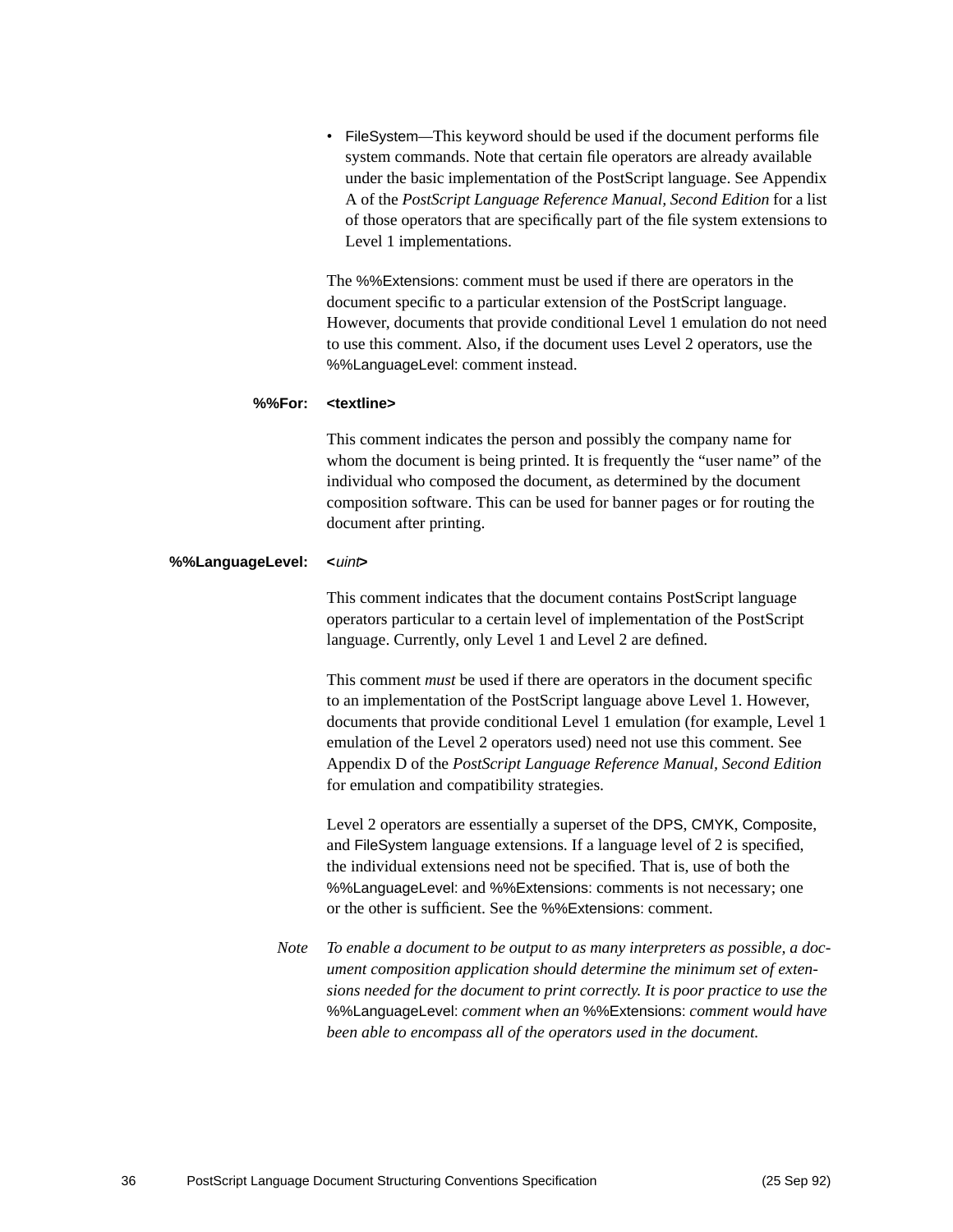# **%%Orientation: { <**orientation**> ... } | (atend)** <orientation> ::= Portrait | Landscape

This comment indicates the orientation of the pages in the document. It can be used by previewing applications and post-processors to determine how to orient the viewing window. A *portrait* orientation indicates that the longest edge of the paper is parallel to the vertical (y) axis. A *landscape* orientation indicates that the longest edge of the paper is parallel to the horizontal (x) axis. If more than one orientation applies to the document, an individual page should specify its orientation by using the %%PageOrientation: comment.

# **%%Pages: <**numpages**> | (atend)**

<numpages> ::= <uint> (Total number of pages)

This comment defines the number of *virtual* pages that a document will image. This may be different from the number of *physical* pages the printer prints (the **#copies** key or **setpagedevice** operator and other document manager features may reduce or increase the physical number of pages). If the document produces *no* pages (for instance, if it represents an included illustration that does not use **showpage**), the page count should be 0. See also the %%Page: comment.

In previous specifications, it was valid to include an optional *page order* number after the number of pages. Its use is now discouraged because of problems with the (atend) syntax (one might know the page order before one knows the number of pages). Please use the %%PageOrder: comment to indicate page order.

# **%%PageOrder: <**order**> | (atend)** <order> ::= Ascend | Descend | Special

The %%PageOrder: comment is intended to help document managers determine the order of pages in the document file, which in turn enables a document manager optionally to reorder the pages. This comment can have three page orders:

- Ascend*—*The pages are in ascending order—for example, 1-2-3-4-5.
- Descend*—*The pages of the document are in descending order—for example, 5-4-3-2-1.
- Special*—*Indicates that the document is in a *special* order—for example, signature order.

The distinction between a page order of Special and no page order at all is that in the absence of the %%PageOrder comment, any assumption can be made about the page order, and the document manager permits any reordering of the page. However, if the page order comment is Special, the pages must be left intact in the order given.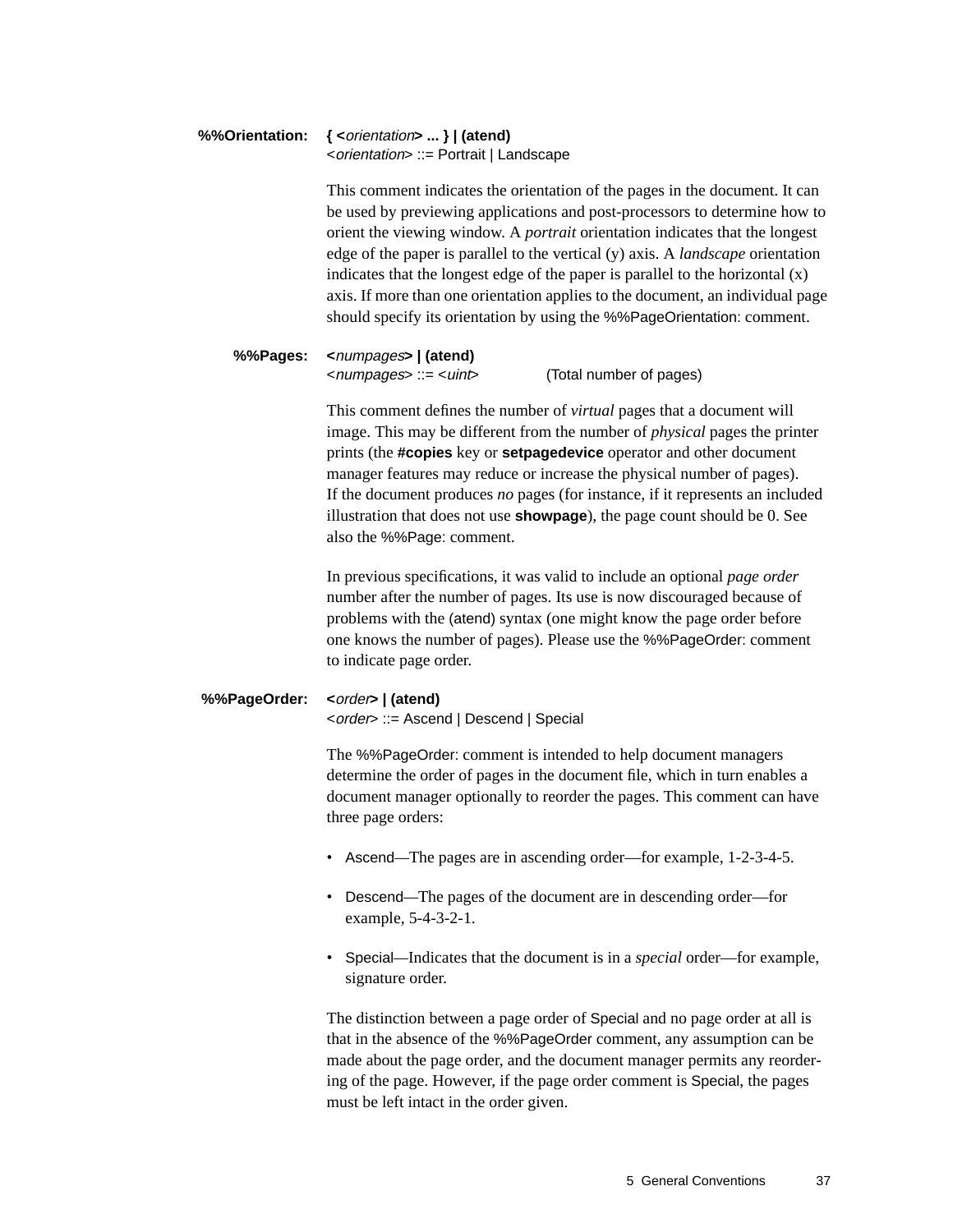#### **%%Routing: <**textline**>**

This comment provides information about how to route a document back to its owner after printing. At the discretion of the system administrator, it may contain information about mail addresses or office locations.

#### **%%Title: <**textline**>**

This comment provides a text title for the document that is useful for printing banner pages and for routing or recognizing documents.

**%%Version: <**version**> <**revision**>**  $\leq$ version $\geq$ : $\leq$   $\leq$ real $\geq$ <revision> ::= <uint>

> This comment can be used to note the version and revision number of a document or resource. A document manager may wish to provide version control services, or allow substitution of compatible versions/revisions of a resource or document. Please see the <procname> elementary type for a more thorough discussion of version and revisions.

# **5.2 General Body Comments**

# **%%+** (no keywords)

Any document structuring comment that must be continued on another line to avoid violating the 255-character line length constraint must use the %%+ notation to indicate that a comment line is being continued. This notation may be used after any of the document comment conventions, but may only be necessary in those comments that provide a large list of names, such as %%DocumentResources:. Here is an example of its use:

%%DocumentResources: font Palatino-Roman Palatino-Bold %%+ font Palatino-Italic Palatino-BoldItalic Courier %%+ font Optima LubalinGraph-DemiOblique

See section 3, "DSC Conformance," for more information about line length and restrictions.

| %%BeginBinary: | <bytecount></bytecount>          |
|----------------|----------------------------------|
|                | $\lt$ bytecount> ::= $\lt$ uint> |

#### **%%EndBinary** (no keywords)

These comments are used in a manner similar to the %%Begin(End)Data: comments. The %%Begin(End)Binary: comments are designed to allow a document manager to effectively ignore any binary data these comments encapsulate.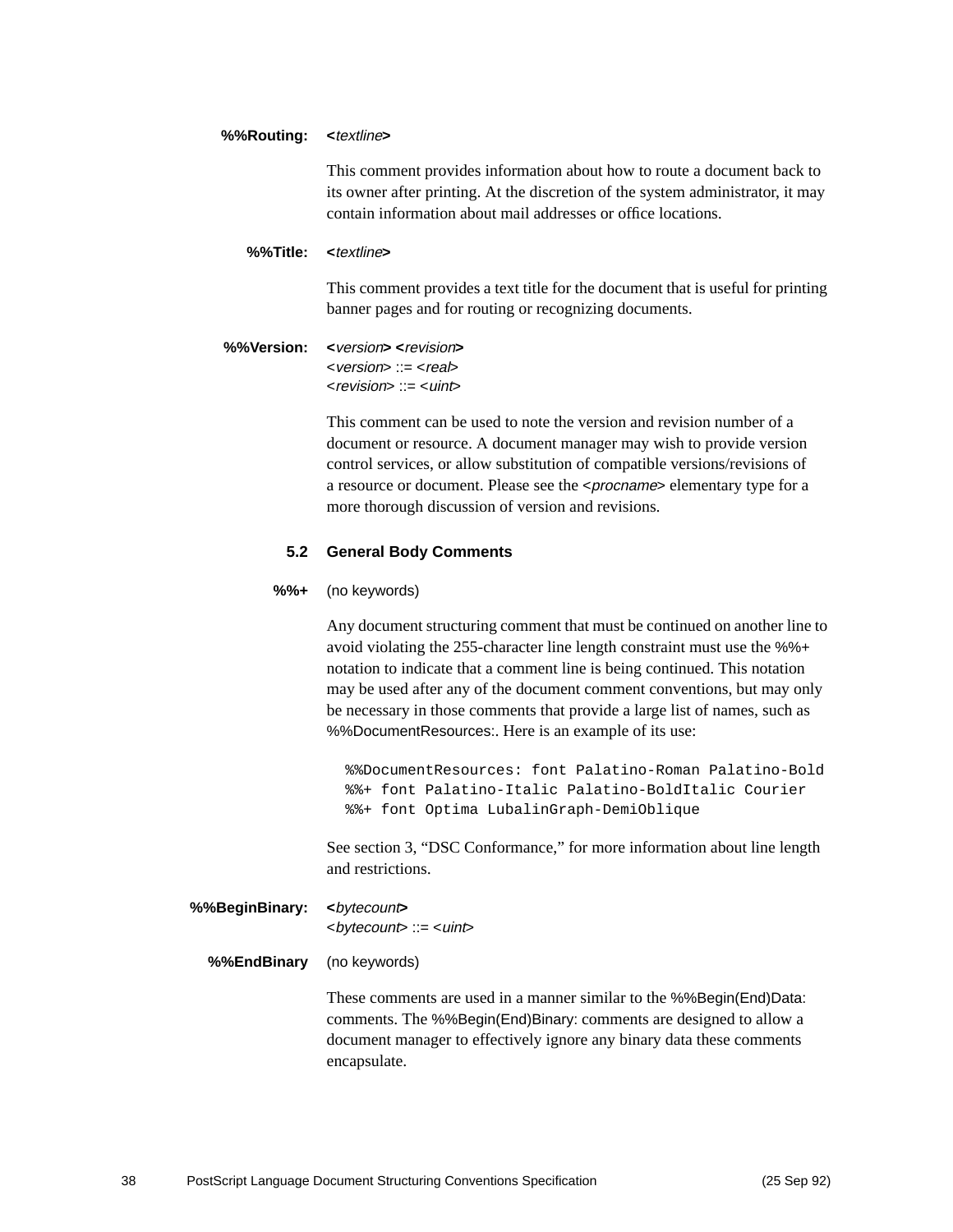To read data directly from the input stream in the PostScript language (using **currentfile**, for instance), it is necessary to invoke a procedure followed immediately by the data to be read. If the data is embedded in the %%Begin(End)Binary: construct, those comments are effectively *part of the data*, which typically is not desired. To avoid this problem, the procedure invocation should fall *inside* the comments, even though it is not binary, and the bytecount should reflect this so it can be skipped correctly. In the case of a byte count, allow for carriage returns, if any.

*Note This comment has been included for backward compatibility only and may be discontinued in future versions of the DSC; use the more specific* %%Begin(End)Data: *comments instead.*

**%%BeginData: <**numberof**>[ <**type**> [ <**bytesorlines**> ] ]** <numberof> ::= <uint> (Lines or physical bytes)  $\langle \text{type} \rangle ::= \text{Hex} \mid \text{Binary} \mid \text{ASCII}$  (Type of data) <bytesorlines> ::= Bytes | Lines (Read in bytes or lines)

## **%%EndData** (no keywords)

These comments are designed to provide information about embedded bodies of data. When a PostScript language document file is being parsed, encountering raw data can tremendously complicate the parsing process. Encapsulating data within these comments can allow a document manager to ignore the enclosed data, and speed the parsing process. If the type argument is missing, binary data is assumed. If the *bytesorlines* argument is missing, numberof should be considered to indicate bytes of data.

Note that <*numberof*> indicates the bytes of *physical* data, which vary from the bytes of *virtual* data in some cases. With hex, each byte of *virtual* data is represented by two ASCII characters (two bytes of *physical* data). Although the PostScript interpreter ignores white space in hex data, these count toward the byte count.

For example,

FD 10 2A 05

is 11 bytes of *physical* data (8 bytes hex, 3 spaces) and 4 binary bytes of *virtual* data.

Remember that binary data is especially sensitive to different print environments because it is an 8-bit representation. This can be very important to the document manager if a print network has a channel that is 7 bit serial, for example. See also the %%DocumentData: comment.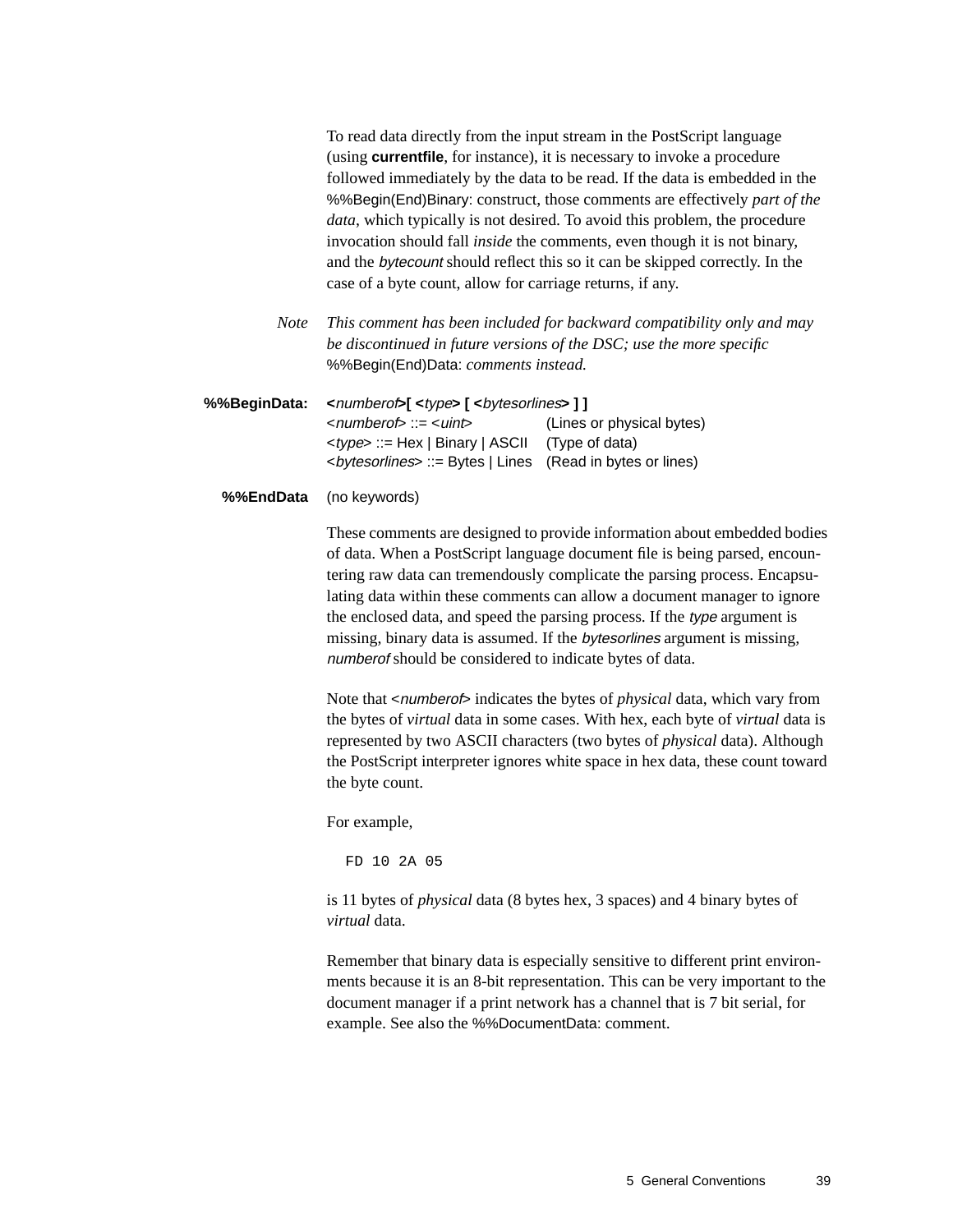To read data directly from the input stream (using **currentfile**, for instance), it is necessary to invoke a procedure followed *immediately* by the data to be read. If the data is embedded in the %%Begin(End)Data: construct, then those comments are effectively *part of the data,* which is typically not desirable. To avoid this problem, the procedure invocation should fall *inside* the comments, even though it is not binary, and the byte or line counts should reflect this so it can be skipped correctly. In the case of a byte count, allow for end-of-line characters, if any.

# *Note Document managers should ensure that the entire* %%BeginData: *comment line is read before acting on the byte count.*

In the example below, there are 135174 bytes of hex data, but the %%BeginData: and %%EndData comments encompass the call to the **image** operator. The resulting byte count includes 6 additional bytes, for the string "image" plus the newline character.

```
/picstr 256 string def
25 140 translate
132 132 scale
256 256 8 [256 0 0 -256 0 256] { currentfile picstr readhexstring pop }
%%BeginData: 135174 Hex Bytes
image
4c47494b3187c237d237b137438374ab
213769876c8976985a5c987675875756
...Additional 135102 bytes of hex...
%%EndData
```
Instead of keeping track of byte counts, it is probably easier to keep track of *lines* of data. In the following example, the line count is increased by one to account for the "image" string:

```
/picstr 256 string def
25 140 translate
132 132 scale
256 256 8 [256 0 0 -256 0 256] { currentfile picstr readhexstring pop }
%%BeginData: 4097 Hex Lines
image
4c47494b3187c237d237b137438374ab
213769876c8976985a5c987675875756
...Additional 4094 lines of hex...
%%EndData
```
With binary data, it is unlikely that the concept of lines would be used, because binary data is usually considered one whole stream.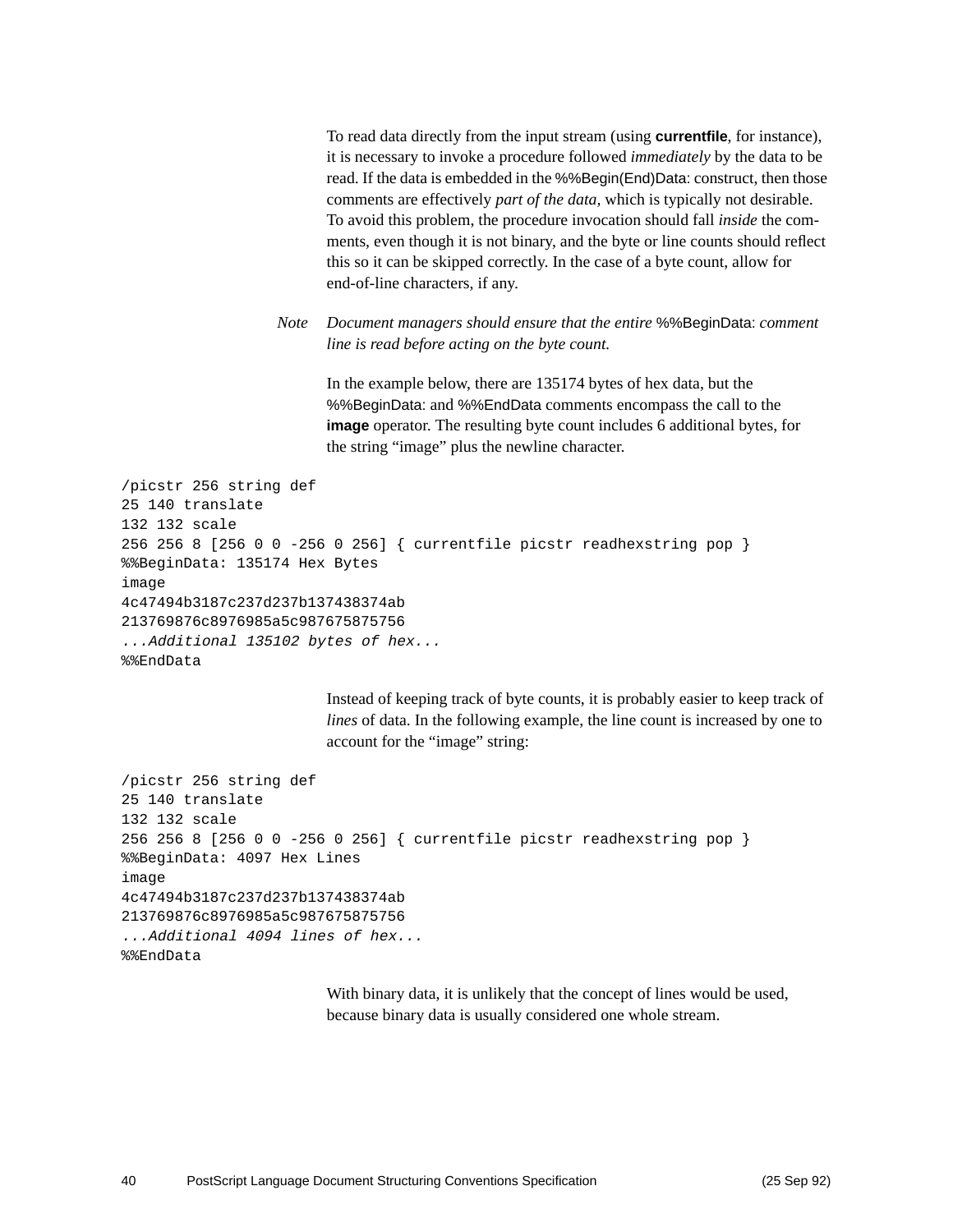#### **%%BeginDefaults** (no keywords)

#### **%%EndDefaults** (no keywords)

These comments identify the start and end of the *defaults* section of the document. These comments can only occur after the header section (%%EndComments), after the EPSI preview (%%Begin(End)Preview), if there is one, but before the prolog (%%BeginProlog) definitions.

Some page level comments that are similar to header comments can be used in this defaults section of the file to denote default requirements, resources, or media for all pages. This saves space in large documents (page-level values do not need to be repeated for every page) and can give the document manager some hints on how it might optimize resource usage in the file. The only comments that can be used this way are the following:

%%PageBoundingBox: %%PageCustomColors: %%PageMedia: %%PageOrientation: %%PageProcessColors: %%PageRequirements: %%PageResources:

For example, if the %%PageOrientation: Portrait comment were used in the defaults section, it would indicate that the default orientation for all pages is portrait. When page-level comments are used this way they are known as *page defaults*. Page comments used in a page override any page defaults in effect. In reference to the previous example, if a particular page of the document were to have a landscape orientation, it would place a %%PageOrientation: Landscape comment after the %%Page: comment to override the default portrait orientation.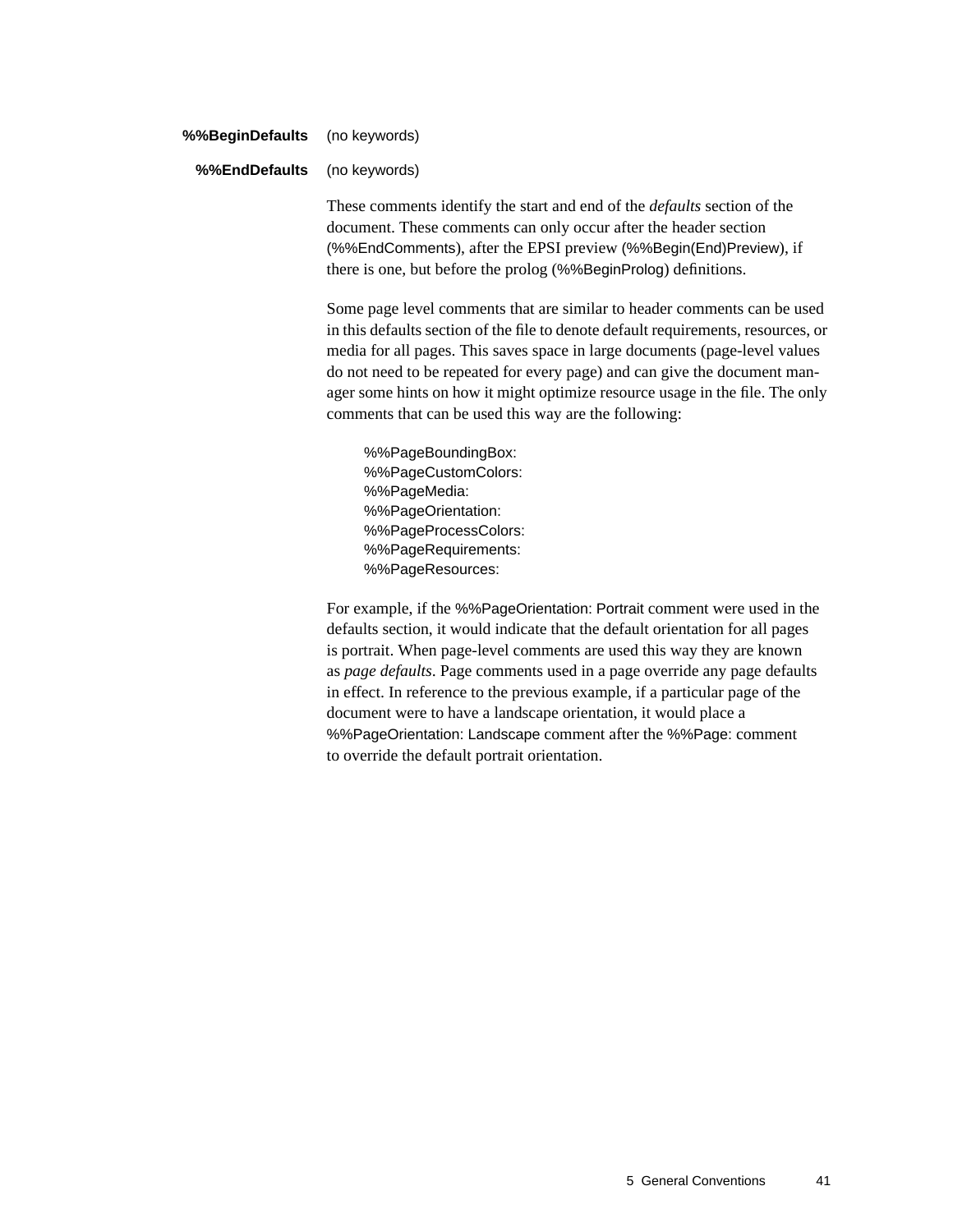Example 2 illustrates the page default concept.

#### **Example 2**

```
%!PS-Adobe-3.0
%%Title: (Example of page defaults)
%%DocumentNeededResources: font Palatino-Roman Helvetica
%%DocumentMedia: BuffLetter 612 792 75 buff ( )
%%+ BlueLetter 612 792 244 blue (CorpLogo)
%%EndComments
%%BeginDefaults
%%PageResources: font Palatino-Roman
%%PageMedia: BuffLetter
%%EndDefaults
%%BeginProlog
...Prolog definitions...
%%EndProlog
%%BeginSetup
...PostScript language instructions to set the default paper size, weights, and
color...
%%EndSetup
%%Page: Cover 1
%%PageMedia: BlueLetter
%%BeginPageSetup
...PostScript language instructions to set the blue corporate logo cover paper...
%%EndPageSetup
...Rest of page 1...
%Page: ii 2
%%PageResources: font Palatino-Roman Helvetica
...Rest of page 2...
%%Page: iii 3
...Rest of the document...
%%EOF
```
In this example, the font resource Palatino-Roman is specified in the defaults section as a page resource. This indicates that Palatino-Roman is a page default and will most likely be used on every page. Also, the media BuffLetter is specified as the page default. Buff-colored, 20-lb, 8.5" x 11" paper will be used for most pages.

Page 1 uses a special blue cover paper and overrides the page default (buff paper) by putting a %%PageMedia: comment in the page definition. Page 2 uses buff paper and therefore doesn't have to put the %%PageMedia: comment in its page definition. However, it does use the Helvetica font in addition to the Palatino-Roman font. The page default of Palatino-Roman is overridden by the %%PageResources: comment in the page definition.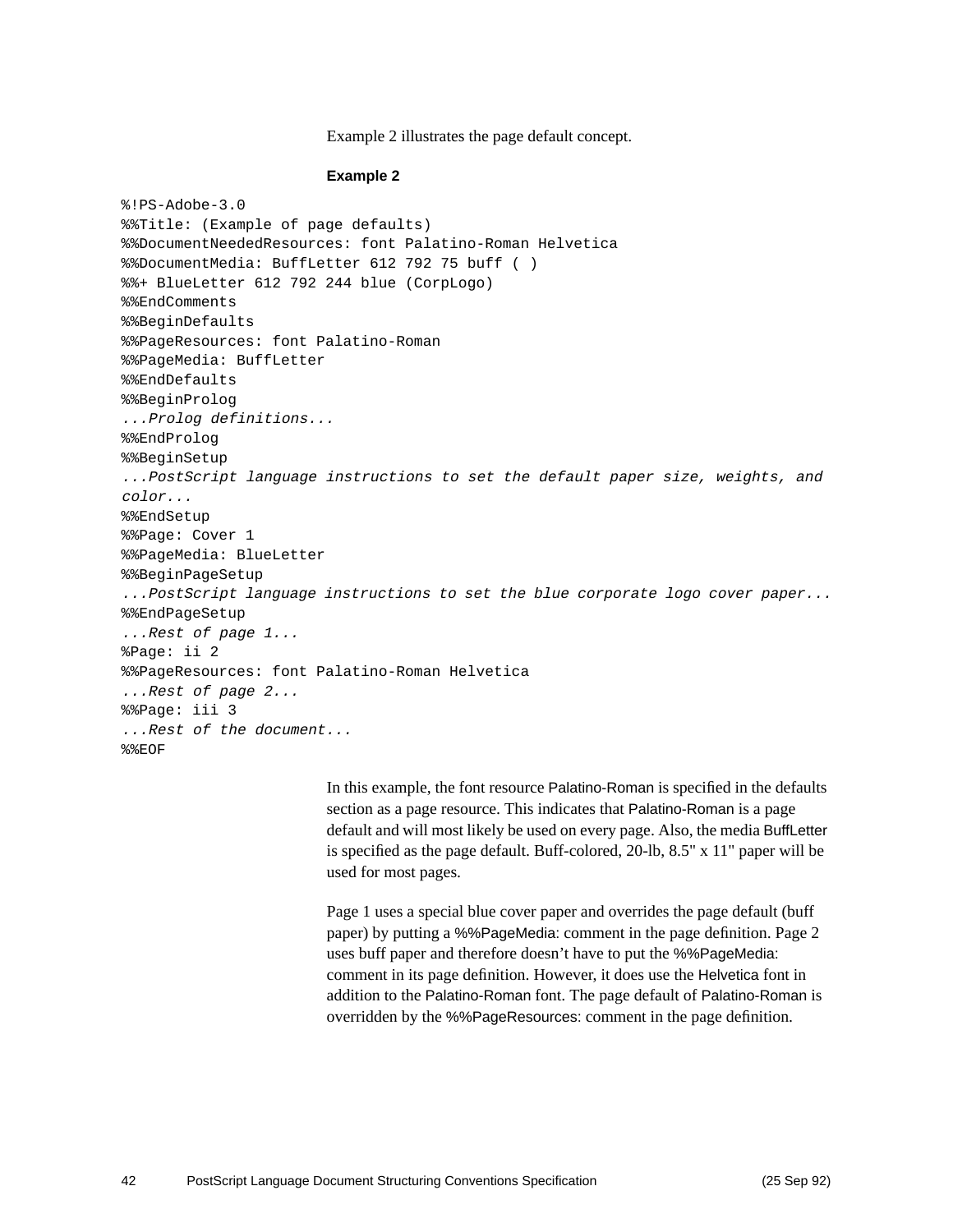| <b>Note</b>       | In some instances it may be superfluous to use these page defaults. If only one<br>type of orientation, media type, etc. is used in the entire document, the header<br>comment alone is sufficient to indicate the default for the document. Page<br>defaults should only be used if there is more than one bounding box, custom<br>color, medium, orientation, process color, requirement, or resource used.                                                                                                         |
|-------------------|-----------------------------------------------------------------------------------------------------------------------------------------------------------------------------------------------------------------------------------------------------------------------------------------------------------------------------------------------------------------------------------------------------------------------------------------------------------------------------------------------------------------------|
| %%BeginEmulation: | $<$ mode $>$<br><mode> ::= diablo630   fx100   lj2000   hpgl   hplj   impress   ti855</mode>                                                                                                                                                                                                                                                                                                                                                                                                                          |
| %%EndEmulation    | (no keyword)                                                                                                                                                                                                                                                                                                                                                                                                                                                                                                          |
|                   | The %%BeginEmulation: comment signifies that the input data following the<br>comment contains some printer language other than PostScript. The first line<br>after the %%BeginEmulation comment should be the PostScript language<br>instructions to invoke the emulator. This code is in the PPD file for the<br>printer. Note that the invocation of the emulator is restricted to one line.                                                                                                                        |
|                   | This comment enables a document manager to route the document or piece<br>of the document to an appropriate printer. The %%EndEmulation comment<br>should be preceded by the code to switch back to PostScript mode on printers<br>that support this type of switching (again, limit this code to one line). Alter-<br>natively, the %%EndEmulation comment may be omitted, in which case the<br>end-of-file switches the printer back into PostScript mode. The following<br>example illustrates the first approach: |
|                   | %!PS-Adobe-3.0                                                                                                                                                                                                                                                                                                                                                                                                                                                                                                        |

```
%%Title: (Example of emulator comments)
%%Emulation: hplj
%%EndComments
...Prolog definitions and document setup...
%%BeginEmulation: hplj
3 setsoftwareiomode % Invoke hplj emulation
...Emulator data...
1B 7F 30 % Switch back to PostScript
%%EndEmulation
...Remainder of document...
```
*Note When including emulator data, this may break the page independence constraint for a conforming PostScript language file, because there is no way to signify page boundaries. Care should be taken when invoking specialized features of the document manager, such as n-up printing. The document may not be printed as expected.*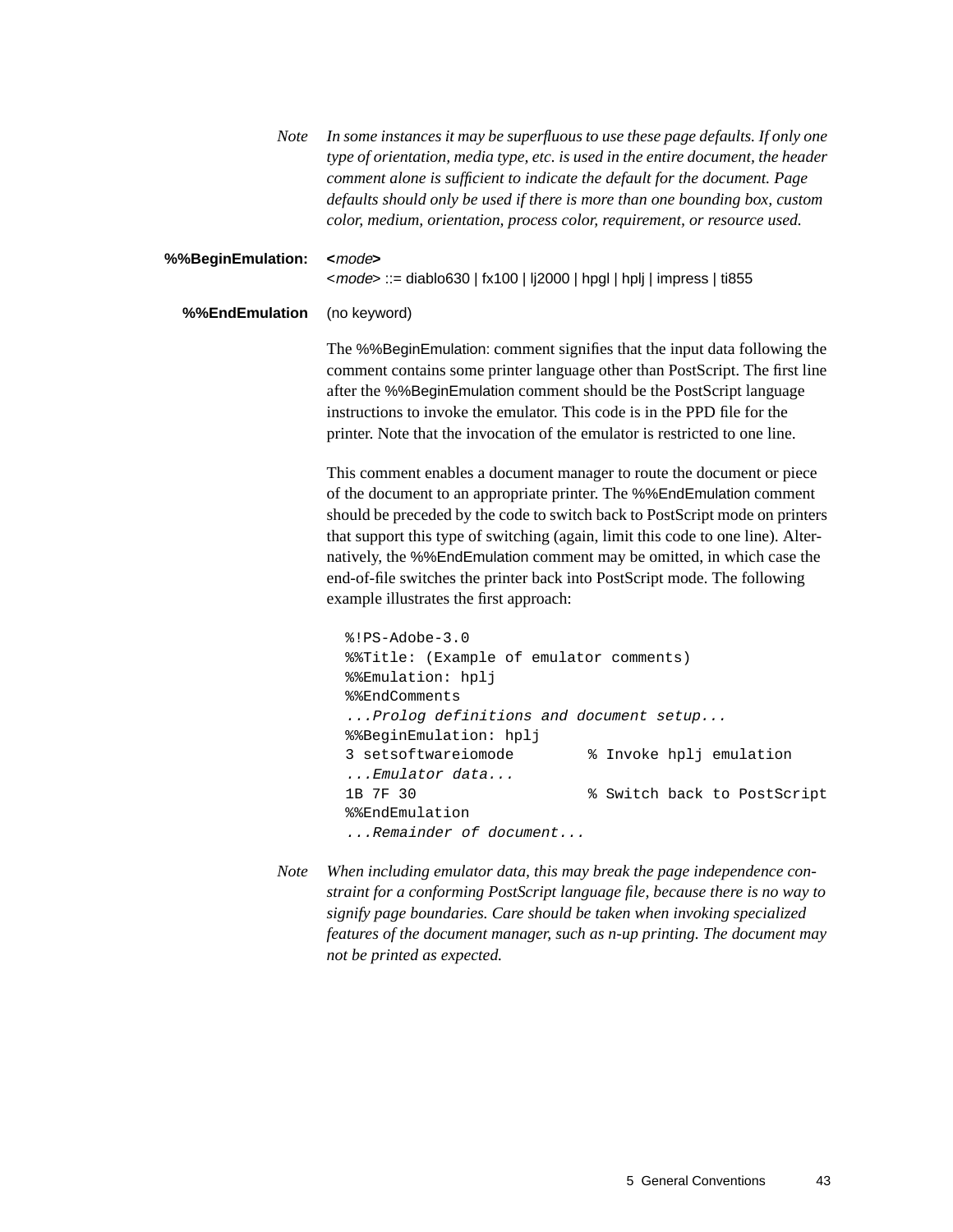| %%BeginPreview: <width> <height> <depth> <lines></lines></depth></height></width>                                                                                                                                                                                 |                                    |
|-------------------------------------------------------------------------------------------------------------------------------------------------------------------------------------------------------------------------------------------------------------------|------------------------------------|
| $\leq$ width $\geq$ $\leq$ $\leq$ $\leq$ $\leq$ $\leq$ $\leq$ $\leq$ $\leq$ $\leq$ $\leq$ $\leq$ $\leq$ $\leq$ $\leq$ $\leq$ $\leq$ $\leq$ $\leq$ $\leq$ $\leq$ $\leq$ $\leq$ $\leq$ $\leq$ $\leq$ $\leq$ $\leq$ $\leq$ $\leq$ $\leq$ $\leq$ $\leq$ $\leq$ $\leq$ | (Width of the preview in pixels)   |
| $\leq$ height $\geq$ ::= $\leq$ uint $\geq$                                                                                                                                                                                                                       | (Height of the preview in pixels)  |
| $<$ depth $> ::=$ $<$ uint $>$                                                                                                                                                                                                                                    | (Number of bits of data per pixel) |
| $\langle lines \rangle ::= \langle u \rangle$                                                                                                                                                                                                                     | (Number of lines in the preview)   |
|                                                                                                                                                                                                                                                                   |                                    |

# **%%EndPreview** (no keywords)

These comments bracket the preview section of an EPS file in interchange format (EPSI). The EPSI format is preferred over other platform-dependent previews (for example, Apple Macintosh and IBM PC) when transferring EPS files between heterogenous platforms. The width and height fields provide the number of image samples (pixels) for the preview. The depth field indicates how many bits of data are used to establish one sample pixel of the preview (typical values are 1, 2, 4, or 8). The lines field indicates how many lines of hexadecimal data are contained in the preview, so that an application disinterested in the preview can easily skip it.

The preview consists of a bitmap image of the file, as it would be rendered on the page by the printer or PostScript language previewer. Applications that use the EPSI file can use the preview image for on-screen display. Each line of hexadecimal data should begin with a single percent sign. This makes the entire preview section a PostScript language comment so the file can be sent directly to a printer without modification. See section 6, "Device-Independent Screen Preview," of the *Encapsulated PostScript Specifications* available from the Adobe Systems Developers' Association.

The EPSI preview should be placed after the %%EndComments in the document file, but before the defaults section (%%Begin(End)Defaults), if there is one, and before the prolog (%%BeginProlog) definitions.

*Note Preview comments can be used only in documents that comply with the EPS file format. See the* Encapsulated Postscript Specifications *available from the Adobe Systems Developers' Association for more details, including platformspecific versions of the preview (Apple Macintosh and IBM PC platforms).*

# **%%BeginProlog** (no keywords)

**%%EndProlog** (no keywords)

These comments delimit the beginning and ending of the prolog in the document. The prolog must consist only of procset definitions. The %%EndProlog comment is widely used and parsed for, and must be included in all documents that have a distinct prolog and script.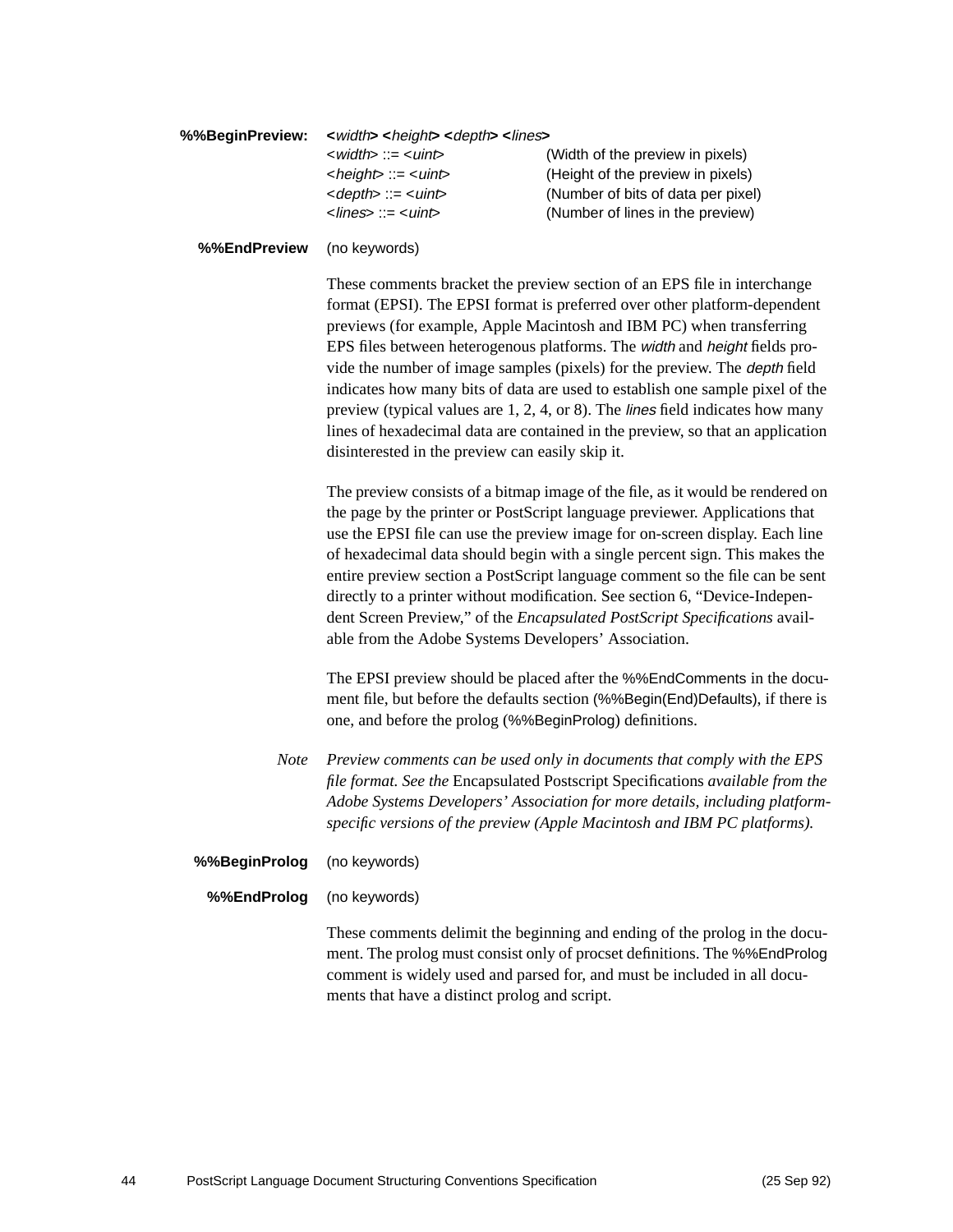Breaking a document into a prolog and a script is conceptually important, although not all document descriptions fall neatly into this model. If your document represents free form PostScript language fragments that might entirely be considered a *script*, you should still include the %%EndProlog comment, even though there may be nothing in the prolog part of the file. This effectively makes the entire document a script.

See section 3.1, "Conforming Documents," and 4, "Document Structure Rules," for more information on the contents of the document prolog.

#### **%%BeginSetup** (no keywords)

## **%%EndSetup** (no keywords)

These comments delimit the part of the document that does device setup for a particular printer or document. There may be instructions for setting page size, invoking manual feed, establishing a scale factor (or "landscape" mode), downloading a font, or other document-level setup. Expect to see liberal use of the **setpagedevice** operator and **statusdict** operators between these two comments. There may also be some general initialization instructions, such as setting some aspects of the graphics state. This code should be limited to setting those items of the graphics state, such as the current font, transfer function, or halftone screen, that will not be affected by **initgraphics** or **erasepage** (**showpage** performs these two operations implicitly). Special care must be taken to ensure that the document setup code modifies the current graphics state and does not replace it. See Appendix I of the *PostScript Language Reference Manual, Second Edition* for more information about how to properly modify the graphics state.

If present, these comments appear after the %%EndProlog comment, but before the first %%Page: comment. In other words, these comments are not part of the prolog. They should be in the first part of the script before any pages are specified.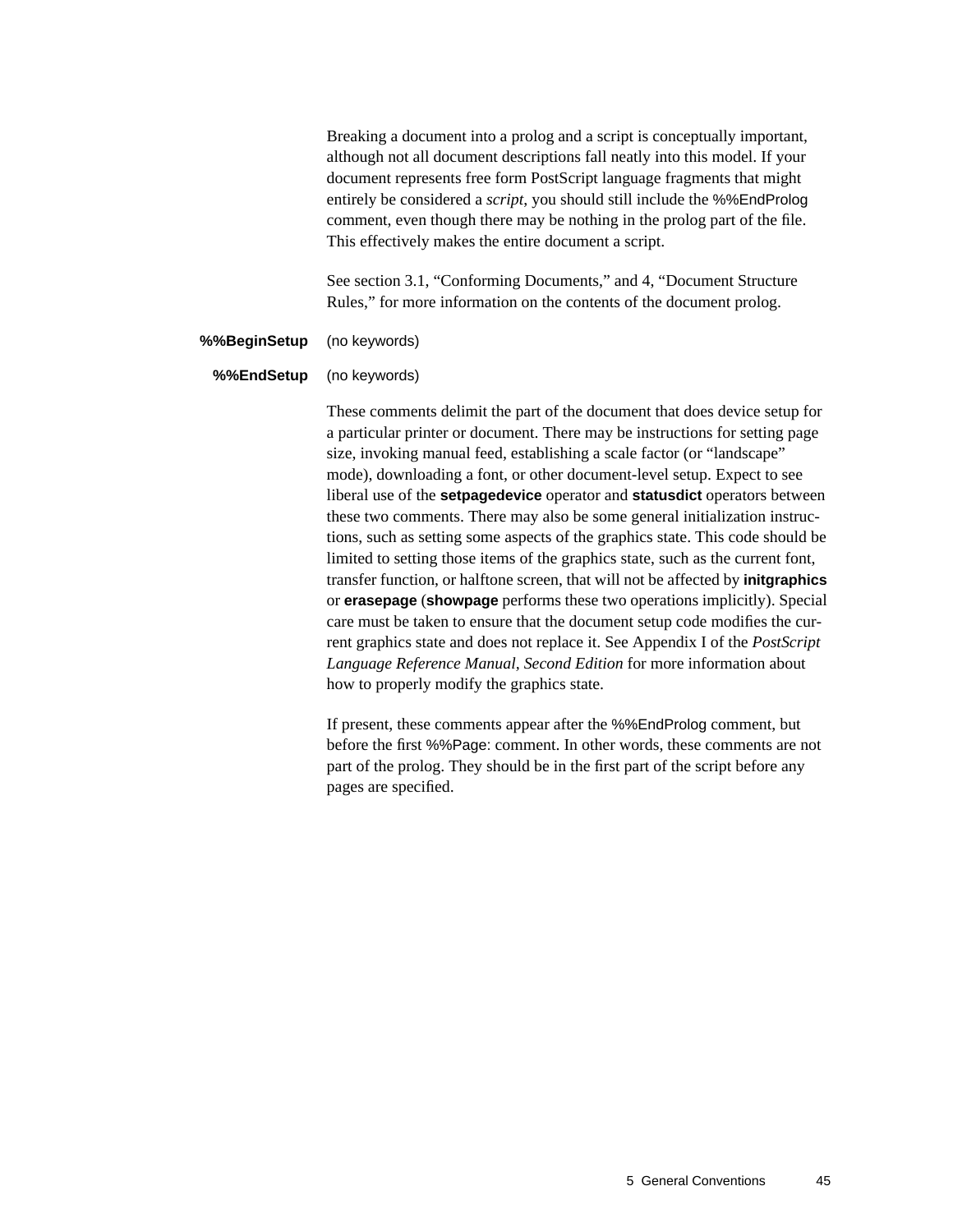# **5.3 General Page Comments**

Some of the following general page comments that specify the bounding box or orientation may appear in the defaults section or in a particular page. If these comments appear in the defaults section of the document file between %%BeginDefaults and %%EndDefaults, they are in effect for the entire print job. If they are found in the page-level comments for a page, they should be in effect only for that page. See %%Begin(End)Defaults for more details on page defaults.

| %%BeginObject: <name>[<code>]</code></name> |                   |
|---------------------------------------------|-------------------|
| $<$ name $> ::=$ $<$ text $>$               | (Name of object)  |
| $<$ code $> ::=$ $<$ text $>$               | (Processing code) |

# **%%EndObject** (no keywords)

These comments delimit individual graphic elements of a page. In a context where it is desirable to be able to recognize individual page elements, this comment provides a mechanism to label and recognize them at the PostScript language level. Labelling is especially useful when a document printing system can print selected objects in a document or on a page.

For instance, the code field of this comment can be used to represent *proofing levels* for a document. For example, the printing manager may be requested to "print only those objects with proofing levels less than 4." This can save printing time when proofing various elements of a document. It can also be useful in systems that allow PostScript language program segments to be parsed and re-edited into convenient groupings and categorizations of graphic page elements. In a document production system or in an application that is highly object-oriented, use of this comment is strongly recommended.

The user must specify to the application what things constitute an object and what the proofing level of each object will be.

# **%%BeginPageSetup** (no keywords)

# **%%EndPageSetup** (no keywords)

These comments are analogous to the %%BeginSetup: and %%EndSetup comments, except that %%BeginPageSetup: and %%EndPageSetup appear in the body of a document right after a %%Page: comment. They delimit areas that set manual feed, establish margins, set orientation, download fonts or other resources for the page, invoke particular paper colors, and so on. This is the proper place to set up the graphics state for the page. It should be assumed that an **initgraphics** and an **erasepage** (i.e. **showpage**) have been performed prior to this page. Take special care to ensure that the code in the page setup *modifies* the current graphics state rather than replaces it. See Appendix I of the *PostScript Language Reference Manual, Second Edition* for more information about how to properly modify the graphics state.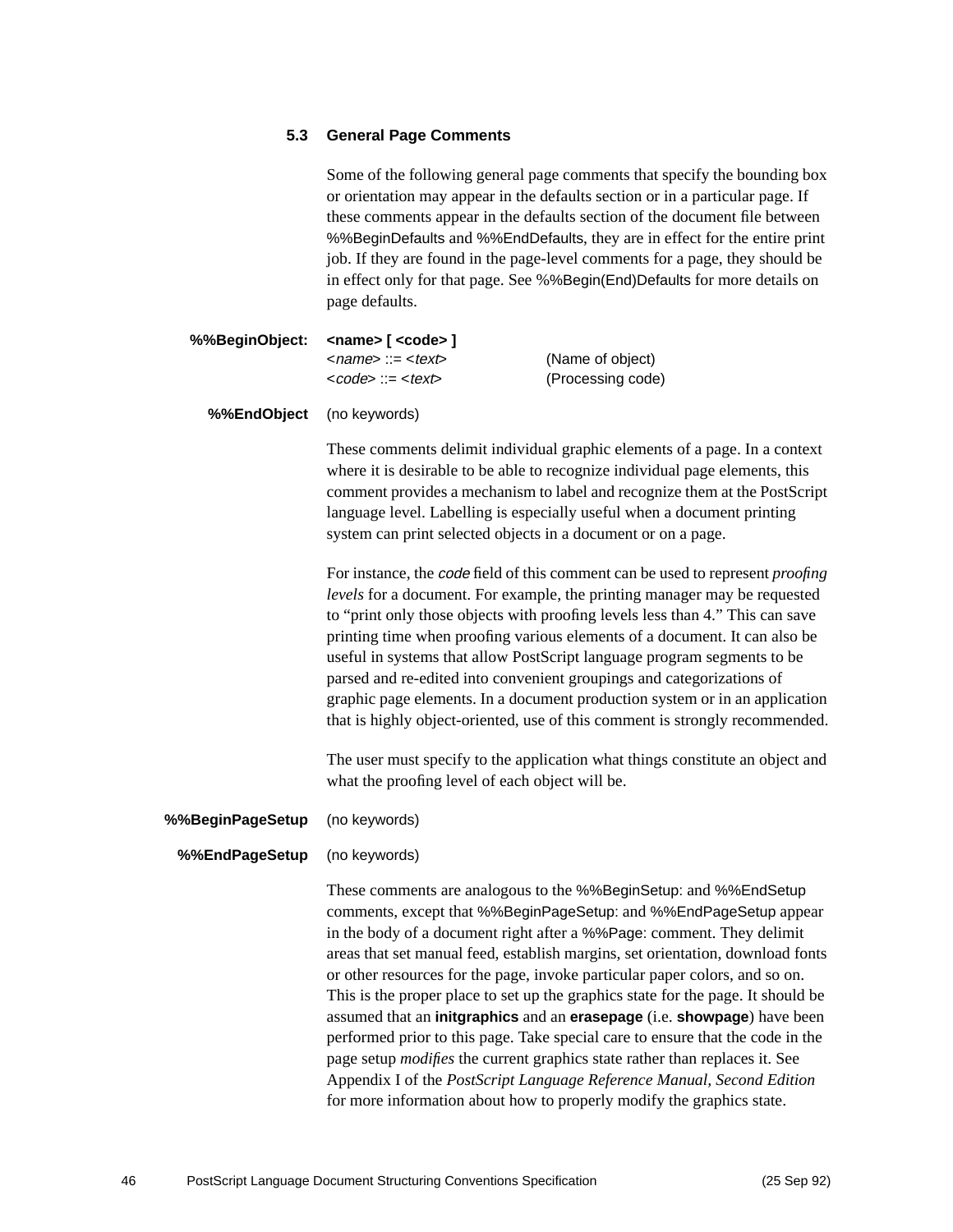| %%Page: <label> <ordinal></ordinal></label> |  |
|---------------------------------------------|--|
| $<$ labe $> ::=$ $<$ text $>$               |  |
| $\leq$ ordinal $\geq$ :: $\leq$ uint $\geq$ |  |

(Page name) (Page position)

This comment marks the beginning of the PostScript language instructions that describe a particular page. %%Page: requires two arguments: a *page label* and a *sequential page number*. The label may be anything, but the ordinal page number must reflect the position of that page in the body of the PostScript language file and must start with 1, not 0. In the following example, the name of the third page of the document is 1:

```
%!PS-Adobe-3.0
...Document prolog and setup...
%%Page: cover 1
...Rest of the cover page...
%%Page: ii 2
...Rest of the ii page...
%%Page: 1 3
...Rest of the first page...
%%Page: 2 4
...Rest of the second page...
%%EOF
```
A document manager should be able to *rearrange* the contents of the print file into a different order based on the %%Page: comment (or the pages may be printed in parallel, if desired). The %%PageOrder: Special comment can be used to inform a document manager that page reordering *should not* take place.

# **%%PageBoundingBox: { <llx> <lly> <urx> <ury> } | (atend)**

| $\langle l \rangle \rangle ::= \langle l \rangle$                                                                                                                                                                                                                                                                                                                                             | (Lower-left x coordinate)  |
|-----------------------------------------------------------------------------------------------------------------------------------------------------------------------------------------------------------------------------------------------------------------------------------------------------------------------------------------------------------------------------------------------|----------------------------|
| $\langle$ = $\langle$ = $\langle$ = $\langle$ = $\langle$ = $\rangle$ = $\langle$ = $\langle$ = $\rangle$ = $\langle$ = $\rangle$ = $\langle$ = $\rangle$ = $\langle$ = $\rangle$ = $\langle$ = $\rangle$ = $\langle$ = $\rangle$ = $\langle$ = $\rangle$ = $\langle$ = $\rangle$ = $\langle$ = $\rangle$ = $\langle$ = $\rangle$ = $\langle$ = $\rangle$ = $\langle$ = $\rangle$ = $\langle$ | (Lower-left y coordinate)  |
| $\langle$ <i>urx</i> $\rangle$ := <i>int</i>                                                                                                                                                                                                                                                                                                                                                  | (Upper-right x coordinate) |
| $\langle \text{urv} \rangle$ ::= $\langle \text{int} \rangle$                                                                                                                                                                                                                                                                                                                                 | (Upper-right y coordinate) |

This comment specifies the bounding box that encloses all the marks painted on a particular page (this is *not* the bounding box of the whole document see the %%BoundingBox: comment). *llx, lly* and *urx, ury* are the coordinates of the lower-left and upper-right corners of the bounding box in the *default user coordinate system* (PostScript units). This comment can pertain to an individual page or a document, depending on the location of the comment. For example, the comment may be in the page itself or in the document defaults section.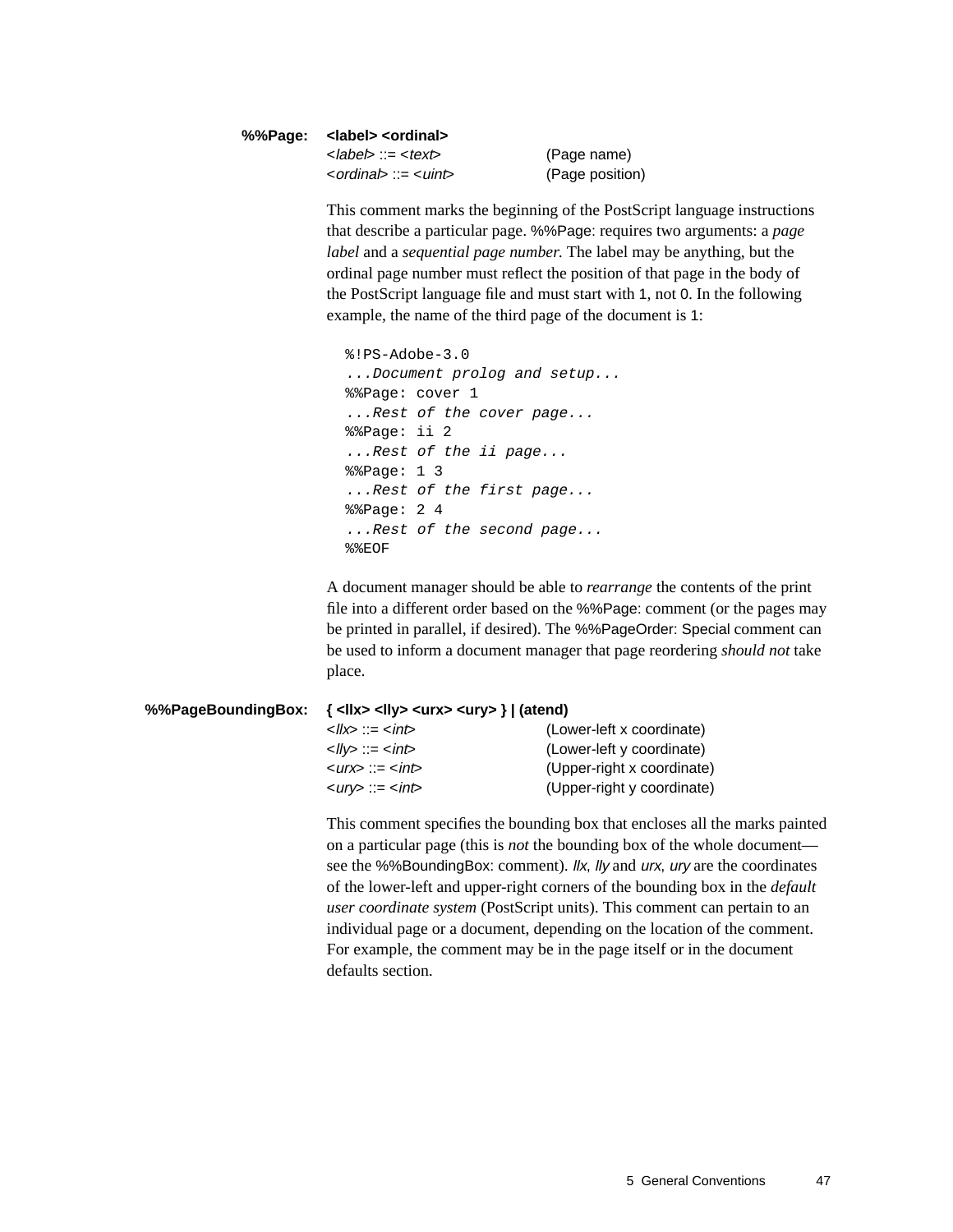## **%%PageOrientation: Portrait | Landscape**

This comment indicates the orientation of the page and can be used by preview applications and post-processors to determine how to orient the viewing window. This comment can pertain to an individual page or a document, depending on the location of the comment. For example, the comment may be in the page itself or in the document defaults section. See %%Orientation: for a description of the various orientations. See %%Begin(End)Defaults for use of this comment as a page default.

# **5.4 General Trailer Comments**

Some trailer comments are special and work with other comments that support the (atend) notation. In addition, trailer comments delimit sections of PostScript language instructions that deal with cleanup and other housekeeping. This cleanup can affect a particular page or the document as a whole.

# **%%PageTrailer** (no keywords)

This comment marks the end of a page. Any page comments that may have been deferred by the (atend) convention should follow the %%PageTrailer comment.

# **%%Trailer** (no keywords)

This comment must only occur once at the end of the document *script*. Any post-processing or cleanup should be contained in the *trailer* of the document, which is anything that follows the %%Trailer comment. Any of the document-level structure comments that were *deferred* by using the (atend) convention must be mentioned in the trailer of the document after the %%Trailer comment.

When entire documents are embedded in another document file, there may be more than one %%Trailer comment as a result. To avoid ambiguity, embedded documents must be delimited by the %%BeginDocument: and %%EndDocument comments.

# **%%EOF** (no keywords)

This comment signifies the end of the document. When the document manager sees this comment, it issues an end-of-file signal to the PostScript interpreter. This is done so system-dependent file endings, such as Control-D and end-of-file packets, do not confuse the PostScript interpreter.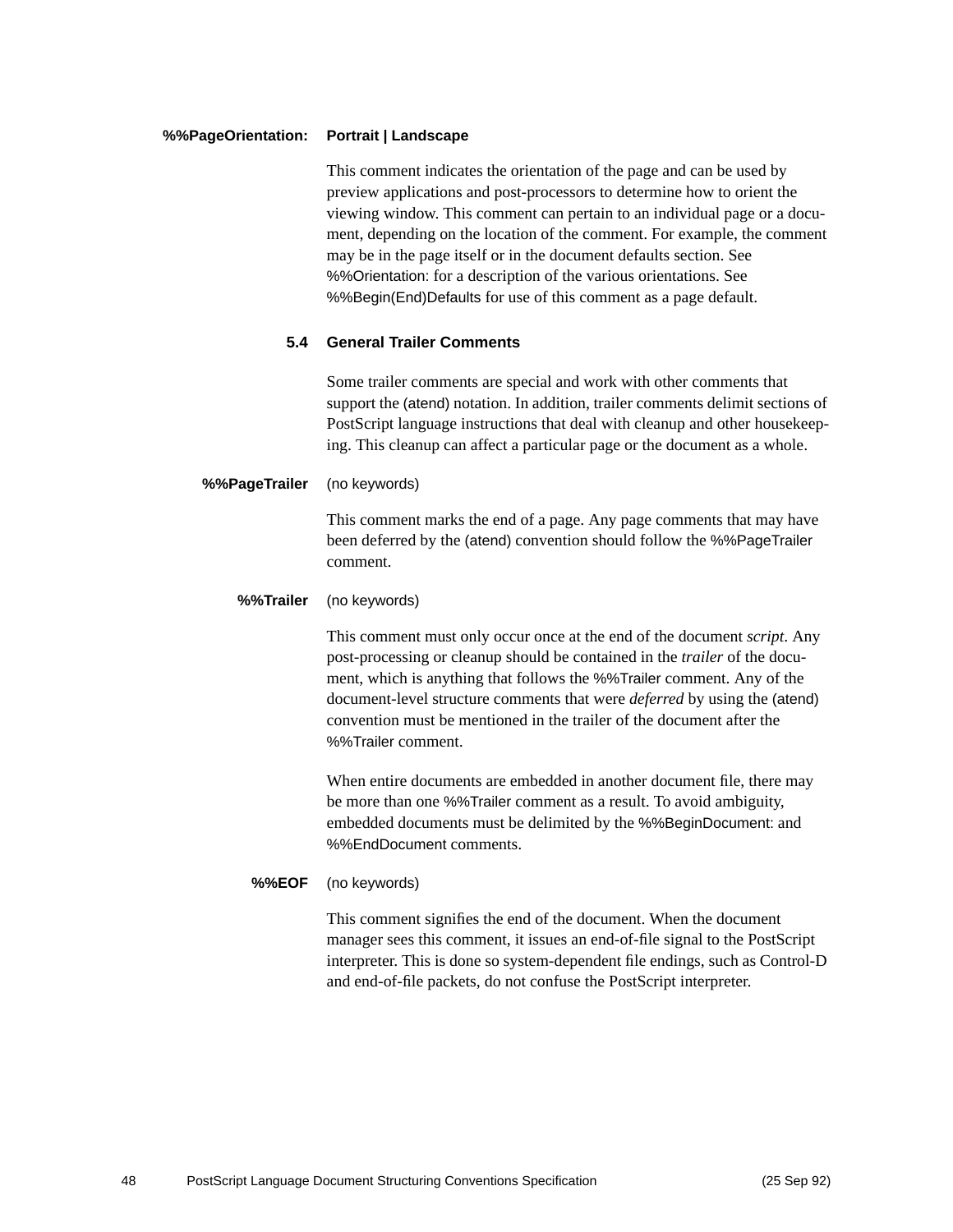# **6 Requirement Conventions**

The requirement conventions are comments that suggest document manager action. Some of these comments list the resources needed or supplied by the document, delimit those resources if they are supplied, and specify the insertion point for those resources if they are needed. Other comments deal with printer-specific features (listing requirements, delimiting portions of and indicating insertion points for printer specific code) and are used in tandem with the **setpagedevice** operators or **statusdict** operators, as well as the PostScript printer description (PPD) files.

*Note Use of the* %%Include *or* %%Operator *comments in an environment that does not have a document manager can result in the document being processed incorrectly.*

#### **6.1 Requirement Header Comments**

# **%%DocumentMedia: <medianame> <attributes>**

| $\leq$ medianame $\geq$ ::= $\leq$ text $\geq$                                                                  | (Tag name of the media)      |
|-----------------------------------------------------------------------------------------------------------------|------------------------------|
| <attributes> ::= <width> <height> <weight> <color> <type></type></color></weight></height></width></attributes> |                              |
| $\leq width>=$ $\leq$ real>                                                                                     | (Width in PostScript units)  |
| $\leq$ height $\geq$ ::= $\leq$ real $\geq$                                                                     | (Height in PostScript units) |
| $\leq$ weight $\geq$ ::= $\leq$ real $\geq$                                                                     | (Weight in $g/m^2$ )         |
| $<$ color $> ::=$ $<$ text $>$                                                                                  | (Paper color)                |
| $<$ type $> ::=$ $<$ text $>$                                                                                   | (Type of pre-printed form)   |

This comment indicates all types of paper media (paper sizes, weight, color) this document requires. If any of the attributes are not applicable to a particular printing situation, zeroes must be substituted for numeric parameters and null strings must be substituted for text parameters. Each different medium that is needed should be listed in its approximate order of *descending* quantity used.

```
%%DocumentMedia: Plain 612 792 75 white ( )
%%+ BlueCL 612 792 244 blue CorpLogo
%%+ Tax 612 792 75 ( ) (1040)
```
The preceding example indicates that the following media are needed for this job:

- 8.5" x 11", 20 lb. paper (Bond lbs  $\times$  3.76 = g/m<sup>2</sup>).
- Cover pages in blue 8.5" x 11", 65 lb. paper preprinted with the corporate logo.
- Preprinted IRS 1040 tax forms.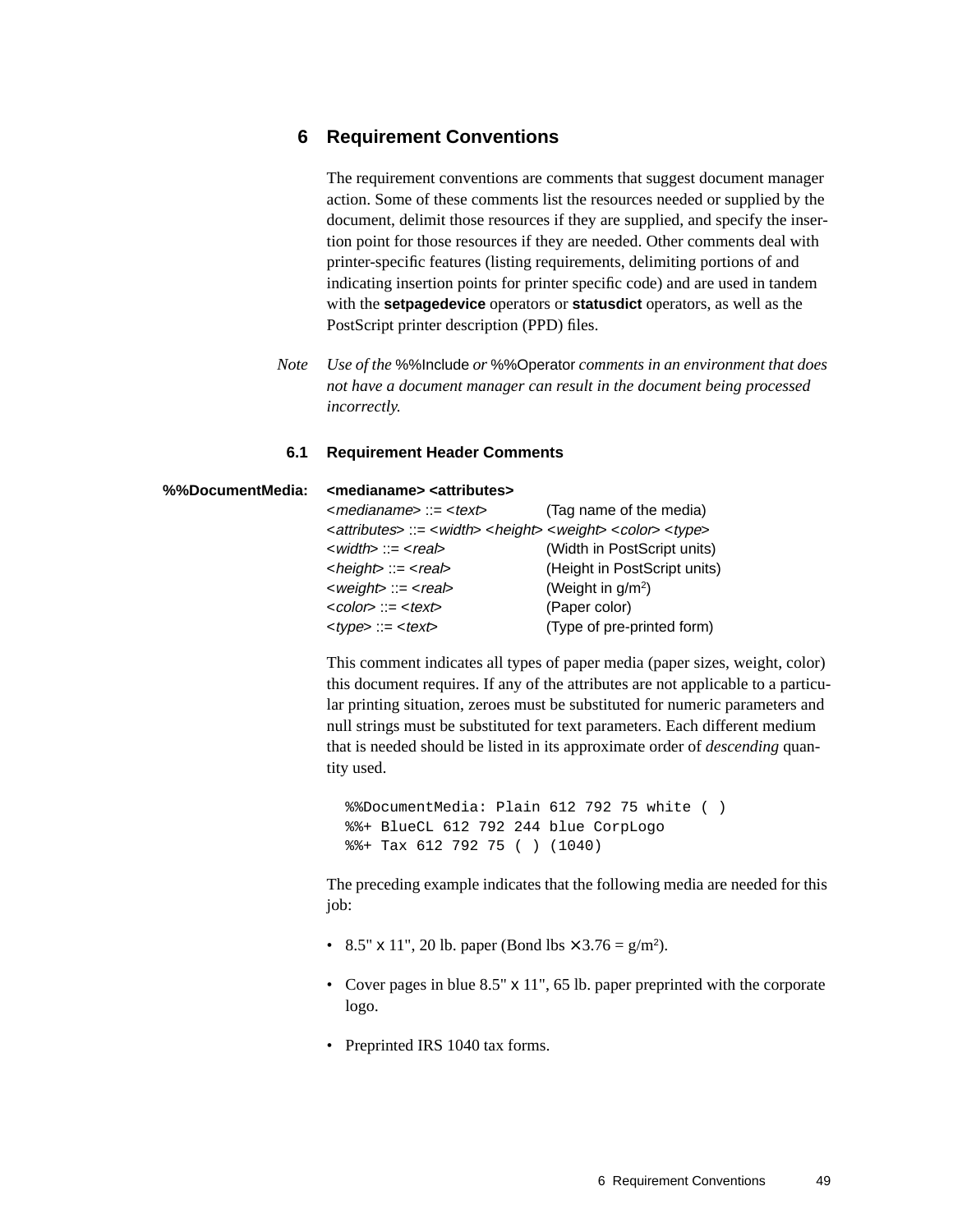Note that the type attribute refers to preprinted forms only, and does *not* refer to the PostScript language concept of form objects as resources. The following keywords for the type name are defined for general use:

|       | 19HoleCerlox ColorTransparency | CustLetterHead              | Tabs           |
|-------|--------------------------------|-----------------------------|----------------|
| 3Hole | CorpLetterHead                 | DeptLetterHead Transparency |                |
| 2Hole | CorpLogo                       | Labels                      | UserLetterHead |

The related %%PageMedia: comment explicitly calls for the medium that each page requires by referring to its medianame.

# **%%DocumentNeededResources: <resources> | (atend)**

This comment provides a list of resources the document needs—that is, resources *not* contained in the document file. This comment is intended to help a document manager decide whether further parsing of the document file is necessary to provide these needed resources. There must be at least one corresponding instance of the %%IncludeResource: comment for each resource this comment lists.

The application that produces the print file must not make any assumptions about which resources are resident in the output device; it must list all resources the document needs. Even if it is a resource, such as the Times-Roman font program, that exists in nearly all implementations, it must appear here. A resource must not be listed if it is not used anywhere in the document.

As a general rule, different types of resources should be listed on separate lines using the %%+ comment, as illustrated in the following example:

```
%%DocumentNeededResources: font Times-Roman Helvetica StoneSerif
%%+ font Adobe-Garamond Palatino-Roman
%%+ file /usr/lib/PostScript/logo.ps
%%+ procset Adobe_Illustrator_abbrev 1.0 0
%%+ pattern hatch bubbles
%%+ form (corporate order form)
%%+ encoding JIS
```
#### **%%DocumentSuppliedResources**: **<resources> | (atend)**

The %%DocumentSuppliedResources: comment contains extra information for document managers designed to store and reuse the resources, and provides helpful directories of the resources contained in the print file. This comment lists all resources that have been *provided* in the document print file. There is a %%BeginResource: and %%EndResource pair for each resource in this list. It is assumed that all resources on the %%DocumentSuppliedResources: list are mutually exclusive of those resources found on the %%DocumentNeededResources: list.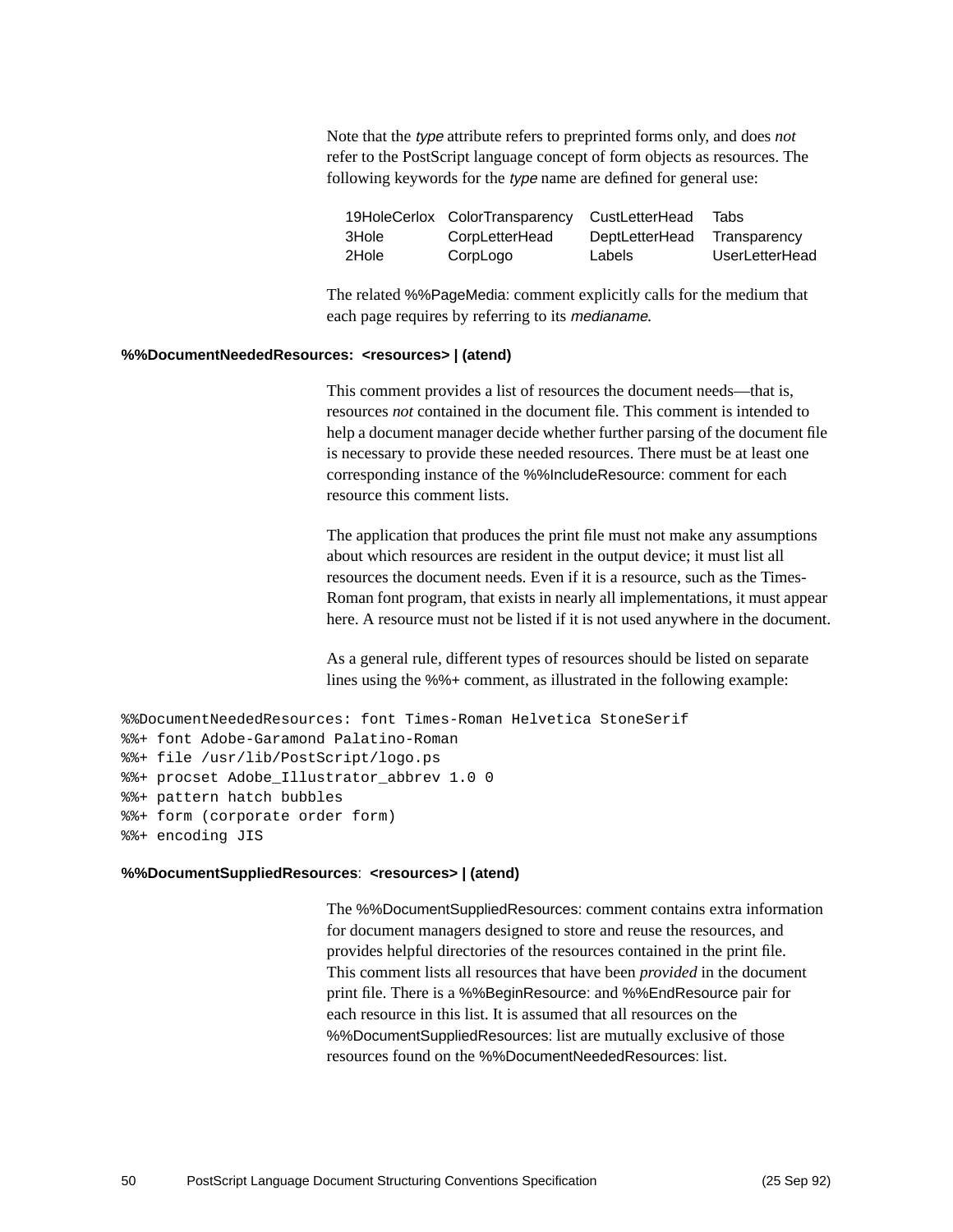#### **%%DocumentPrinterRequired: <print> <prod> [<vers> [<rev>] ]**

| <print> ::= <text></text></print> | (Printer name and print zone) |
|-----------------------------------|-------------------------------|
| <prod> ::= <text></text></prod>   | (Product string or nickname)  |
| <vers> ::= <real></real></vers>   | (Version number)              |
| <rev> ::= <uint></uint></rev>     | (Revision number)             |
|                                   |                               |

This comment indicates that the PostScript language instructions in the document are intended for a particular printer, which is identified by its network printer name, nickname, or product string. The printer can optionally be identified by its version and revision strings, as defined by the printer's PPD file or as returned by the **product**, **version**, and **revision** operators.

%%DocumentPrinterRequired: can be used to request a particular printer in a highly networked environment where that printer may be more convenient or to override document manager defaults and prevent re-routing of the document. It can also be used if the PostScript language file itself contains printerspecific elements. This last case should rarely be necessary, as most documents requiring particular features of a PostScript printer can provide requirement conventions indicating a need for that feature, rather than require a particular printer. Then, if other printers are available that have the necessary features, the document may still be printed as desired. The following example unconditionally routes the document to a printer called SEVILLE in the network's "Sys\_Marketing" zone:

```
%%DocumentPrinterRequired: (SEVILLE@Sys_Marketing) ( )
```
If the nickname of the printer is used (this is often necessary to differentiate among different models of printers), the version/revision numbers that are part of the nickname should be ignored.

For example, the product name for a series of printers may be (SpeedyLaser). There are several models of SpeedyLaser printers, the SL300, SL600, and SL1200. The nicknames of these printers are (SL300 Version 47.2), (SL600 Version 48.1), and (SL1200 Version 49.4). To specify the need for a SL600 printer, the nickname (excluding the version number) should be used. For example:

```
%%DocumentPrinterRequired: ( ) (SL600)
```
The version and revision numbers in this comment should be used infrequently.

#### **%%DocumentNeededFiles: { <filename> ... } | (atend)**

The comment %%DocumentNeededFiles: lists the files a document description needs. Each file mentioned in this list appears later in the document as the argument of an %%IncludeFile: comment. It is assumed that files on the %%DocumentNeededFiles: list do not include those appearing on the %%DocumentSuppliedFiles: file list.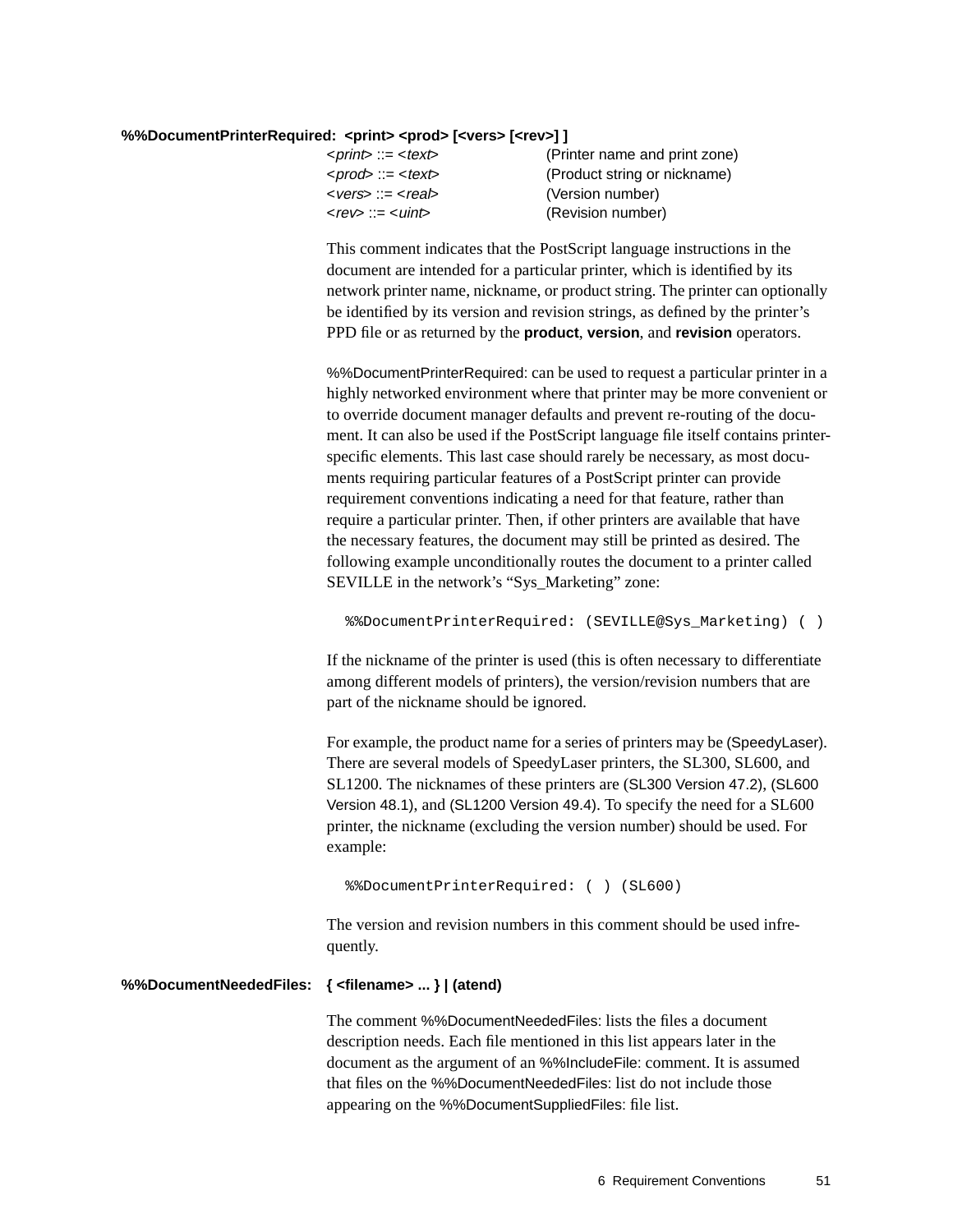*Note This comment is provided for backward compatibility and may be discontinued in later versions of the DSC. Use the more general comment* %%DocumentNeededResources: *instead.*

## **%%DocumentSuppliedFiles: { <filename> ... } | (atend)**

The comment %%DocumentSuppliedFiles: lists the files in a document description. Each file mentioned in this list appears later in the document in the context of a %%BeginFile: and %%EndFile: comment construct. It is assumed that files on the %%DocumentSuppliedFiles: list do not include those appearing on the %%DocumentNeededFiles: file list.

*Note This comment is provided for backward compatibility and may be discontinued in later versions of the DSC. Use the more general comment* %%DocumentSuppliedResources: *instead.*

# **%%DocumentFonts: { <fontname> ... } | (atend)**

This comment indicates that the print job uses all fonts listed. In particular, there is at least one invocation of the **findfont** or **findresource** operator for each of the font names listed. The application producing the print file should not make any assumptions about which fonts are resident in the printer (for example, Times-Roman). Note that the list of font names for %%DocumentFonts: should be the union of the %%DocumentNeededFonts: and %%DocumentSuppliedFonts: font lists. If the list of font names exceeds the 255 characters-per-line limit, the %%+ comment should be used to extend the line.

*Note This comment is provided for backward compatibility and may be discontinued in later versions of the DSC. Use the more general comments* %%DocumentNeededResources: *and* %%DocumentSuppliedResources: *instead.*

#### **%%DocumentNeededFonts: { <fontname> ... } | (atend)**

This comment provides a list of fonts the document *requires* and are *not* contained in the document file. It is assumed that fonts on the %%DocumentNeededFonts: list do not appear on the %%Document-SuppliedFonts: font list. It is also assumed that there is at least one corresponding instance of the %%IncludeFont: comment for each font listed in this section.

*Note This comment is provided for backward compatibility and may be discontinued in later versions of the DSC. Use the more general comment* %%DocumentNeededResources: *instead.*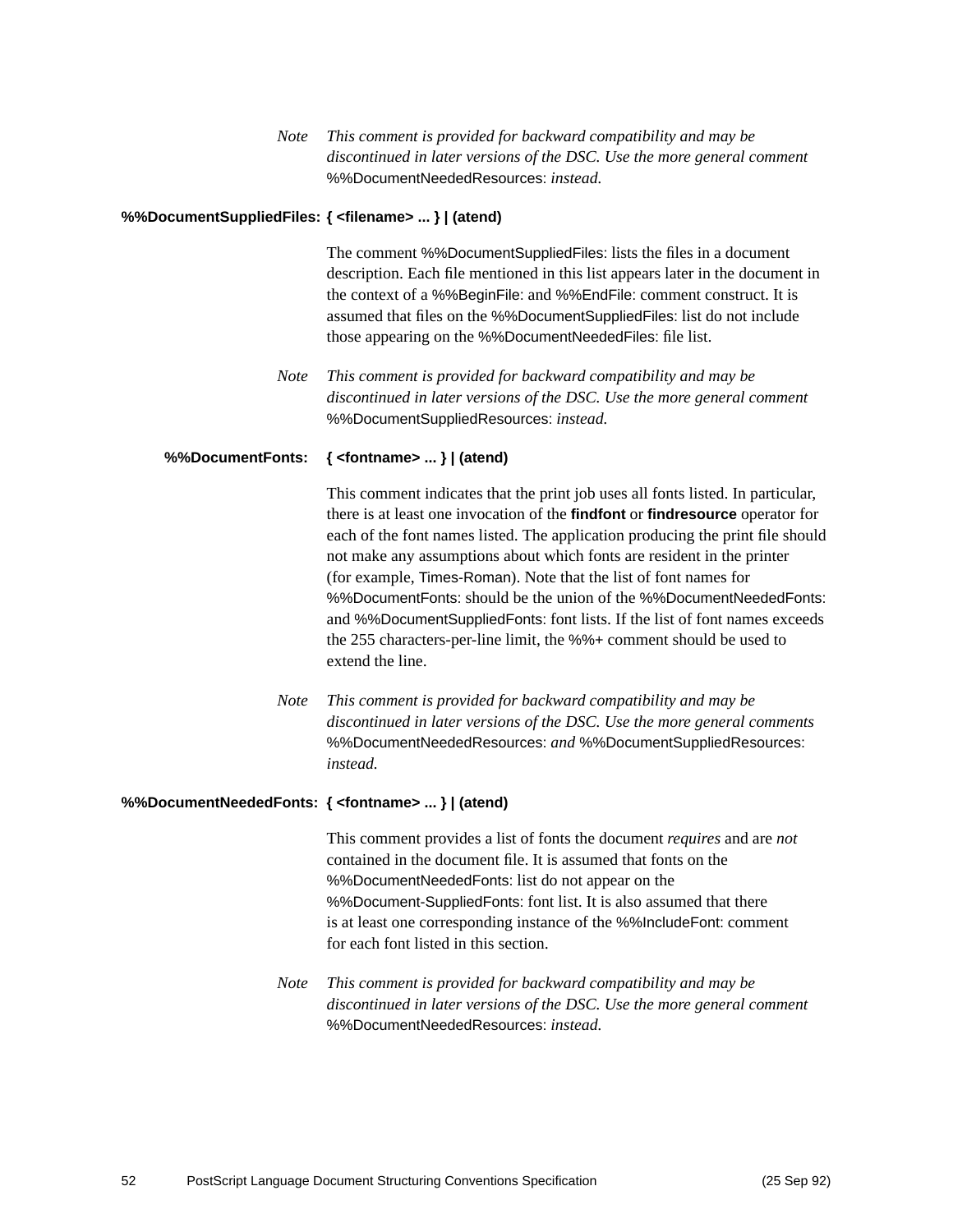# **%%DocumentSuppliedFonts: { <fontname> ... } | (atend)**

This comment provides a list of font files that have been provided in the document print file as downloaded fonts. It is assumed that fonts on the %%DocumentSuppliedFonts: list do not appear on the %%DocumentNeededFonts: font list. There is at least one corresponding %%BeginFont: and %%EndFont pair in the document description for each of the listed font names.

*Note This comment is provided for backward compatibility and may be discontinued in later versions of the DSC. Use the more general comment* %%DocumentSuppliedResources: *instead.*

# **%%DocumentProcSets: { <procname> ... } | (atend)**

This comment provides a list of *all* procsets referenced in the document. Its use is similar to the %%DocumentFonts: comment. The list of procsets for %%DocumentProcSets: should be the union of the %%DocumentNeededProcSets: and %%DocumentSuppliedProcSets: procset lists. If the list of procset names exceeds the 255 charactersper-line limit, the %%+ comment should be used to extend the line.

*Note This comment is provided for backward compatibility and may be discontinued in later versions of the DSC. Use the more general* %%DocumentNeededResources: *and* %%DocumentSuppliedResources: *comments instead.*

#### **%%DocumentNeededProcSets: { <procname> ... } | (atend)**

This comment indicates that the document needs the listed procsets. It is assumed that procsets on the %%DocumentNeededProcSets: list do not appear on the %%DocumentSuppliedProcSets: procset list. This comment is used whenever any %%IncludeProcSet: comments appear in the file.

*Note This comment is provided for backward compatibility and may be discontinued in later versions of the DSC. Use the more general comment* %%DocumentNeededResources: *instead.*

#### **%%DocumentSuppliedProcSets: { <procname> ... } | (atend)**

This comment indicates that the document contains the listed procsets. It is assumed that procsets in the %%DocumentSuppliedProcSets: list do not include those appearing on the %%DocumentNeededProcSets: procset list. This comment is used whenever any %%BeginProcSet and %%EndProcSet comments appear within the document.

*Note This comment is provided for backward compatibility and may be discontinued in later versions of the DSC. Use the more general comment* %%DocumentSuppliedResources: *instead.*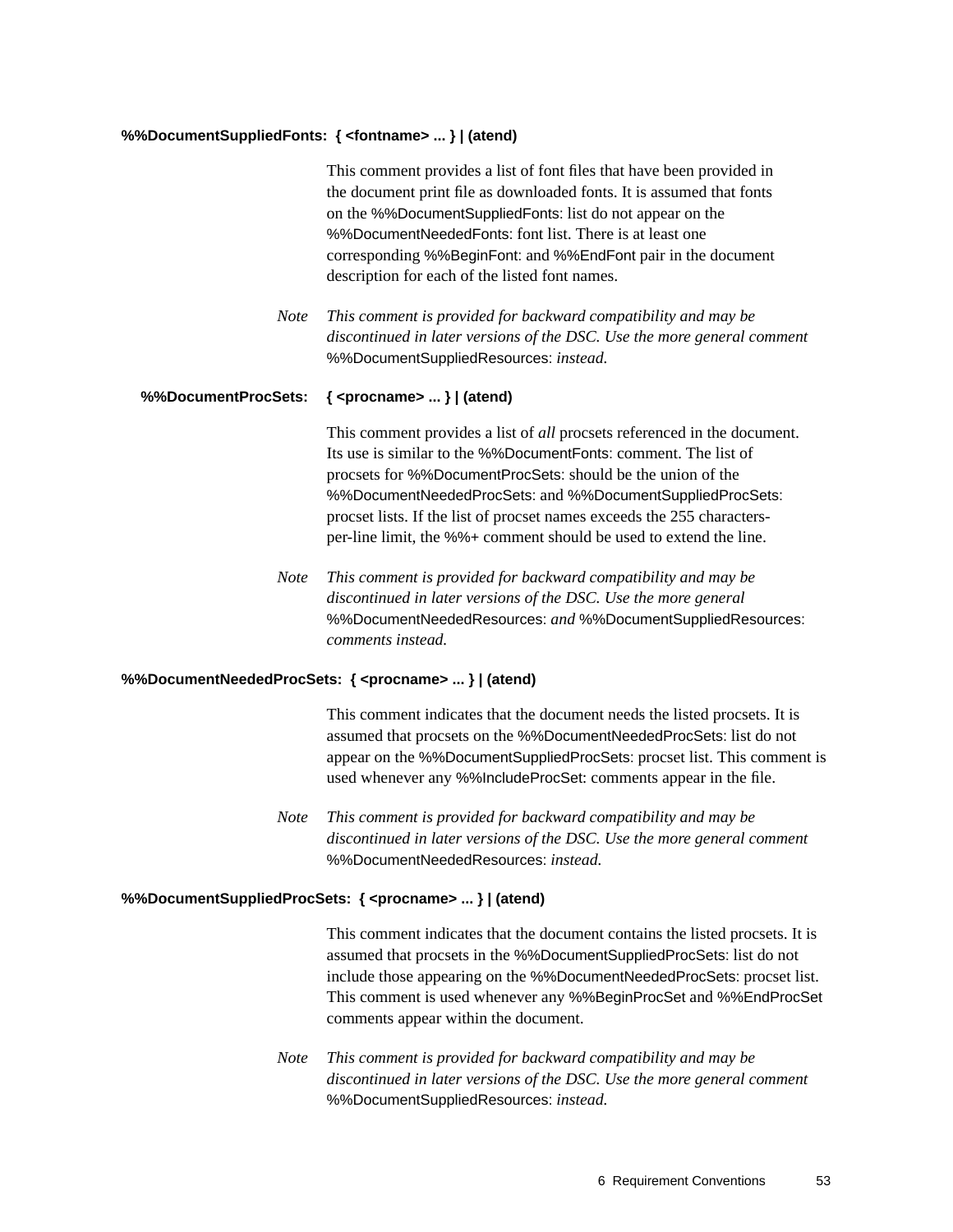| %%OperatorIntervention: [ <password> ]</password> |                                                 |
|---------------------------------------------------|-------------------------------------------------|
|                                                   | <password> ::= <textline></textline></password> |

This comment causes the document manager to block a print job in the print queue until the printer operator releases the print job for printing. The comment may contain an optional *password* that the print operator must supply to release the job. This allows the printing of sensitive documents to be delayed until the intended recipient is present at the printer to pick up the document.

# **%%OperatorMessage: <**textline**>**

If the output device has an appropriate user interface, the %%OperatorMessage: comment provides a message that the document manager can display on the console before printing the job. This comment must only appear in the header of the file.

#### **%%ProofMode: <mode>**

<mode> ::= TrustMe | Substitute | NotifyMe

This comment provides information about the level of accuracy that is required for printing. It is intended to provide guidance to the document manager for appropriate tactics to use when error conditions arise or when resource and feature shortages are encountered.

The three modes may be thought of as instructions to the document manager. If the document manager detects a resource or feature shortage, such as a missing font or unavailable paper size, it should take action based on these proof modes:

• TrustMe—Indicates the document manager should *not* take special action. The intent is that the document formatting programs or the user knows more than the document manager. For example, fonts may be available on a network font server that the document manager does not know about.

Even with a comment like %%IncludeResource:, if the %%ProofMode is TrustMe, the printing manager should proceed even if a resource cannot be found. The assumption is that the document can compensate for the resource not being included.

• Substitute—Indicates the printing manager should do the best it can to supply missing resources with alternatives. This may mean substituting fonts, scaling pages (or tiling) when paper sizes are not available, and so on. This is the default proofing level and should be used if the mode is missing from the comment or if the comment is missing from the document.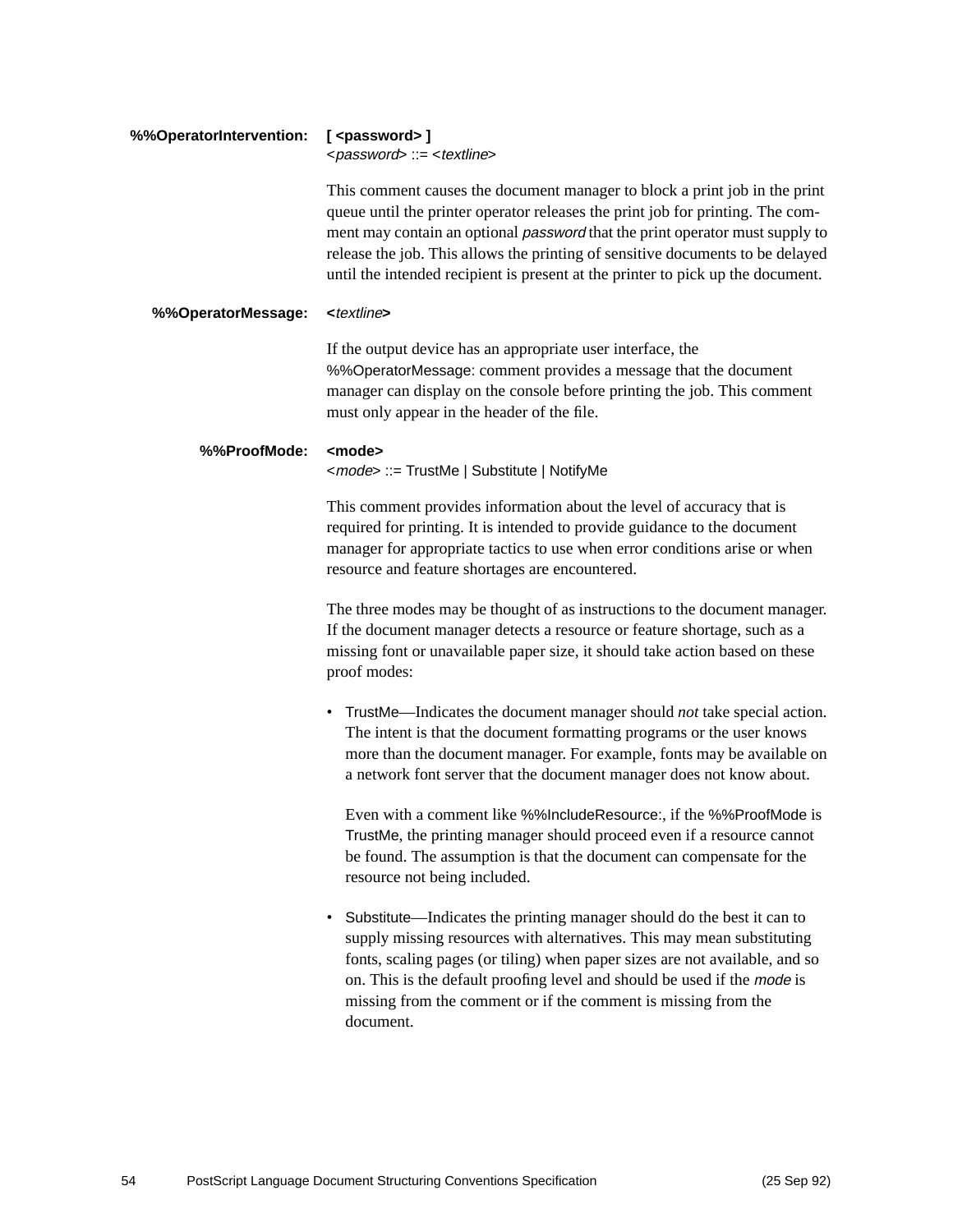|                 | • NotifyMe—Indicates the document should not be printed if there are any<br>mismatches or resource shortages noted by the printing manager. For<br>example, when printing on an expensive color printer, if the correct font is<br>not available, the user probably does <i>not</i> want a default font. The<br>document manager, if it cancels the print job, should notify the user in<br>some system-specific manner. |
|-----------------|--------------------------------------------------------------------------------------------------------------------------------------------------------------------------------------------------------------------------------------------------------------------------------------------------------------------------------------------------------------------------------------------------------------------------|
|                 | These modes are intended for the printing manager to consider <i>before</i> it<br>prints the file, based on its own knowledge and queries of available fonts,<br>paper sizes, and other resources. If the file is printed, and an error occurs,<br>that is a separate issue.                                                                                                                                             |
| %%Requirements: | <requirement> [(<style></style></requirement>                                                                                                                                                                                                                                                                                                                                                                            |

This comment describes document requirements, such as duplex printing, hole punching, collating, or other physical document processing needs. These requirements may be activated by the document using **statusdict** operators or **setpagedevice**, or they may be requested using the %%IncludeFeature: comment.

The requirement parameter should correspond to a specific printer feature. The optional style parameter can be used to further describe the specifics of the processing. For example, the punch requirement has a style to indicate that a printer capable of 19 Hole Cerlox punching is required: punch(19). If more than one style of requirement is necessary, the styles can be listed in the enclosing parentheses (separated by commas) for that requirement. For example, if both positional stapling (staple in the lower right hand corner) and staple orientation (staple at 45 degrees) is desired, the requirement is: staple(*position, orient*). This informs the document manager that the printer printing this document must be equipped with a stapler that can position *and* orient the staple.

The %%Requirements: comment can be used to determine if the printer the user selects can meet the document's requirements. If it cannot, the document should be rerouted to a printer that can, otherwise the document is not processed as expected. It is the document manager's responsibility to determine if the printer can fulfill the requirements and if the operator and/or application should be notified of any incapability. See also the %%ProofMode: comment for actions to take when there are no printers available that satisfy the requirements.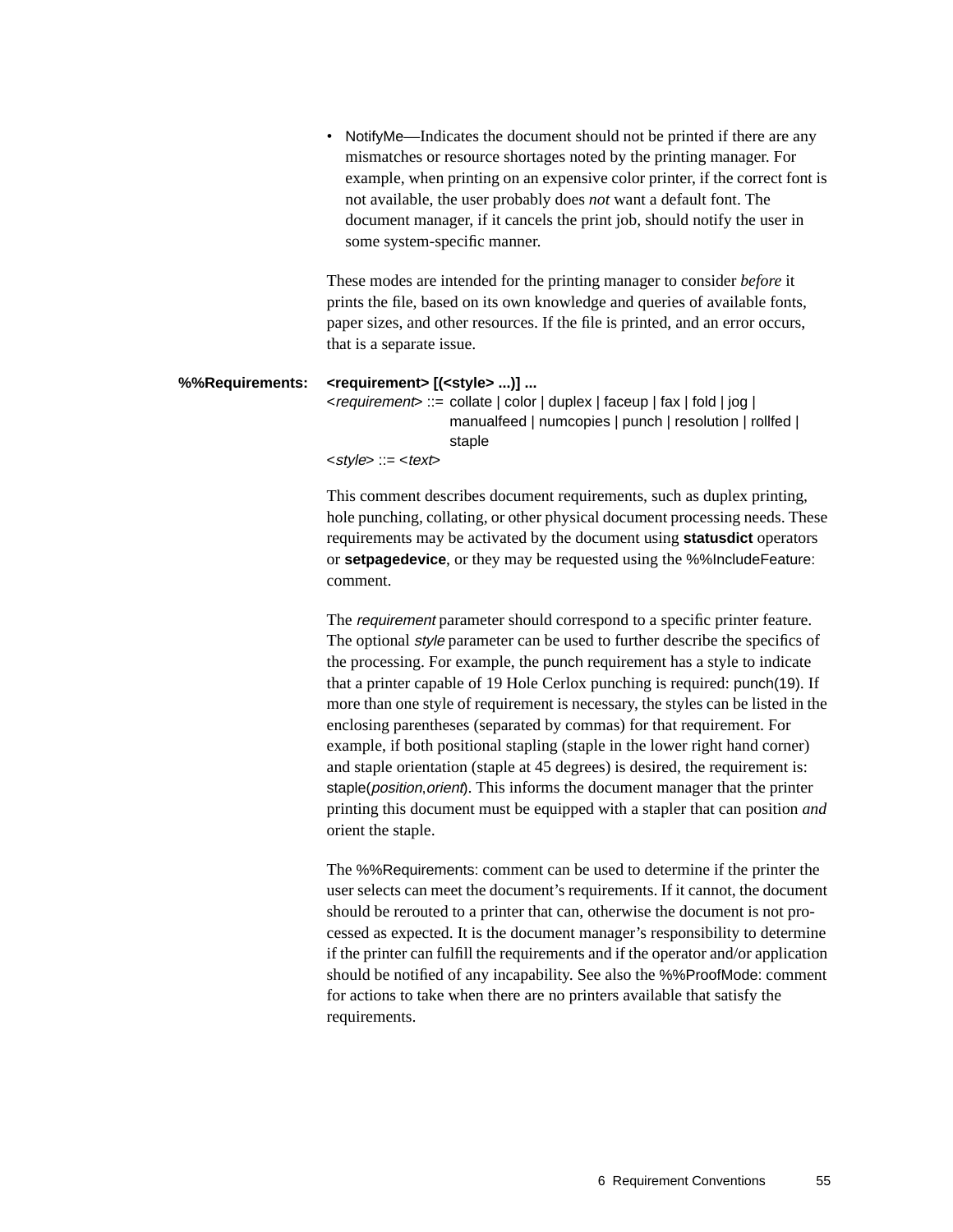*Note The* %%Requirements: *comment is informational only; it does not suggest that the document manager actuate these requirements—that is, turn them on. The PostScript language instructions in the document activate these features.*

The following keywords for the requirement parameter are defined:

- collate—Indicates that the document contains code that will instruct the printer to produce collated copies (for example, 1-2-3-1-2-3-1-2-3), rather than uncollated copies (for example, 1-1-1-2-2-2-3-3-3). If collate is not specified, then non-collation of the document should be assumed, except if the duplex, fold, jog, or staple requirements are specified (they imply collation by definition). This requirement should be used in conjunction with the numcopies requirement.
- color—Indicates that the printer must be able to print in color. If this option is not specified, monochrome printing is assumed to be sufficient.
- color(separation)—Indicates that the printer must be able to perform internal color separation. If this style modifier is not specified, composite color output is assumed to be sufficient.
- duplex—Indicates that the document issues commands such that pages are printed on both sides of the paper. Any printer intended to print such a document properly must be capable of producing duplex output.
- duplex(tumble)—Indicates a style of duplex printing in which the logical top of the back side is rotated 180 degrees from the logical top of the front side. A wall calendar is an example of a document that is typically tumble duplexed.
- faceup—Indicates that output pages are stacked face-up. If this requirement is not specified, then the selected printer need not be capable of stacking pages face-up.
- fax—Indicates that the document contains segments of PostScript code pertaining to fax devices and should be sent to a fax-capable printer.
- fold—Indicates that the document requests that the printer fold the resulting output. Typical style modifiers to this requirement would be letter, z-fold, doublegate, leftgate, rightgate, and saddle. These are illustrated in Figure 3.
- jog—Indicates that jobs or multiple replications of the same document are offset-stacked from one another in the output tray. The document manager must ensure that the selected printer has the ability to offset stack job output.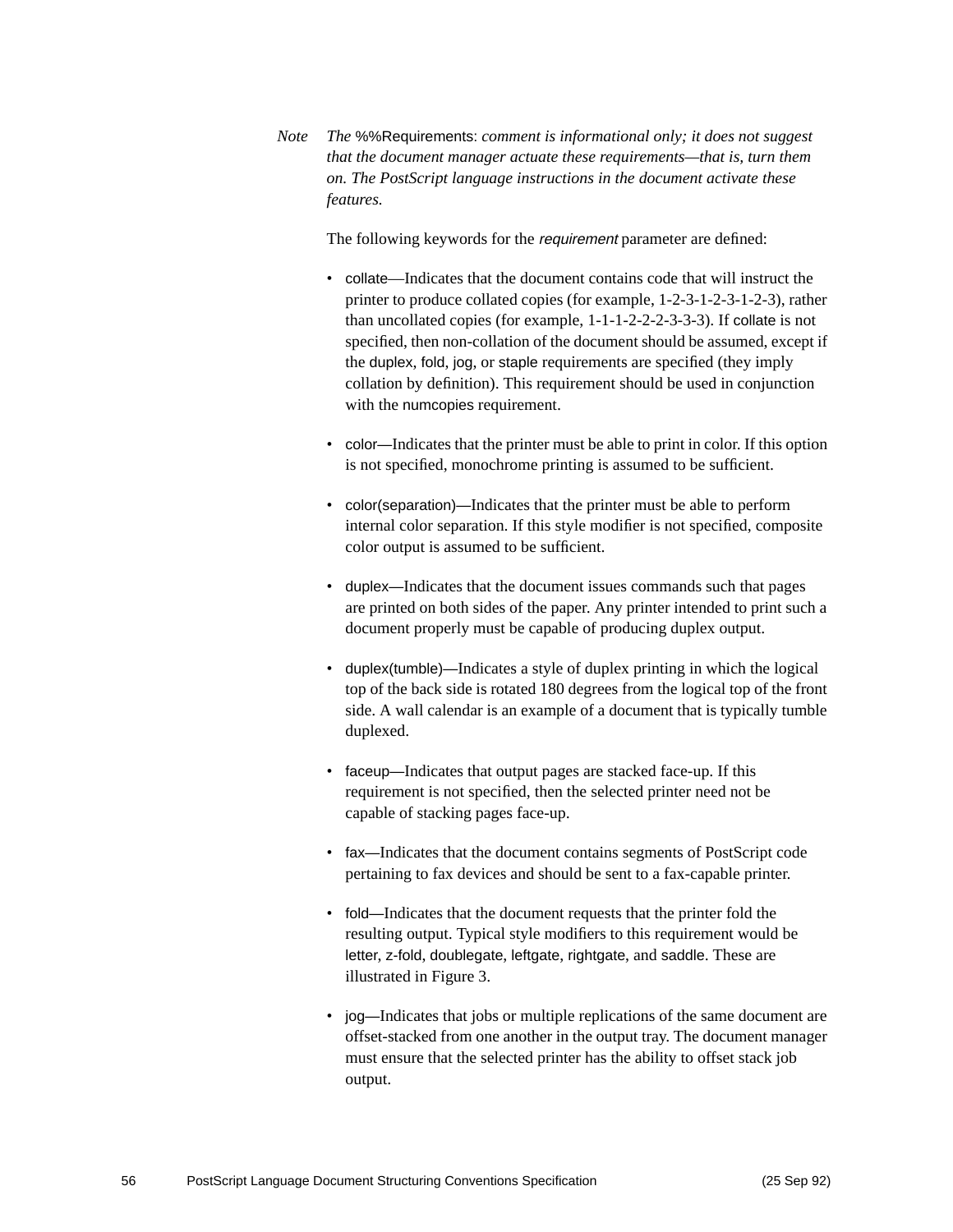- manualfeed—Indicates that the document requests that paper be fed in from the manual feed slot. If this requirement is not specified, the selected printer need not have a manual feed slot.
- numcopies( $\lt{uint}$ )—Indicates that the document instructs the printer to produce <uint> number of copies of the output. If this requirement is not specified, a default of numcopies(1) should be assumed.
- punch—Indicates that the document specifies commands concerning hole punching. If punch is not specified, the printer need not be capable of punching.
- punch( $\lt;$ uint>)—Indicates that the document contains PostScript language instructions that cause the output to be punched with  $\lt$ *uint* $gt$  number of holes. Typical values are 3-, 5-, and 19-hole (Cerlox) punching. If there is no style modifier to the punch requirement, 3-hole punching should be assumed to be acceptable.
- resolution(x,  $y$ )—Indicates that the printer is set to a particular resolution in the  $x$  and  $y$  directions. The printer manager must provide a printer that can print in that resolution. If this requirement is not specified, any printer resolution is acceptable.
- rollfed—Indicates that the document issues commands specific to roll-fed devices, such as where and when to cut the paper, how far to advance the paper, and so on. If this requirement is not specified, the printer need not support roll-fed paper.
- staple—Indicates that PostScript language commands in the document cause the output to be stapled. If staple is not specified as a requirement, the printer need not support stapling.
- staple([*position*], [*orient*])—Indicates a staple position and a staple orientation. A stapler may be able to position staples on a page in several different locations. If the print job needs a printer stapler that performs positioning, this should be indicated by the style keyword position. If staple orientation is needed (for example, 0, 45, 90, or 135 degrees), the orient style should be included with the staple requirement. If no style modifiers are given, then simple stapling is assumed to be sufficient (top left-hand corner).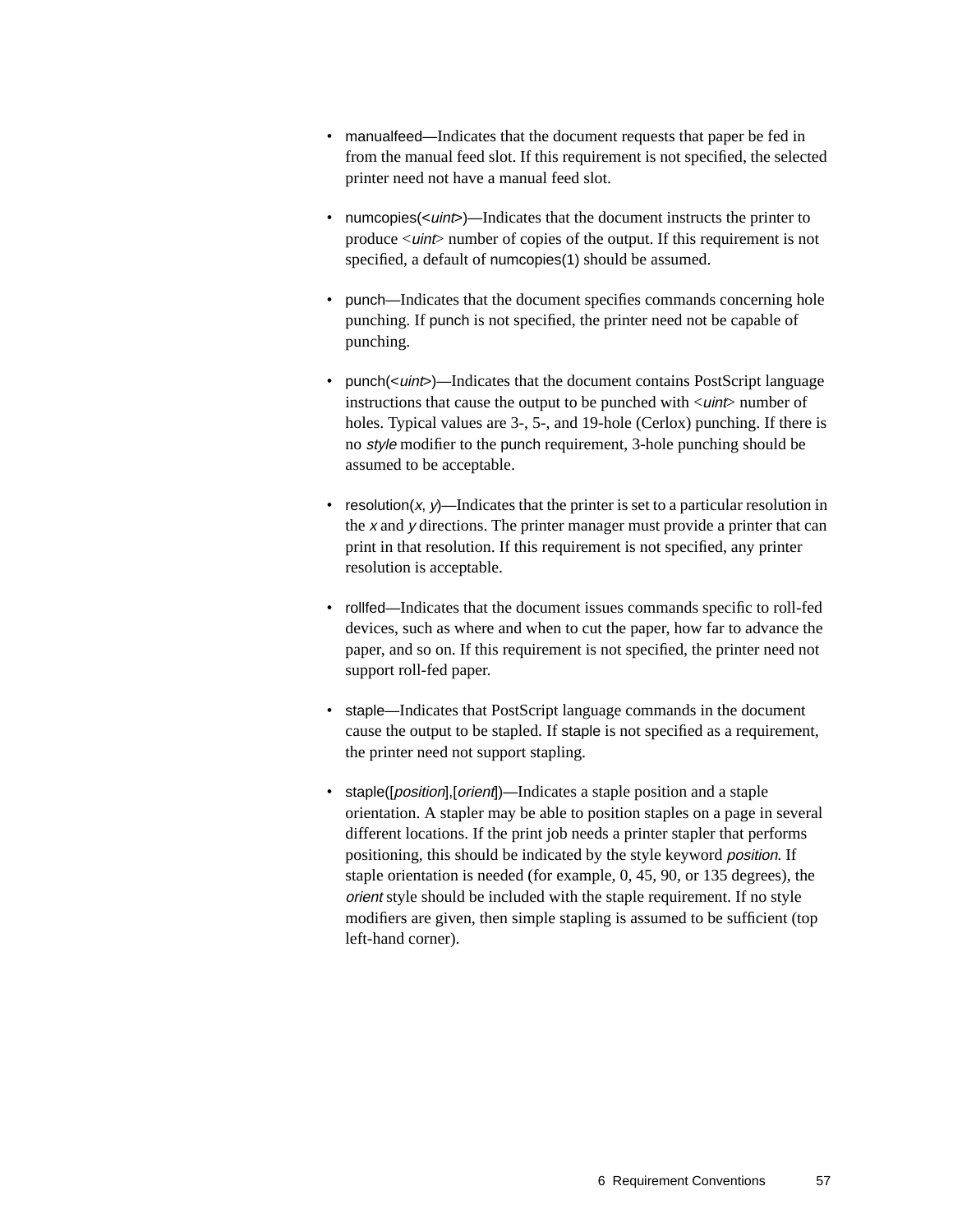**Figure 3** *Various fold options*



The order of the arguments to the %%Requirements: comment is significant and implies the order in which the operations occur in the PostScript language code.

Example 3 shows the proper use of the %%Requirements: comment and the associated %%Begin(End)Feature: comments. Three copies of this document will be printed duplex; the copies will be offset in the output tray from one another.

# **Example 3**

```
%!PS-Adobe-3.0
%%Title: (Example of requirements)
%%LanguageLevel: 2
%%Requirements: duplex numcopies(3) jog
%%EndComments
%%BeginProlog
...Various prolog definitions...
%%EndProlog
%%BeginSetup
% For Level 1 this could have been a series of statusdict operators
%%BeginFeature: *Duplex True
<< /Duplex true >> setpagedevice
%%EndFeature
/#copies 3 def
%%BeginFeature: *Jog 3
<< /Jog 3 >> setpagedevice
%%EndFeature
%%EndSetup
...Rest of the document...
%%EOF
```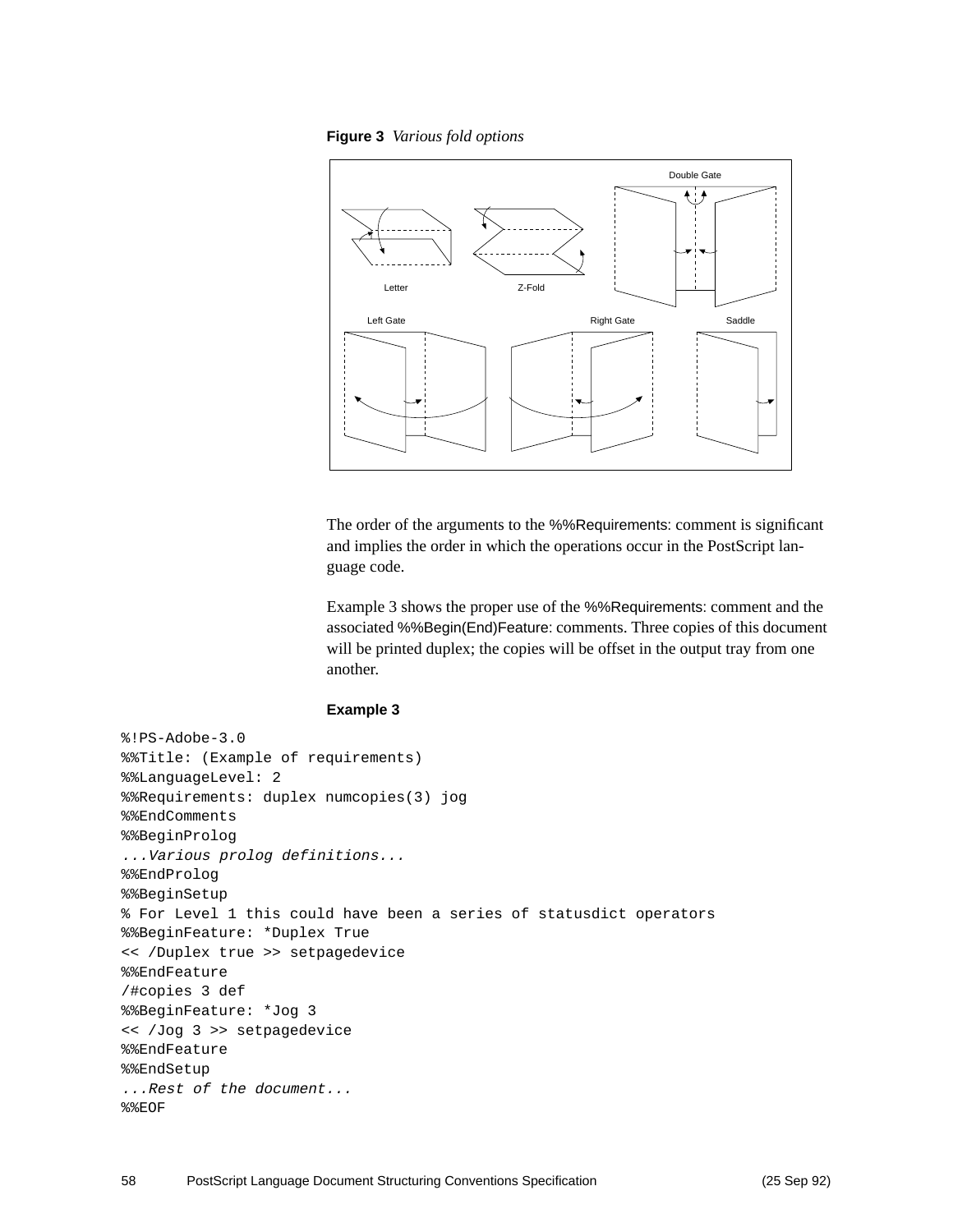Note that in this instance, calls to **setpagedevice** are separated for each feature. This enables a document manager to re-route the document to a Level 1 printer. If output is going to a Level 2 printer only, the following could have been used:

<< /Duplex true /NumCopies true /Jog 3 >> setpagedevice

Because Level 2 feature activation is device independent, the %%Begin(End)Feature: comments are unnecessary if the document is confined to Level 2 interpreters. The %%Requirements: and the %%LanguageLevel: comments are still necessary, however.

*Note This comment lists all of the requirements for a particular job; individual pages may use some of the requirements in different combinations. To specify what the page requirements are for a particular page or for the whole document (page defaults), see the* %%PageRequirements: *comment.*

#### **%%VMlocation: global | local**

This comment is to inform resource users if a resource can be loaded into global or local VM. For all resource categories other than a font, the operator **findresource** unconditionally executes **true setglobal** before executing the file that defines the resource. This means a resource is loaded into global VM unless **false setglobal** appears in the resource definition.

The creator of a resource must determine if the resource works correctly in global VM. If it does, the resource must not execute **setglobal**. The resource may wish to include the %%VMlocation: global comment. The resource is loaded into global VM by **findresource**, but will be loaded into current VM under the control of a document manager if it is explicitly downloaded.

If the resource does not work in global VM or if the creator of the resource does not know if the resource will work reliably in global VM, the resource must use the %%VMlocation: local comment and the following PostScript language fragment:

currentglobal false setglobal ...Definition of the resource, including defineresource... setglobal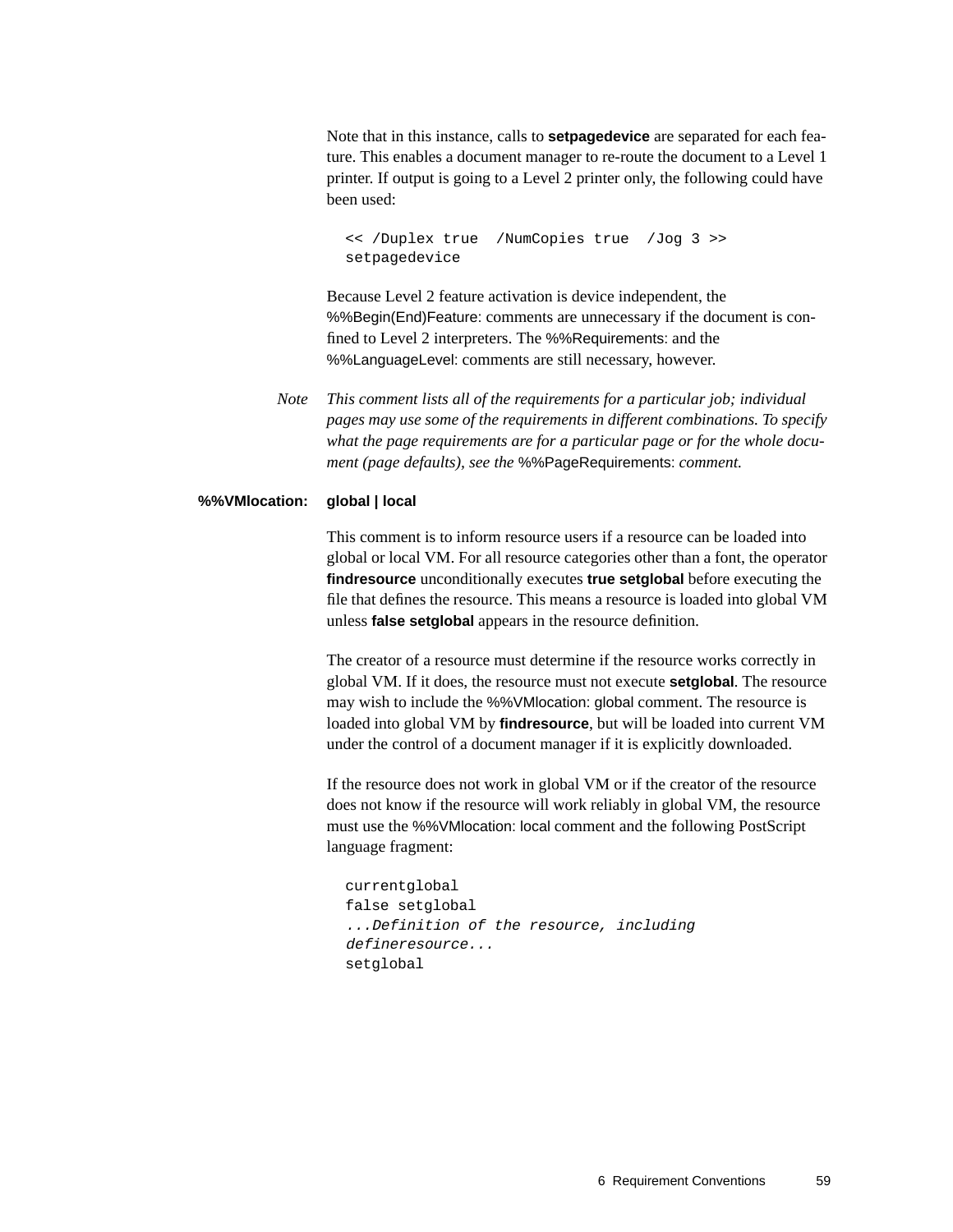# **%%VMusage: <**max**> <min>**

<max> ::= <uint> (Maximum VM used by resource)<min> ::= <uint> (Minimum VM used by resource)

The document manager can use the information supplied by this comment to determine if the PostScript language interpreter has enough VM storage to handle this particular resource. This comment should be used only in static resource files, such as fonts, procsets, files, forms, and patterns, which are all resources that rarely change and should not generally be used in page descriptions.

max indicates the amount of VM storage this resource consumes if it is the first resource of its type to be downloaded. min indicates the minimum amount of VM this resource needs. The numbers may not be equal because some resources, such as fonts, can share VM storage in some versions of the PostScript interpreter. In synthetic fonts, for example, the **charstrings** of the font may be shared.

These numbers are not determined in the resource. Rather, they are determined by the resource creator when the resource (for example, a font) is initially programmed. The numbers are placed in the resource as static entities in this comment. To achieve accurate results when determining the usage values, make sure there are no dependencies on other resources or conditions.

The VM a resource uses can be found by issuing the **vmstatus** command before and after downloading a resource, and then again after downloading the same resource a second time. The difference between the first and second numbers (before and after the first downloading) yields the max value; the difference between the second and third (after the second download) yields the min value. The following example illustrates how to obtain the max and min values for a resource:

vmstatus pop /vmstart exch def pop ...The resource goes here... vmstatus pop dup vmstart sub (Max: ) print == flush /vmstart exch def pop ...The resource goes here... vmstatus pop vmstart sub (Min: ) print == flush pop

*Note To obtain accurate memory usage values, it is important to turn off the garbage collection mechanism in Level 2.*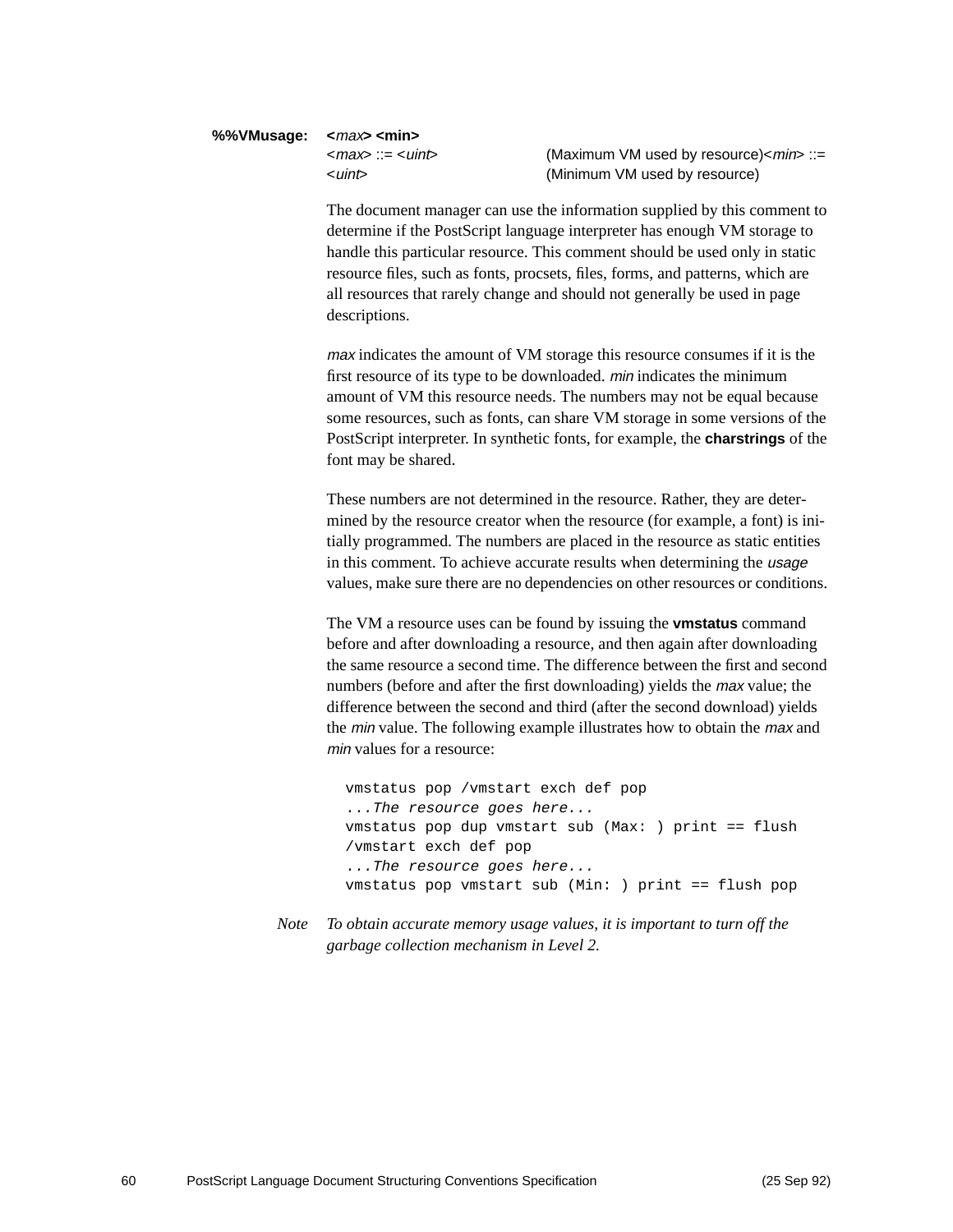# **6.2 Requirement Body Comments**

Some of the comments listed in this section, if used, must have a corresponding comment in the header of the document. For example, if the %%IncludeResource: comment is used, there must be a %%DocumentNeededResources: comment in the header of the document.

| <b>Body Comment Used</b> | Corresponding Header Comment         |  |
|--------------------------|--------------------------------------|--|
| %%Begin(End)Document:    | %%DocumentSuppliedResources: file    |  |
| %%IncludeDocument:       | %%DocumentNeededResources: file      |  |
| %%Begin(End)Resource:    | %%DocumentSuppliedResources:         |  |
| %%IncludeResource:       | %%DocumentNeededResources:           |  |
| %%Begin(End)File:        | %%DocumentSuppliedResources: file    |  |
| %%IncludeFile:           | %%DocumentNeededResources: file      |  |
| %%Begin(End)Font:        | %%DocumentSuppliedResources: font    |  |
| %%IncludeFont:           | %%DocumentNeededResources: font      |  |
| %%Begin(End)ProcSet:     | %%DocumentSuppliedResources: procset |  |
| %%IncludeProcSet:        | %%DocumentNeededResources: procset   |  |
| %%Begin(End)Feature:     | %%Requirements: or %%DocumentMedia:  |  |
| %%IncludeFeature:        | %%Requirements: or %%DocumentMedia   |  |

**Table 2** *Body and header comment usage*

%%Begin and %%End comments indicate that the PostScript language instructions enclosed by these comments is a resource, feature, or document. An intelligent document manager may save resources for future use by creating a resource library on the host system. The document manager may replace printer-specific feature instructions when rerouting the document to a different printer, or may ignore duplicate DSC comments in an included document. The proper use of these comments facilitates this intelligent document handling.

%%Include comments indicate that the named resource, feature, or document (for example, font, procset, file, paper attribute, EPS file, and so on) should be included in the document at the point where the comment is encountered. The document manager fulfills these requirements so there is an inherent risk in using these comments in a document. If there is no document manager in your system environment, the document may not print correctly. As the DSC become more prevalent and strictly adhered to, there will be more document manager products available to take advantage of these %%Include comments.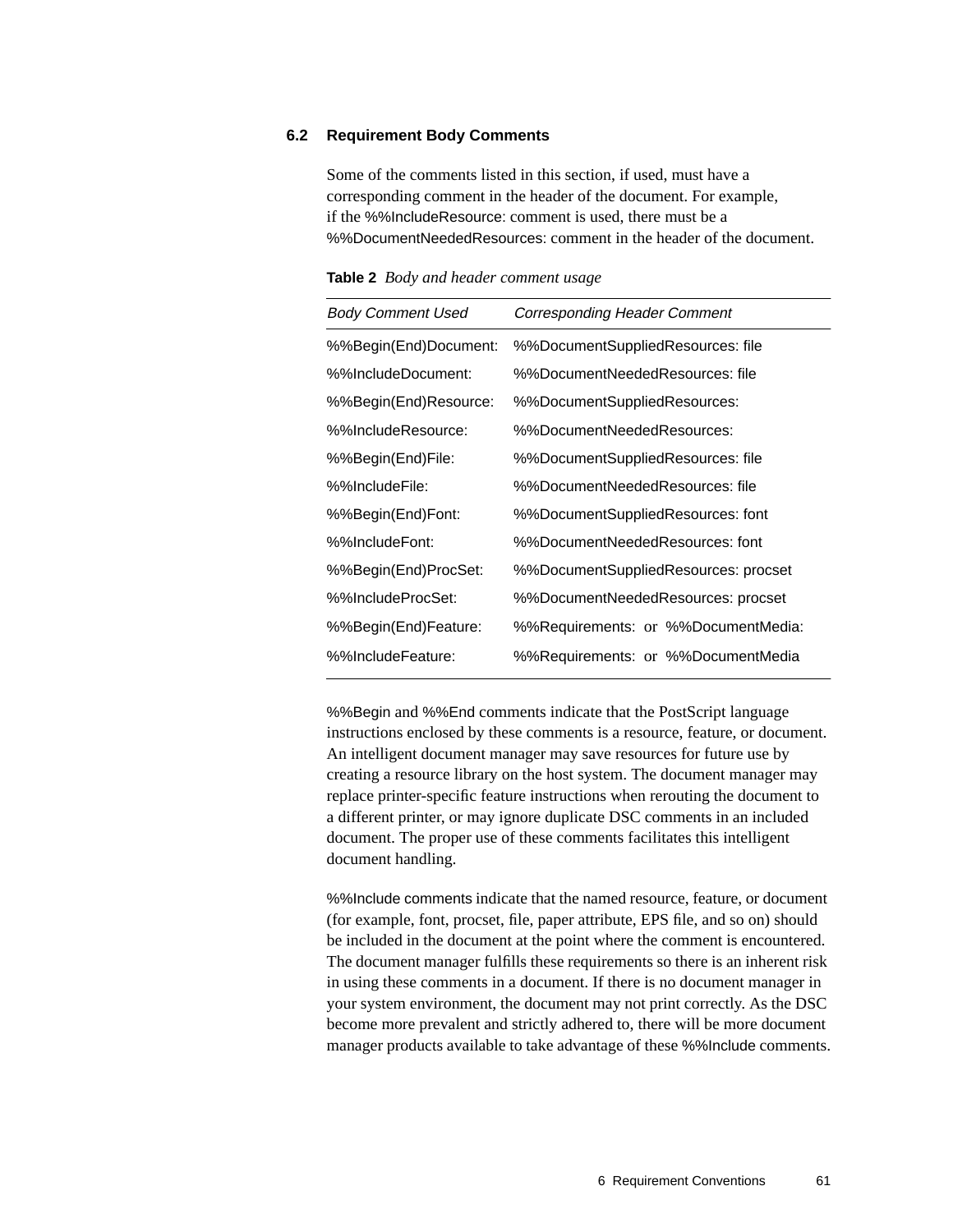| %%BeginDocument:   | <name> [ <version> [ <type> ] ]</type></version></name>                                                                                                                                                                                                                                                                                                                                                                                              |                                                                                                                                                                                                                                                                                                                                                                                                                                                                                                                                                             |
|--------------------|------------------------------------------------------------------------------------------------------------------------------------------------------------------------------------------------------------------------------------------------------------------------------------------------------------------------------------------------------------------------------------------------------------------------------------------------------|-------------------------------------------------------------------------------------------------------------------------------------------------------------------------------------------------------------------------------------------------------------------------------------------------------------------------------------------------------------------------------------------------------------------------------------------------------------------------------------------------------------------------------------------------------------|
|                    | $\langle$ name $\rangle$ ::= $\langle$ text $\rangle$                                                                                                                                                                                                                                                                                                                                                                                                | (Document name)                                                                                                                                                                                                                                                                                                                                                                                                                                                                                                                                             |
|                    | $\leq$ version $\geq$ ::= $\leq$ real $\geq$                                                                                                                                                                                                                                                                                                                                                                                                         | (Document version)                                                                                                                                                                                                                                                                                                                                                                                                                                                                                                                                          |
|                    | $<$ type $> ::=$ $<$ text $>$                                                                                                                                                                                                                                                                                                                                                                                                                        | (Document type)                                                                                                                                                                                                                                                                                                                                                                                                                                                                                                                                             |
| %%EndDocument      | (no keywords)                                                                                                                                                                                                                                                                                                                                                                                                                                        |                                                                                                                                                                                                                                                                                                                                                                                                                                                                                                                                                             |
|                    |                                                                                                                                                                                                                                                                                                                                                                                                                                                      | These comments delimit an <i>entire conforming document</i> that is imported as<br>part of another PostScript language document or print job. The name of the<br>document is usually environment-specific; it can be an operating system file<br>name or a key to a document database. The version and type fields are<br>optional and, if used, should provide extra information for recognizing<br>specific documents (an example of usage is a version control system).                                                                                  |
|                    |                                                                                                                                                                                                                                                                                                                                                                                                                                                      | The %%BeginDocument: comment is necessary to allow multiple<br>occurrences of the %!PS-Adobe-3.0, %%EndProlog, %%Trailer, and %%EOF<br>comments in the body of a document. Any document file that is embedded<br>within another document file <i>must</i> be surrounded by these comments.                                                                                                                                                                                                                                                                  |
| <b>Note</b>        | All feature and resource requirements of an included (child) document<br>should be inherited by the including (parent) document. For example, if a<br>child document needs the StoneSerif font resource, this must be reflected in<br>the %%DocumentNeededResources: comment of the parent. This is neces-<br>sary so document managers can examine the top level header of any docu-<br>ment and know all resources and features that are required. |                                                                                                                                                                                                                                                                                                                                                                                                                                                                                                                                                             |
| %%IncludeDocument: | <name> [<version> [<revision>] ]</revision></version></name>                                                                                                                                                                                                                                                                                                                                                                                         |                                                                                                                                                                                                                                                                                                                                                                                                                                                                                                                                                             |
|                    | $\langle$ name $\rangle$ ::= $\langle$ text $\rangle$                                                                                                                                                                                                                                                                                                                                                                                                | (Document name)                                                                                                                                                                                                                                                                                                                                                                                                                                                                                                                                             |
|                    |                                                                                                                                                                                                                                                                                                                                                                                                                                                      | (Version of the document)                                                                                                                                                                                                                                                                                                                                                                                                                                                                                                                                   |
|                    | $<$ revision $> ::=$ $<$ int $>$                                                                                                                                                                                                                                                                                                                                                                                                                     | (Revision of version)                                                                                                                                                                                                                                                                                                                                                                                                                                                                                                                                       |
|                    | %%IncludeDocument: convention.                                                                                                                                                                                                                                                                                                                                                                                                                       | This comment is much like the %%IncludeResource: file comment except<br>that it specifies that the included file is a <i>conforming document description</i><br>rather than a small portion of stand-alone PostScript language code.<br>This means that, in all probability, the document contains at least one<br>instance of <b>showpage</b> , and the included document should be wrapped with<br>a save and restore. In particular, illustrations and EPSF files that have<br>no effect other than to make marks on a page are perfectly suited for the |
|                    |                                                                                                                                                                                                                                                                                                                                                                                                                                                      | When a document file is printed, usually a certain amount of PostScript lan-<br>guage code is added to the file. Such code may deal with font downloading<br>issues, paper sizes, or other aspects of printing once a printer has been<br>selected for the document. At that stage, the printing manager must remove<br>the %%IncludeDocument: comment and embed the requested document<br>(along with all the structuring conventions that may fall within that file)                                                                                      |

between %%BeginDocument: and %%EndDocument comments.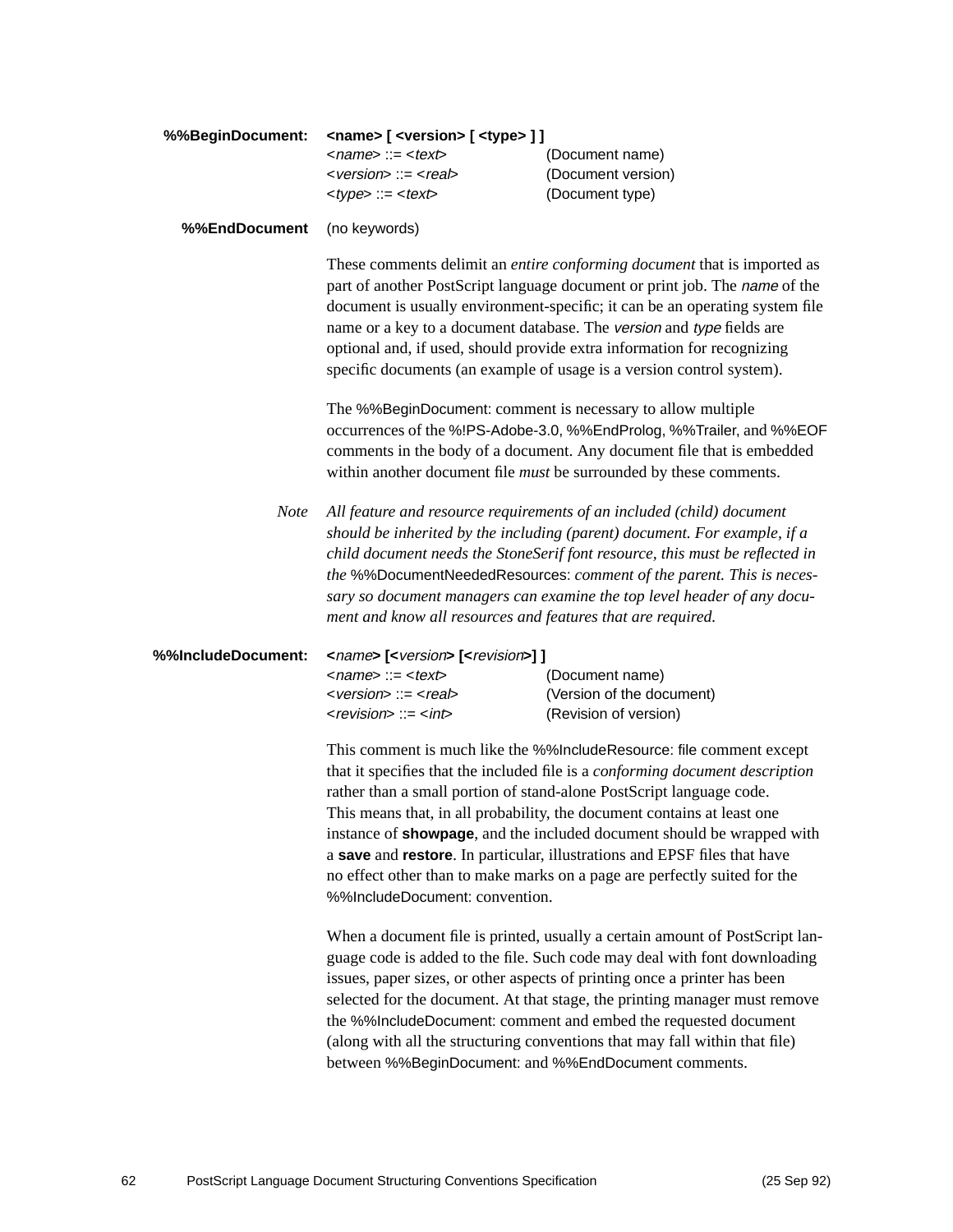| %%BeqinFeature: | <featuretype> [ <option> ]</option></featuretype> |                    |
|-----------------|---------------------------------------------------|--------------------|
|                 | < <i>featuretype</i> > ::= < <i>text</i> >        | (PPD feature name) |
|                 | $\leq$ option $\geq$ $\leq$ $\leq$ $\leq$ $\leq$  | (Feature option)   |

**%%EndFeature** (no keywords)

The %%BeginFeature and %%EndFeature comments delimit any PostScript language fragments that invoke a printer-specific feature on a printer. The featuretype corresponds to one of the keywords in the PostScript printer description (PPD) file, and the *featuretype option* sequence must be exactly as it is found in the PPD file so it cooperates effectively with these conventions.

A document manager may choose to replace the enclosed PostScript language code with the proper sequence of instructions if the document is sent to a different printer than originally intended. In a sense, this is the opposite of the %%IncludeFeature: comment, which indicates that the document manager must invoke the specified printer feature at that position in the print file. The next two examples set up an imageable region for a job. Example 4 uses the Level 1 **statusdict** method of selecting page size. Example 5 uses the new Level 2 **setpagedevice** operator.

# **Example 4**

```
%%BeginFeature: *PageSize Legal
legal
%%EndFeature
```
# **Example 5**

```
%%BeginFeature: *PageSize Legal
  << /PageSize [612 1004] >> setpagedevice
%%EndFeature
```

| %%IncludeFeature: | <featuretype> [ <option> ]</option></featuretype> |
|-------------------|---------------------------------------------------|
|                   |                                                   |

<option> ::= <text> (Feature option)

 $\le$  featuretype  $\ge$  ::=  $\lt$  text (Name of desired feature)

This comment specifies the need for a particular printer feature, as described in the PostScript printer description (PPD) file. Its use specifies a *requirement* a document manager must fulfill before printing (see also the discussion under %%BeginFeature). The document file may make the assumption that the %%IncludeFeature line in the file is replaced by the appropriate PostScript language fragment from the appropriate PPD file, and that the execution of the file may be contextually dependent upon this replacement. This offers a very powerful way of making a document behave differently on different printers in a device-independent manner. See the *PostScript Printer Description Files Specification* for more information about PPD files.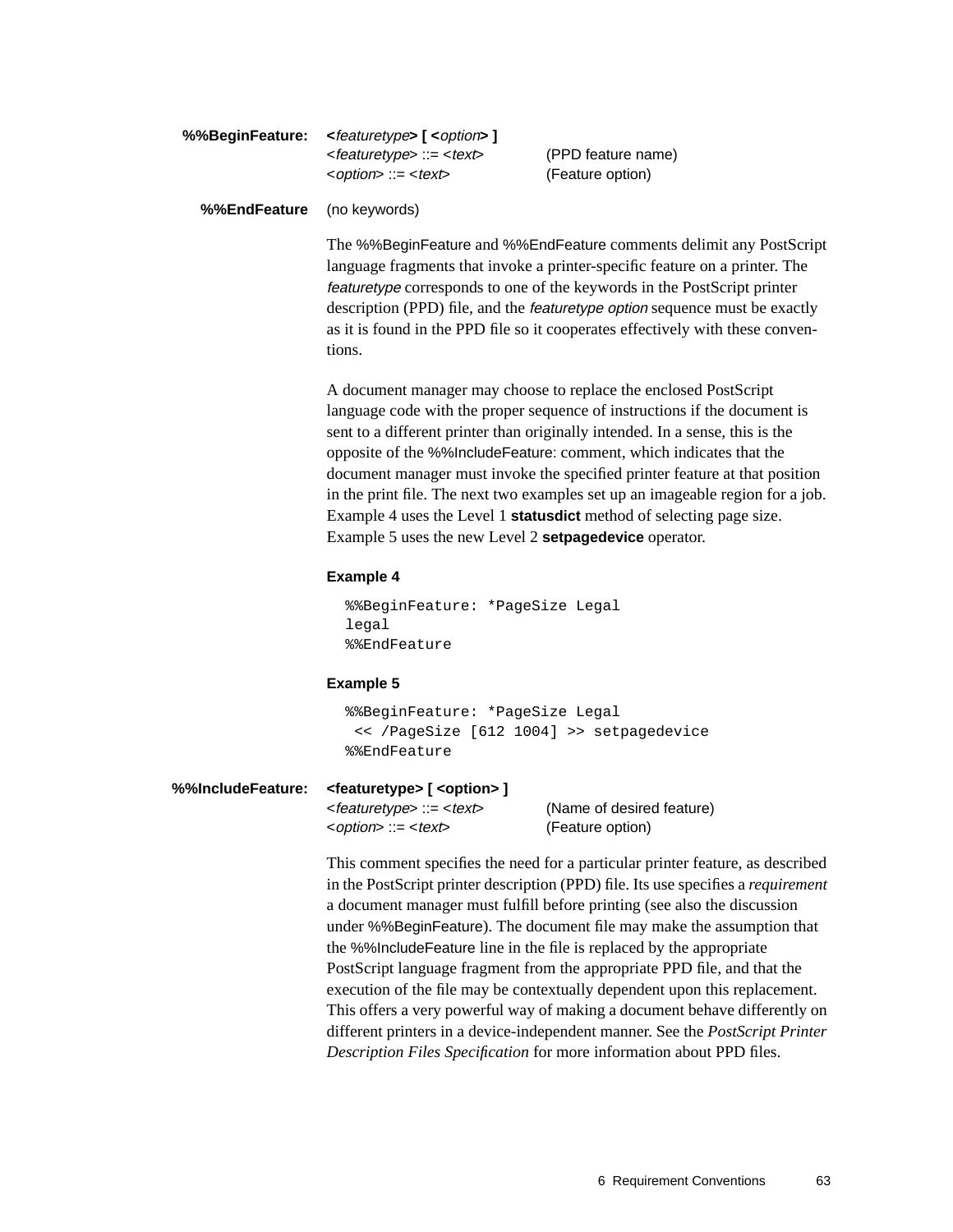#### **%%BeginFile: <filename>**

**%%EndFile** (no keywords)

The enclosed segment is a fragment of PostScript language code or some other type of resource that does not fall within any of the other resource categories. The file-server component of a document manager may extract a copy of this file for later use by the %%IncludeFile: or %%IncludeResource: file comments. The file name will usually correspond to the original disk file name on the host system.

*Note This comment is provided for backward compatibility and may be discontinued in later versions of the DSC. Use the more general* %%Begin(End)Resource: *comments instead.*

#### **%%IncludeFile: <filename>**

Indicates that the document manager must insert the specified file at the current position in the document. The file name specified also must appear in the %%DocumentNeededResources: file or the %%DocumentNeededFiles: list.

- *Note This comment is provided for backward compatibility and may be discontinued in later versions of the DSC. Use the more general* %%IncludeResource: *comment instead.*
- **%%BeginFont: <fontname> [ <printername> ]** <printername> ::= <text>
	- **%%EndFont** (no keywords)

These comments delimit a downloaded font. The font-server component of a document manager may remove the font from the print file (for instance, if the font is already resident on the chosen printer) or it may simply keep a copy of it for later use by the %%IncludeFont: or %%IncludeResource: font comments. The fontname field must be the valid PostScript language name of the font as used by the **definefont** operator, and the optional printername field may contain the network name of the printer, in an environment where fonts may be tied to particular printers.

*Note This comment is provided for backward compatibility and may be discontinued in later versions of the DSC. Use the more general* %%Begin(End)Resource: *comments instead.*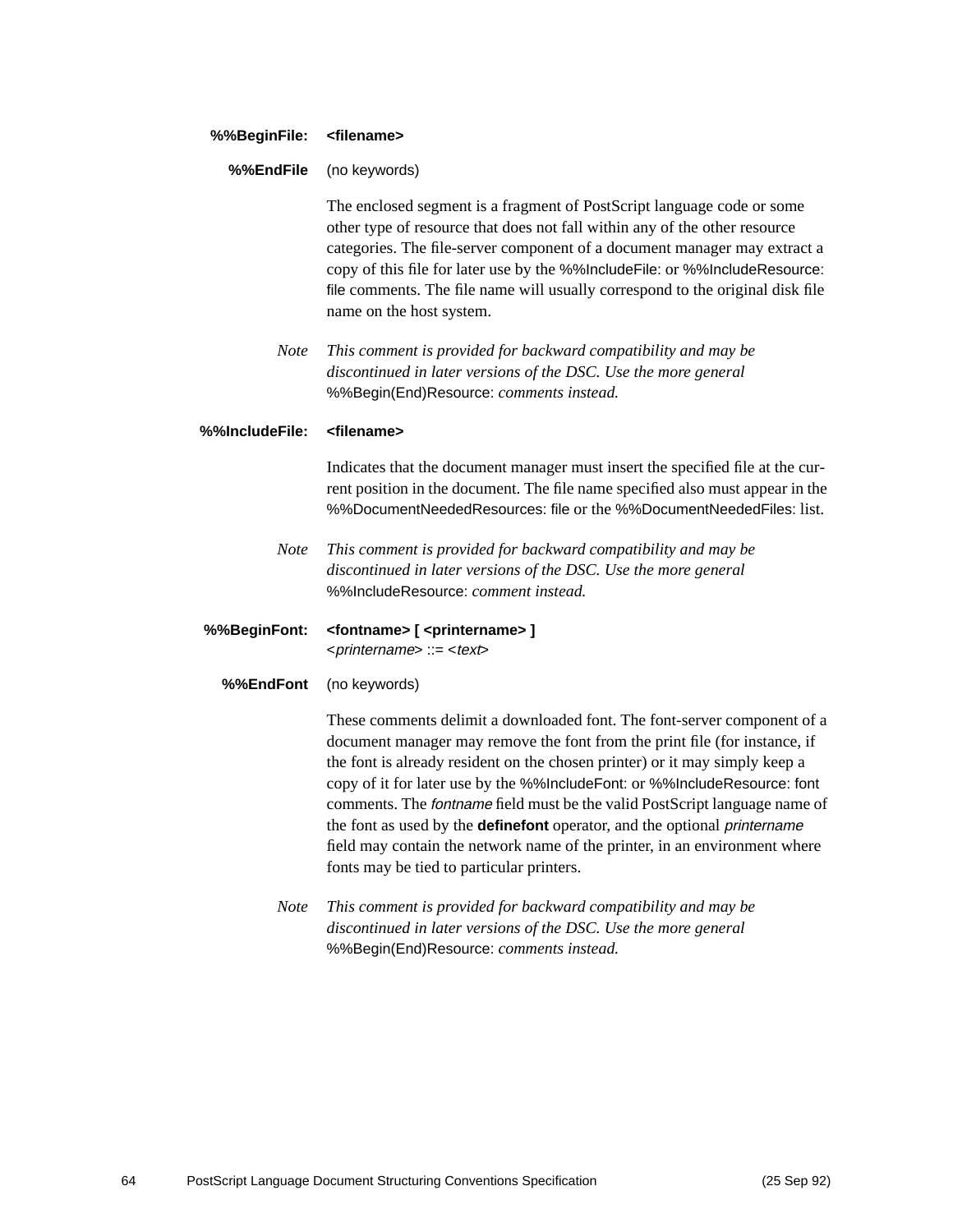#### **%%IncludeFont: <fontname>**

Indicates that the document manager must include the specified font at the current position in the document. The fontname specified should be the correct PostScript language name for the font (without the leading slash). Due to the presence of multiple **save/restore** contexts, a document manager may have to supply a specific font more than once in one document, and should do so whenever this comment is encountered.

*Note This comment is provided for backward compatibility and may be discontinued in later versions of the DSC. Use the more general* %%IncludeResource: *comment instead.*

#### **%%BeginProcSet: <procname>**

#### **%%EndProcSet** (no keywords)

The PostScript language instructions enclosed by the %%BeginProcSet: and %%EndProcSet comments typically represents some subset of the document prolog. The prolog may be broken down into many subpackages, or procedure sets (procsets), which may define groups of routines appropriate for different imaging requirements. These individual procsets are identified by name, version, and revision numbers for reference by a document management system. A document manager may choose to extract these procsets from the print file to manage them separately for a whole family of documents. An entire document prolog may be an instance of a procset, in that it is a body of procedure definitions used by a document description file. (See the %%DocumentProcSets:, %%IncludeProcSet:, and %%IncludeResource: procset comments). The name, version, and revision fields should uniquely identify the procset. The name may consist of a disk file name or it may use a PostScript language name under which the prolog is stored in the printer. See the %%?Begin(End)ProcSetQuery: and the %%?Begin(End)ResourceQuery: procset comment, which one may use to query the printer or document manager for the prolog name and version fields.

A document manager may assume that the document prolog consists of everything from the beginning of the print file through the %%EndProlog comment, which may encompass several instances of the %Begin(End)ProcSet: comments.

*Note This comment is provided for backward compatibility and may be discontinued in later versions of the DSC. Use the more general* %%Begin(End)Resource: *comments instead.*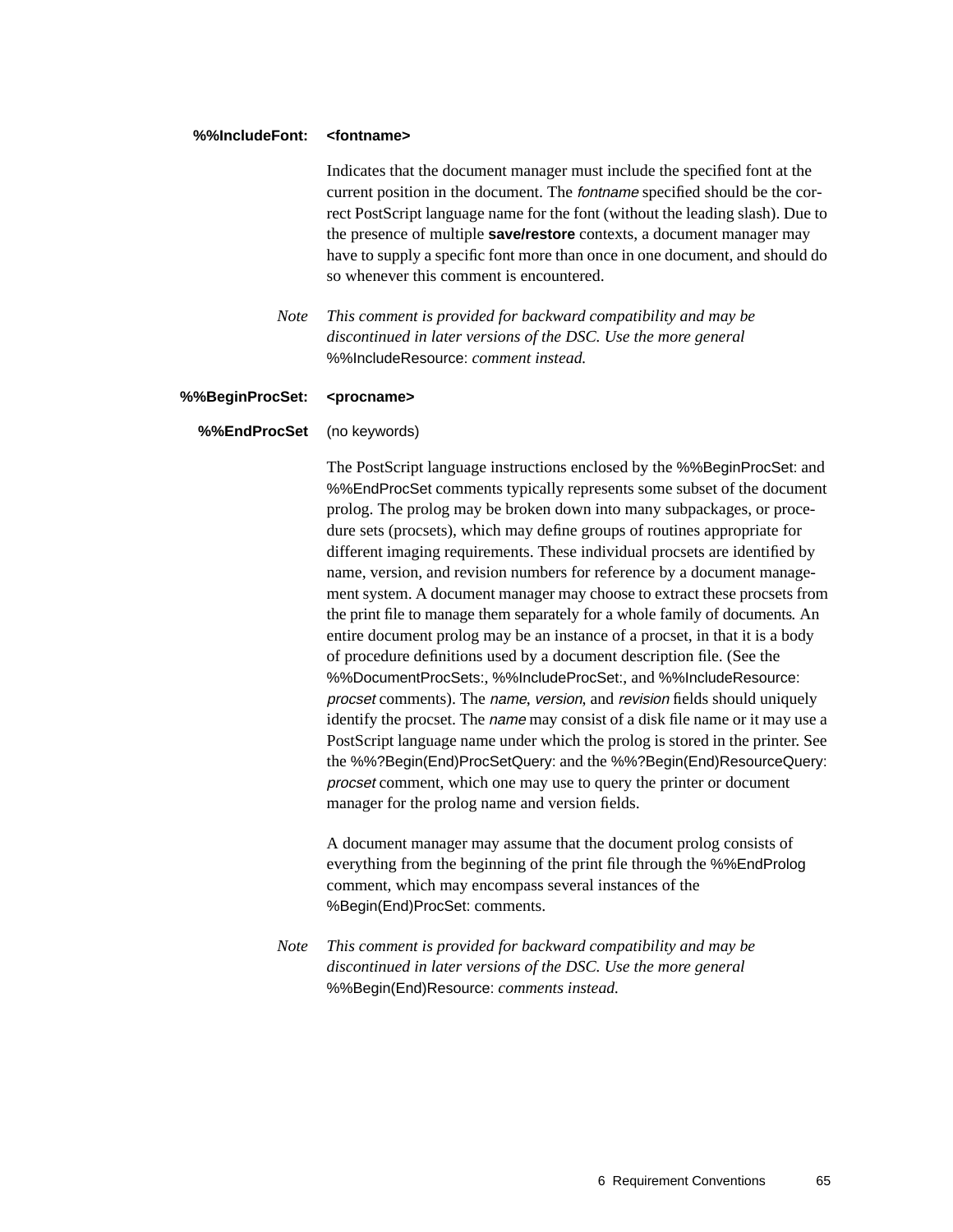#### **%%IncludeProcSet: <procname>**

This is a special case of the more general %%IncludeResource: file comment. It requires that a PostScript language procset with the given name, version, and revision be inserted into the document at the current position. If a version-numbering scheme is not used, these fields should still be filled with a "dummy" value, such as 0. See the %%Begin(End)Resource: and %DocumentNeededResources: comments.

*Note This comment is provided for backward compatibility and may be discontinued in later versions of the DSC. Use the more general* %%IncludeResource: *comment instead.*

| %%BeginResource: <resource> [<max> <min>]</min></max></resource> |                               |
|------------------------------------------------------------------|-------------------------------|
| <max> ::= <uint></uint></max>                                    | (Maximum VM used by resource) |
| $\langle$ min $\rangle$ ::= $\langle$ uint $\rangle$             | (Minimum VM used by resource) |

#### **%%EndResource** (no keywords)

These comments delimit a resource that is defined by PostScript language code directly in the document file—for example, downloadable fonts. The resource-management component of the document manager may remove the resource from the print file and replace it with an %%IncludeResource comment (for instance, if the chosen printer already has the resource resident) or it may simply keep a copy of it for later use by the %%IncludeResource: comment. The resource name specified should also appear in the %%DocumentSuppliedResources: list.

The optional *usage* parameters should be supplied if the %%VMusage: comment is not provided in the resource. A document manager can use these numbers to determine if a particular resource will fit inside the printer VM. If it cannot, the document manager may move the resource within the print file, juggling resources until the file can fit, or it may reroute the print file to a printer with more VM. See the %%VMusage: comment for details on how to obtain these numbers for a resource.

*Font note*—These comments delimit a font that is being downloaded. The font server component of a document manager may remove the font from the print file (for instance, if the chosen printer already has the font resident) or it may simply keep a copy of it for later use by the %%IncludeResource: comment.

*File note*—The enclosed segment is a fragment of PostScript language code or some other item that does not fall within the other resource categories. The file-server component of the document manager may extract a copy of this file for later use by the %%IncludeResource: comment. The file name will usually correspond to the original disk file name on the host system.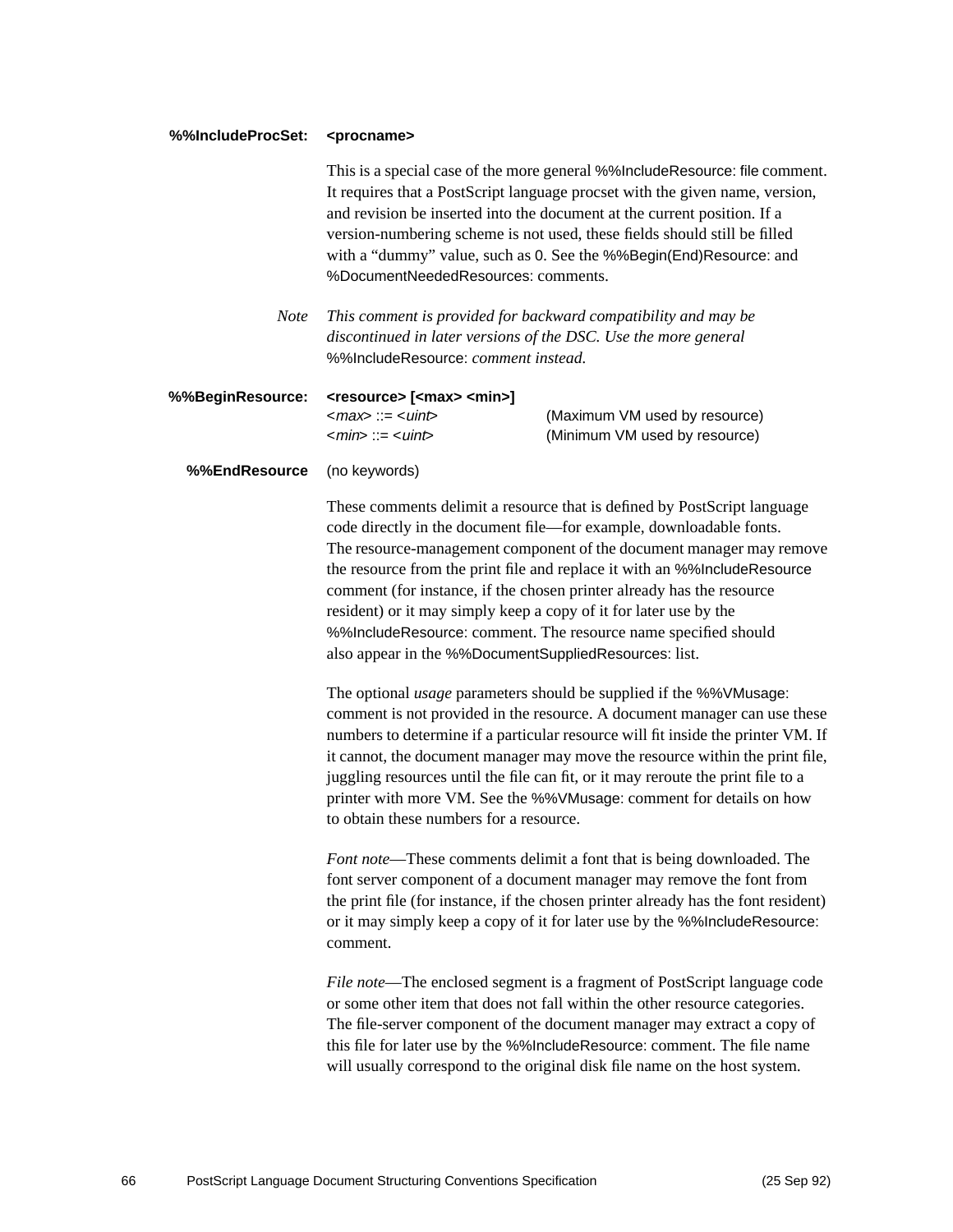*Procset note*—The PostScript language code enclosed by these comments typically represents some subset of the document prolog. The prolog may be broken down into many procedure sets, which may define groups of routines appropriate for different imaging requirements. These individual procsets are identified by a name, version, and optional revision numbers for reference by a print management system. A document manager may choose to extract these procsets from a print file to manage them separately for a whole family of documents. An entire document prolog may be an instance of a procset, in that it is a body of procedure definitions used by a document description file.

#### **%%IncludeResource: <resource>**

Indicates that the document manager must include the named resource at this point in the document. The resource name specified also must appear in the %%DocumentNeededResources: list. It is up to the application creating the document to manage memory for resources that employ this comment (using **save/restore** pairs). Although the font example below is specific to fonts, memory management and resource optimization are also applicable to forms, patterns, and other memory-intensive resources.

*Font note*—In the case of commonly available fonts, it is highly likely that the font server or document manager would ignore the inclusion request, because the fonts would already be available on the printer. However, the %%IncludeResource: font comment must still be included so that if a standard font is not available it can be supplied (there are printers that do not have the 13 standard fonts that are resident in most of Adobe's PostScript implementations). %%IncludeResource: font comments of this nature should be placed in the document setup section.

Due to the presence of multiple **save/restore** contexts, a font server may have to supply a specific font more than once within a single document, and should do so whenever this comment is encountered. Depending on the memory available in the target printer, a document manager may optimize font usage by moving the inclusion of fonts within the document. A frequently used font could be downloaded during the document setup, thus making it available for use by any page. A font that is used on one or two particular pages, could be downloaded during the page setups for each of the individual pages. A special font that is used for one or two paragraphs on one page only would not be moved.

In Example 6, four different fonts (ITC Stone®, Palatino\*, Carta®, and Sonata®) are downloaded. The memory management scheme used by the application that generated this code assumes that up to three fonts may be downloaded at any one point in time. Note the use of multiple %%IncludeResource: font comments for the same font when a **save**-**restore** pair "undefines" previously included fonts.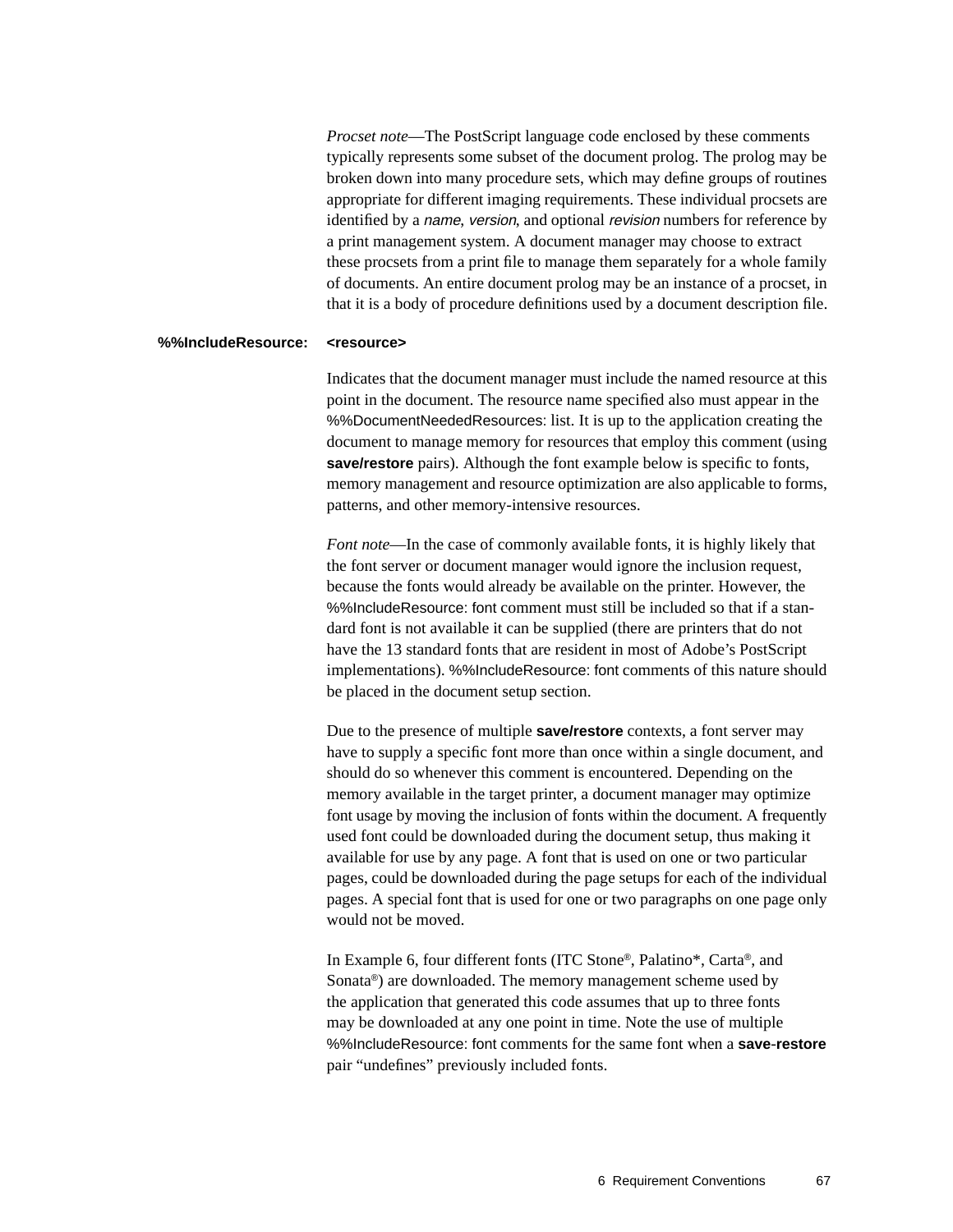#### **Example 6**

```
%!PS-Adobe-3.0
%%Title: (Example of memory management)
%%DocumentNeededResources: font Helvetica Helvetica-Bold
%%+ font StoneSerif Palatino-Roman Carta Sonata
%%EndComments
%%BeginDefaults
%%PageResources: font Helvetica Helvetica-Bold StoneSerif
%%EndDefaults
%%BeginProlog
...Document prolog...
%%EndProlog
%%BeginSetup
% Include the common fonts found in most implementations
%%IncludeResource: font Helvetica
%%IncludeResource: font Helvetica-Bold
...Rest of the set up...
%%EndSetup
%%Page: 1 1
%%PageResources: font Helvetica Helvetica-Bold
%%+ font StoneSerif Palatino-Roman Carta Sonata
%%BeginPageSetup
/pagelevel save def
%%EndPageSetup
...Text that uses common fonts like Helvetica...
/fontlevel save def
%%IncludeResource: font StoneSerif
...Text that uses the StoneSerif font and/or common fonts...
%%IncludeResource: font Palatino-Roman
...Text that uses Palatino-Roman, StoneSerif and/or common fonts...
%%IncludeResource: font Carta
...Text that uses the Carta, Palatino-Roman, StoneSerif, and/or common fonts...
fontlevel restore % Ran out of room for new fonts
/fontlevel save def
%%IncludeResource: font StoneSerif
%%IncludeResource: font Palatino-Roman
%%IncludeResource: font Sonata
...Text that uses the Sonata, Palatino-Roman, StoneSerif, and/or common fonts...
fontlevel restore % Need to switch fonts
/fontlevel save def
%%IncludeResource: font StoneSerif
%%IncludeResource: font Carta
...Text that uses the Carta, StoneSerif, and/or common fonts...
pagelevel restore
showpage
%%Page: 2 2
%%PageResources: font StoneSerif Palatino-Roman
...Rest of the document...
%%EOF
```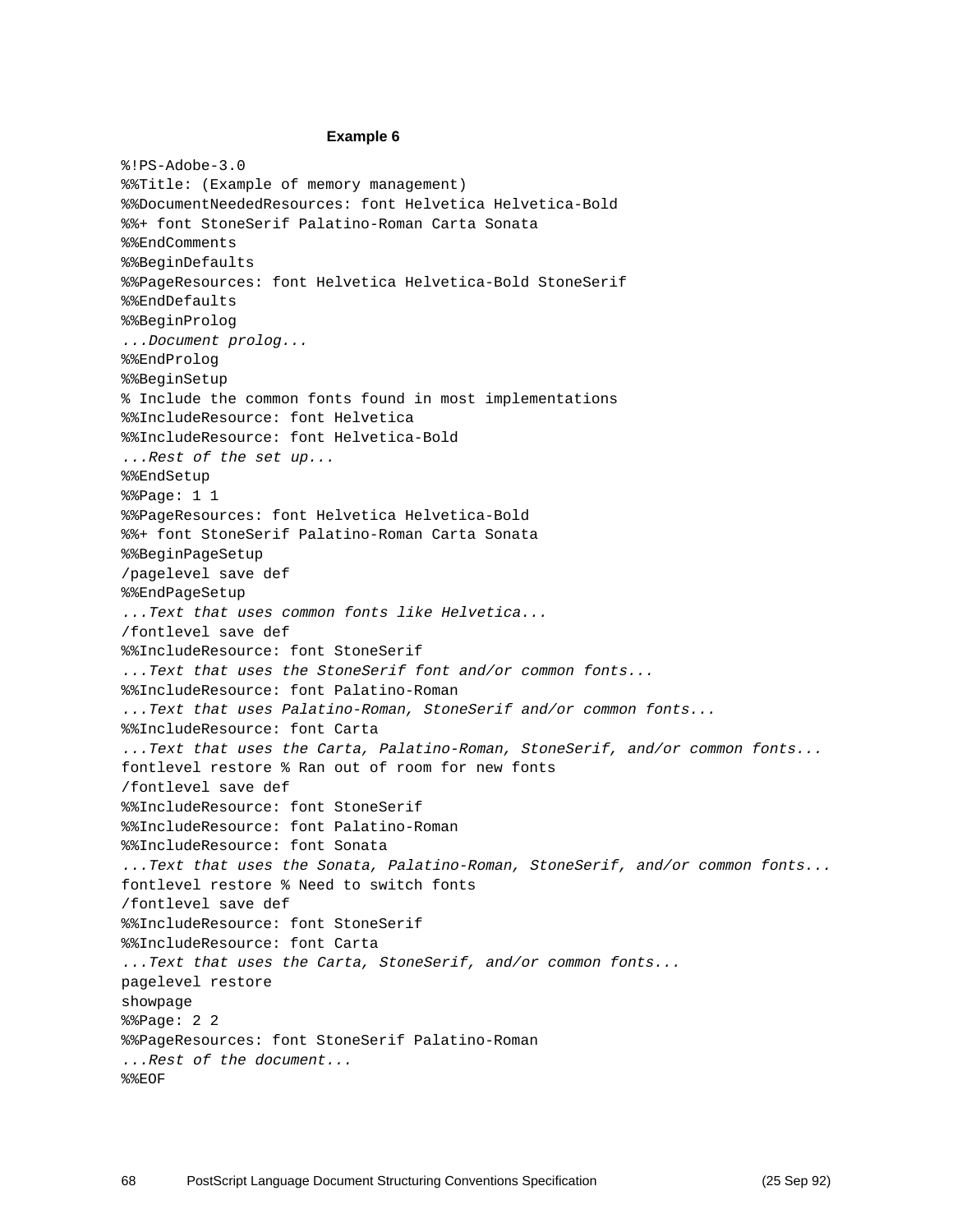At print time, the document manager decides there is enough memory available in the VM of the target device to hold four fonts at any one point in time and decides to optimize the document. The Helvetica and Helvetica-Bold inclusions are ignored because these fonts are available on the printer. The page level comment %%PageResources: font StoneSerif is recognized in the defaults section, indicating that the font StoneSerif is likely to be used on every page. The document manager moves the inclusion of this font to the end of the document setup and ignores all subsequent inclusion requests for StoneSerif.

The document manager also realizes that the Palatino-Roman font is only used on pages 1 and 2. This font is downloaded at the end of the page setup for each page. The Carta and Sonata fonts are used on page 1 only. However, the Carta font is downloaded twice due to the three-font memory management scheme used by the application. The document manager also moves the downloading of the Carta font to the end of the page setup. The Sonata font is used only once and is downloaded at the %%IncludeResource: font comment. Example 7 shows the resulting file:

#### **Example 7**

```
%!PS-Adobe-3.0
%%Title: (Optimized file)
%%DocumentNeededResources: font Helvetica Helvetica-Bold
%%DocumentSuppliedResources: font StoneSerif Palatino-Roman Carta Sonata
%%EndComments
%%BeginDefaults
%%PageResources: font Helvetica Helvetica-Bold StoneSerif
%%EndDefaults
%%BeginProlog
...Document prolog...
%%EndProlog
%%BeginSetup
% Include the common fonts found in most implementations
%%IncludeResource: font Helvetica
%%IncludeResource: font Helvetica-Bold
%%BeginResource: font StoneSerif
...StoneSerif font is downloaded here...
%%EndResource
...Rest of the set up...
%%EndSetup
%%Page: 1 1
%%PageResources: font Helvetica Helvetica-Bold
%%+ font StoneSerif Palatino-Roman Carta Sonata
%%BeginPageSetup
/pagelevel save def
%%BeginResource: font Palatino-Roman
...Palatino-Roman font is downloaded here...
%%EndResource
%%BeginResource: font Carta
```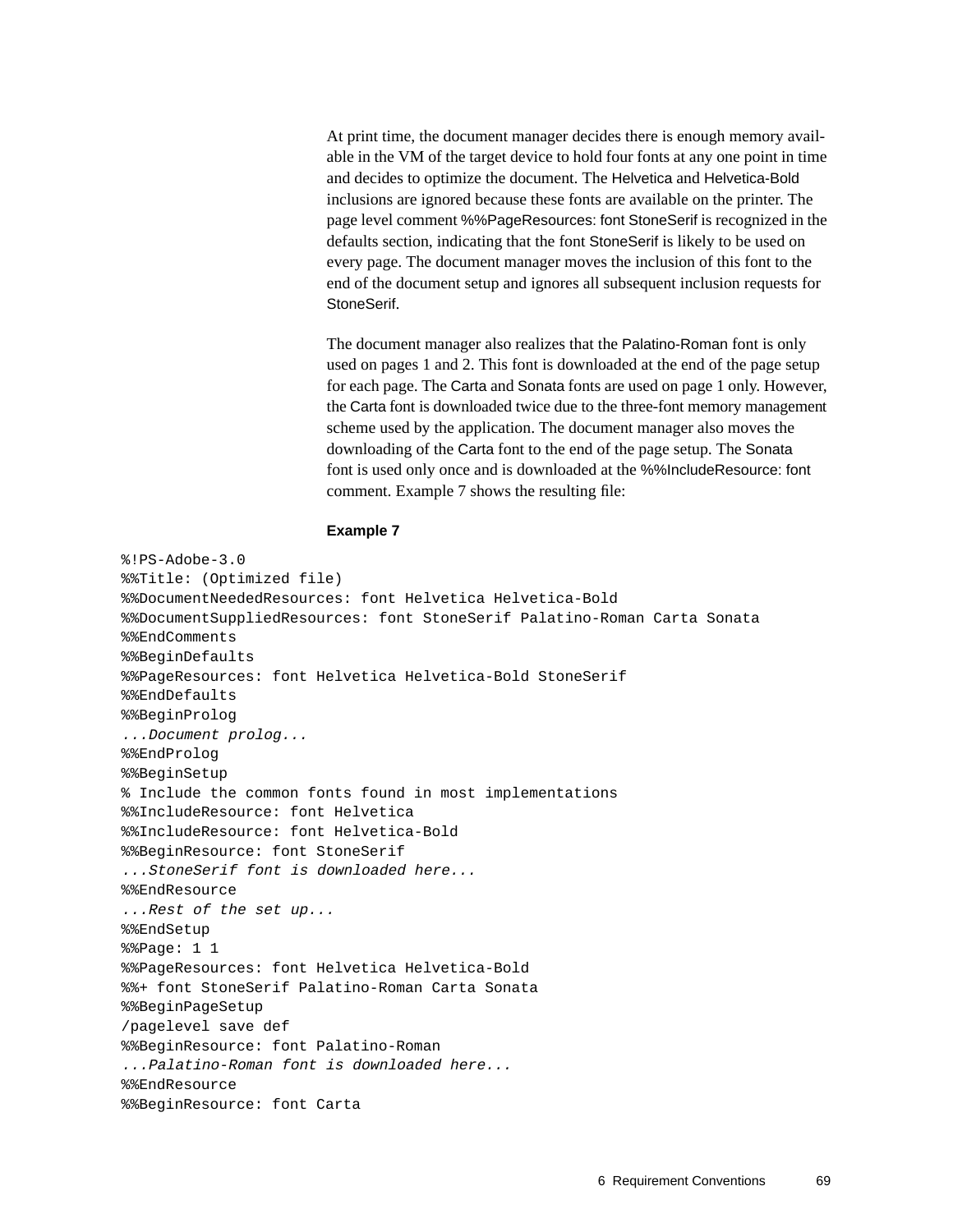...Carta font is downloaded here... %%EndResource %%EndPageSetup ...Text that uses common fonts like Helvetica... /fontlevel save def ...Text that uses the StoneSerif font and/or common fonts... ...Text that uses Palatino-Roman, StoneSerif and/or common fonts... ...Text that uses the Carta, Palatino-Roman, StoneSerif, and/or common fonts... fontlevel restore% Ran out of room for new fonts /fontlevel save def %%BeginResource: font Sonata ...Sonata font is downloaded here... %%EndResource ...Text that uses the Sonata, Palatino-Roman, StoneSerif, and/or common fonts... fontlevel restore % Need to switch fonts again /fontlevel save def ...Text that uses the Carta, StoneSerif, and/or common fonts... pagelevel restore showpage %%Page: 2 2 %%PageResources: font StoneSerif Palatino-Roman %%BeginPageSetup /pagelevel save def %%BeginResource: font Palatino-Roman ...Palatino-Roman font is downloaded again here... %%EndResource ...Rest of the document... %%EOF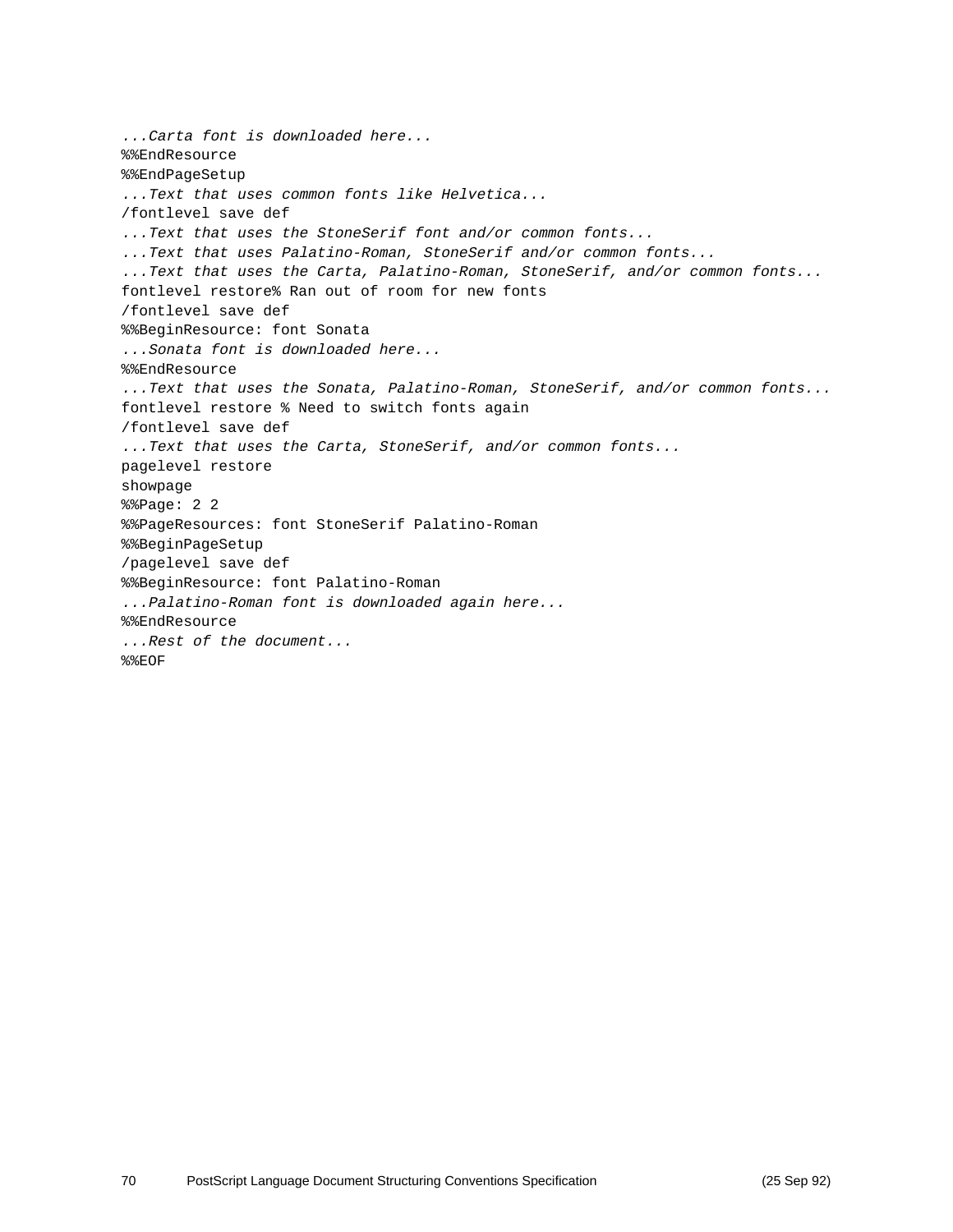*Procset note*—The %%IncludeResource: procset comment must appear in the document prolog only. Procsets do not generally have to worry about **save**/**restore** pairs as in the above example. In the case of procsets, the document manager may replace the desired procset with an upwardly compatible version of the desired procset (a newer version). See section 4.6, "Comment Syntax Reference," for more details on compatible procsets. In addition, the document manager may optimize procset inclusion by replacing a procset that occurs multiple times with a single copy at the top level of a document. Example 8 shows the use of the %%IncludeResource: procset comment:

#### **Example 8**

```
%!PS-Adobe-3.0
%%Creator: Adobe Illustrator 88(TM) 1.9.3
%%For: (Joe Smith) (Adobe Systems Incorporated)
%%Title: (Example.art)
%%CreationDate: (2/08/90) (8:30 am)
%%DocumentNeededResources: procset Adobe_packedarray 0 0
%%+ procset Adobe_cmykcolor 0 0 Adobe_cshow 0 0 Adobe_customcolor 0 0
%%+ procset Adobe_Illustrator881 0 0
%%+ font StoneSerif
%%EndComments
%%BeginProlog
%%IncludeResource: procset Adobe_packedarray 0 0
%%IncludeResource: procset Adobe_cmykcolor 0 0
%%IncludeResource: procset Adobe_cshow 0 0
%%IncludeResource: procset Adobe_customcolor 0 0
%%IncludeResource: procset Adobe_Illustrator881 0 0
%%EndProlog
...Rest of the document...
%%EOF
```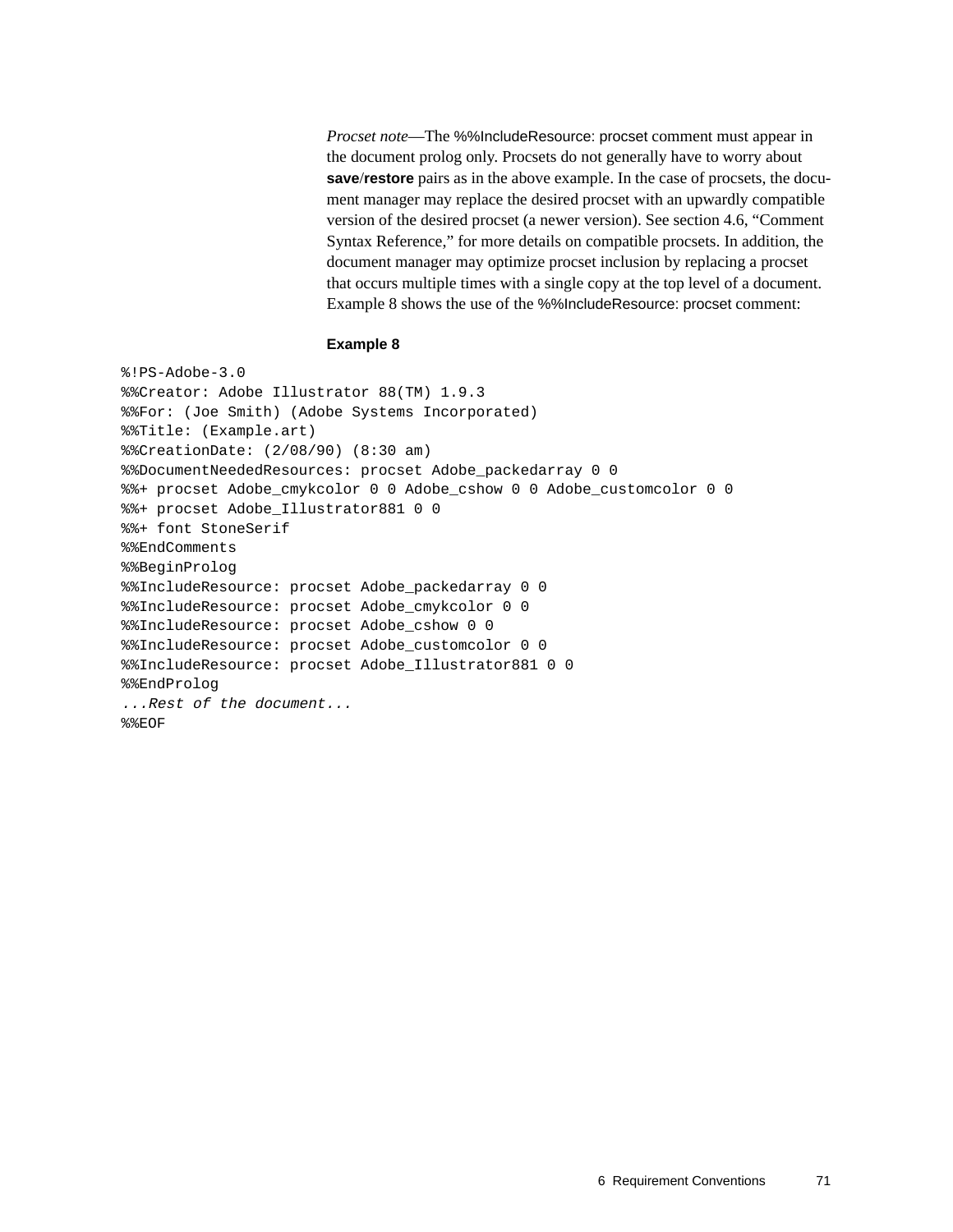### **6.3 Requirement Page Comments**

Some of the following comments that request particular page media, requirements, or resources may appear in the defaults section or in a particular page. If these comments fall within the defaults section of the document file (%%BeginDefaults to %%EndDefaults), they may be construed to be in effect for the entire print job. If they are found within the page-level comments for a page, they should only be in effect for that page. See %%Begin(End)Defaults for more details on page defaults.

### **%%PageFonts: { <fontname> ... } | (atend)**

Indicates the names of all fonts used on the current page. The notation (atend) is permissible. In that case, the list of fonts must be provided after the %%PageTrailer comment. Also see the %%DocumentFonts: comment.

*Note This comment is provided for backward compatibility and may be discontinued in later versions of the DSC. Use the more general* %%PageResources: *comment instead.*

#### **%%PageFiles: { <filename> ... } | (atend)**

Indicates the names of all files used on the current page. This should be used only if file inclusion is required of the document manager—that is, if there are subsequent instances of the %%IncludeFile: comment on that particular page. See also %%DocumentNeededFiles: and %%DocumentSuppliedFiles: comments.

*Note This comment is provided for backward compatibility and may be discontinued in later versions of the DSC. Use the more general* %%PageResources: *comment instead.*

#### **%%PageMedia: <medianame>**

 $\leq$  medianame  $\leq$  :=  $\lt$  text (Name of desired paper media)

Indicates that the paper attributes denoted by medianame are invoked on this page. The medianame is specified by the %%DocumentMedia: comment at the beginning of the document. This comment can pertain to either a page or a document depending on the position of the comment (for example, either in the page itself or in the defaults section). See also the %%DocumentMedia: and %%Begin(End)Defaults comments.

In Example 9, a one-hundred page report is printed on regular white and heavy yellow paper. Ninety-nine of the pages use the white paper so the %%PageMedia: comment is found in the defaults section, denoting that the default media for this document is white paper. The white paper is set using the **setpagedevice** operator in the document setup. The cover page is the only page to use the yellow paper, and states so via the %%PageMedia: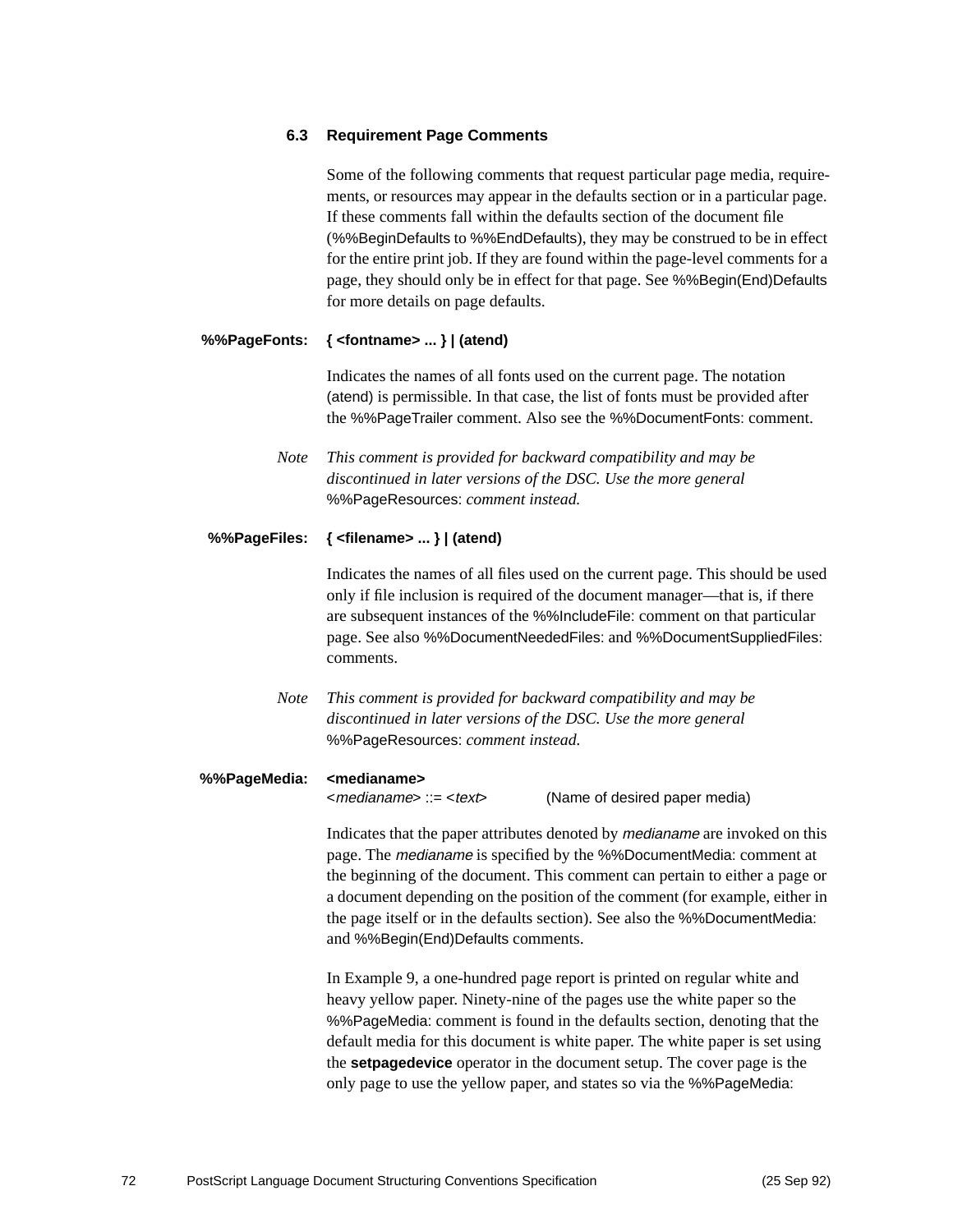comment that appears after the first %%Page: comment. Note the use of the **currentpagedevice** operator to facilitate the restoration of the white-paper device after the cover page.

#### **Example 9**

```
%!PS-Adobe-3.0
%%Title: (Example of %%PageMedia: as a page default)
%%DocumentMedia: Regular 612 792 75 white ( )
%%+ Cover 612 792 244 yellow DeptLetterHead
%%Pages: 100
%%LanguageLevel: 2
%%EndComments
%%BeginDefaults
%%PageMedia: Regular
%%EndDefaults
%%BeginProlog
...Prolog definitions...
%%EndProlog
%%BeginSetup
<< \texttt{\$Attribute} tray numbers to
 /InputAttributes << % the particular media
   0 << /PageSize [612 792] /MediaWeight 75 /MediaColor (white) >>
   1 << /PageSize [612 792] /MediaWeight 244
       /MediaColor (yellow) /MediaType (DeptLetterHead) >>
 \rightarrow>> setpagedevice
<< /MediaColor (white) >> setpagedevice % Set the white paper to be the
%%EndSetup % default for the document
%%Page: Cover 1
%%PageMedia: Cover
%%BeginPageSetup
/olddevice currentpagedevice def
<< /MediaColor (yellow) >> setpagedevice % Set up the yellow paper
/pagelevel save def \frac{1}{3} for this page
%%EndPageSetup
...Mark the cover page...
pagelevel restore
showpage
%%PageTrailer
olddevice setpagedevice % Restore the white paper
%%Page: 1 2
...Rest of the document... <br> 8 No %%PageMedia:
%%EOF % comment, white letter paper
                                       % is the default
```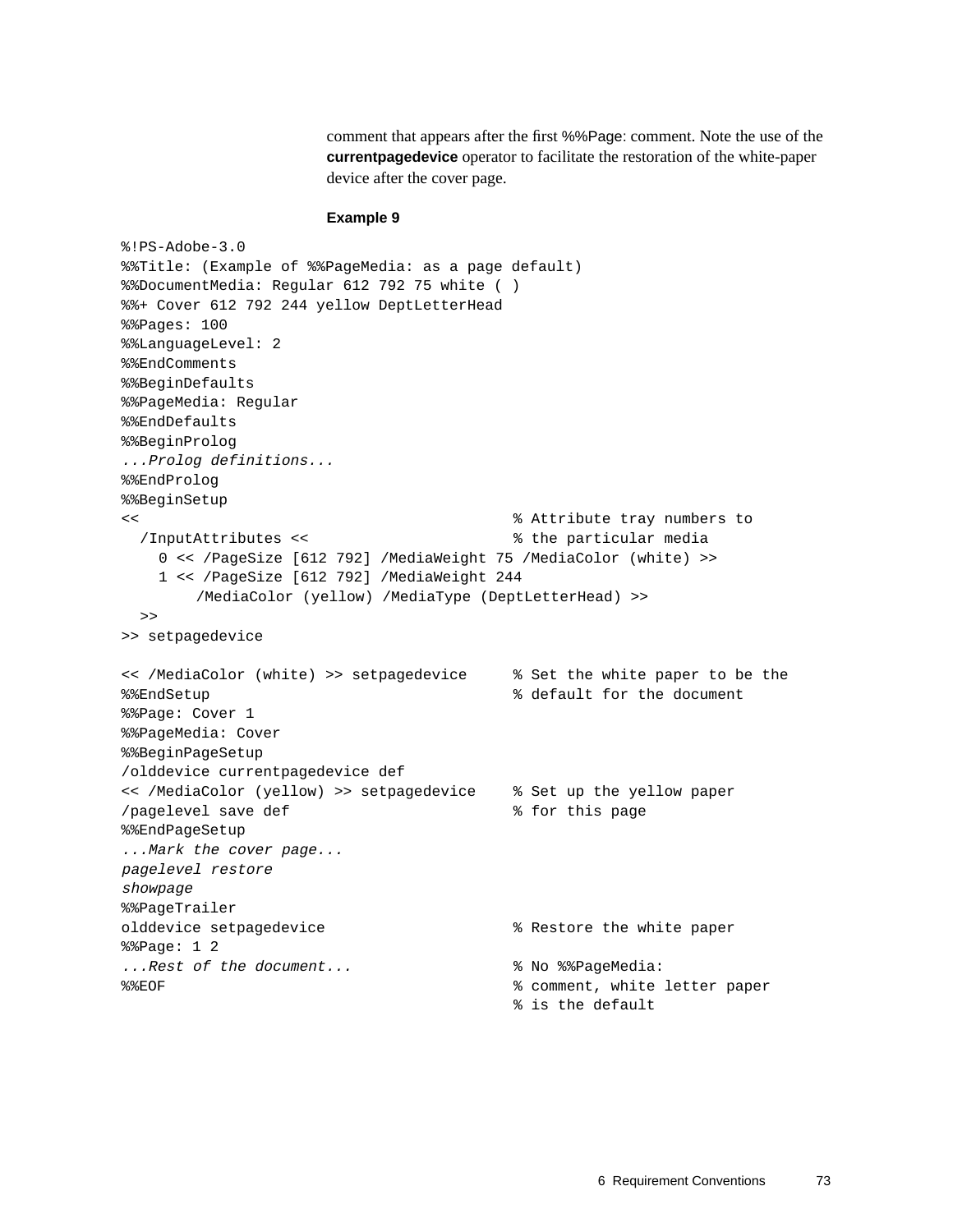| %%PageRequirements: <requirement> [(<style></style></requirement> |
|-------------------------------------------------------------------|
|-------------------------------------------------------------------|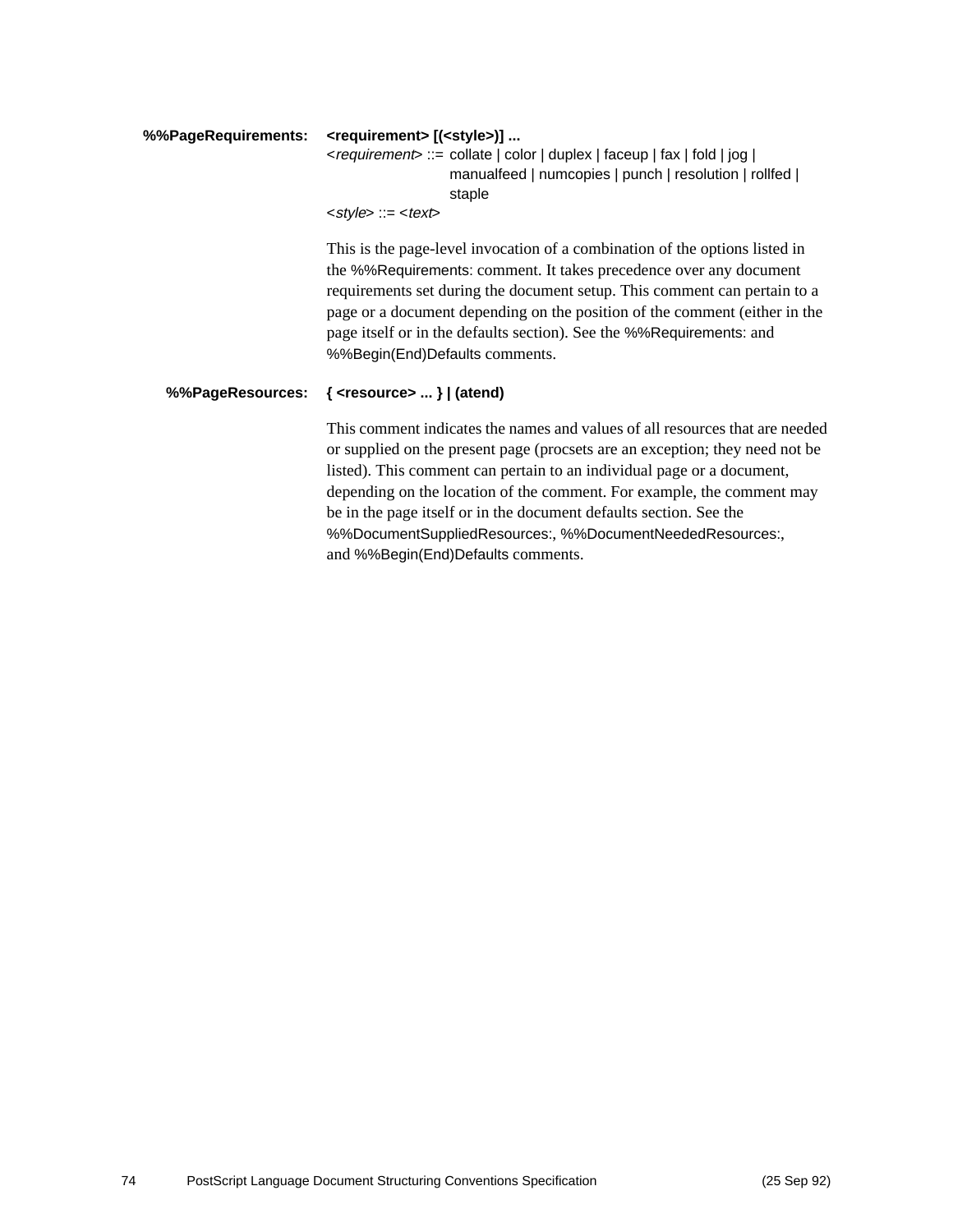## **7 Color Separation Conventions**

Level 2 implementations and Level 1 implementations that contain the CMYK color extensions to the PostScript language provide more complete color functionality than the RGB color model in Level 1. There are corresponding color separation comments that programs producing PostScript language documents with color operators should use. Color separation applications can use these comments as an aid in proper color determination and to identify process color specific portions of PostScript language code. These comments can also be used to enable applications to communicate spot color usage.

*Note These comments do not address the use of CIE based and special color spaces. Expect future versions of the DSC to do so.*

#### **7.1 Color Header Comments**

# %%CMYKCustomColor: <cya> <mag> <yel> <br/> <br/>blk> <colorname>  $\epsilon$ cya $\sim$  ::  $\epsilon$   $\epsilon$  reals (Cyan percentage)

| $<$ UVd> $\ldots$ = $<$ IUdi>                  | (Uyan percentage)    |
|------------------------------------------------|----------------------|
| $\langle mag \rangle ::= \langle real \rangle$ | (Magenta percentage) |
| <vel> ::= <real></real></vel>                  | (Yellow percentage)  |
| <blk> ::= <real></real></blk>                  | (Black percentage)   |
| <colorname> ::= <text></text></colorname>      | (Custom color name)  |

This comment provides an *approximation* of the custom color specified by colorname. The four components of cyan, magenta, yellow, and black must be specified as numbers from 0 to 1 representing the percentage of that process color. The numbers are similar to the arguments to the **setcmykcolor** operator. The colorname follows the same custom color naming conventions as the %%DocumentCustomColors: comment.

#### **%%DocumentCustomColors: { <colorname> ... } | (atend)**

<colorname> ::= <text> (Custom color name)

This comment indicates the use of custom colors in a document. An application arbitrarily names these colors, and their CMYK or RGB approximations are provided through the %%CMYKCustomColor: or %%RGBCustomColor: comments in the body of the document. Normally, the colorname specified can be any arbitrary string except Cyan*,* Magenta*,* Yellow*,* or Black. If imaging to a specific process layer is desired, these names may be used.

### **%%DocumentProcessColors: { <color> ... } | (atend)**

<color> ::= Cyan | Magenta | Yellow | Black

This comment marks the use of process colors in the document. Process colors are defined to be Cyan, Magenta, Yellow, and Black*.* This comment is used primarily when producing color separations. See also %%PageProcessColors:.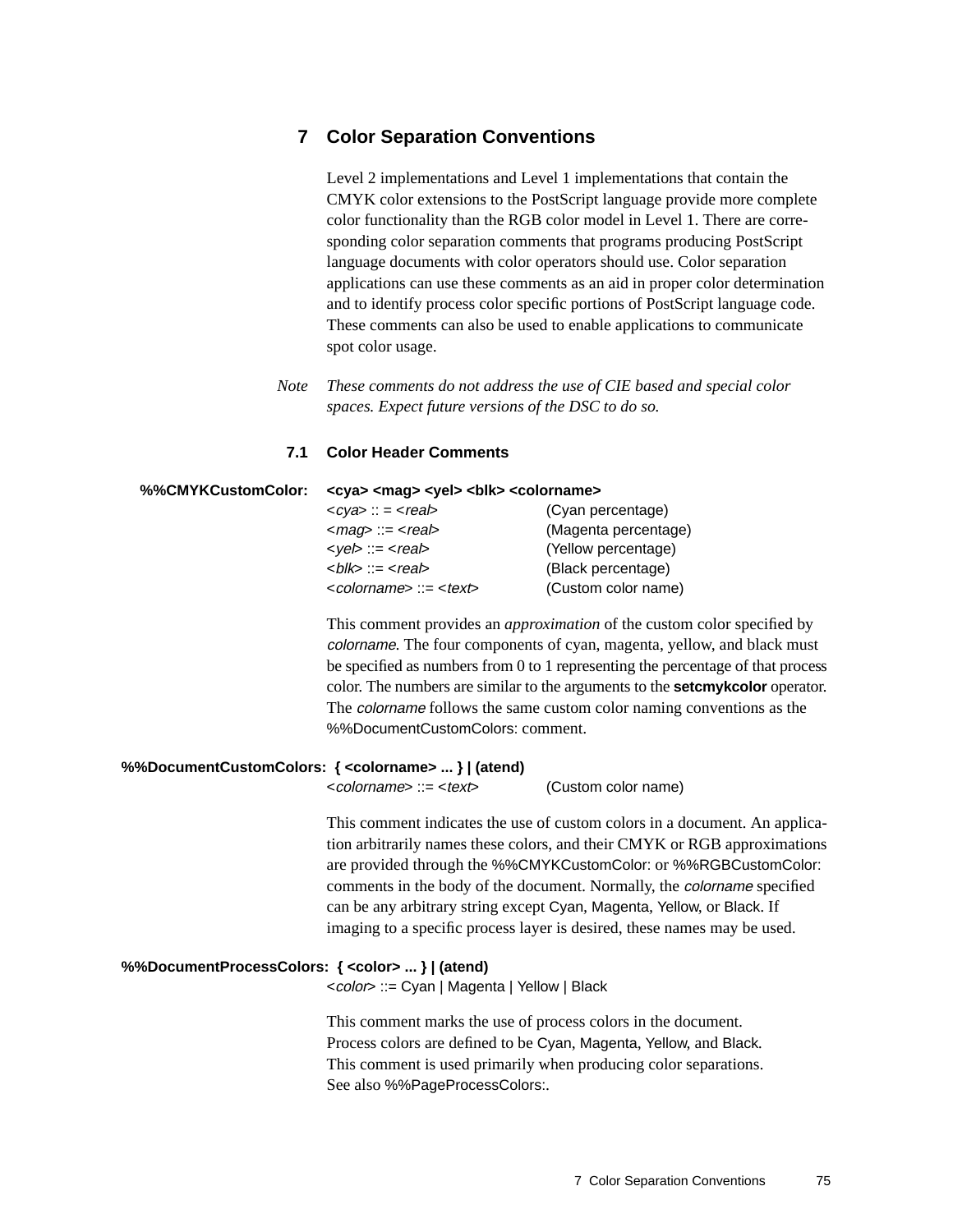#### %%RGBCustomColor: <red> <qreen> <br/> <br/>hlue> <colorname>

| <red> ::= <real></real></red>             | (Red percentage)    |
|-------------------------------------------|---------------------|
| <green> ::= <real></real></green>         | (Green percentage)  |
| <blue> ::= <real></real></blue>           | (Blue percentage)   |
| <colorname> ::= <text></text></colorname> | (Custom color name) |
|                                           |                     |

This comment provides an *approximation* of the custom color specified by colorname. The three components of red, green, and blue must be specified as numbers from 0 to 1 representing the percentage of that process color. The numbers are similar to the arguments to the **setrgbcolor** operator. The colorname follows the same custom color naming conventions as the %%DocumentCustomColors: comment.

#### **7.2 Color Body Comments**

| %%BeginCustomColor: <colorname></colorname> | <colorname> ::= <text></text></colorname> | (Custom color name)                                                                                                                                                                                                                                                                                                                                                                                                                                                                                                                                                                                                                                                                                                                                                                   |
|---------------------------------------------|-------------------------------------------|---------------------------------------------------------------------------------------------------------------------------------------------------------------------------------------------------------------------------------------------------------------------------------------------------------------------------------------------------------------------------------------------------------------------------------------------------------------------------------------------------------------------------------------------------------------------------------------------------------------------------------------------------------------------------------------------------------------------------------------------------------------------------------------|
| %%EndCustomColor                            | (no keywords)                             |                                                                                                                                                                                                                                                                                                                                                                                                                                                                                                                                                                                                                                                                                                                                                                                       |
|                                             | or may not be executed.                   | These comments specify that the PostScript language code fragment enclosed<br>within should be interpreted only when rendering the separation identified by<br>colorname. The colorname here is any text string except Cyan, Magenta,<br>Yellow, and Black (see the exception in %%DocumentCustomColors:).<br>During color separation, the code between these comments must only be<br>downloaded during the appropriate pass for that custom color. Intelligent<br>printing managers can save considerable time by omitting code within these<br>bracketing comments during any other separations. The document composi-<br>tion software must be extremely careful to correctly control overprinting and<br>knockouts if these comments are employed, because the enclosed code may |
| <i>Note</i>                                 |                                           | In the absence of a document manager that understands these comments,<br>the document will print incorrectly. These comments should be used only if                                                                                                                                                                                                                                                                                                                                                                                                                                                                                                                                                                                                                                   |

*the environment supports such a document manager.*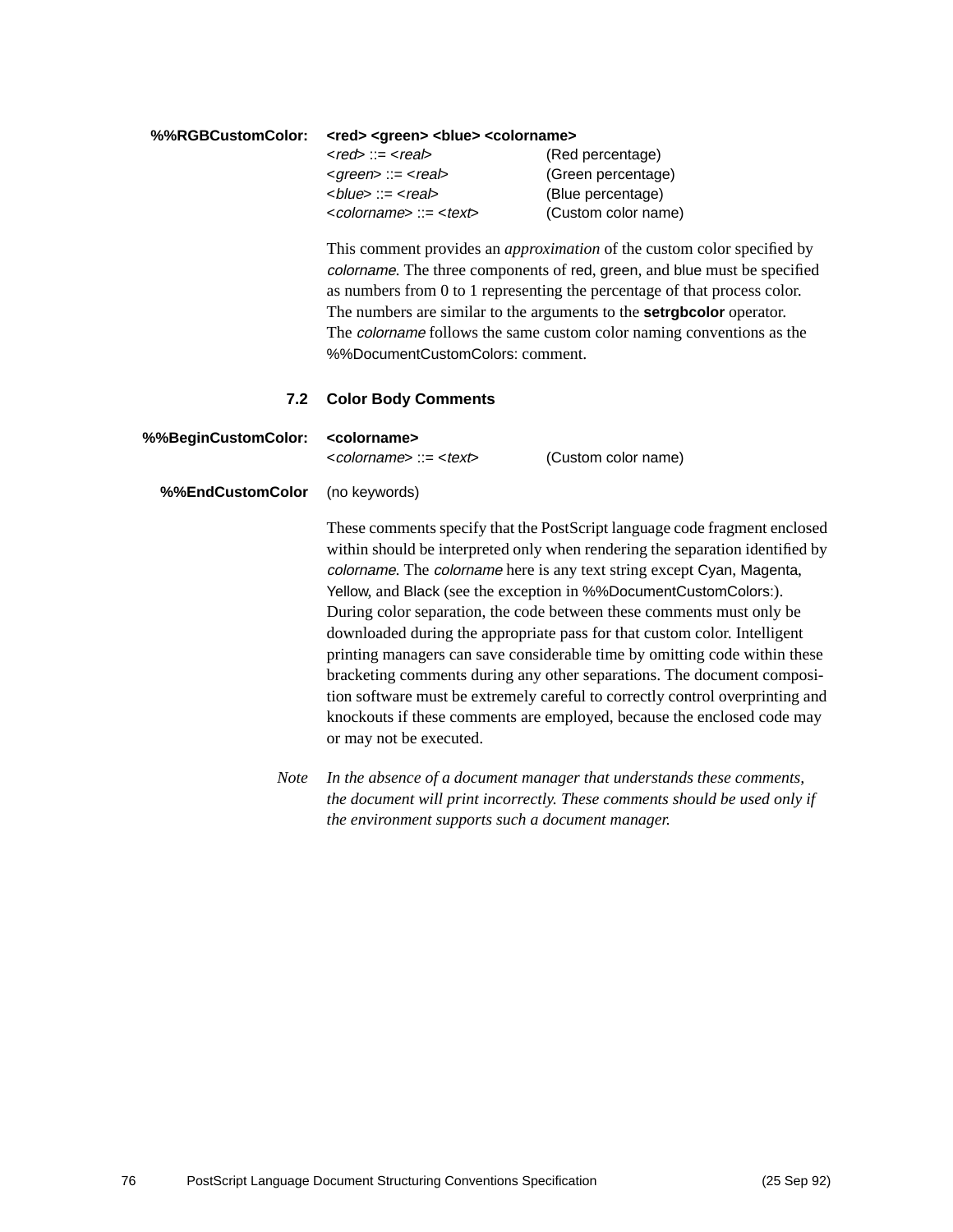| %%BeginProcessColor: | <color><br/><color> ::= Cyan   Magenta   Yellow   Black</color></color>                                                                                                                                                                                                                                                                                                                                                                                                                                                                                                                                                                                            |
|----------------------|--------------------------------------------------------------------------------------------------------------------------------------------------------------------------------------------------------------------------------------------------------------------------------------------------------------------------------------------------------------------------------------------------------------------------------------------------------------------------------------------------------------------------------------------------------------------------------------------------------------------------------------------------------------------|
| %%EndProcessColor    | (no keywords)                                                                                                                                                                                                                                                                                                                                                                                                                                                                                                                                                                                                                                                      |
|                      | These comments specify that the PostScript language code fragment enclosed<br>within should be interpreted only when rendering the separation identified by<br>color. During color separation, the code between these comments must be<br>downloaded only during the appropriate pass for that process color. Intelligent<br>printing managers can save considerable time by omitting code within these<br>bracketing comments on the other three separations. The document composi-<br>tion software must be extremely careful to correctly control overprinting and<br>knockouts if these comments are employed, because the code may or may not<br>be executed. |
| <b>Note</b>          | In the absence of a document manager that understands these comments,<br>the document will print incorrectly. These comments should only be used if<br>the environment supports such a document manager.                                                                                                                                                                                                                                                                                                                                                                                                                                                           |
| 7.3                  | <b>Color Page Comments</b>                                                                                                                                                                                                                                                                                                                                                                                                                                                                                                                                                                                                                                         |
| %%PageCustomColors:  | { <colorname>  }   (atend)<br/><colorname> ::= <text><br/>(Custom color name)</text></colorname></colorname>                                                                                                                                                                                                                                                                                                                                                                                                                                                                                                                                                       |
|                      | This comment indicates the use of custom colors in the page. An application<br>arbitrarily names these colors, and their CMYK or RGB approximations are<br>provided through the %%CMYKCustomColor: or %%RGBCustomColor:<br>comments in the body of the document. See the %%DocumentCustomColors:<br>comment.                                                                                                                                                                                                                                                                                                                                                       |
| %%PageProcessColors: | $\{ <$ color>  } $ $ (atend)<br><color> ::= Cyan   Magenta   Yellow   Black</color>                                                                                                                                                                                                                                                                                                                                                                                                                                                                                                                                                                                |
|                      | This comment marks the use of process colors in the page.<br>Process colors are defined as Cyan, Magenta, Yellow, and Black.                                                                                                                                                                                                                                                                                                                                                                                                                                                                                                                                       |

See the %%DocumentProcessColors: comment.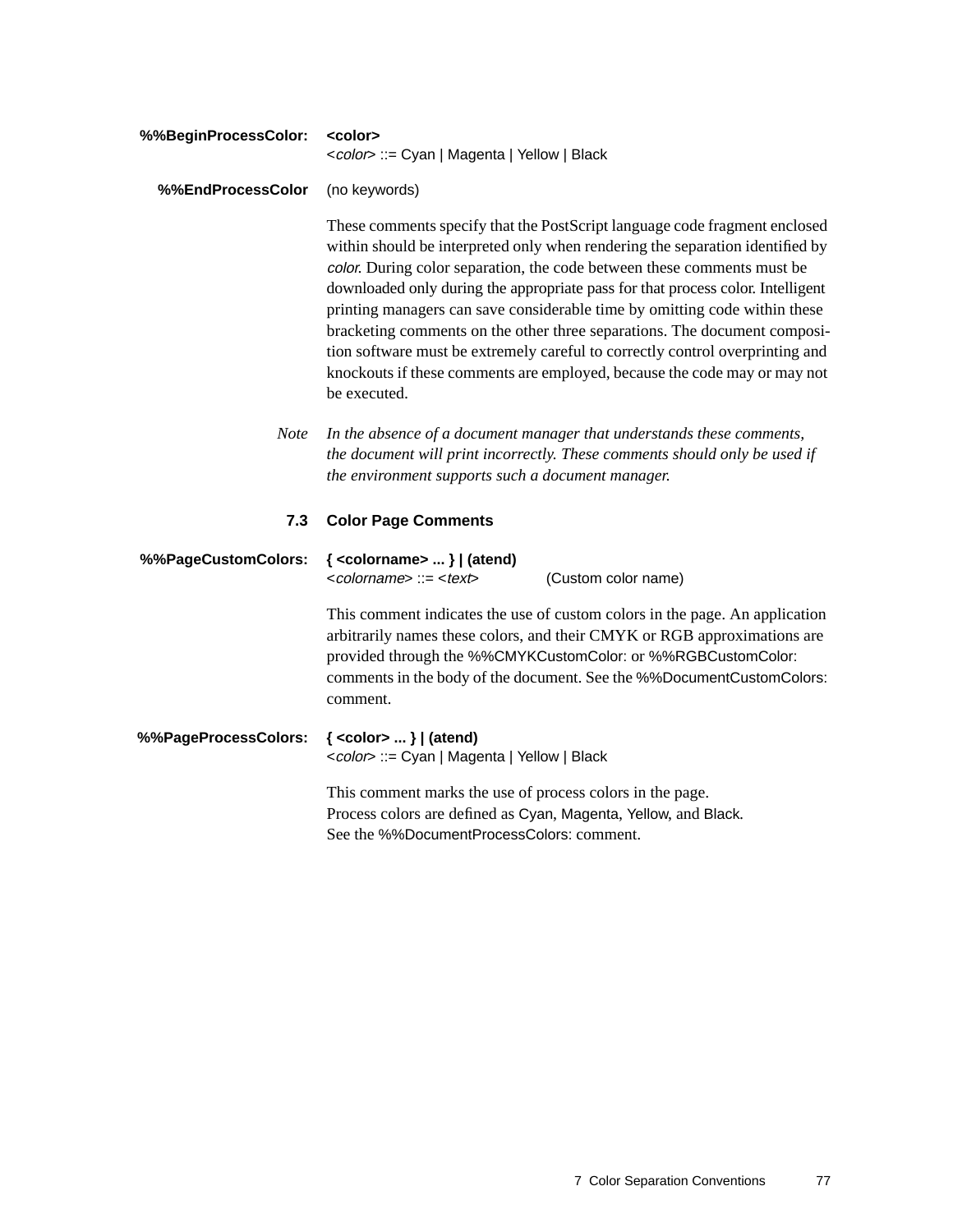# **8 Query Conventions**

A *query* is any PostScript language program segment that generates and returns information back to the host computer across the communications channel *before* a document can be formatted for printing. This might result from the execution of any of the **=, ==, print** or **pstack** operators, for instance. In particular, this definition covers information that is expected back from the PostScript printer for decision-making purposes. Such decision-making might include the generation of font lists or inquiries about the availability of resources, printer features, or the like.

All query conventions consist of a *begin* and *end* construct, with the keywords reflecting the type of query. For all of them, the %%?EndQuery comment should include a field for a *default* value, which document managers must return if they cannot understand or do not support query comments. The value of the default is entirely application dependent, and an application can use it to determine specific information about the spooling environment, if any, and to take appropriate default action.

### **8.1 Responsibilities**

A document manager that expects to be able to interpret and correctly spool documents conforming to DSC version 3.0 must, at a minimum, perform certain tasks in response to these query conventions. In general, it must recognize the queries, remove them from the print stream, and send some reply back to the host. If a document manager cannot interpret the query, it must return the value provided as the argument to the %%?EndQuery comment.

A query can be recognized by the sequence %%?Begin followed by any number of characters (up to the 255 maximum per line, by convention) through the end-of-line indication (the % is decimal ASCII 37, and the ? is decimal ASCII 63). The end of the query is delimited by the sequence %%?End followed by some keywords, and optionally followed by a colon (: is decimal ASCII 58) and the default response to the query (any text through end-of-line). A document manager should try to recognize the full query keyword, such as %%?BeginResourceQuery:, if it can, but it is obligated at least to respond to any validly formed query.

If a more intelligent query handling interface is desired, the document manager must recognize which printer the application is printing to (the %%DocumentPrinterRequired: comment may be helpful in this case). By using the PPD file for that particular printer, the known printer network configuration, and the printer status, the document manager should be able to answer the query.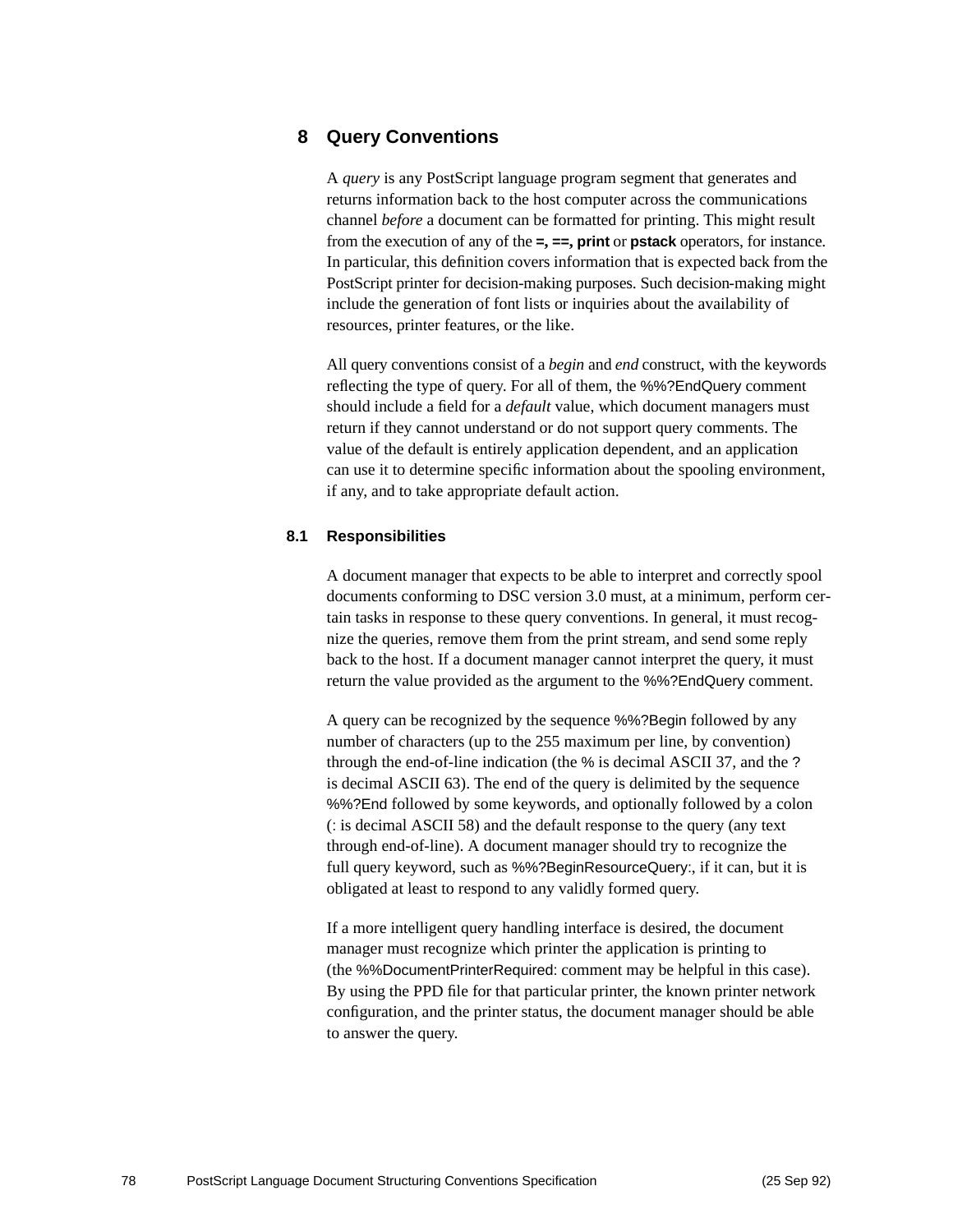#### **8.2 Query Comments**

#### **%!PS-Adobe-3.0 Query** (no keywords)

A PostScript language query must be sent as a separate job to the printer to be fully spoolable. This means that an *end-of-file* indication must be sent immediately after the query job. A query job must always begin with the %!PS-Adobe-3.0 Query convention, which further qualifies the file as being a special case of a version 3.0 conforming PostScript language file. A query job contains only query comments, and need not contain any of the other standard structuring conventions. A document manager must be prepared to extract query information from any print file that begins with this comment convention. A document manager must fully parse a query job file until the EOF indication is reached.

*Note It is permissible to include more than one query in a print job, but it is not permissible to include queries within the body of a regular print job. It cannot be guaranteed that a document manager can properly handle a print job with embedded queries.*

| %%?BeginFeatureQuery: | $\leq$ featuretype $\leq$ $\leq$ $\leq$ $\leq$ $\leq$ $\leq$ $\leq$ $\leq$ $\leq$ $\leq$ $\leq$ $\leq$ $\leq$ $\leq$ $\leq$ $\leq$ $\leq$ $\leq$ $\leq$ $\leq$ $\leq$ $\leq$ $\leq$ $\leq$ $\leq$ $\leq$ $\leq$ $\leq$ $\leq$ $\leq$ $\leq$ $\leq$ $\leq$ $\leq$<br>$<$ featuretype> ::= $<$ text><br>$\leq$ option $\geq$ ::= $\leq$ text $\geq$ | (Requested feature)<br>(Feature option) |
|-----------------------|---------------------------------------------------------------------------------------------------------------------------------------------------------------------------------------------------------------------------------------------------------------------------------------------------------------------------------------------------|-----------------------------------------|
| %%?EndFeatureQuery:   | <default><br/><math>\le</math>default<math>\ge</math>::= <math>\le</math>text<math>\ge</math></default>                                                                                                                                                                                                                                           | (Default response)                      |

This query provides information that describes the state of some specified, printer-specific feature as defined by the PostScript printer description (PPD) file. The featuretype field identifies the keyword as found in the PPD file. The standard response varies with the feature and is defined by the printer's PPD file. In general, the value of the *<featuretype>* or the value of *<option>* associated with the feature should be returned. In the example that follows, the PPD file keywords True or False are returned:

```
%%?BeginFeatureQuery: *InputSlot manualfeed
 statusdict /manualfeed known {
     statusdict /manualfeed get { (True) }{ (False) } ifelse
 }{
      (None)
} ifelse = flush
%%?EndFeatureQuery: Unknown
```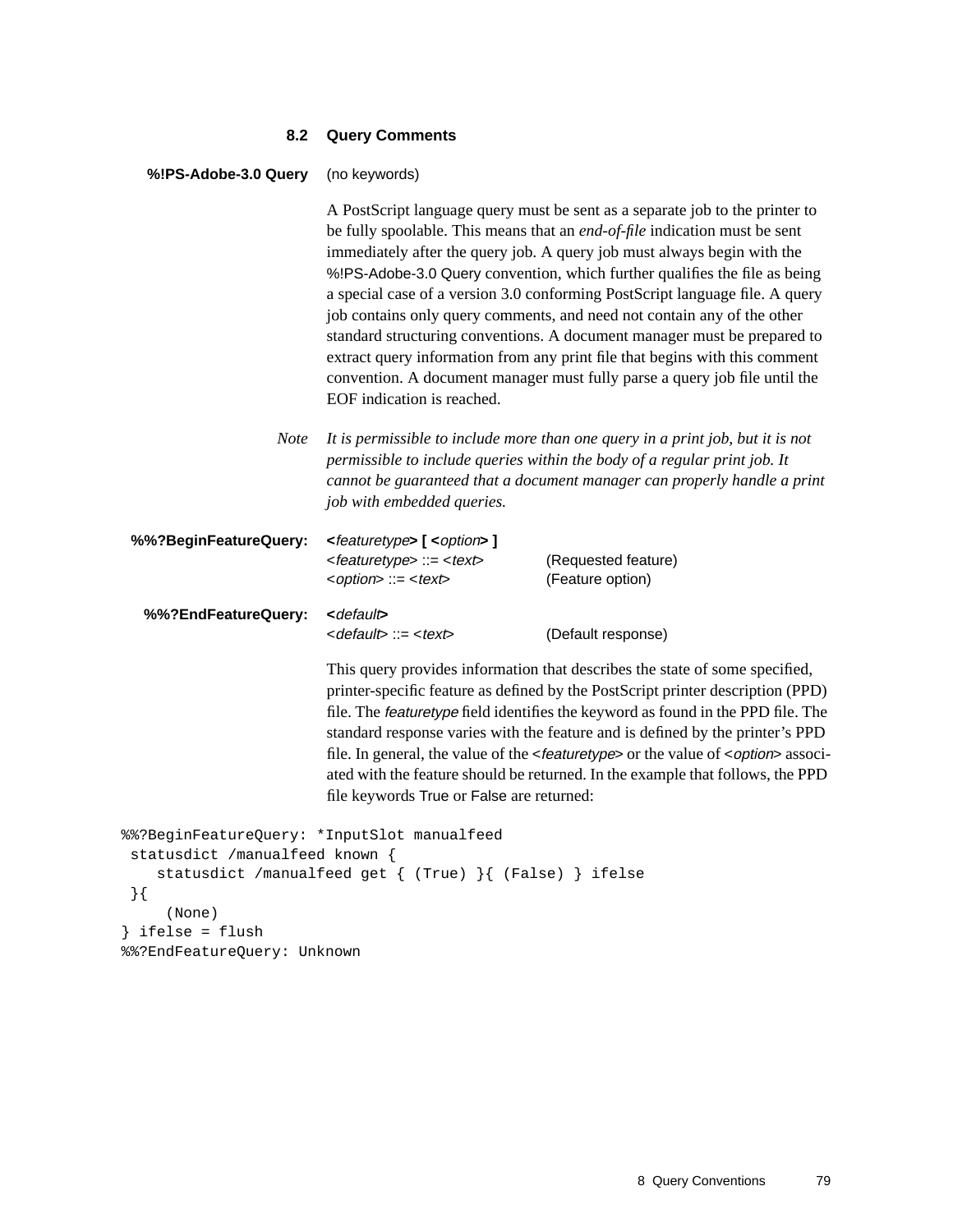| %%?BeginFileQuery:          | <filename></filename>                                                                                                                                                                                                                                                                                                                                                                                                                                                                                                                                                     |                                                                                                                                                                                                                                                                                                        |
|-----------------------------|---------------------------------------------------------------------------------------------------------------------------------------------------------------------------------------------------------------------------------------------------------------------------------------------------------------------------------------------------------------------------------------------------------------------------------------------------------------------------------------------------------------------------------------------------------------------------|--------------------------------------------------------------------------------------------------------------------------------------------------------------------------------------------------------------------------------------------------------------------------------------------------------|
| %%?EndFileQuery:            | <default><br/><math>&lt;</math> default<math>&gt; ::= &lt;</math>text<math>&gt;</math></default>                                                                                                                                                                                                                                                                                                                                                                                                                                                                          | (Default response)                                                                                                                                                                                                                                                                                     |
|                             | The PostScript language code between these comments causes the printer<br>to respond with information describing the availability of the specified file.<br>This presumes the existence of a file system that is available to the PostScript<br>interpreter, which is not the case on all implementations. The standard<br>response consists of a line containing the file name, a colon, and either Yes<br>or No, indicating whether the file is present.                                                                                                                |                                                                                                                                                                                                                                                                                                        |
| <b>Note</b>                 | %%?Begin(End)ResourceQuery: comments instead.                                                                                                                                                                                                                                                                                                                                                                                                                                                                                                                             | This comment is provided for backward compatibility and may be<br>discontinued in later versions of the DSC. Use the more general                                                                                                                                                                      |
| %%?BeginFontListQuery       | (no keywords)                                                                                                                                                                                                                                                                                                                                                                                                                                                                                                                                                             |                                                                                                                                                                                                                                                                                                        |
| %%?EndFontListQuery:        | <default><br/><default> ::= <text></text></default></default>                                                                                                                                                                                                                                                                                                                                                                                                                                                                                                             | (Default response)                                                                                                                                                                                                                                                                                     |
|                             | Provides a PostScript language sequence to return a list of all available fonts.<br>It should consult the FontDirectory dictionary and any mass storage devices<br>available to the interpreter. The list need not be in any particular order, but<br>each name should be returned separated by a slash / character. This is nor-<br>mally the way the PostScript == operator returns a font name. All white space<br>characters should be ignored. The end of the font list must be indicated by a<br>trailing * (asterisk) sign on a line by itself (decimal ASCII 42). |                                                                                                                                                                                                                                                                                                        |
| Note                        | This comment is provided for backward compatibility and may be<br>discontinued in later versions of the DSC. Use the more general<br>%%?Begin(End)ResourceListQuery: comments instead.                                                                                                                                                                                                                                                                                                                                                                                    |                                                                                                                                                                                                                                                                                                        |
| %%?BeginFontQuery:          | <fontname> </fontname>                                                                                                                                                                                                                                                                                                                                                                                                                                                                                                                                                    |                                                                                                                                                                                                                                                                                                        |
| %%?EndFontQuery: < default> | $\le$ default $\ge$ ::= $\le$ text $\ge$                                                                                                                                                                                                                                                                                                                                                                                                                                                                                                                                  | (Default response)                                                                                                                                                                                                                                                                                     |
|                             | This comment provides a PostScript language query that should be combined<br>with a particular list of font names being sought. It looks for any number of<br>names on the stack and prints a list of values depending on whether the font<br>is known to the PostScript interpreter. The font names must be provided on<br>the operand stack by the document manager. This is done by simply sending<br>the names, with leading slash / characters, before sending the query itself.                                                                                     |                                                                                                                                                                                                                                                                                                        |
|                             |                                                                                                                                                                                                                                                                                                                                                                                                                                                                                                                                                                           | To prevent the document manager from having to keep track of the precise<br>order in which the values are returned and to guard against errors from<br>dropped information, the syntax of the returned value /FontName:Yes<br>or /FontName:No, with no space between the colon and the following word. |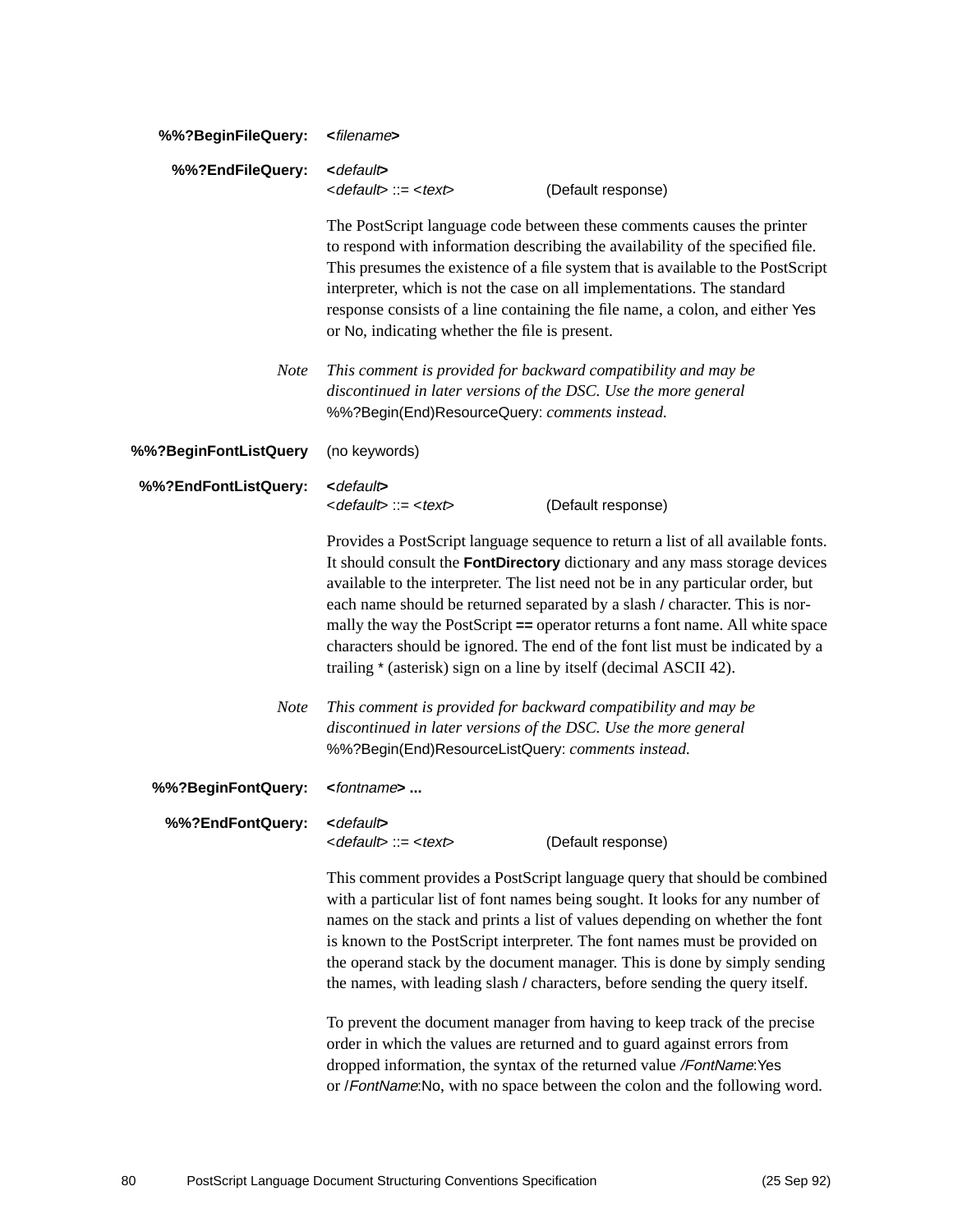|                      | Each font in the list is returned this way. The slashes delimit the individually<br>returned font names, although newlines should be expected (and ignored)<br>between them. A final * (asterisk) character follows the returned values.                                                                                                                                                                                                                                                                                                                                                                                                                                                                                                             |
|----------------------|------------------------------------------------------------------------------------------------------------------------------------------------------------------------------------------------------------------------------------------------------------------------------------------------------------------------------------------------------------------------------------------------------------------------------------------------------------------------------------------------------------------------------------------------------------------------------------------------------------------------------------------------------------------------------------------------------------------------------------------------------|
| <b>Note</b>          | This comment is provided for backward compatibility and may be<br>discontinued in later versions of the DSC. Use the more general<br>%%?Begin(End)ResourceQuery: comments instead.                                                                                                                                                                                                                                                                                                                                                                                                                                                                                                                                                                   |
| %%?BeginPrinterQuery | (no keywords)                                                                                                                                                                                                                                                                                                                                                                                                                                                                                                                                                                                                                                                                                                                                        |
| %%?EndPrinterQuery:  | <default><br/><math>\le</math>default<math>\ge</math>::= <math>\le</math>text<math>\ge</math><br/>(Default response)</default>                                                                                                                                                                                                                                                                                                                                                                                                                                                                                                                                                                                                                       |
|                      | This comment delimits PostScript language code that returns information<br>describing the printer's <i>product name</i> , <i>version</i> , and <i>revision</i> numbers. The<br>standard response consists of the printer's product name, version, and revi-<br>sion strings, each of which must be followed by a newline character, which<br>must match the information in the printer's printer description file. This<br>comment may also be used to identify the presence of a spooler, if<br>necessary. In the following example the default response as represented<br>in the %%?EndPrinterQuery: line is the word spooler, which would be<br>returned by spooling software that <i>did not</i> have a specific printer type<br>attached to it. |
|                      | %%?BeginPrinterQuery<br>statusdict begin<br>revision == version == productname == flush<br>end                                                                                                                                                                                                                                                                                                                                                                                                                                                                                                                                                                                                                                                       |

%%?EndPrinterQuery: spooler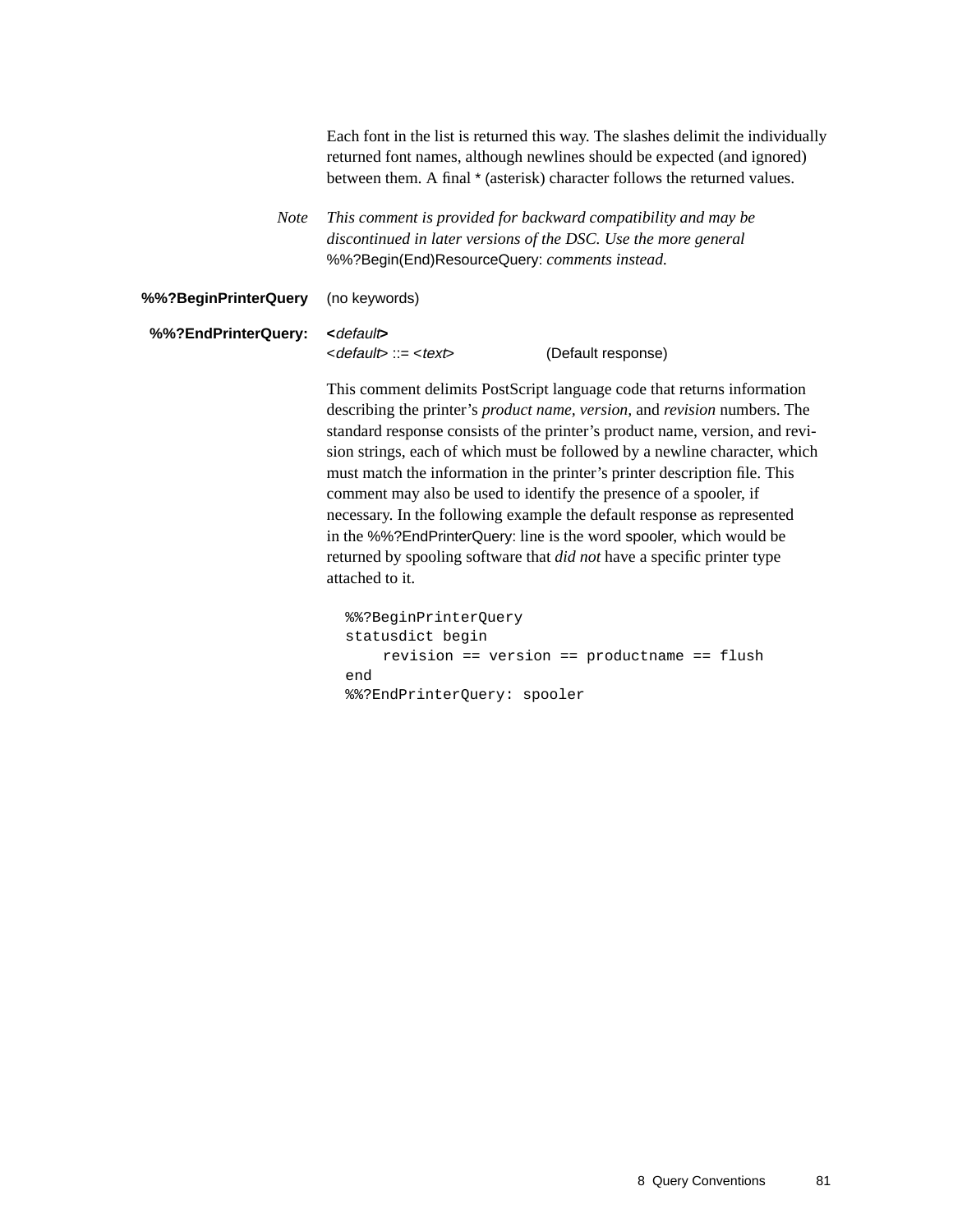| %%?BeginProcSetQuery:                                                                                                                               | <procname></procname>                                                                                   |                                                                                                                                                                                                                                                                                                                                                                                                                                                                                                         |
|-----------------------------------------------------------------------------------------------------------------------------------------------------|---------------------------------------------------------------------------------------------------------|---------------------------------------------------------------------------------------------------------------------------------------------------------------------------------------------------------------------------------------------------------------------------------------------------------------------------------------------------------------------------------------------------------------------------------------------------------------------------------------------------------|
| %%?EndProcSetQuery:                                                                                                                                 | <default><br/><math>\le</math>default<math>\ge</math>::= <math>\le</math>text<math>\ge</math></default> | (Default response)                                                                                                                                                                                                                                                                                                                                                                                                                                                                                      |
|                                                                                                                                                     | procset specific.                                                                                       | These comments delimit a procset query. The combination of the <i>name</i> ,<br>version, and revision fields must uniquely identify the procset. The standard<br>response to this query consists of a line containing any of the values 0, 1, 2<br>where a value of 0 means the procset is <i>missing</i> , a value of 1 means the<br>procset is <i>present and OK</i> , and a value of 2 indicates the procset is present<br>but is an incompatible version. Note that methods for procset queries are |
| %%?BeginProcSetQuery: adobe_distill 1.1 1<br>/adobe_distill_dict where {<br>end<br>$\{$<br>(0)<br>ifelse print flush<br>%%?EndProcSetQuery: unknown |                                                                                                         | begin mark VERSION (1.) anchorsearch $\{(1)\}\{(2)\}$ ifelse cleartomark                                                                                                                                                                                                                                                                                                                                                                                                                                |
|                                                                                                                                                     | $\mathbf{r}$ and $\mathbf{r}$                                                                           |                                                                                                                                                                                                                                                                                                                                                                                                                                                                                                         |

| <i>Note</i>    | This comment is provided for backward compatibility and may be<br>discontinued in later versions of the DSC. Use the more general<br>%%?Begin(End)ResourceQuery: comments instead. |                    |
|----------------|------------------------------------------------------------------------------------------------------------------------------------------------------------------------------------|--------------------|
| %%?BeqinQuery: | < <i>identifier</i> ><br>$\le$ <i>identifier</i> $\ge$ ::= $\le$ <i>text</i> $\ge$                                                                                                 | (Query identifier) |
| %%?EndQuery:   | <default><br/><math>\le</math>default<math>\ge</math>::= <math>\le</math>text<math>\ge</math></default>                                                                            | (Default response) |

These comments are for very general purposes and may serve any function that the rest of the query conventions, which are very specific, do not adequately cover. To understand and intelligently respond to a query, a document manager must semantically understand the query. Therefore, specific keywords, such as %%?BeginPrinterQuery, are used. When the generic %%?BeginQuery comment is encountered, a spooler may be forced to return the default value. The comment is included primarily for large installations that must implement specific additional queries not covered here, and which will likely implement the document composition software and the document manager software.

#### **%%?BeginResourceListQuery: font | file | procset | pattern | form | encoding**

#### **%%EndResourceListQuery: <**text**>**

These comments delimit a segment of PostScript language code that returns a list of all available resources. The arguments specify which type of resources to return. The code that these comments delimit should consult local VM,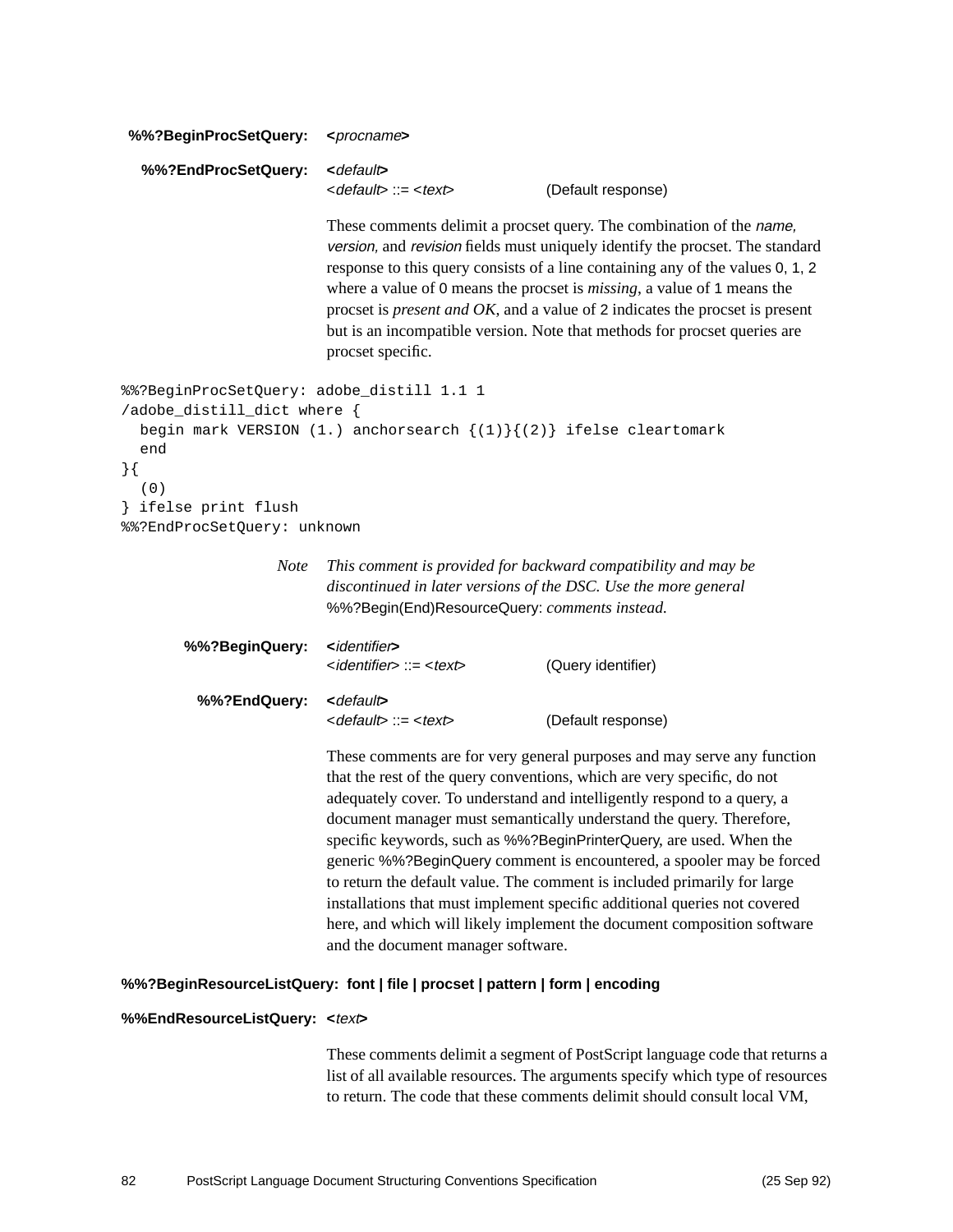global VM, and any mass storage devices available to compile a complete list of resources. The resulting list need not be in any particular order, but the syntax of the returned values is the *resource type* followed by the *resource name*. The end of the resource list must be indicated by a trailing \* (asterisk) on a line by itself.

Note that font names must be returned with a slash / character in front of each font name.

*Note The use of this type of query is discouraged because it can be time consuming for interpreters with many accessible resources (for example, a printer with a hard disk attached). It is far better to query for individual resources by using the* %%?Begin(End)ResourceQuery: *comment.*

#### **%%?BeginResourceQuery: <resource>...**

#### **%%?EndResourceQuery: <default>**

<default> ::= <text> (Default response)

The PostScript language code between these comments causes the printer to respond with information describing the availability of the specified resources. This code looks for any number of resource names on the stack, and prints a list of values depending on whether the resource is known to the PostScript interpreter.

The document manager could also process this query by using information known about the print network and current printer status. To reduce the overhead involved in keeping track of the precise order in which values are returned, and to guard against errors from dropped information, the syntax of the returned value is the *resource type* and *name* followed by a colon, a space and then a yes or a no. The end of the list should be denoted by a \*.

*Note It is recommended that a separate resource query be used for each type of resource.*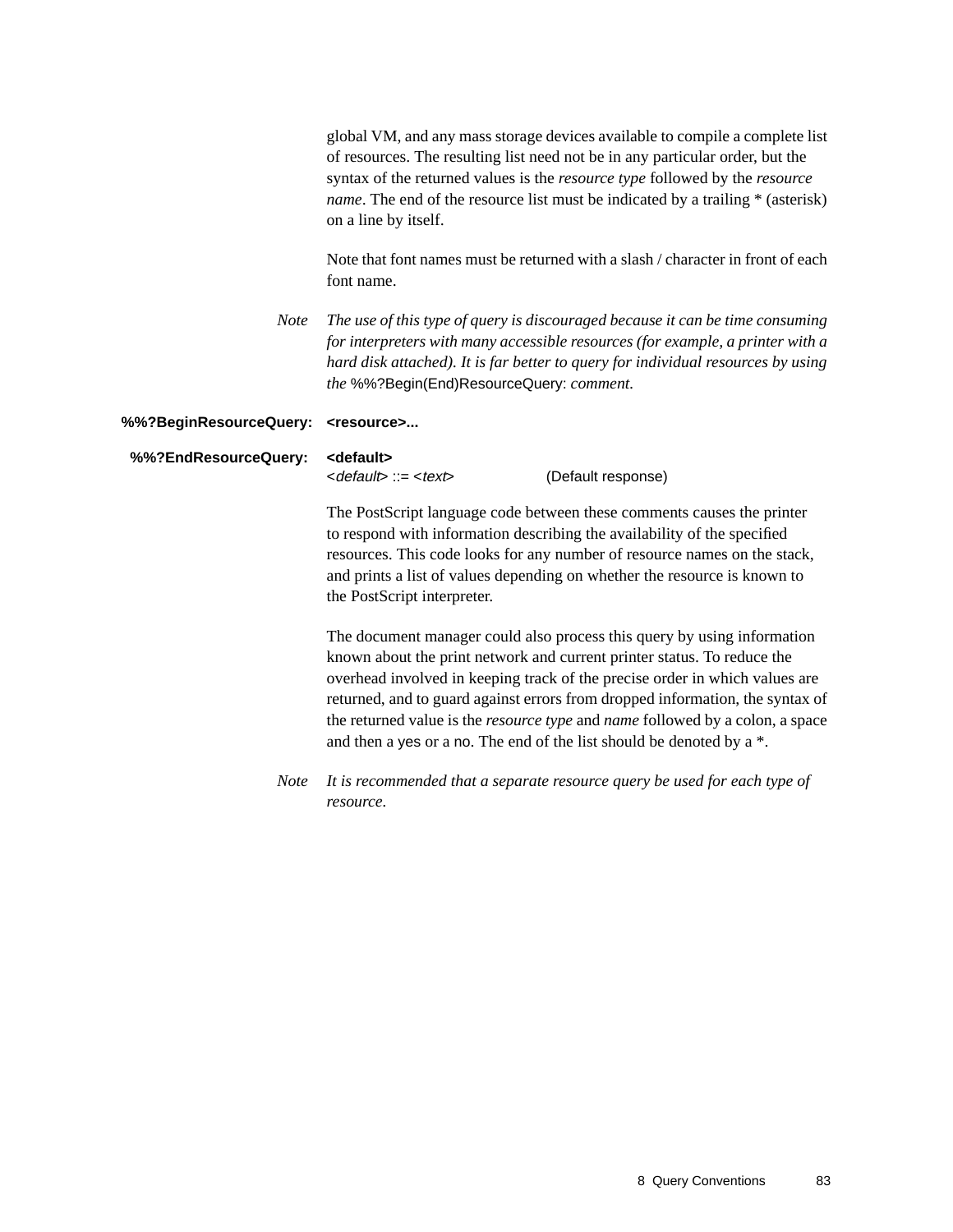A file resource query presumes that a file system is available to the PostScript interpreter. This is not the case in all implementations. Example 10 shows a typical font resource query:

#### **Example 10**

```
%!PS-Adobe-3.0 Query
%%Title: (Resource query for specified fonts)
%%?BeginResourceQuery: font Times-Roman Adobe-Garamond StoneSerif
/Times-Roman
/Adobe-Garamond
/StoneSerif
%%BeginFeature: *?FontQuery
save 4 dict begin /sv exch def
/str (fonts/ ) def
/st2 128 string def
{
  count 0 gt {
    dup st2 cvs (Font /) print print
    dup FontDirectory exch known
    { pop (: Yes) }
    { str exch st2 cvs
      dup length /len exch def
      6 exch putinterval str 0 len 6 add getinterval mark exch
      { } st2 filenameforall counttomark
      0 gt {? cleartomark (: Yes) }{ cleartomark (: No) }ifelse
    } ifelse = flush
  }{ exit } ifelse
} bind loop
(*) = \text{flux}sv end restore
%%EndFeature
%%?EndResourceQuery: Unknown
%%EOF
```
The output from this sample program could be:

Font /StoneSerif: Yes Font /Adobe-Garamond: No Font /Times-Roman: No \*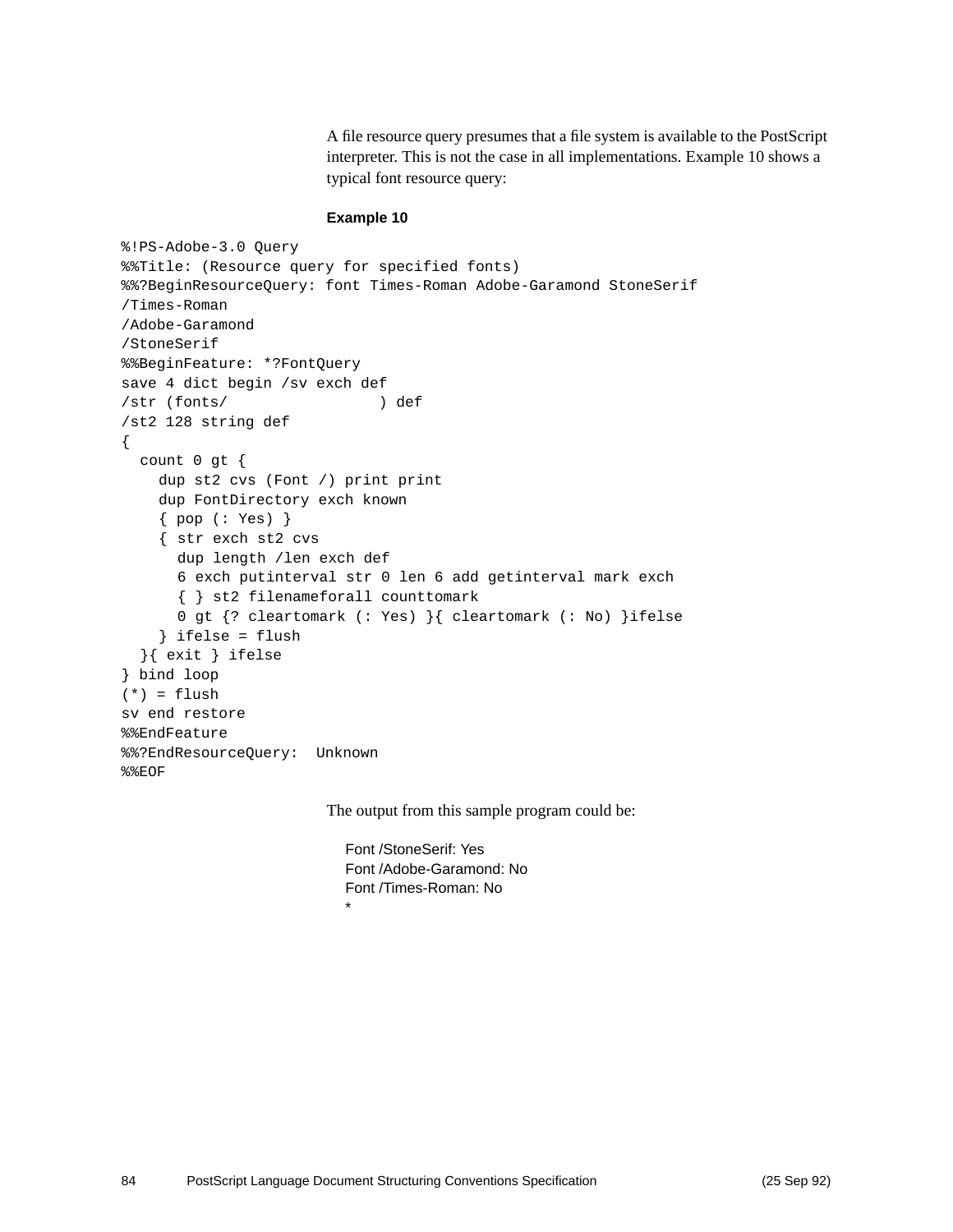#### **%%?BeginVMStatus** (no keywords)

### **%%?EndVMStatus: <**default**>**

<default> ::= <text> (Default response)

This comment delimits PostScript language instructions that return the state of the PostScript interpreter's VM. The standard response consists of a line containing the results of the PostScript language **vmstatus** operator as shown in Example 11:

#### **Example 11**

```
%!PS-Adobe-3.0 Query
%%Title: (VM status query)
%%?BeginVMStatus
vmstatus
(Maximum: ) print =
(Used: ) print =
(Save Level: ) print = flush
%%?EndVMStatus: Unknown
%%EOF
```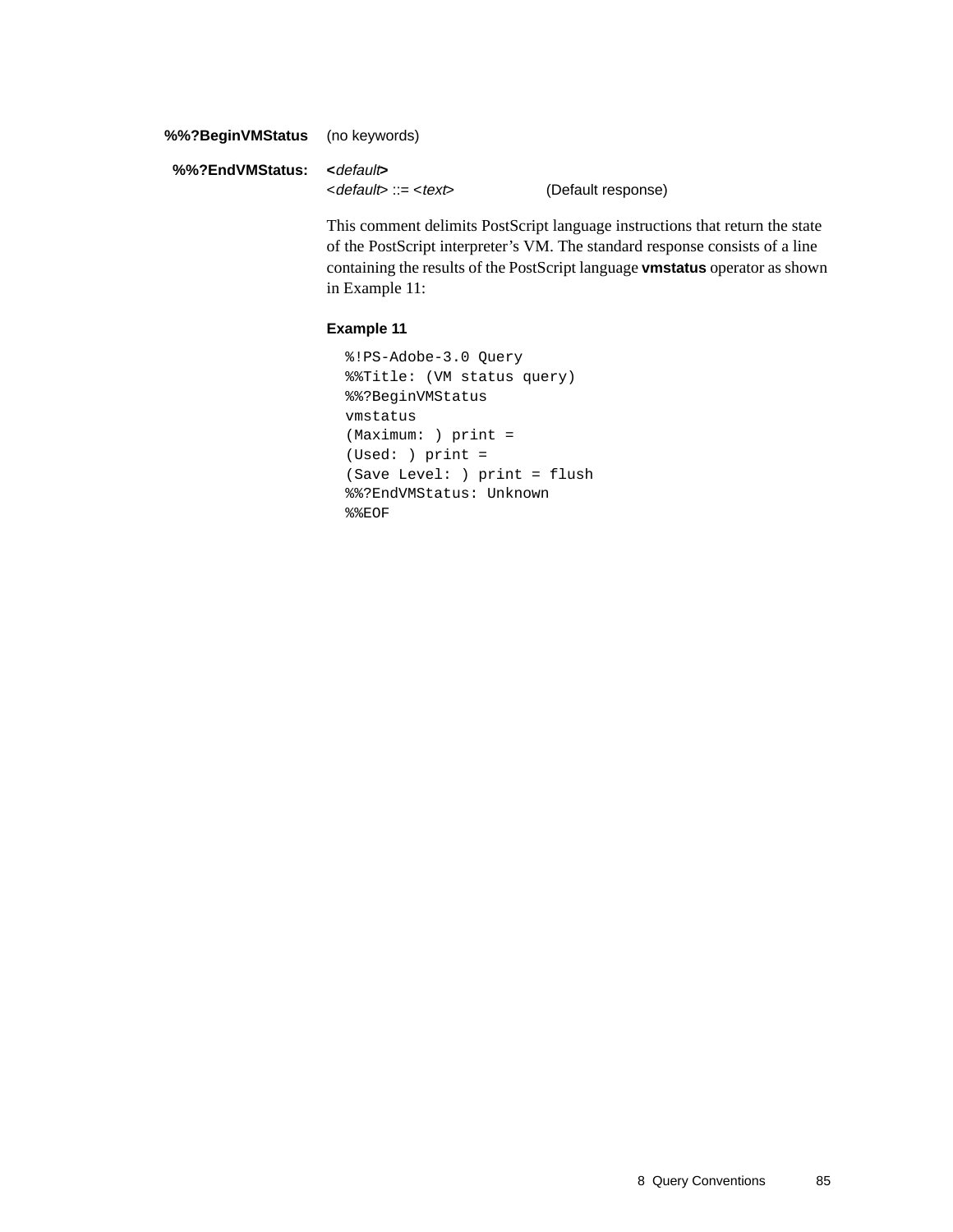# **9 Open Structuring Conventions**

There is an open extension mechanism for the DSC comments. Its purpose is to enable other vendors to extend the functionality of the DSC without having to rely on Adobe to amend the official specification.

Vendors may need or want to embed extra information in a file beyond the comments that Adobe has already specified. To facilitate this and to minimize conflicts and difficulties for the vendor, Adobe maintains a registry of comment prefixes that are allocated to vendors, and these comments may be used in any way that is meaningful to those vendors. You may contact the registry at the following address:

Adobe Systems Incorporated DSC Coordinator 1585 Charleston Road P.O. Box 7900 Mountain View, CA 94039-7900 (415) 961-4400

#### **9.1 The Extension Mechanism**

All existing Adobe-specified comments in the DSC begin with the same prefix, except one. Here is a quick summary of the syntax of existing comments:

The first line of a PostScript language file must, by convention, begin with the characters %! (percent and exclamation, often referred to as "percentbang"). If the file is a conforming file, meaning that it conforms to the DSC version 3.0, then it is further qualified with PS-Adobe-3.0. This may be optionally continued by some special keywords, such as EPSF or ExitServer, to identify the entire file as a special instance. The first line of a PostScript language file may look something like this:

```
%!PS-Adobe-3.0 EPSF 3.0
```
This is the only Adobe-defined comment that does *not* begin with two percent signs.

All remaining structuring conventions, in their various forms, are represented as comments beginning with *two* percent signs (%%) as the first characters on the line.

The extension mechanism for the open structuring conventions is to use one percent character followed immediately by a *vendor-specific* prefix of up to five characters. Beyond those five characters the vendor who has registered the prefix is responsible for the comments. The comment is terminated at the end of the line.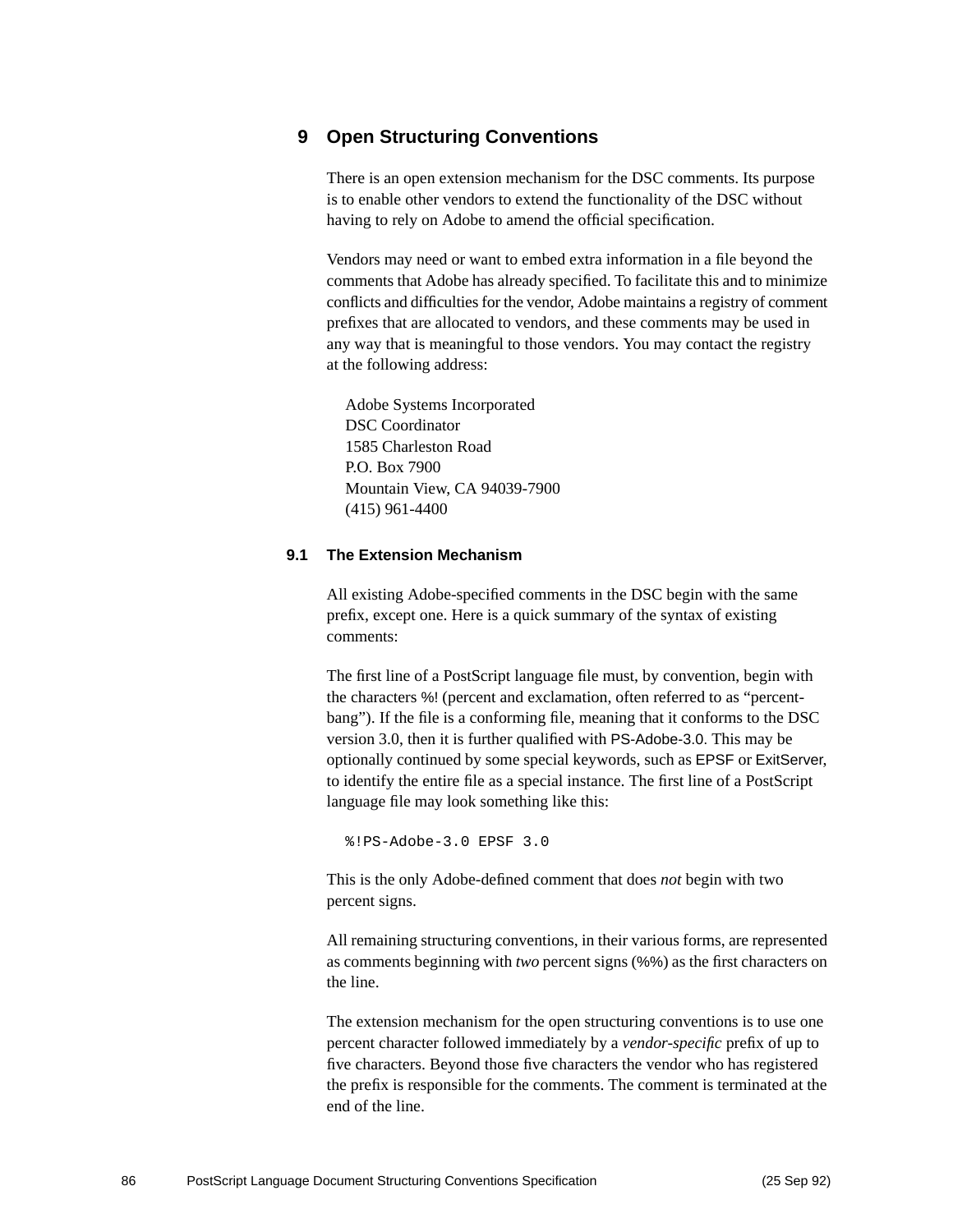Open structuring conventions may be used much like the existing DSC and have similar syntax and philosophy. Here are some examples of *fictitious* comments from made-up company prefixes:

%GCRImageName: myimage.ps %BCASpoolerName: local\_spool 1.0 %BCACoverStock: 10129 %BCADocumentOrigin: (New York Office)

#### **Restrictions**

Adobe does not specify where in the document open structuring convention comments can appear. However, the comments must not conflict in any way with the regular parsing of document structuring conventions, and their specification and use is otherwise truly open.

If these vendor-specific comments interact in some meaningful way with the DSC, this interaction should be clearly specified by the creator of the comments, and the description should specify the version number of the DSC with which they interact.

The new comments, however implemented, should still follow the conforming files restrictions discussed in section 3, "DSC Conformance."

#### **Parsing Rules**

Although the exact syntax of the vendor-specific comments is up to the vendor, we strongly recommend adhering to the existing conventions and parsing rules to simplify the task of writing parsing software.

*Note The syntax and parsing rules for vendor-specific comments are up to the vendor, and you should contact the vendor for details. The rules and details supplied in this document are guidelines and suggestions that are recommended, but are not enforced by Adobe.*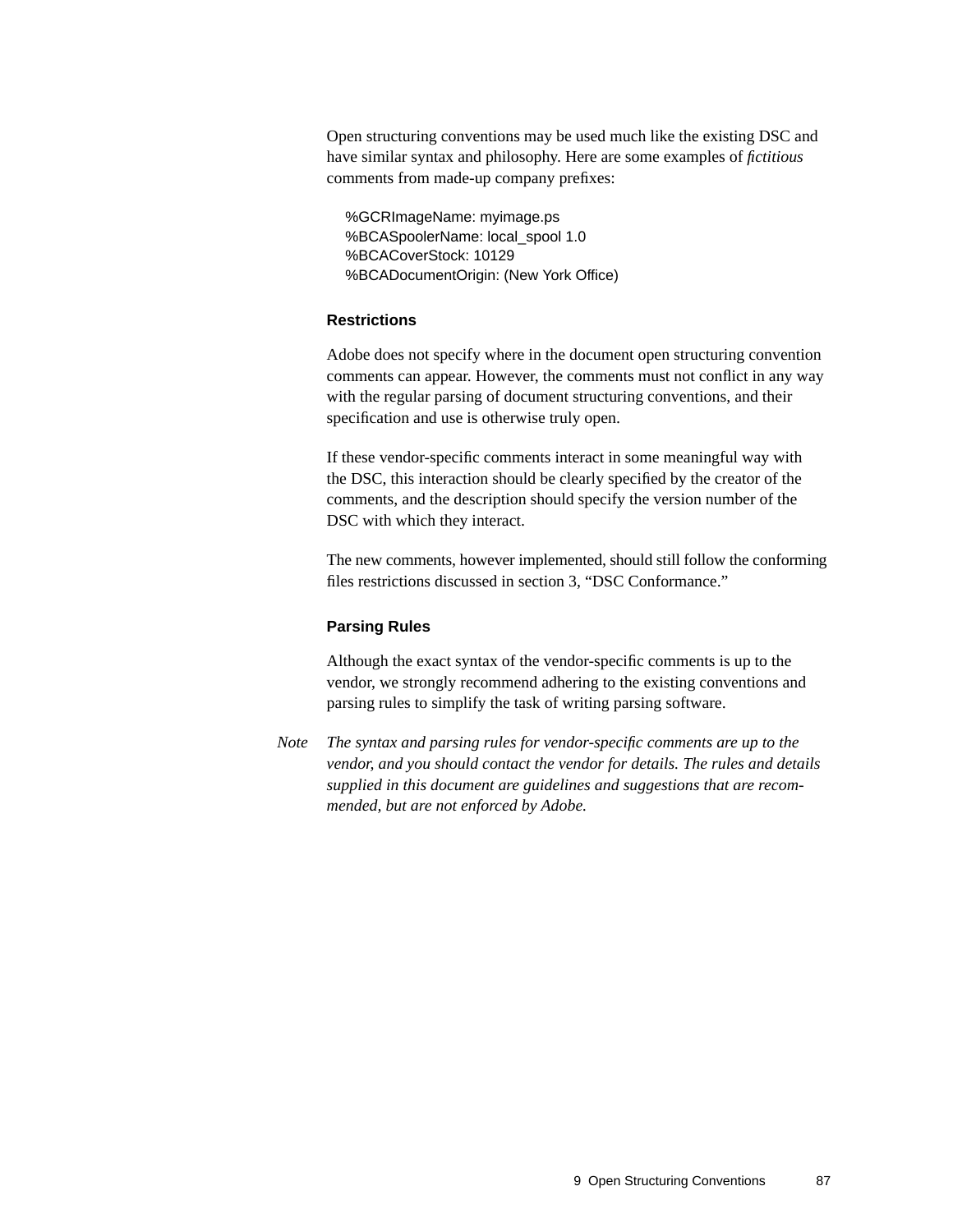## **10 Special Structuring Conventions**

There are two comments that do not readily fall into the other comment categories. They are listed below, along with a description of when they should be used.

| %%BeginExitServer: <password></password> | $<$ password> ::= <text></text> |
|------------------------------------------|---------------------------------|
| %%EndExitServer (no keywords)            |                                 |

These comments delimit the PostScript language sequence that causes the rest of the file to be executed as an unencapsulated job (see section 3.7.7, "Job Execution Environment" of the *PostScript Language Reference Manual, Second Edition*). This convention is used to flag any code that sets up or executes the **exitserver** or **startjob** operators, so a document manager can recognize and remove this sequence if necessary. The %%Begin(End)ExitServer comments may be used with the %%EOF requirement convention to pinpoint where the document manager should send an end-of-file indication. See the %!PS-Adobe-3.0 comment. PostScript language jobs that use **exitserver** or **startjob** should be specially flagged with the %!PS-Adobe-3.0 ExitServer notation. An example of appropriate use is shown in the following example:

```
%!PS-Adobe-3.0 ExitServer
%%Title: (Example of exitserver usage)
%%EndComments
%%BeginExitServer: 000000
serverdict begin 000000 exitserver
%%EndExitServer
...PostScript language instructions to perform
persistent changes...
%%EOF
```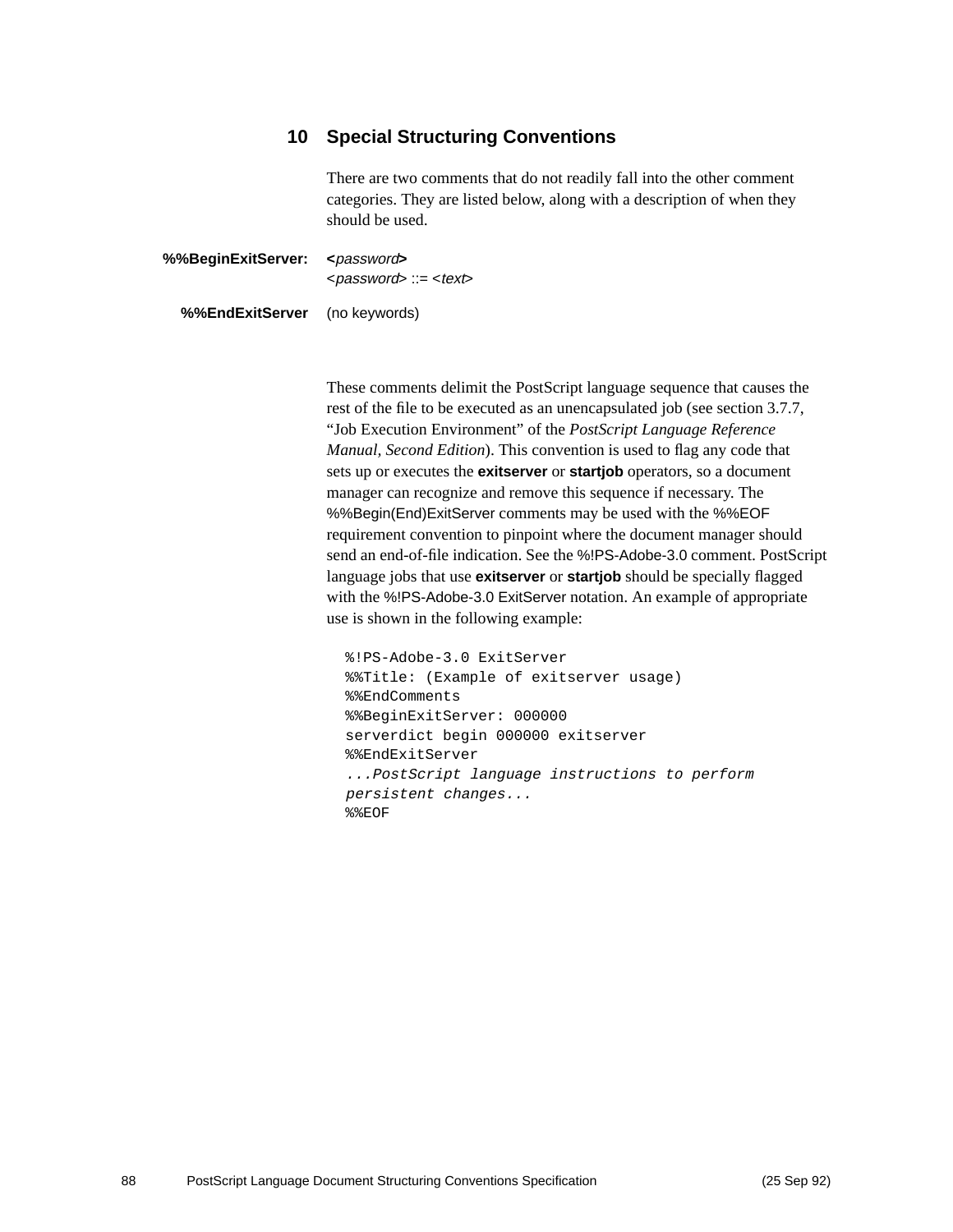# **Appendix A: Changes Since Earlier Versions**

This content of this document is the same as the specification in Appendix G of the *PostScript Language Reference Manual, Second Edition*. This document tracks the changes made in subsequent printings of the *PostScript Language Reference Manual, Second Edition* and those that are listed in Technical Note #5085, "Updates to the PostScript Language Reference Manual, Second Edition."

### **A.1 Changes Since Earlier Versions**

The following section details changes made to the DSC specification since version 1.0 (Appendix C in the first edition of the *PostScript Language Manual*). These changes are important to document managers that may wish to allow backward compatibility with previous versions of this specification.

### **A.1.1 Changes Since Version 1.0**

In DSC version 1.0, there were several comment conventions that were required to minimally conform to that version of the specification. These comments were:

%%DocumentFonts: %%EndProlog %%Page: %%Trailer

As of version 2.1, there no longer are any *required* comments. All comments are optional in the sense that they may not be appropriate in a given situation. The only rule is to make sure to use them correctly.

The following comments were added as of version 2.1:

%%Begin(End)Binary: %%Begin(End)CustomColor: %%Begin(End)Document: %%Begin(End)ExitServer: %%Begin(End)Feature: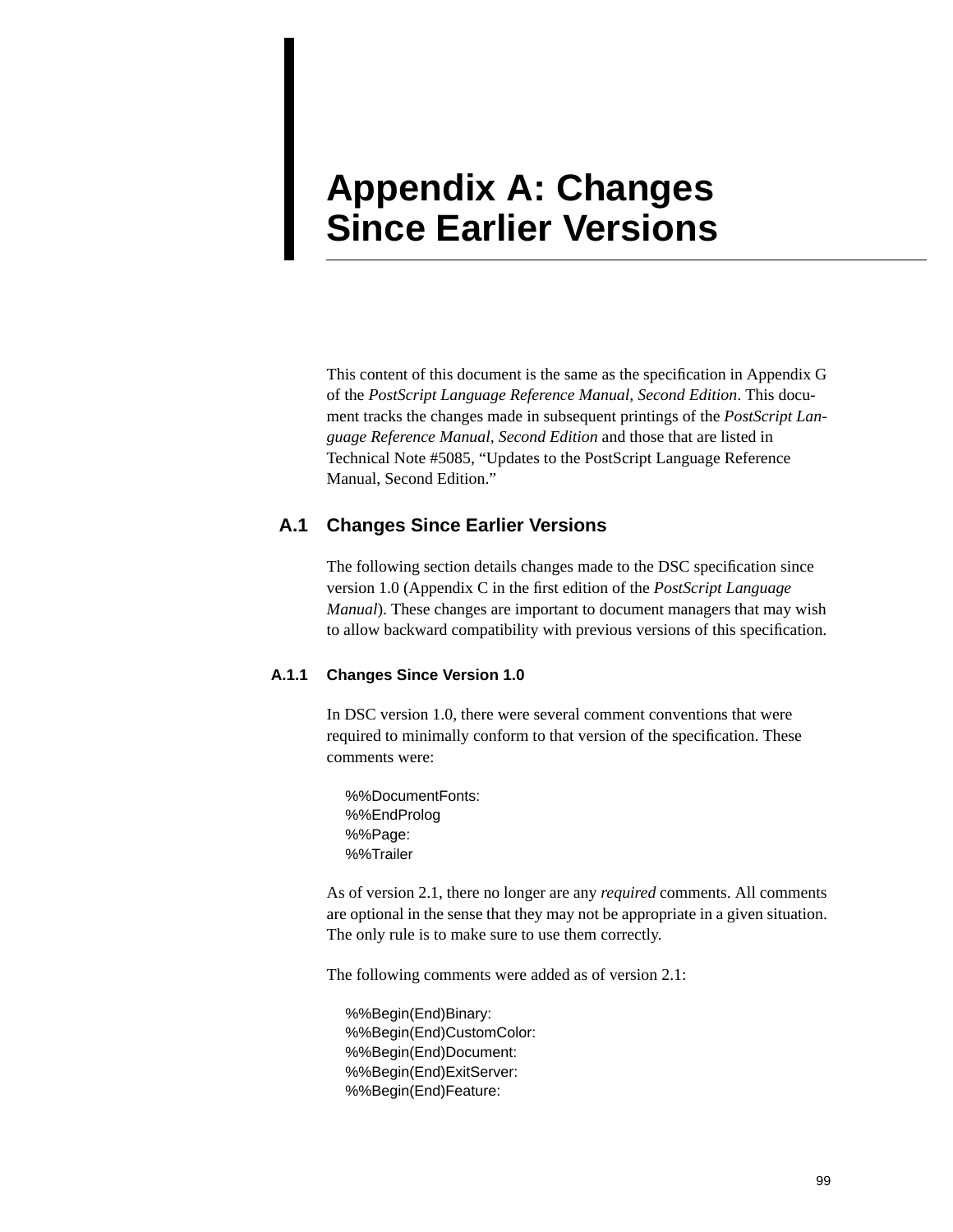%%Begin(End)File: %%Begin(End)Font: %%Begin(End)Object: %%Begin(End)PageSetup: %%Begin(End)PaperSize: %%Begin(End)ProcessColor: %%Begin(End)ProcSet %%Begin(End)Setup %%CMYKCustomColor: %%DocumentCustomColors: %%DocumentNeededFiles: %%DocumentNeededFonts: %%DocumentNeededProcSets: %%DocumentPaperColors: %%DocumentPaperSizes: %%DocumentPaperForms: %%DocumentPaperWeights: %%DocumentPrinterRequired: %%DocumentProcSets: %%DocumentProcessColors: %%DocumentSuppliedFiles: %%DocumentSuppliedFonts: %%DocumentSuppliedProcSets: %%ExecuteFile: %%IncludeFile: %%IncludeFont: %%IncludeProcSet: %%EOF %%Feature: %%PageBoundingBox: %%PageCustomColors: %%PageFonts: %%PageFiles: %%PageProcessColors: %%PageTrailer %%PaperColor: %%PaperForm: %%PaperSize: %%PaperWeight: %%ProofMode: %%Requirements: %%RGBCustomColor: %%Routing: %%?Begin(End)FeatureQuery: %%?Begin(End)FileQuery: %%?Begin(End)FontQuery: %%?Begin(End)FontListQuery: %%?Begin(End)ProcSetQuery: %%?Begin(End)PrinterQuery: %%?Begin(End)Query: %%?Begin(End)VMStatus: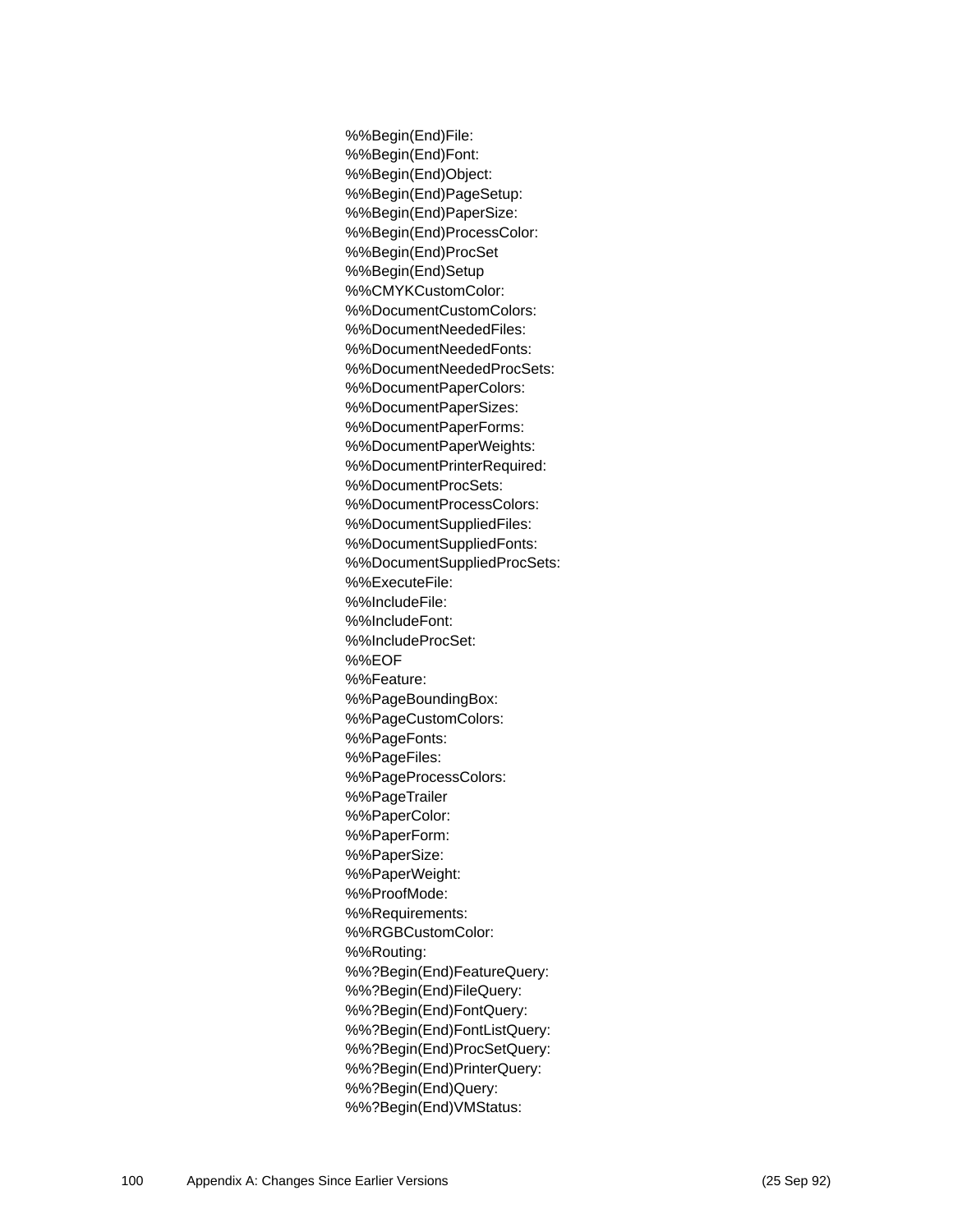The following comment was discontinued in version 2.1 and should be ignored by document managers:

%%ChangeFont:

#### **A.1.2 Changes Since Version 2.1**

The DSC version 3.0 specification has been reorganized as a whole to better present the concepts. The first half of the specification is a how-to guide and discusses why the comments should be used. The second half is a reference, detailing the comments.

The introduction introduces the concepts of a document manager and how a document manager might use the comments.

A new section talks about the various services a document can receive from a document manager. These services can be obtained through proper use of the DSC comments. Services include spooling, banner and trailer pages, print logging, resource inclusion, resource downloading, resource optimization, error reporting and recovery, printer rerouting, feature inclusion, parallel printing, color breakout, page reversal, n-up printing, range printing, collated printing, and overlays. See section 2, "Document Manager Services."

The section detailing DSC conformance has been expanded and is more precise. A document either conforms or does not conform to this specification. See section 3, "DSC Conformance."

A new section describing proper document structure was added. In particular, the placement of various comments in the document is discussed as are restrictions on the prolog and script. See section 4, "Document Structure Rules."

A section detailing the breakdown of conventions into different categories was added, as well as detailed explanations of header, body and page comment types. The comments are arranged in the reference section of the document according to these categories. See section 4.5, "Convention Categories."

The syntax of the DSC comments was qualified in Backus-Naur form (BNF) to avoid ambiguities. A new section of the document talks about BNF and defines some elementary types. See section 4.6, "Comment Syntax Reference."

The open structuring conventions are new as of this version. They define an extensible mechanism for defining vendor-specific comments. See section 9, "Open Structuring Conventions."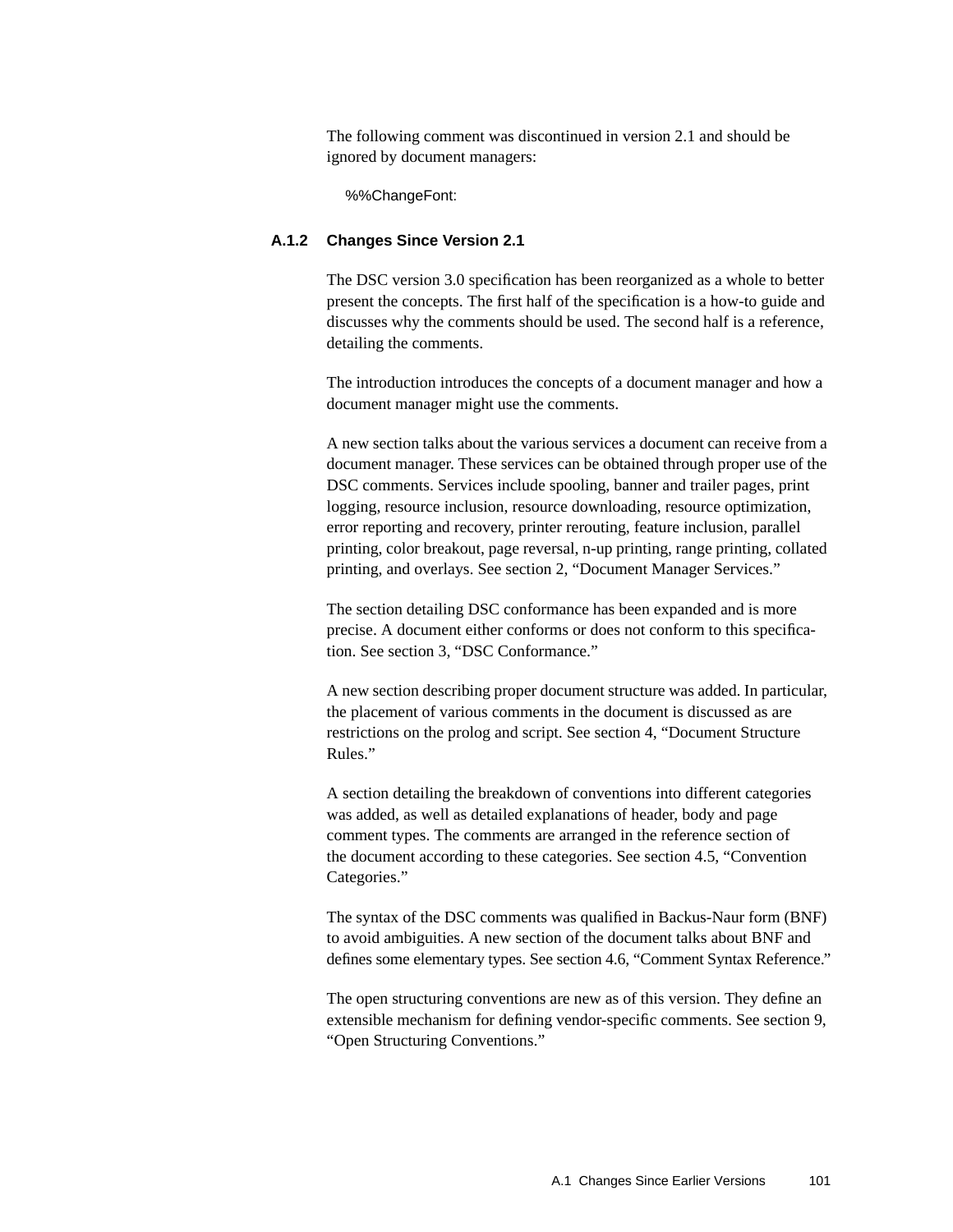#### **New Comments For Version 3.0**

The following comments were added as of version 3.0:

%%Begin(End)Data: %%Begin(End)Defaults %%Begin(End)Emulation: %%Begin(End)Preview: %%BeginProlog %%Begin(End)Resource: %%Copyright: %%DocumentData: %%DocumentMedia: %%DocumentNeededResources: %%DocumentSuppliedResources: %%Emulation: %%Extensions: %%IncludeDocument: %%IncludeFeature: %%IncludeResource: %%LanguageLevel: %%OperatorIntervention: %%OperatorMessage: %%Orientation: %%PageMedia: %%PageOrder: %%PageOrientation: %%PageRequirements: %%PageResources: %%Version %%VMlocation: %%VMusage: %%?Begin(End)ResourceQuery: %%?Begin(End)ResourceListQuery:

There are three justifications for the addition of the %%BeginProlog comment. Previously, the beginning of the prolog section of the document was implicitly declared after the %%EndComments comment. This was confusing in the case of EPSI files that needed to insert the EPSI preview after the comments and before the prolog, which was defined as the first %%BeginProcSet: comment. In addition, there may be instances when a document does not need formal procset definitions, but needs a prolog. Finally, in the interest of language purity, a corresponding %%Begin comment is necessary for each %%End comment. Expect to see this pairing of comments in future revisions of the DSC.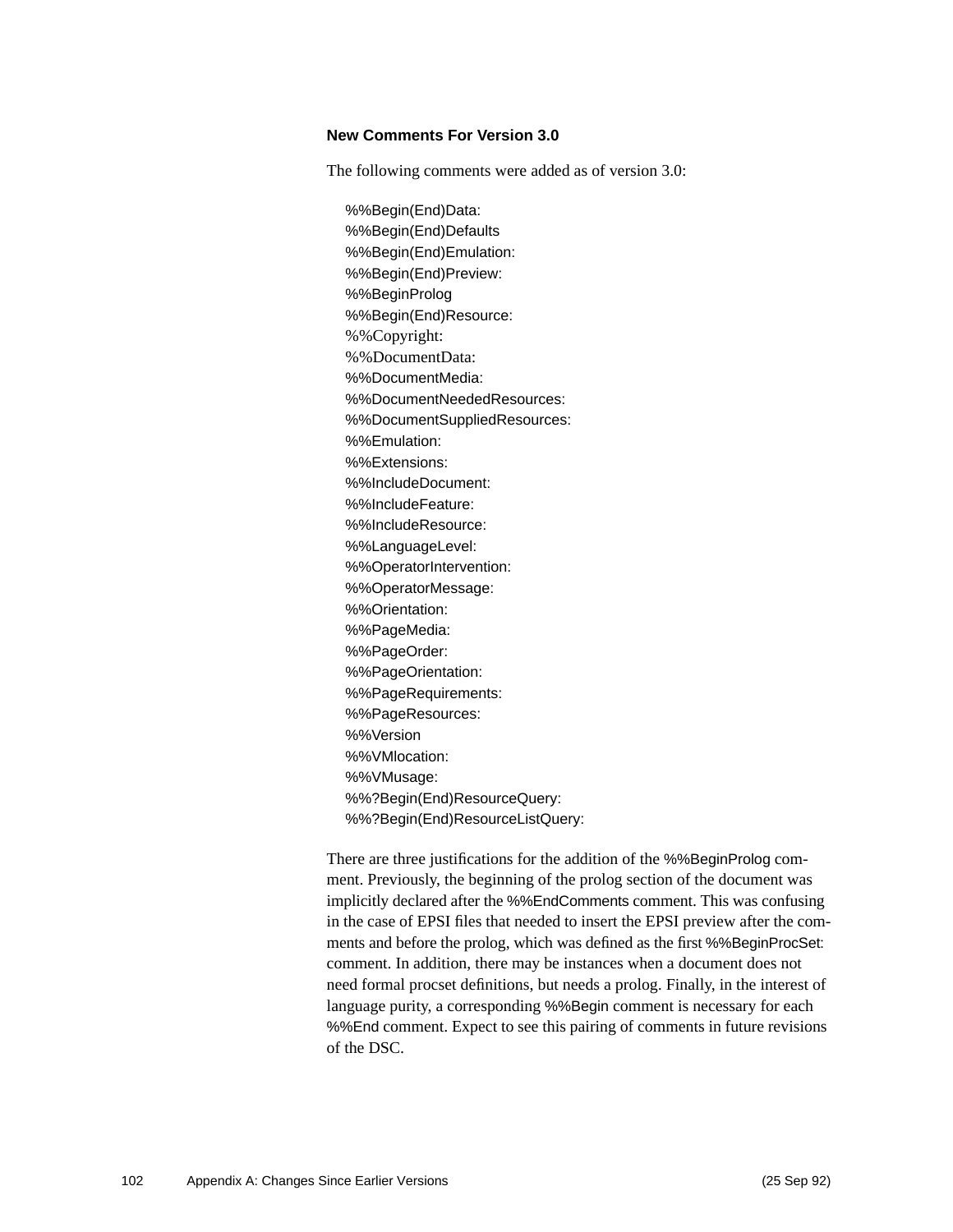#### **Changes to Existing Comments**

#### %!PS-Adobe-3.0

In addition to changing the version number from 2.1 to 3.0, the new EPSF version number was added, as well as a general format keyword for resources.

#### %%Pages:

The optional *pageorder* number at the end of the comment is no longer recommended (-1 indicated descending order, 0 indicated special order, and 1 indicated ascending order). There have been cases of conflicts between preknowledge of page orders and page numbers; in other words, an application may not know the number of pages, and wishes to defer this comment to the end of the document, but it may already know the page order. Previewers and other document managers gain an advantage if they know the page order as soon as possible. If page order must be specified, it is recommended that it be done using the %%PageOrder: comment.

#### %%Begin(End)Binary:

There has been some confusion with this comment. Both hex and 8-bit binary data has been seen between these comments. There also have been some cases in which the byte count argument to this comment has been used to specify the number of lines of data. A new comment, %%Begin(End)Data:, has been introduced to deal with these ambiguities. The new comment may also be extended in future versions of the DSC to deal with compression and other filters, so a document manager can handle special filtering on Level 1 implementations.

#### %%Requirements:

The idea of option *styles* is introduced. These styles modify the requirement option in some manner. For example, punch(3) indicates that the printer needs to support 3 hole punching. Similarly, duplex(tumble) indicates that the printer must be able to perform tumble duplexing.

New options include manualfeed, numcopies, collate, jog, faceup, resolution, rollfed, fax, and punch. They reflect the additional functionality added by the Level 2 **setpagedevice** operator.

Deleted options include simplex, punch3, punch5. The simplex option is redundant because if duplex is not specified as a requirement, simplex is implied. The punch3 and punch5 options have been superceded by the idea of style modifiers (see above).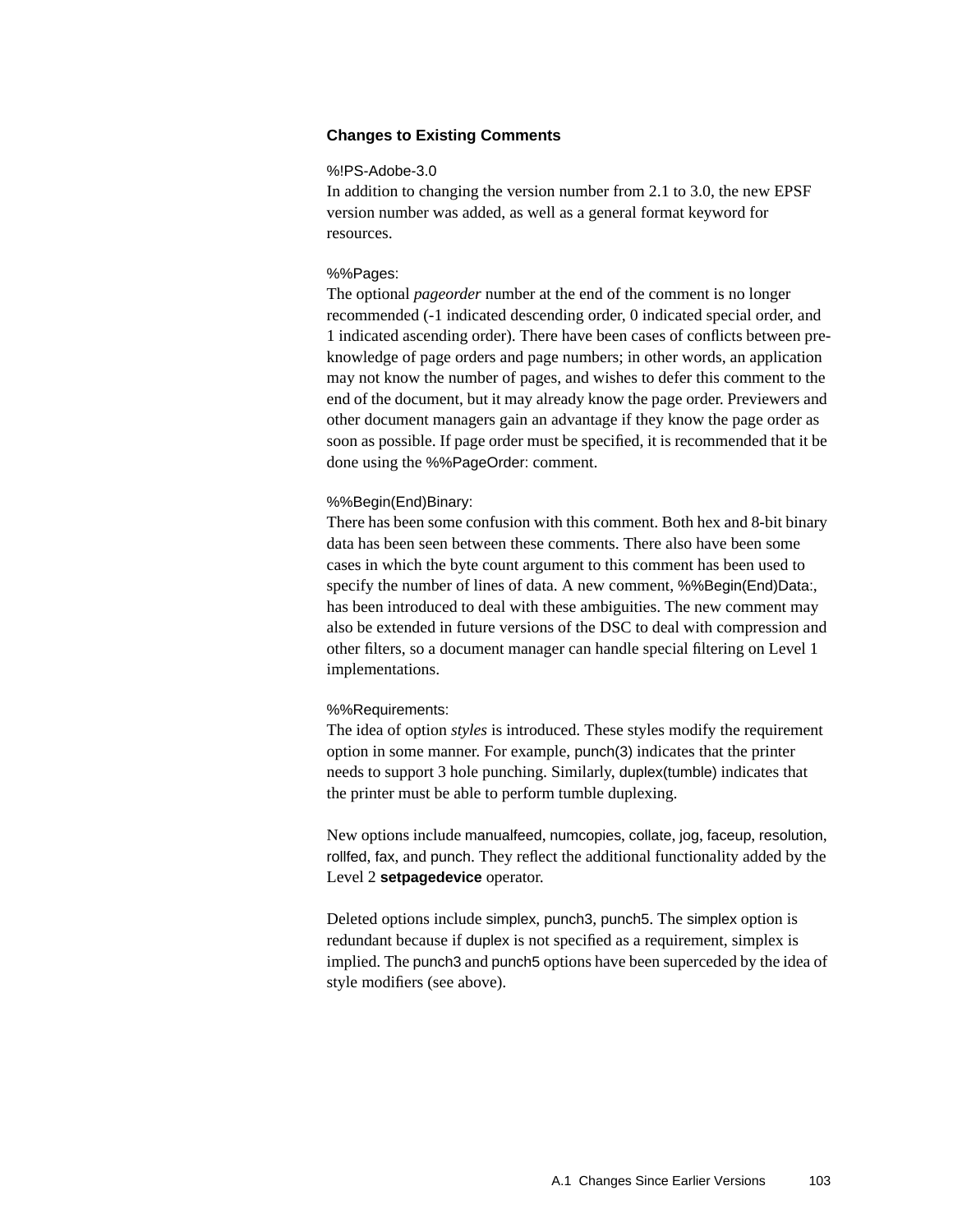#### %%Begin(End)Document:

There has been a note added to this comment indicating that feature and resource requirements of an included document should be inherited by the including document.

#### %%ExecuteFile:

This comment has been renamed %%IncludeDocument to better reflect its meaning.

#### %%Feature:

This comment has been renamed %%IncludeFeature: to more clearly express its dependence on the document manager.

#### **Discontinued Comments For Version 3.0**

%%BeginPaperSize: %%EndPaperSize The comments %%BeginFeature: and %%EndFeature should be substituted.

%%DocumentPaperColors: %%DocumentPaperForms: %%DocumentPaperSizes: %%DocumentPaperWeights:

These comments have been replaced by the single %%DocumentMedia: comment. This new comment addresses two shortcomings of DSC version 2.1. First, the new comment provides the linkage among the various parameters describing an output medium. Second, a generalized portable methodology for describing paper is provided.

For document managers concerned with backward compatibility, the following comments

%%DocumentPaperColors: white buff pink %%DocumentPaperForms: Plain Plain CorpLetterHead %%DocumentPaperSizes: letter letter legal %%DocumentPaperWeights: 20 65 20

can be converted to

%%DocumentMedia: Wplain 612 792 75 white %%+ Bplain 612 792 244 buff %%+ CLHpink 612 1008 75 pink CorpLetterHead

Note that in version 2.1 there was no explicit link among the listed arguments and the other comments. The document manager will have to use a best-guess method of conversion or ignore these comments entirely.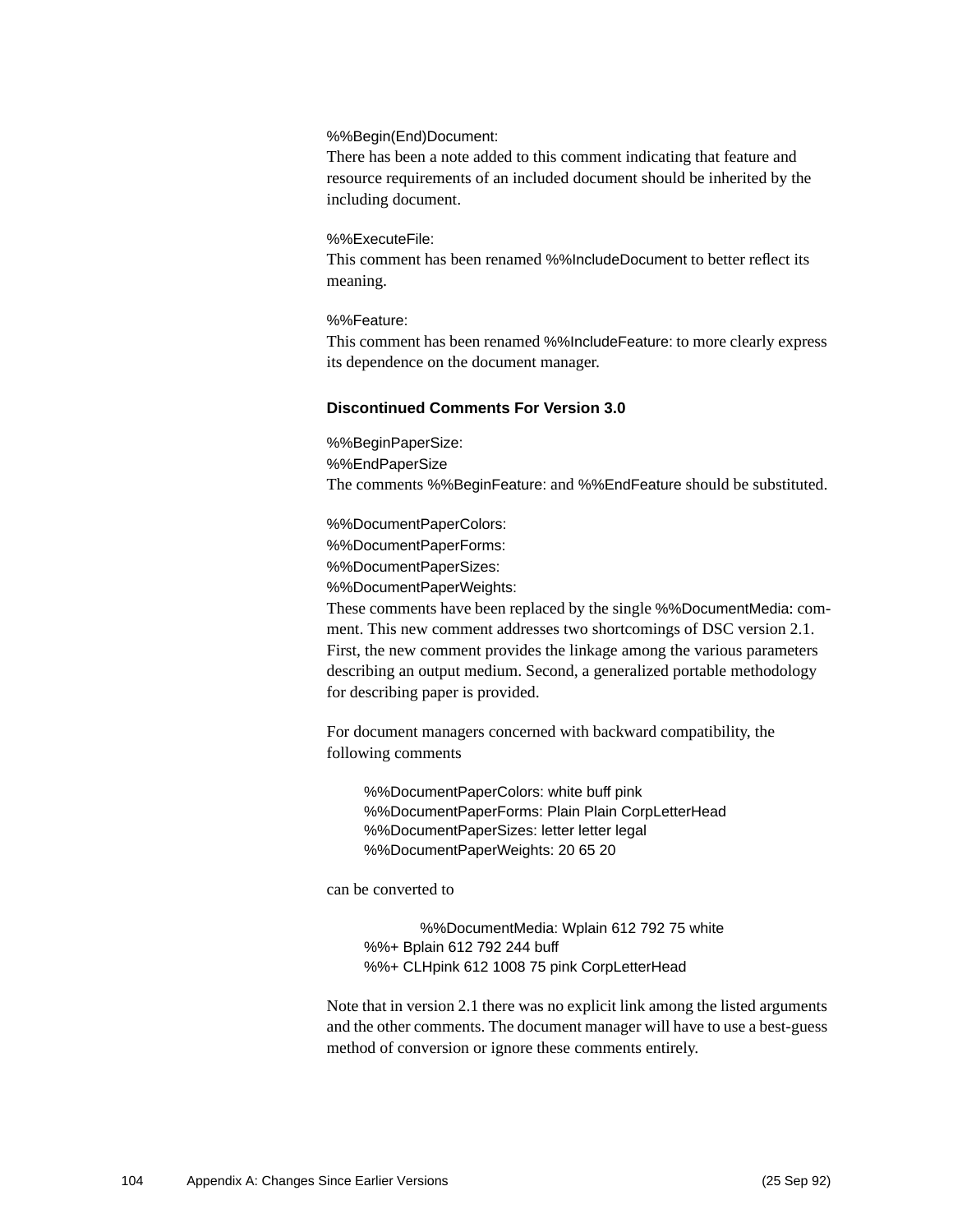%%PaperColor: %%PaperForm: %%PaperSize: %%PaperWeight: The individual paper-request comments are now replaced with the single %%PageMedia: comment.

Document managers trying to maintain backward compatibility should match the %%DocumentMedia: comment with its old counterparts (see above). %%PageMedia: will use the names of the different media specified in %%DocumentMedia: to specify changes in media. The paper comments for forms, colors, and weights should be replaced with the corresponding %%PageMedia: comment.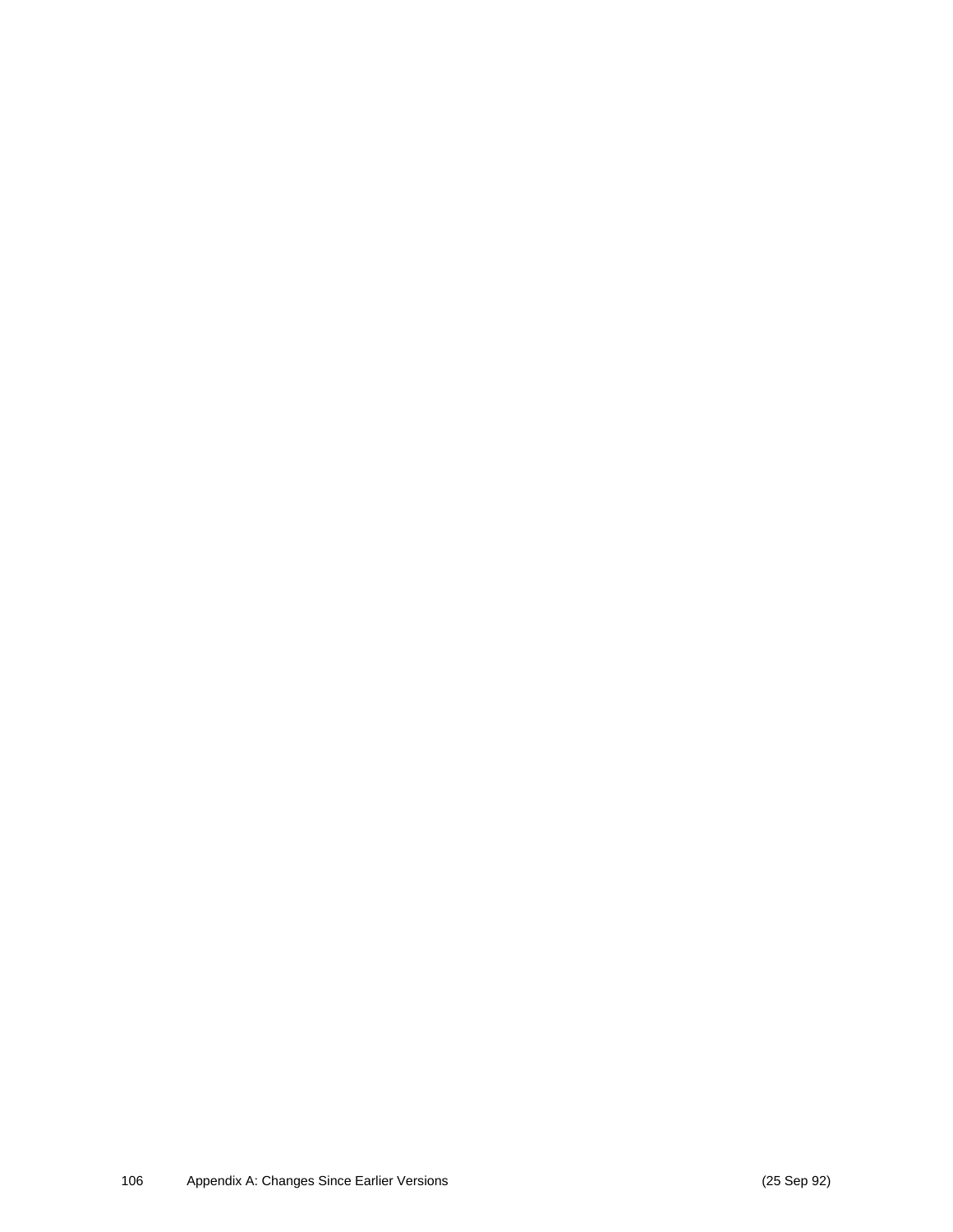# **Appendix B: DSC Version 3.0 Summary**

# **B.1 DSC Version 3.0 Summary**

The following summary lists the comments that comprise version 3.0 of the document structuring conventions.

*Note Some comments in this document may be discontinued in future versions of the DSC and are not found in this list. However, they are in the body of the document for backward compatibility with existing applications and document managers. Their use is discouraged; they will eventually be omitted from the specification.*

### **B.1.1 General Conventions**

### **General Header Comments**

%!PS-Adobe-3.0 %%BoundingBox: %%Creator: %%CreationDate: %%DocumentData: %%DocumentPrinterRequired: %%Emulation: %%EndComments %%Extensions: %%For: %%Version: %%Copyright: %%LanguageLevel: %%OperatorIntervention: %%OperatorMessage: %%Orientation: %%Pages: %%Routing: %%Title: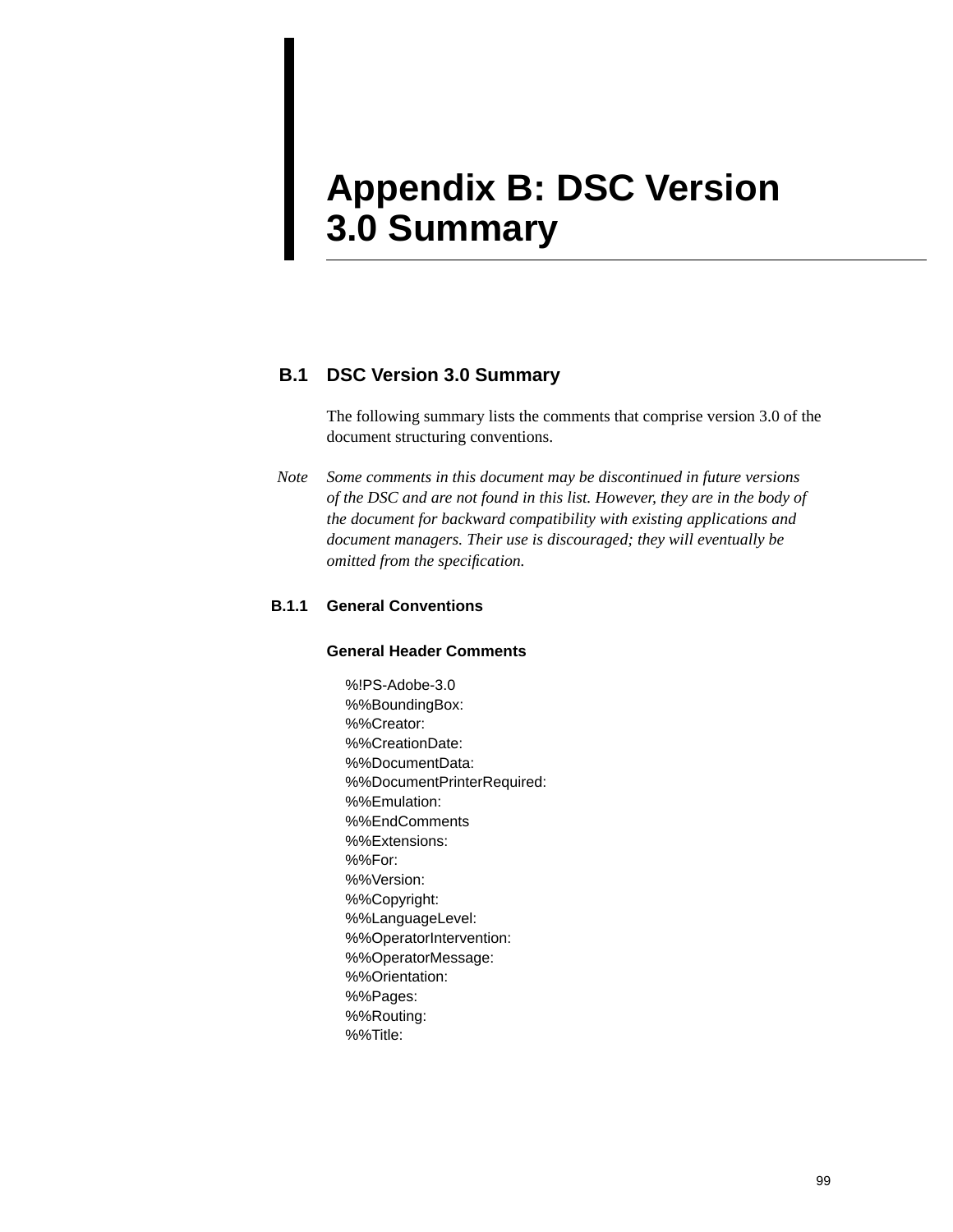#### **General Body Comments**

%%+ %%Begin(End)Data: %%Begin(End)Defaults %%Begin(End)Emulation: %%Begin(End)ExitServer: %%Begin(End)Preview: %%Begin(End)Prolog %%Begin(End)Setup

### **General Page Comments**

%%Begin(End)Object: %%Begin(End)PageSetup: %%Page: %%PageBoundingBox: %%PageOrientation:

### **General Trailer Comments**

%%PageTrailer %%Trailer %%EOF

#### **B.1.2 Requirement Conventions**

#### **Requirement Header Comments**

%%DocumentMedia: %%DocumentNeededResources: %%DocumentSuppliedResources: %%Requirements: %%ProofMode: %%VMlocation: %%VMusage:

#### **Requirement Body Comments**

%%Begin(End)Document: %%Begin(End)Feature: %%Begin(End)Resource: %%EOF %%IncludeDocument: %%IncludeFeature: %%IncludeResource: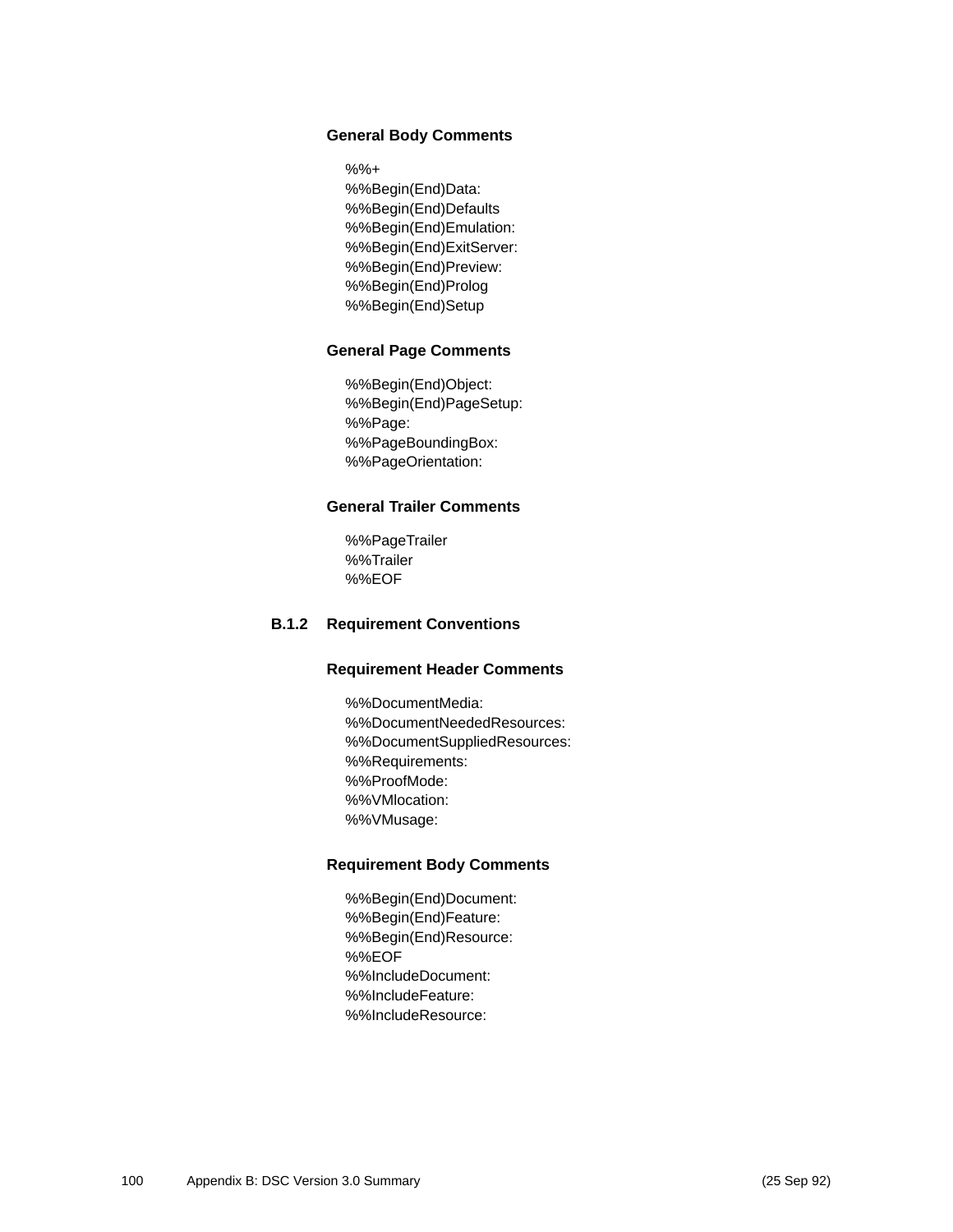#### **Requirement Page Comments**

%%PageMedia: %%PageRequirements: %%PageResources:

### **B.1.3 Color Separation Conventions**

#### **Color Header Comments**

%%CMYKCustomColor: %%DocumentCustomColors: %%DocumentProcessColors: %%RGBCustomColor:

### **Color Body Comments**

%%Begin(End)CustomColor: %%Begin(End)ProcessColor:

#### **Color Page Comments**

%%PageCustomColors %%PageProcessColors

#### **B.1.4 Query Conventions**

%!PS-Adobe-3.0 Query %%?Begin(End)FeatureQuery: %%?Begin(End)PrinterQuery: %%?Begin(End)Query: %%?Begin(End)ResourceQuery: %%?Begin(End)ResourceListQuery: %%?Begin(End)VMStatus: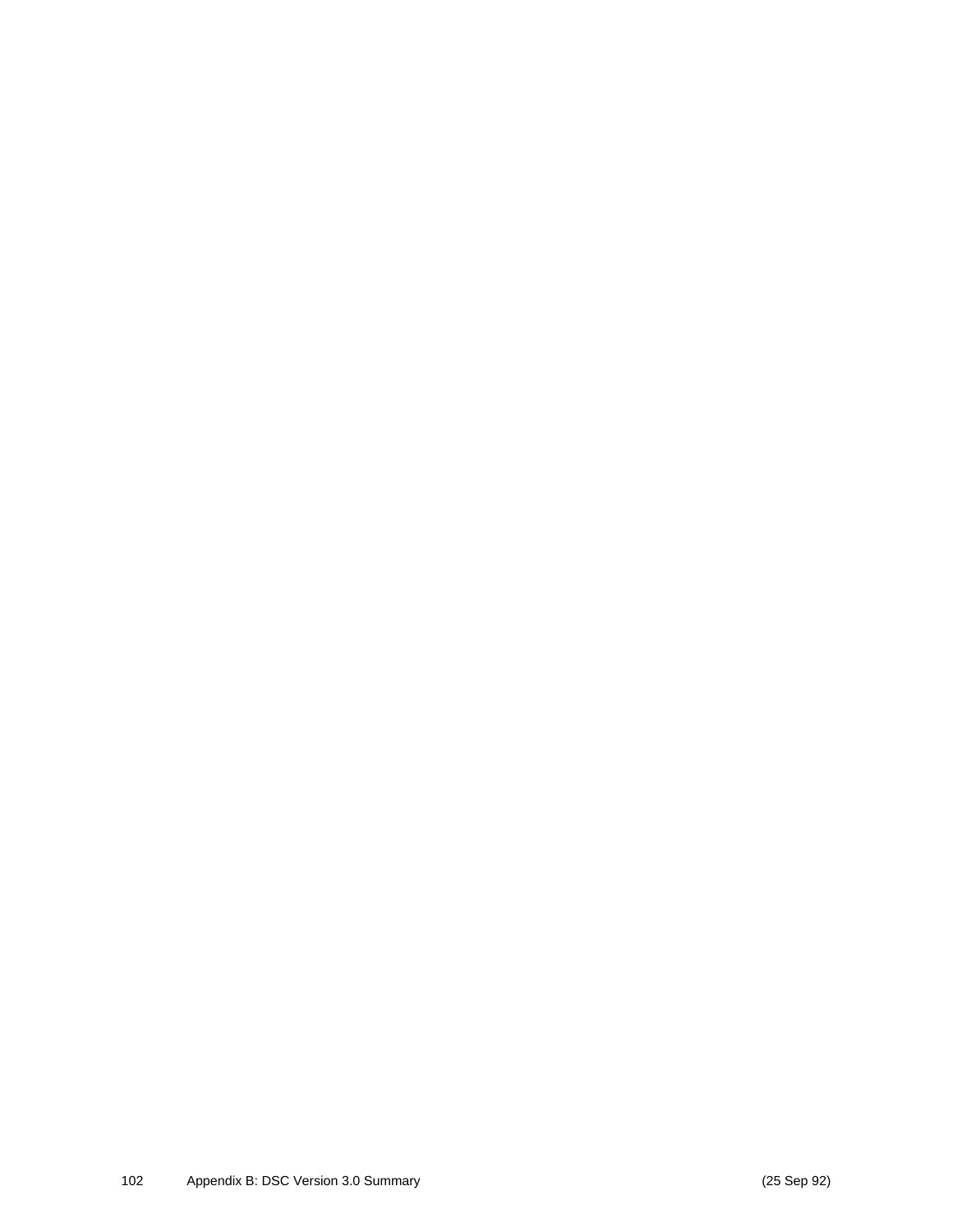# **Index**

# **Symbols**

#### **#copies**

collated printing and 10 document copies and 20 % comment syntax 2 %! comment syntax 15 %!PS-Adobe-3.0 32–33 conforming documents and 11 non-conforming documents and 15 %!PS-Adobe-3.0 Query 79 %% comment syntax 2 %%+ comment syntax 38 line length and 19

# **A**

(atend) 27–28 script and 18

# **B**

banner pages 5 %%BeginBinary: 38–39 %%BeginCustomColor: 76 %%BeginData: 39–40 %%BeginDefaults 41–43 %%BeginDocument: 62 %%BeginEmulation: 43 %%BeginExitServer: 88 %%BeginFeature: 63 %%?BeginFeatureQuery: 79 %%BeginFile: 64 %%?BeginFileQuery: 80 %%BeginFont: 64 %%?BeginFontListQuery 80 %%?BeginFontQuery: 80–81 %%BeginObject: 46

%%BeginPageSetup 46 %%BeginPreview: 44 %%?BeginPrinterQuery 81 %%BeginProcessColor: 77 %%BeginProcSet: 65 %%?BeginProcSetQuery: 82 %%BeginProlog 44–45 %%?BeginQuery: 82 %%BeginResource: 66–67 %%?BeginResourceListQuery: 82 %%?BeginResourceQuery: 83–84 %%BeginSetup 45 %%?BeginVMStatus 85 BNF (Backus-Naur form) 26 body comments (DSC) 25 %%BoundingBox: 33

# **C**

changes DSC 89–95 %%CMYKCustomColor: 75 collated printing 10 color body comments 76–77, 98 color header comments 75–76, 98 color page comments 77, 98 color separation conventions 24, 75– 77, 98 comment(s) 2 conforming documents 11–14 conventions document structuring 1–98 **#copies** collated printing and 10 document copies and 20 **copypage** document copies and 20 %%Copyright: 33 %%CreationDate: 34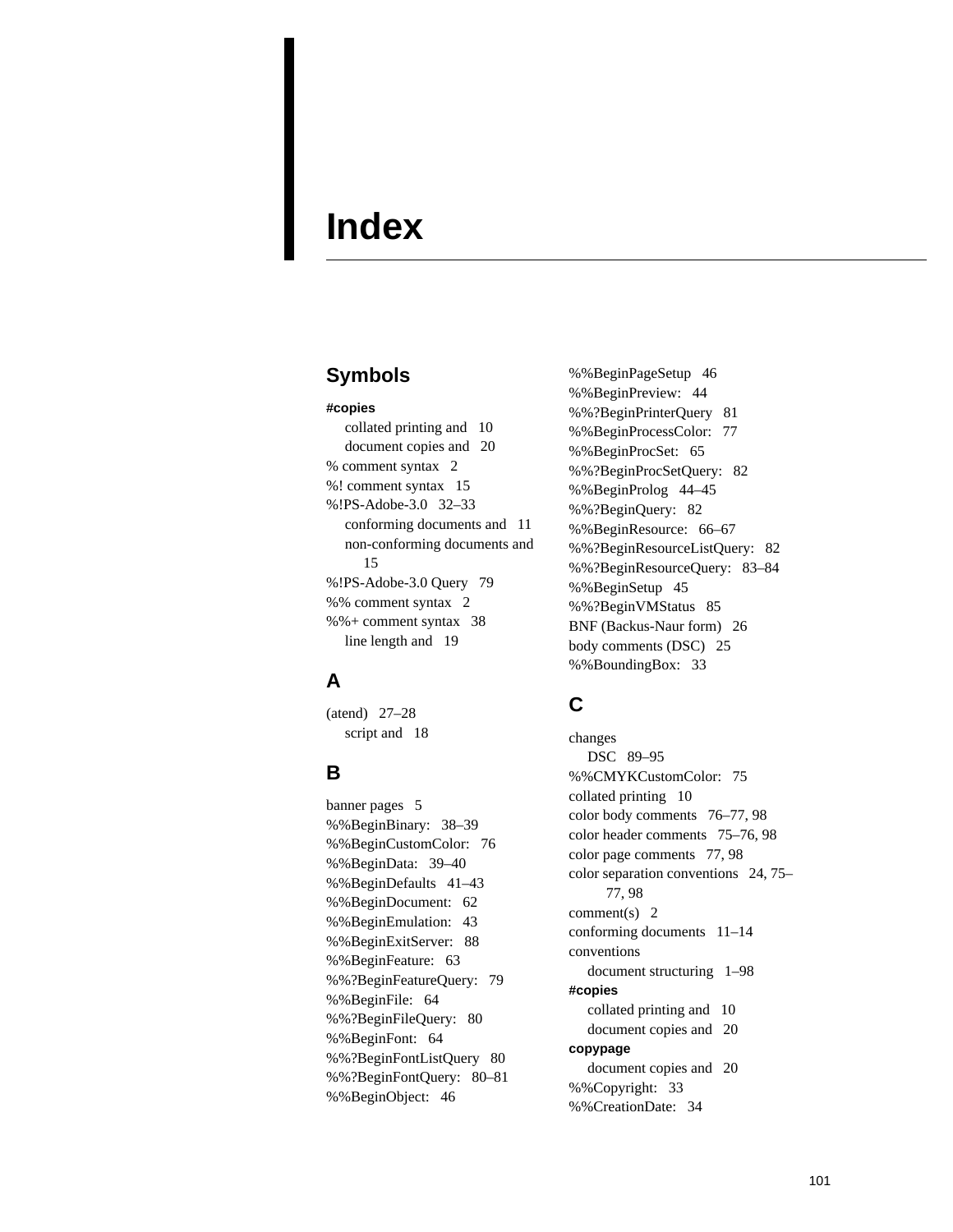%%Creator: 34

# **D**

defaults section (DSC) 16 device-dependent page description 3 document manager services 5–10 document structure 12–13, 16–31 constraints 18–21 page independence 18–19 prolog 16–17 restricted operators 21 script 17 document structuring conventions (DSC) 1–98 categories of 23–26 changes to 89–95 color separation conventions 75– 77 conformance 11–15 general conventions 32–48 open structuring conventions 86– 87 query conventions 78–85 requirement conventions 49–74 special structuring conventions 88 summarized 96–98 syntax 26–31 using 4 document trailer 18 %%DocumentCustomColors: 75 %%DocumentData: 34 %%DocumentFonts: 52 %%DocumentMedia: 49–50 %%DocumentNeededFiles: 51 %%DocumentNeededFonts: 52 %%DocumentNeededProcSets: 53 %%DocumentNeededResources: 50 %%DocumentPrinterRequired: 51 %%DocumentProcessColors: 75 %%DocumentProcSets: 53 documents conforming 11–14 non-conforming 15 %%DocumentSuppliedFiles: 52 %%DocumentSuppliedFonts: 53 %%DocumentSuppliedProcSets: 53 %%DocumentSuppliedResources: 50

# **E**

%%Emulation: 35 %%EndBinary 38–39 %%EndComments 35 header comments and 25 prolog and 16 %%EndCustomColor 76 %%EndData 39–40 %%EndDefaults 41–43 %%EndDocument 62 %%EndEmulation 43 %%EndExitServer 88 %%EndFeature 63 %%?EndFeatureQuery: 79 %%EndFile 64 %%?EndFileQuery 80 %%EndFont 64 %%?EndFontListQuery 80 %%?EndFontQuery 80–81 %%EndObject 46 %%EndPageSetup 46 %%EndPreview 44 %%?EndPrinterQuery: 81 %%EndProcessColor 77 %%EndProcSet 65 %%?EndProcSetQuery 82 %%EndProlog 44–45 %%?EndQuery: 82 %%EndResource 66–67 %%EndResourceListQuery: 82 %%?EndResourceQuery: 83–84 %%EndSetup 45 %%?EndVMStatus: 85 %%EOF 48 document structure and 18 error management 7 %%Extensions: 35–36

# **F**

feature inclusion 8 %%For: 36

# **G**

general body comments 38–45, 96 general header comments 32–38, 96 general page comments 46–48, 97 general trailer comments 48, 97

# **H**

header comments (DSC) 16, 25

# **I**

%%IncludeDocument: 62 %%IncludeFeature: 63 %%IncludeFile: 64 %%IncludeFont: 65 %%IncludeProcSet: 66 %%IncludeResource: 67–71

# **L**

%%LanguageLevel: 36

# **N**

non-conforming documents 15 n-up printing 9

# **O**

open structuring conventions 24, 86– 87 %%OperatorIntervention: 54 %%OperatorMessage: 54 %%Orientation: 37

# **P**

%%Page: 47 document structure and 12 page breakout 9 page comments (DSC) 26 page independence 18–19 page management 9–10 page reversal 9 %%PageBoundingBox: 47 %%PageCustomColors: 77 %%PageFiles: 72 %%PageFonts: 72 %%PageMedia: 72–73 %%PageOrder: 37 page independence and 19 %%PageOrientation: 48 %%PageProcessColors: 77 %%PageRequirements: 74 %%PageResources: 74 %%Pages: 37 %%PageTrailer 48